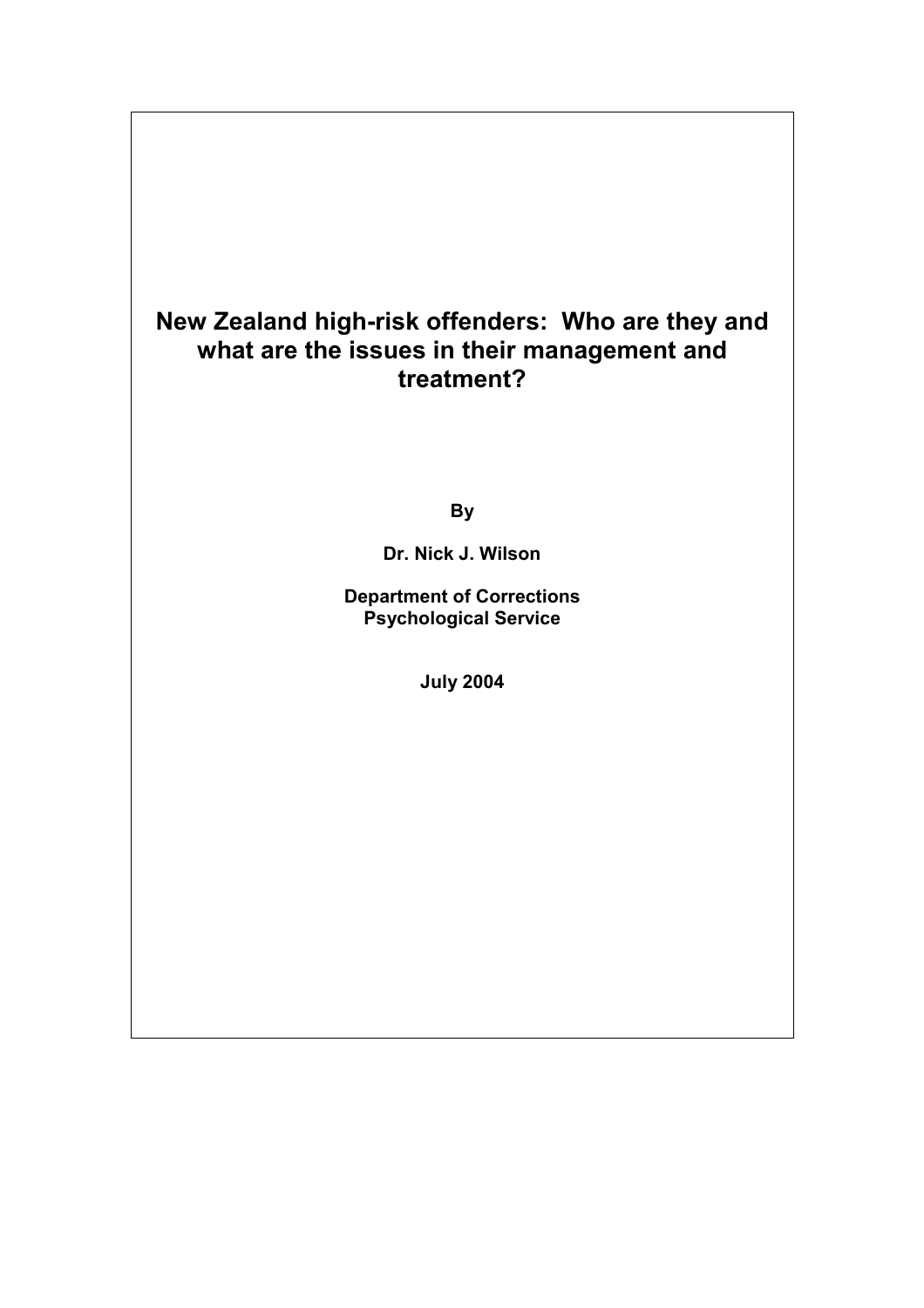## **Acknowledgements**

I wish to thank David Riley, Director, Corrections Psychological Service, for his support, advice, ideas, and encouragement in regards to this research. David was the person who suggested that this research should take place and assisted in supporting an application for funding for the study from Policy Development.

The research was conducted while I was a Senior Advisor Research with Corrections Psychological Service and I acknowledge the support of my manager Marion Dixon. I would also like to make mention of the support of the Hamilton Psychological Service staff, my many research assistants, and in particular, Janet Murray who acted both as a research assistant and managed the data collection and encoding. I also want to thank the Public Prison Service in general, and Unit Managers from Waikeria Prison in particular, for their vital co-operation in the project. Without the facilitation of access to inmates and assistance to the study researchers, the research would not have been completed.

Finally, I want to acknowledge the 150 study participants who agreed to participate in interview, often for lengthy periods of time during their imprisonment in Waikeria Prison. It is hoped that their openness about their lives and beliefs has enabled the research to contribute something of value to the study of high risk offenders.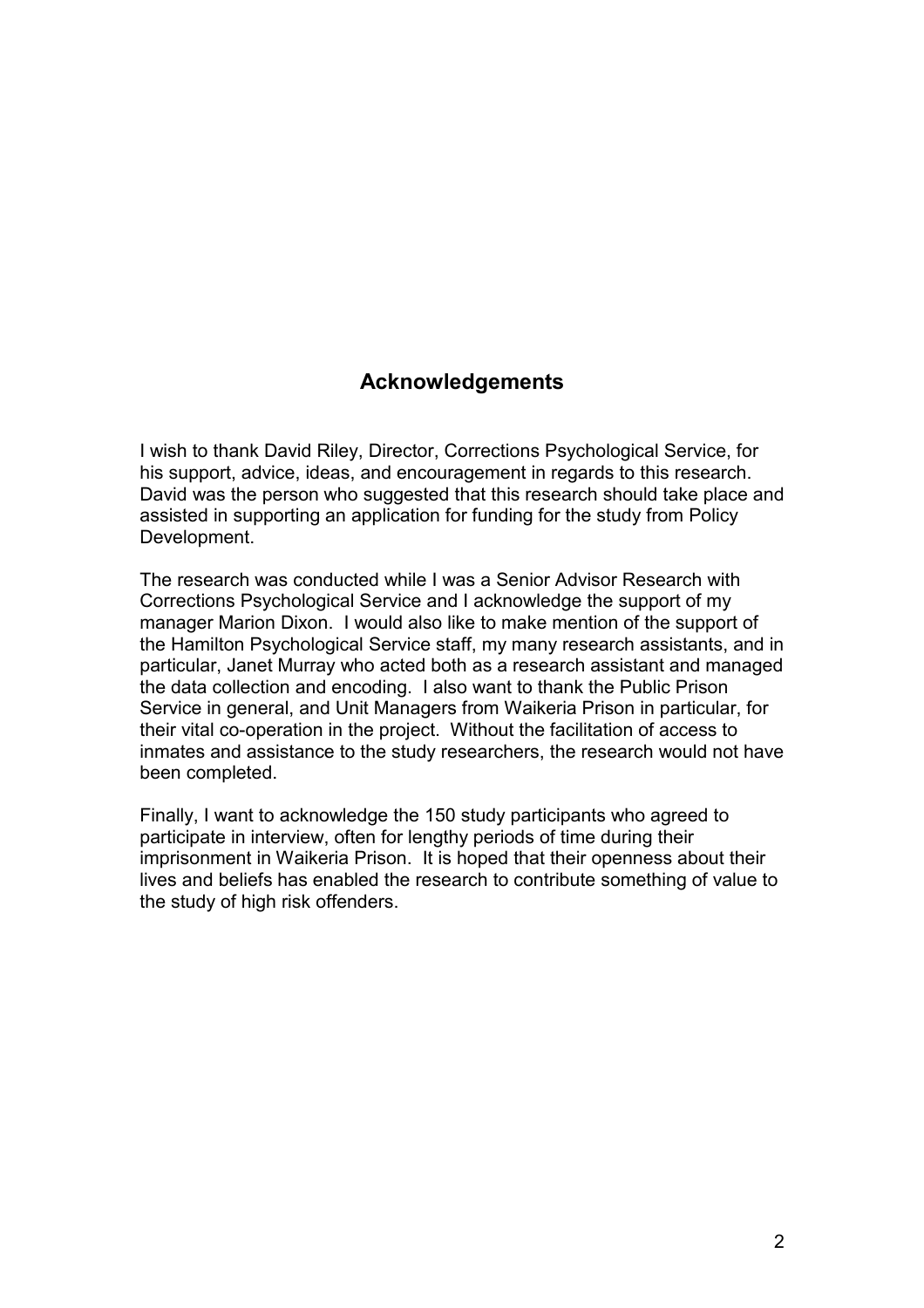## **Executive Summary**

This exploratory study into who high risk offenders actually are, was an attempt to gain more information about offenders who are predicted to be at high risk of serious reoffending. While efforts to address criminogenic factors typically follow the risk/needs/responsivity principles established by Canadian researchers, little information outside of criminal history information and broad demographic details exists on what appears to be a diverse group of offenders. The very offender's that are the primary management and treatment targets for the Corrections department, in reducing reoffending.

The original study proposal also wanted to assess the impact on these offenders of Integrated Offender Management (IOM). As such it was hoped that the sample would have included the assessment procedures used in IOM to assess each individual offenders sentence plan (i.e., Criminal Needs Inventory). Unfortunately, the IOM processes were not carried out on sufficient numbers of the offenders involved in the study when interviews were carried out. It is hoped that funding for follow up of the study sample will occur at a later stage, enabling current IOM data to be included, as well as a more comprehensive understanding of the high risk offender group rather than simply a 'snap-shot'.

The Corrections Department primary risk assessment tool, the RoC\*RoI measure was used to identify all inmates at New Zealand's largest prison with risk scores over .70 (or 70% risk of serious recidivism). Approximately 28% of prison inmates in NZ have risk scores over this cut-off score used by parole authorities to classify high-risk offenders. A total of 150 prison inmates (79% of possible participants) consented to take part in the study that involved a two-hour session in which a number of psychometric instruments and a structured interview were administered. The interviews took place at Waikeria Prison in 2002. The study measures and the interview schedule included variables relating to personality, mental health, criminogenic needs, developmental history, cultural knowledge, treatment history and offence related information. It was hoped to provide descriptive information on the variables from these measures to assist in the development of intervention and management policies for high-risk offenders. In addition it was hoped to analyse the interaction between study variables to assist in the identification of possible causal links.

## **The key findings from the study are:**

#### *Sample related variables*

• The sample all with RoC\*RoI scores of .70 or greater was representative of high-risk inmates incarcerated in high medium to low minimum-security settings, the classification that 95% of all prison inmates have. While 21% of possible participants declined to take part, no significant differences were found on age, ethnicity, or RoC\*RoI score.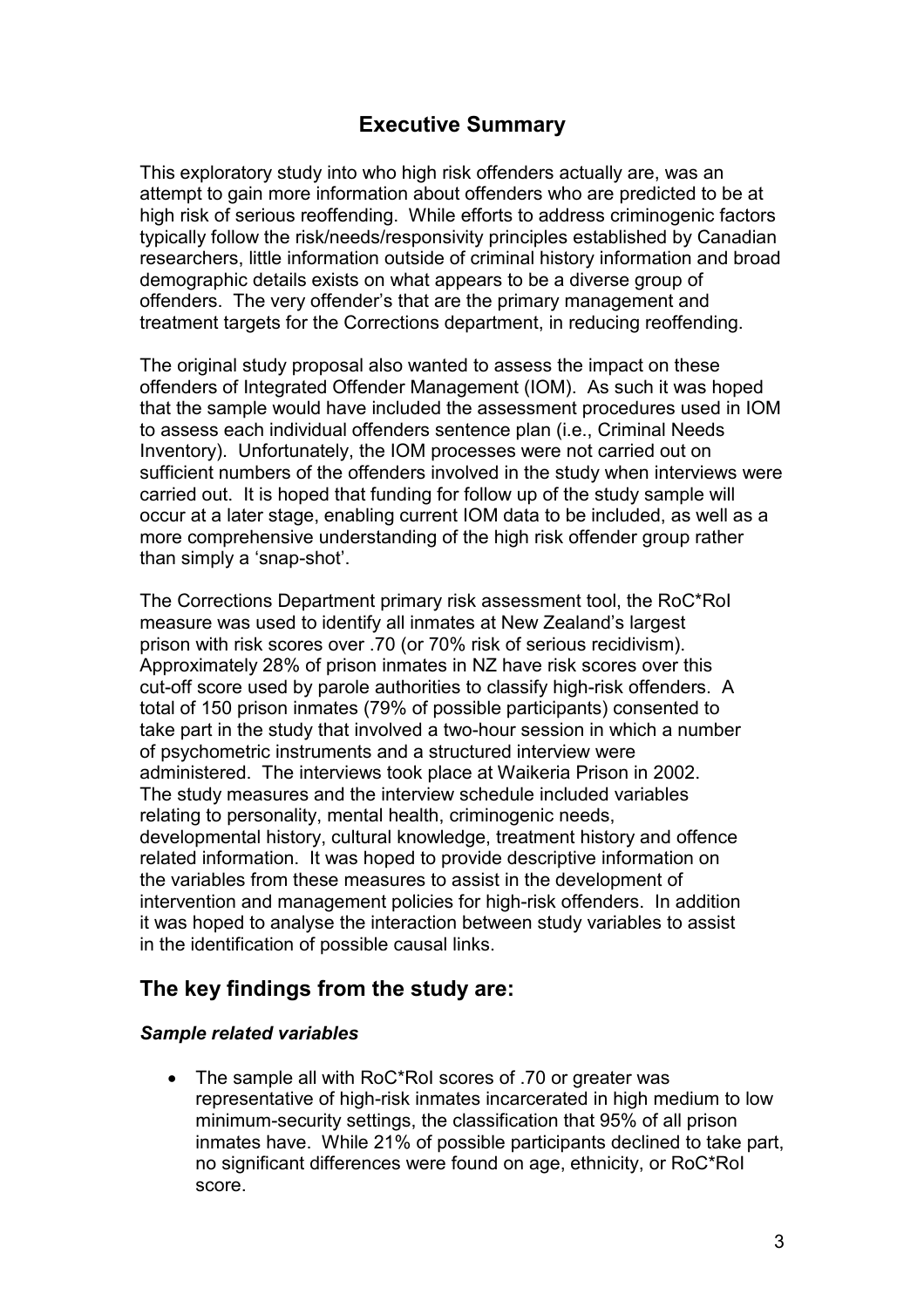- The ethnicity of the 149 participants in the study was heavily skewed towards Māori (83%), this bias was found in an analysis of high-risk offenders in North Island prisons to be overall 73%, with several institutions at 80%. Only 4% of high-risk offenders were of Pacific Island descent.
- The mean age of participants at interview was 27 years of age with 66% of the sample aged 20-34 years, a distribution skew towards a younger population.

## *Offence related variables*

- The RoC\*RoI scores for participants started at .70 but were evenly distributed right up to .90 or 90% risk of serious recidivism. The very high-risk group as defined by RoC\*RoI scores of .80 and above, accounted for 48% of the sample.
- Participants had a mean sentence length of 33 months or 2.75 years (range 6 months to 11 years) reflecting that they were imprisoned often for minor offences with their risk of recidivism based on previous rather than index offending.
- Their mean age at first recorded arrest was 15.4 years signalling for most a pervasive pattern of criminal behaviour characterised by criminal versatility (mean offence categories 5.66), violent crime (Mean violent convictions = 5.66), and frequent previous imprisonment (Mean sentences of imprisonment = 7.03). None of the participants were serving their first sentence of imprisonment.
- Analysis of previous and current convictions:
	- o Almost all offenders had previous dishonesty offences (99%);
	- o Assault convictions, 73%;
	- o Serious assault (i.e., Assault with intent to injure, GBH, Aggravated Wounding), 71%;
	- o Possession of a weapon, 48%;
	- o Robbery, 31%;
	- o Drug convictions, 88%;
	- o Driving convictions, 78%;
	- o Escape/breaches of parole/supervision, 88%.

## *Early behavioural problems*

## *Early antisocial behaviour*

• The majority of the high-risk offenders reported early contacts with authorities, with a mean age of 11.3 years (*SD* = 3.2) for first contact with Police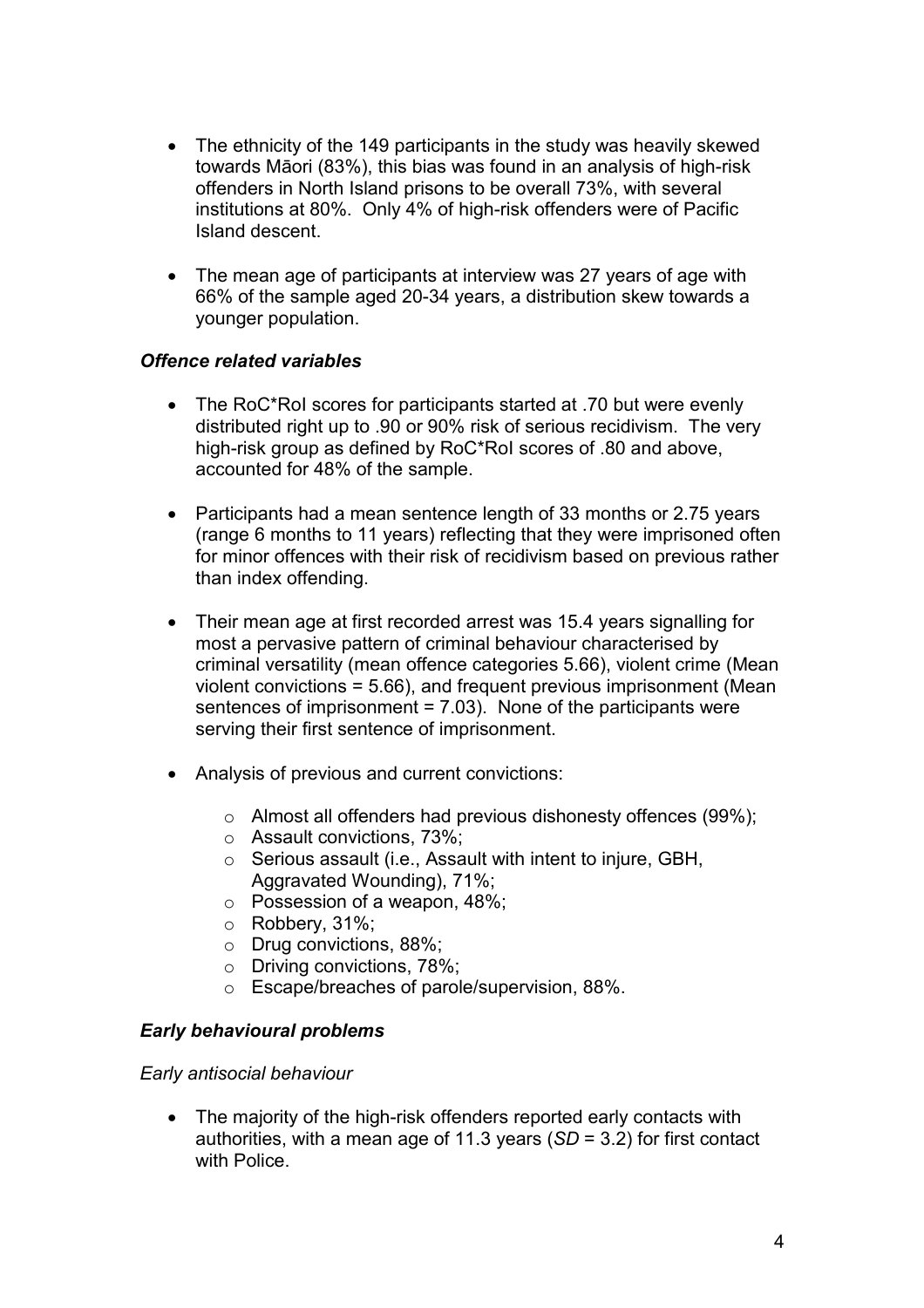- Eighty-two percent of the participants in the study reported that they had family members who were involved in criminal activities.
- Their early antisocial behaviour, when subject to official detection often resulted in their attendance at repeated Family Group Conferences  $(M = 3.4, SD = 5.0).$
- The scores from the Moffitt early versus late onset typology measure supported that 99 participants (66%) had established patterns of antisocial behaviour pre 13 years of age, a pattern classified as life course persistent. The rest of the sample had established patterns of antisocial behaviour by 17 years of age. Only one participant did not have a pattern of antisocial behaviour by 17.

## *School behaviour*:

- The study participants indicated significant difficulties at school. The mean highest academic achievement was third form (*M* = 3.4).
- Sixty-six percent reporting being punished for truancy, and 80% (*N* = 120) being suspended or expelled for disruptive or criminal activities. Participant also attended a number of primary (*M* = 3.3) and secondary schools (*M* = 2.7).
- Reasons for being suspended or being expelled in the main were for violence (57% of cases involved either arson, or violence against teachers and peers; 22% of this for assaulting teachers).

## *Psychosocial risk factors*

## *Antisocial influence.*

- Almost all in the study reported associating with antisocial family and friends (82 and 88.5%), and 64% stated that they had been a member or associate of a criminal gang.
- Fifty-nine percent indicated infrequent or frequent current contact with family involved in crime and 65% with friends involved with crime. Twenty-nine percent indicated they continued to be a gang associate or member during their current period of imprisonment.

## *Stability of residence, employment, intimate relationships*

- The mean number of years in one residence was 9 years. This typically was their childhood home with most indicating more instability in residence after leaving home.
- The longest time in employment ranged from nil to 12 years, however, the mean was only 1.8 years.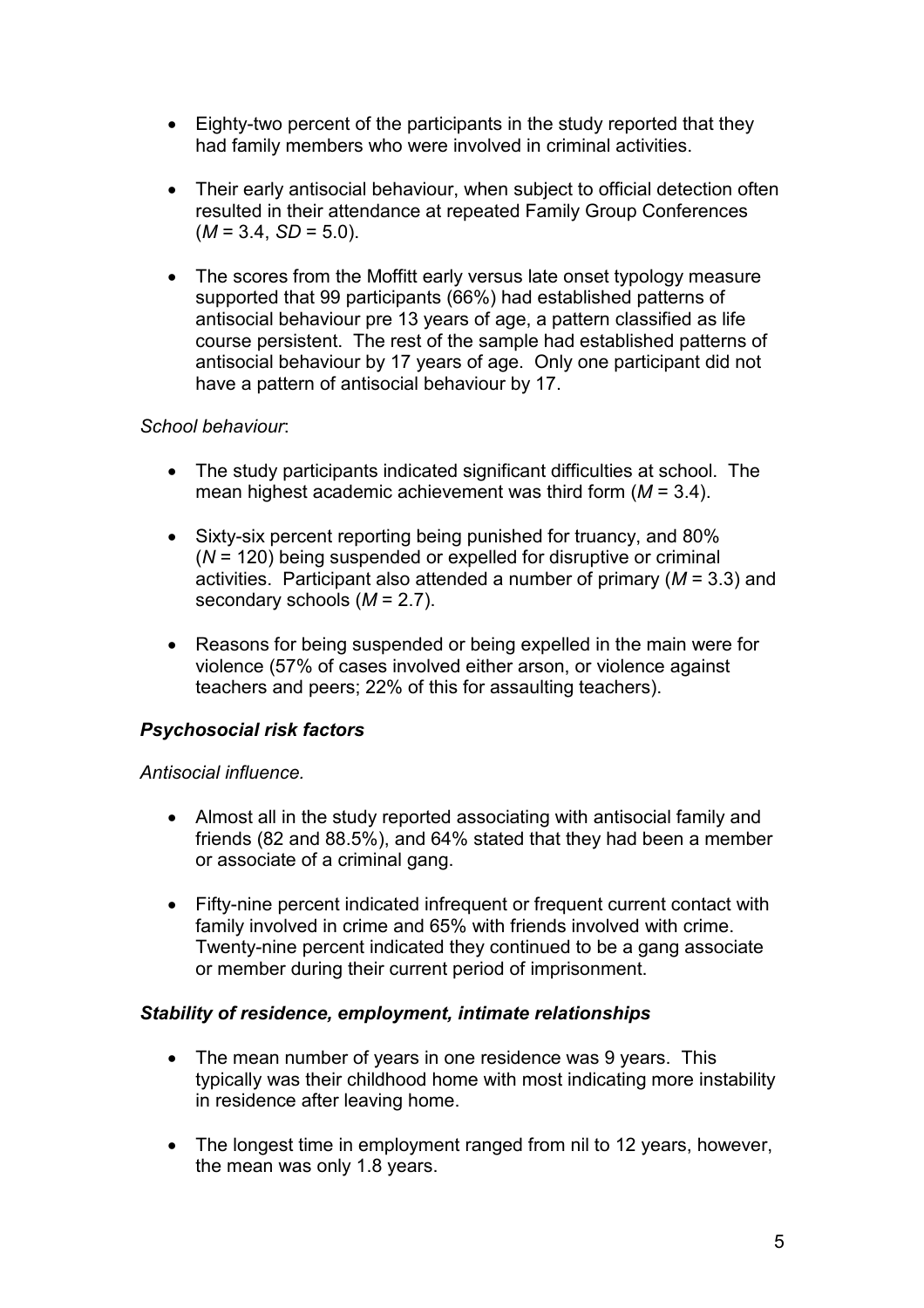- Reasons for loss of employment were, criminal behaviour (25%), dissatisfaction (17%), job ended (14%), sacked (9%), with 10% indicating they were never employed.
- There was a large range of responses for length of intimate relationships, from no relationship to one lasting 22 years (*M* = 5 years).
- Almost half indicated they were still in intimate relationships (47%) with reasons for the end of intimate relationships ranging from criminal lifestyle (39%), dissatisfaction (24%), domestic conflict (21%), and domestic violence (9%).

## *Cultural variables for Māori participants*

- Thirty-three percent reported being influenced by Tikanga with 14% indicating influence from spiritual factors, in the main due to Christian beliefs (10%).
- The majority indicated they had good knowledge of their cultural identity (76.5%), with a similar high level of Marae protocols  $(71\%)$ .
- Only a small number indicated fluency in Te Reo (12%) with 52% reporting some slight knowledge of language.
- In terms of cultural support, 69% reported support from hapu/iwi and 30% indicated they had accessed traditional treatment for difficulties, with most stating this had been successful.
- Māori participants when asked about including Tikanga into departmental treatment programmes were split, with just over half reporting positive or limited support for the inclusion of culture.

## *Motivation to change and previous treatment history*

- The self-report URICA measure of stages of behaviour change indicated for the total sample that the highest mean was for the contemplation stage (*M* = 3.86) with the lowest mean for precontemplation (*M* = 2.90) low scores for pre-contemplation and higher scores for the other three stages indicated most of the sample recognised their criminal behaviour was a problem.
- Only 5.4% of the high-risk sample reported not engaging in individual or group treatment programmes or participating in an education initiative as part of aiding their rehabilitation.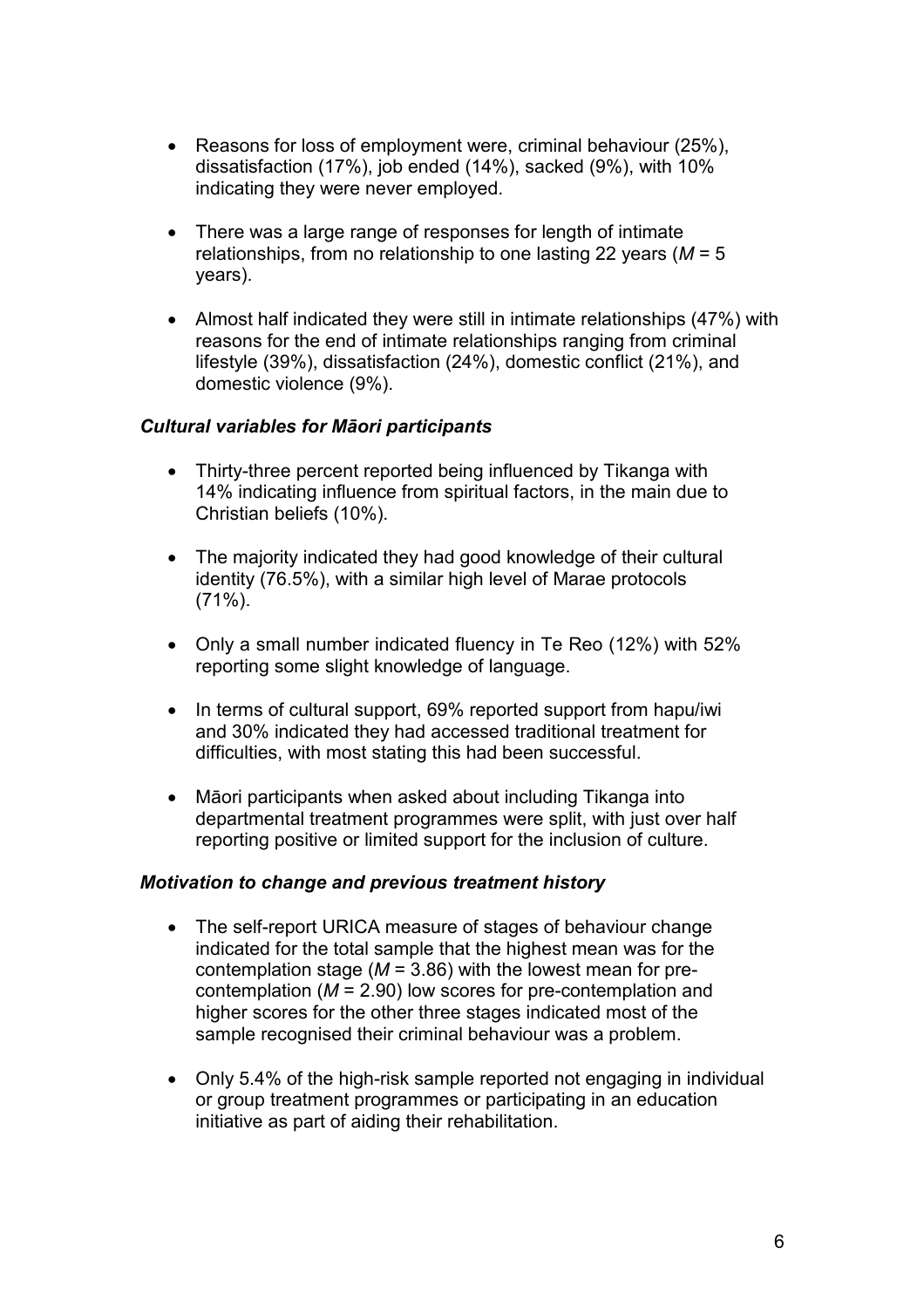- Analysis of the treatment and education initiatives they reported identified eleven main categories that could separate these (Straight Thinking; Anger/Violence; Alcohol and Drug [A & D]; Cultural; Driving; Problem Solving; Parenting; Equip; Life skills, Individual Counselling, Education, and Other).
- The majority of treatment for the high-risk sample was involvement Alcohol and Drug abuse programmes (65%), followed by Straight Thinking (54%), and Anger/Violence (42%), with most of this from the now discontinued Alternatives to Violence Programme (AVP).
- A large number of the sample reported that they had repeated a programme (34%) and at least 6% repeated a programme four or more times. An analysis of which programmes were repeated the most found that A & D programmes were repeated by 26%, Anger/Violence by 7%, and Straight Thinking by 4%.
- Many participants reported *previous treatment non completion (37%).* Just under half of those reporting failure (41%) were asked to leave the programme for either failing to comply with programme rules, or disruptive behaviour that included assaulting facilitators or other participants.

## *Relationship between treatment non completion and study variables.*

- A number of study variables had significant correlations with the treatment non completion group; shorter index sentence length, previous conviction for robbery, lower scores for URICA precontemplation stage of change, presence/prominence of Borderline PD, expressed negative feelings about treatment non-completion, had engaged in A & D treatment, and repeated treatment programmes.
- Discriminant function analysis found that seven of the 107 study variables created a predictive model for treatment non completion (*Λ* = .77, *X*² [7, 138] = 5.8, *p* < .0001). The seven variables in order of unique contribution to the model were low pre-contemplation, repeated treatment, prevalence/ prominence of Borderline Personality Disorder, shorter sentence length, previous substance abuse treatment, higher RoC\*RoI score and previous robbery conviction.

## *Personality/interpersonal functioning*

- The distribution of MCMI-III scores revealed that a significant percentage of the sample indicated the presence of a Passive-Aggressive (48%) or Narcissistic (26%) interpersonal style.
- While it was expected that many would have elevations for Antisocial Personality Disorder (60%), an *examination of severe personality pathology found 35% indicating the presence of Paranoid Personality Disorder (PPD), 27% Borderline*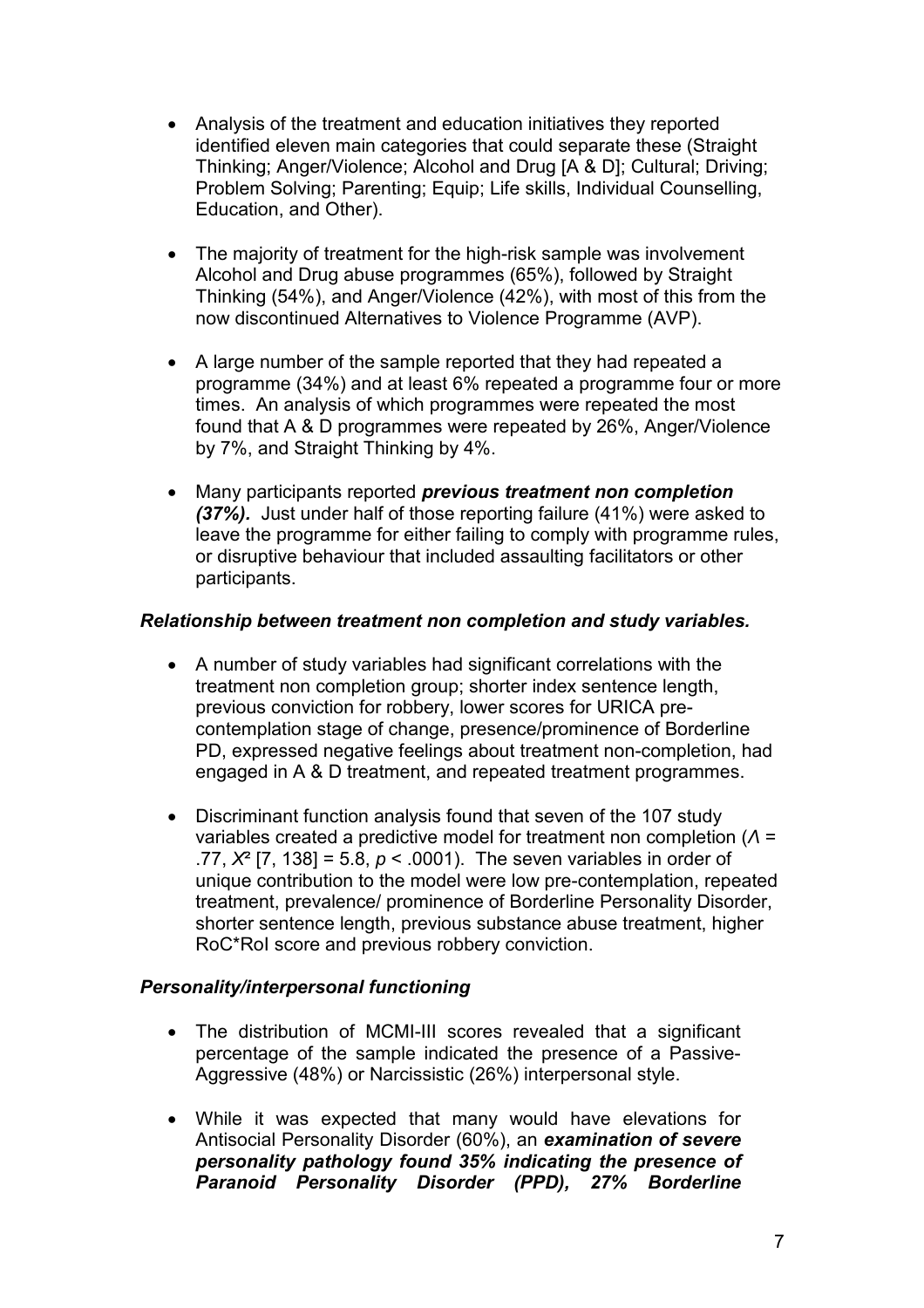*Personality Disorder (BPD)*, and 16% (SPD) Schizotypal Personality Disorder.

- Only 4% of the sample indicated the prominence of severe clinical syndromes, such as Major Depressive Disorder (MDD), Thought Disorder or Delusional Disorder.
- Eleven percent  $(N = 11)$  of the personality pathology sample had cluster elevations indicating the presence or prominence of SPD, BPD, and PPD, 11.5% (*N* = 17) twin elevations PPD and SPD, and 13% (*N* = 19) PPD and BPD. Only 3% of participants indicated prominence of PTSD.
- Exploratory cluster analysis identified three clusters,
	- o *Cluster 1*: Schizoid, Avoidant, Schizotypal, Depressive, Self-Defeating, Dependant, characterised by 'strange and eccentric interpersonal behaviour with gloomy and dispirited views of the world.
	- o *Cluster 2*: Narcissistic, Antisocial, Sadistic, Passive-Aggressive, Borderline, and Paranoid, characterised by antisocial/psychopathic behaviour and individuals with this trait cluster would be expected to score high on the psychopathic traits.
	- o *Cluster 3*: Histrionic and Compulsive, characterised by solicitation of attention, search for acceptance by others, and adherence to social norms.

## *Relationship between personality pathology and offending.*

- A number of study variables had significant correlations with the personality pathology study group scale (scores of  $\geq$  75). While it was expected that the other MCMI-III personality scales would correlate with the three severe personality pathology scales, a number of the clinical syndrome, demographic, and offence related variables also had significant correlations.
	- $\circ$  SPD scores correlated with older current age ( $r = 23$ ), previous periods of imprisonment (r = .22), previous convictions for serious assault ( $r = .20$ ), driving offences ( $r = .18$ ), a higher IM-P score (r = .22), and scores on the three MCMI-III severe clinical syndrome scales (Thought Disorder, r = .62; MDD r = .62; and Delusional Disorder, r = .29).
	- o BPD scores correlated with previous convictions for possession of weapons ( $r = 0.22$ ), the URICA Maintenance stage ( $r = 0.20$ ), previous treatment failure ( $r = 19$ ), and scores on the three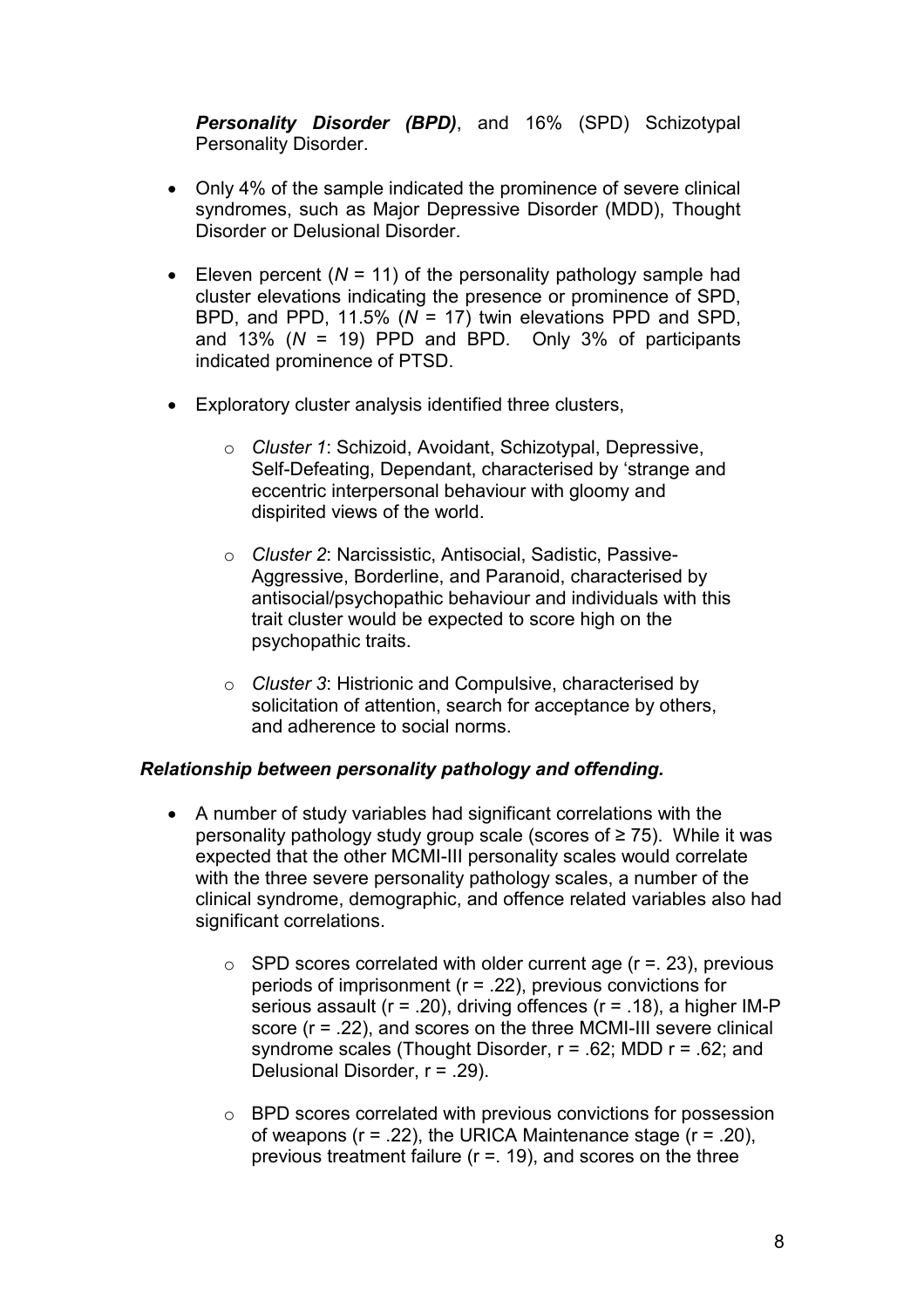MCMI-III severe clinical syndrome scales (Thought Disorder, r = .60; MDD  $r = .42$ ; and Delusional Disorder,  $r = .18$ ).

- $\circ$  PPD scores correlated with previous driving offences ( $r = .24$ ), the URICA Maintenance stage, and scores on the three MCMI-III severe clinical syndrome scales (Thought Disorder, r = .40; MDD  $r = .24$ ; and Delusional Disorder,  $r = .57$ ).
- Factor analysis identified only two significant factors containing multiple variables: Factor 1 (eigen = 13.11); a group characterised by high levels of personal distress, and Factor 2 (eigen 8.16); an early onset chronic offender group. Both groups were small in terms of identified variance.
- Analyse of variance for the SPD, BPD, and PPD pathology group versus non pathology groups found a number of significant differences:
	- o SPD group had higher means for truancy, previous imprisonment, and early and chronic delinquent behaviour (Moffitt sub scale total scores);
	- o The BPD group had higher means for delinquent behaviour pre age 17 (Moffitt total score), rated themselves as in the Maintenance stage of the URICA, and had higher levels of treatment failure;
	- o PPD group had higher means for previous weapon possession convictions, and for the URICA Contemplation and Maintenance stages of change.
- Discriminant function analysis found that nine of the study variables created a predictive model for PPD pathology versus non-pathology group (*Λ* = .668, *X*² [9, 131] = 7.2199, *p* < .001). Six had higher mean scores for the Paranoid group, Delusional Disorder, Schizotypal PD, Passive-Aggressive PD, previous convictions for possession of weapons, major assaults, and URICA Maintenance stage of change. The Paranoid group had lower mean scores for Compulsive Personality, Borderline PD, and previous robbery convictions.
	- o The nine variables in the model were able to classify 89% of those in the Paranoid pathology group.
	- $\circ$  In understanding this predictive model, those in the paranoid group would be likely to more into delusions on occasion due to their suspiciousness of others (usually persecutory), display restricted emotions, and behaviour designed to test others with little regard for social rules. Their crimes were likely to involve reactive violence, usually involving weapons and they did not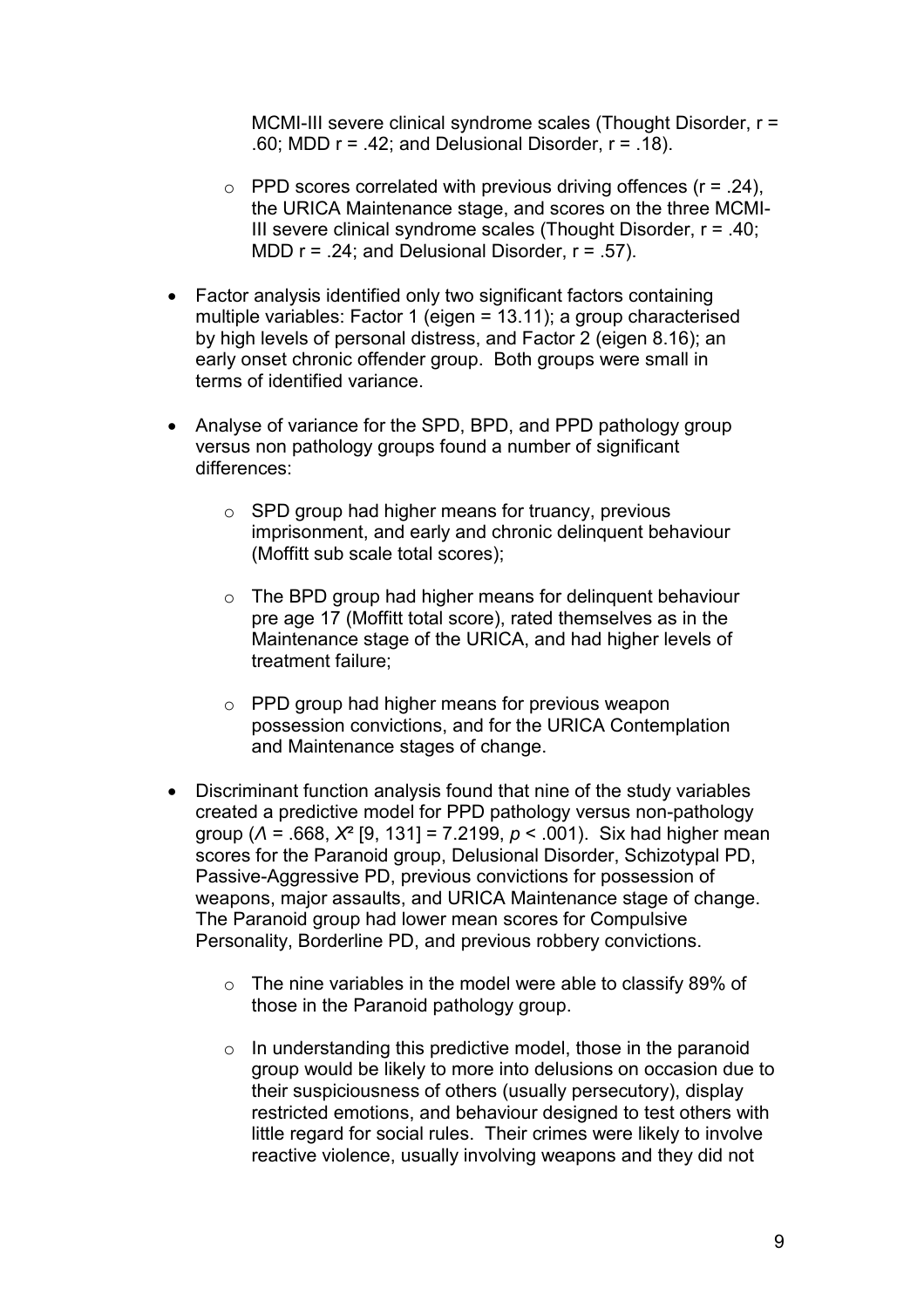believe they required any further treatment for their antisocial behaviour.

- Discriminant function analysis found that 11 of the study variables created a predictive model for BPD pathology versus non-pathology group (*Λ* = .58, *X*² [11, 130] = 8.3131, *p* < .0001). Nine had higher mean scores for the Borderline group, Passive –Aggressive and Avoidant personality traits, previous convictions for Possess Weapon, Obstruction, and Driving offences, Bipolar Disorder, Major Depressive Disorder, Treatment Failure, and URICA Action stage. Only Narcissistic personality traits, and number of previous offence categories had lower mean scores.
	- o The 11 variables in the BPD model were able to classify 92% of those in the Borderline pathology group.
	- $\circ$  In understanding this predictive model, those in the borderline group would be likely to have tumultuous interpersonal relationships in which they move from being dependant due to a poor self image, to when frustrated to enormous anger towards friends/therapists, and possible splitting and social avoidance. Their crimes were likely to involve driving offences (perhaps in an expression of anger) or opposition to Police and possession of weapons (they view the world in terms of good [idealised], or bad people [devalued]) but were limited in terms of criminal versatility as a group. While they endorsed that they were in the process of actively addressing their offending, they were more likely to fail in treatment.

## **Implications and recommendations**

- The study has confirmed the presence of major risk factors in the risk profile of high-risk offenders. Namely, early onset of chronic criminal behaviour, antisocial associations (both peers and family), pervasive antisocial beliefs (especially hostility), and antisocial personality traits, as well as high levels of substance abuse, and violence related criminogenic needs.
- The prominence of risk factors derived from a psychological theoretical approach rather than a sociological focus supports the focus by the Department of Corrections on a risk/needs approach to the management/treatment of high-risk offenders.
- Differences were found in the sample in regard to the distribution of stability/resilience factors, such as residence, employment, and the presence of intimate relationship support. Reintegrative interventions will need to recognise these individual differences, as well as the interpersonal and affective deficits in many from the sample in order to produce a plan for reintegration that is more than a 'tick box' approach.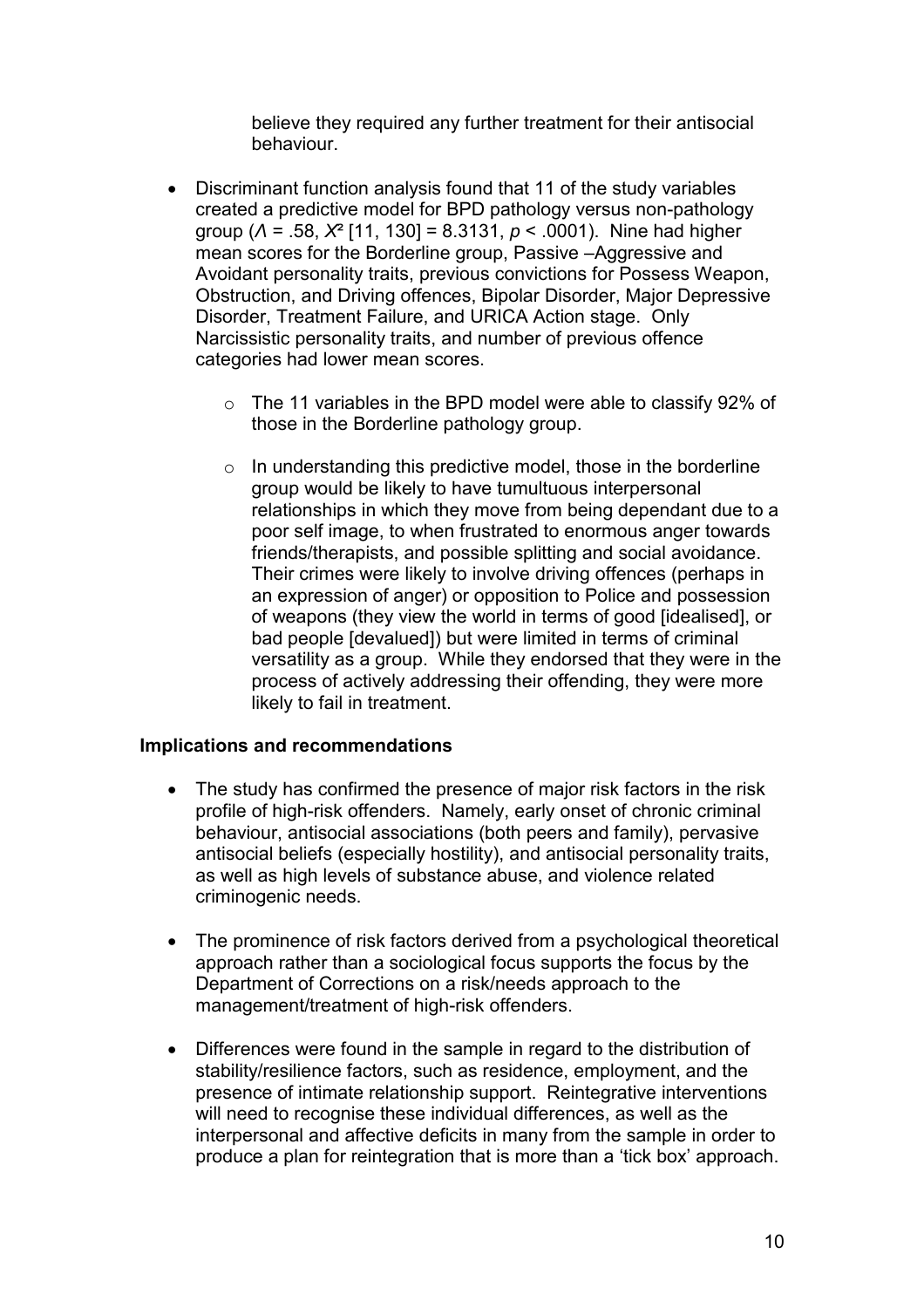- The study has established that most of the high-risk offenders in the study (66%) were imprisoned for between eight months to 3.62 years. In terms of prison management and parole eligibility this means the majority of these high risk offenders will only spend relatively short periods in prison limiting the ability to deliver intensive psychological treatment initiatives.
- While it was expected that the sample would be split equally between Māori and non- Māori in keeping with the distribution of ethnicity for the total prison population this was not the case, not only for the study sample of high-risk offenders, but also the North Island inmate population. Providing even greater support for the need to provide more effective treatment programmes for Māori offenders. Recent research by the department points to inclusion of culture in CBT programmes assisting in overcoming responsivity barriers.
- It is clear that historical treatment of the high-risk sample in this study has been marked by a singular lack of success. Well over a third had failed in previous treatment, usually for A & D abuse, with this figure expected to become much higher when they are placed in programmes with a criminogenic focus due to the presence or prominence of severe personality pathology in a third of the sample.
- The most prominent severe personality pathology was Paranoid PD. The implications of management of a group of such a suspicious and guarded group are present in psychological assessment issues, responsivity to change, and in the provision of effective treatment. Those characterised by PPD will have significant difficulties in consenting and engaging in assessment procedures and would tend to reject feedback on the need to change their behaviour. Recognising the prevalence of PPD among high-risk offenders means Department psychologists will be able to develop approaches that reduce suspicion and hostility.
- In terms of effective treatment, the PPD group will require trained clinicians rather than para-professionals due to the transference, counter-transference issues with which they present and the inherent difficulties in the establishment of meaningful therapeutic alliances.
- While it is important to recognise and plan to overcome the barriers that PPD presents to successful treatment, the focus should remain on criminogenic factors rather than treating them for a personality disorder.
- It is recommended based on the results from this study that further research is carried out to:
	- o Include data on high-risk participants classified as maximum security to allowed a complete picture of the high-risk incarcerated population. This is important when one considered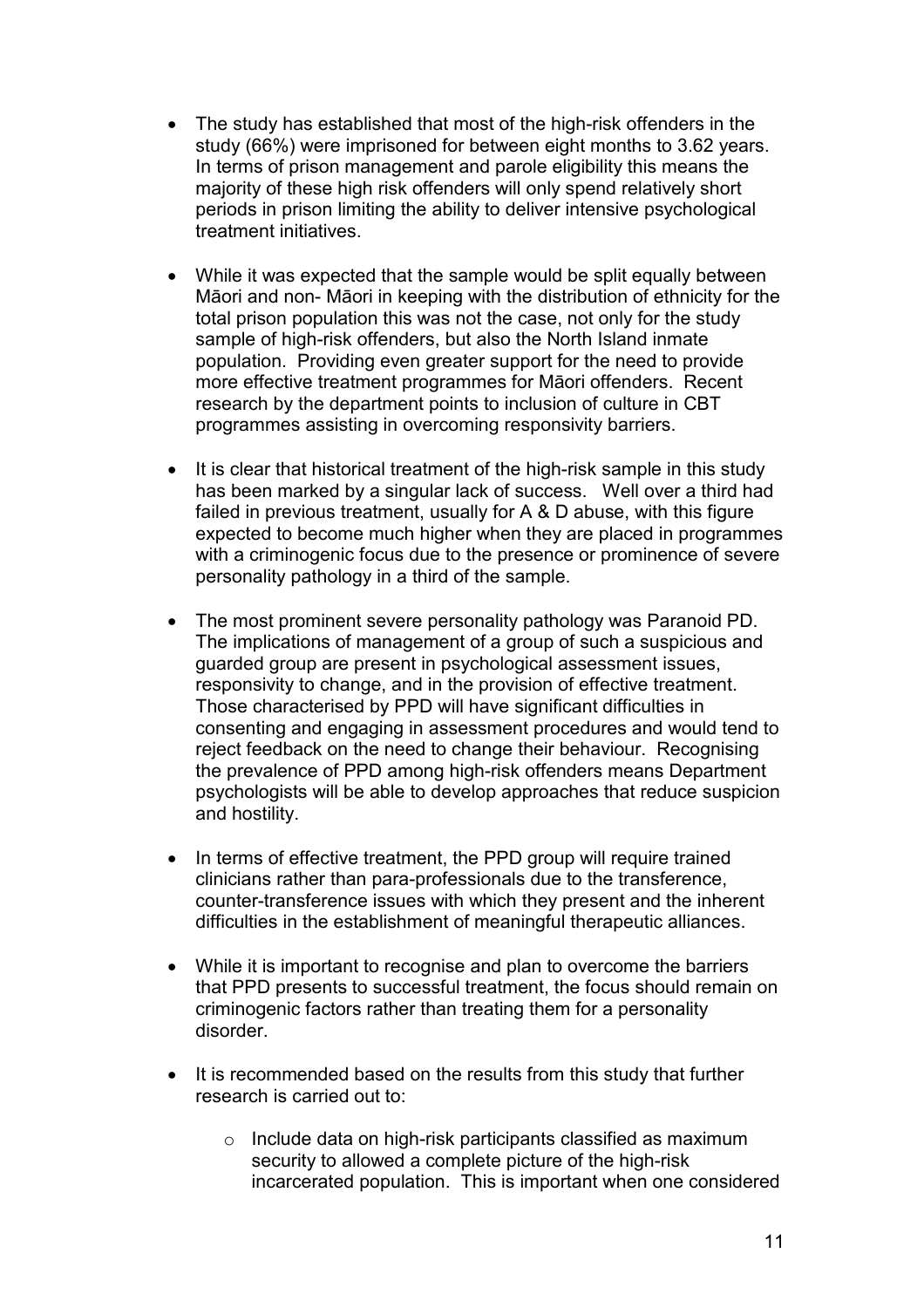the reasons for a maximum-security rating, namely, high levels of violent misconduct behaviour, the extreme nature of their crimes, and a previous history of poor prison conduct or escape.

- $\circ$  The research was originally proposed to be longitudinal rather than a single probe into the participants' offending and treatment history. At this stage only a 'snapshot' of participants has been established. There is a need to follow-up the sample in the next two years to provide a comprehensive picture of their subsequent engagement in focused criminogenic programmes, prison conduct, and their success if released.
- o In addition, the study failed to gather reliable information on high-risk offenders who had been subject to IOM and their subsequent sentence management. A follow up study of the participants would enable a reliable sample of this data to be gathered and compared in terms of a serial assessment process.
- $\circ$  Finally, the study identified the need for exploratory research to develop an effective intensive treatment programme for high-risk offenders that attends to their unique risk, need, and responsivity issues.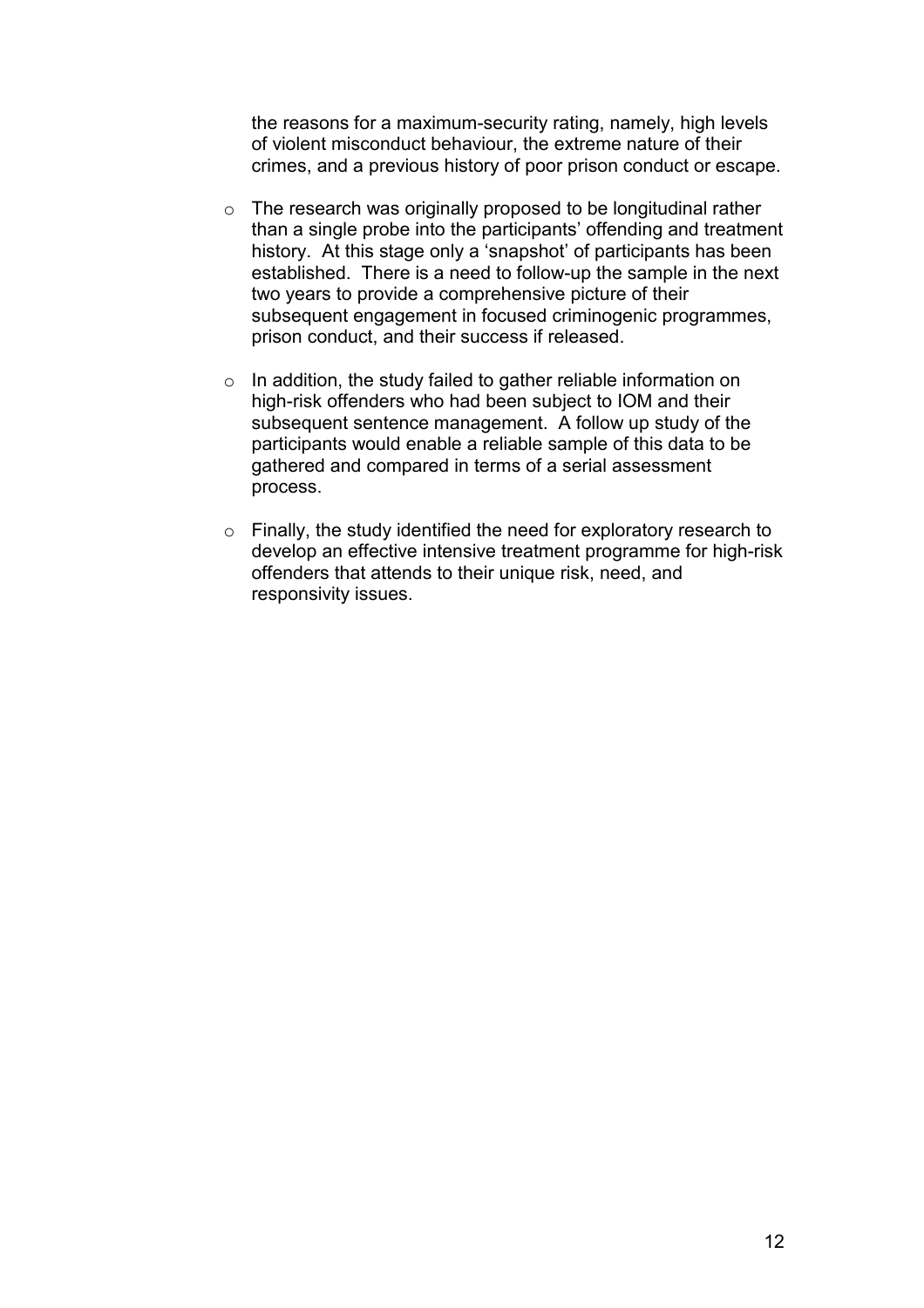# **Table of Contents**

| <b>Executive Summary</b>                                                                      | 3   |
|-----------------------------------------------------------------------------------------------|-----|
| <b>Introduction</b>                                                                           | 15  |
| <b>Method</b>                                                                                 | 26  |
| <b>Results</b>                                                                                | 33  |
| <b>Discussion, Implications, and Recommendations</b>                                          | 62  |
| <b>References</b>                                                                             | 82  |
| <b>Appendix A: Outline of FReMO Process</b>                                                   | 90  |
| <b>Appendix B: Summary of Previous Consultation Focus Group</b><br>Discussions (Wilson, 2003) | 94  |
| <b>Appendix C: Study Structured Interview Protocol</b>                                        | 97  |
| <b>Appendix D: Study Measures</b>                                                             | 108 |
| <b>RoC*Rol</b>                                                                                |     |
| <b>URICA</b>                                                                                  |     |
| <b>MCMI-III</b>                                                                               |     |
| <b>Moffitt</b>                                                                                |     |
| IM-P                                                                                          |     |
| <b>Appendix E: Participants Information and Consent Form</b>                                  | 122 |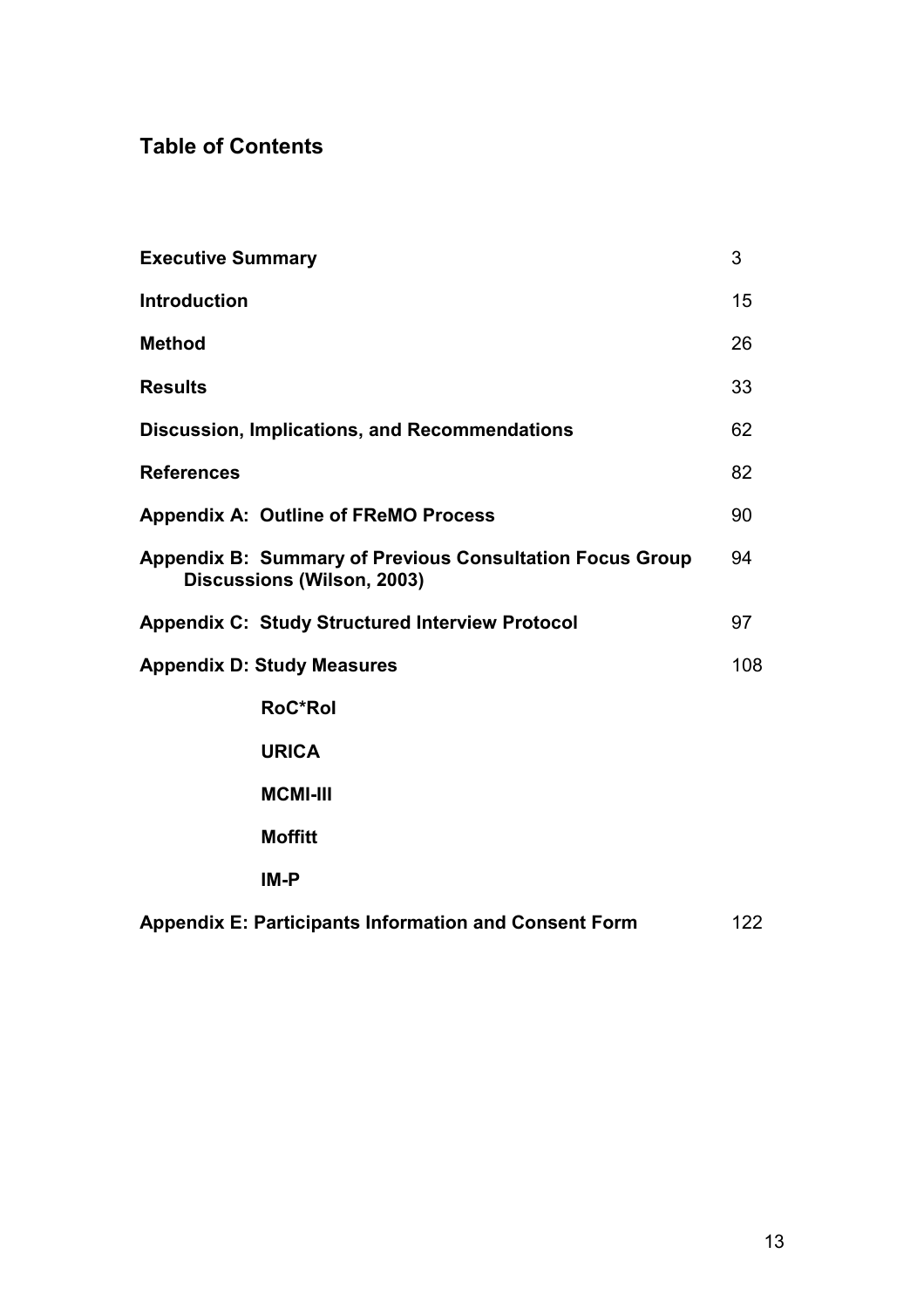**Appendix F: Answers by those who identified as Maori to question "Would/did the inclusion of Tikanga process into treatment improve** *their experience/success in treatment?"* 

> **Classification guidelines for High Risk study answers by Maori to question on inclusion of Tikanga in treatment**

**Appendix G**: **Pearson product moment correlations for all study variables and MCMI-III severe personality pathology scales, PPD, BPD, and SPD**  131

> **Between group t test for personality pathology and non-pathology groups**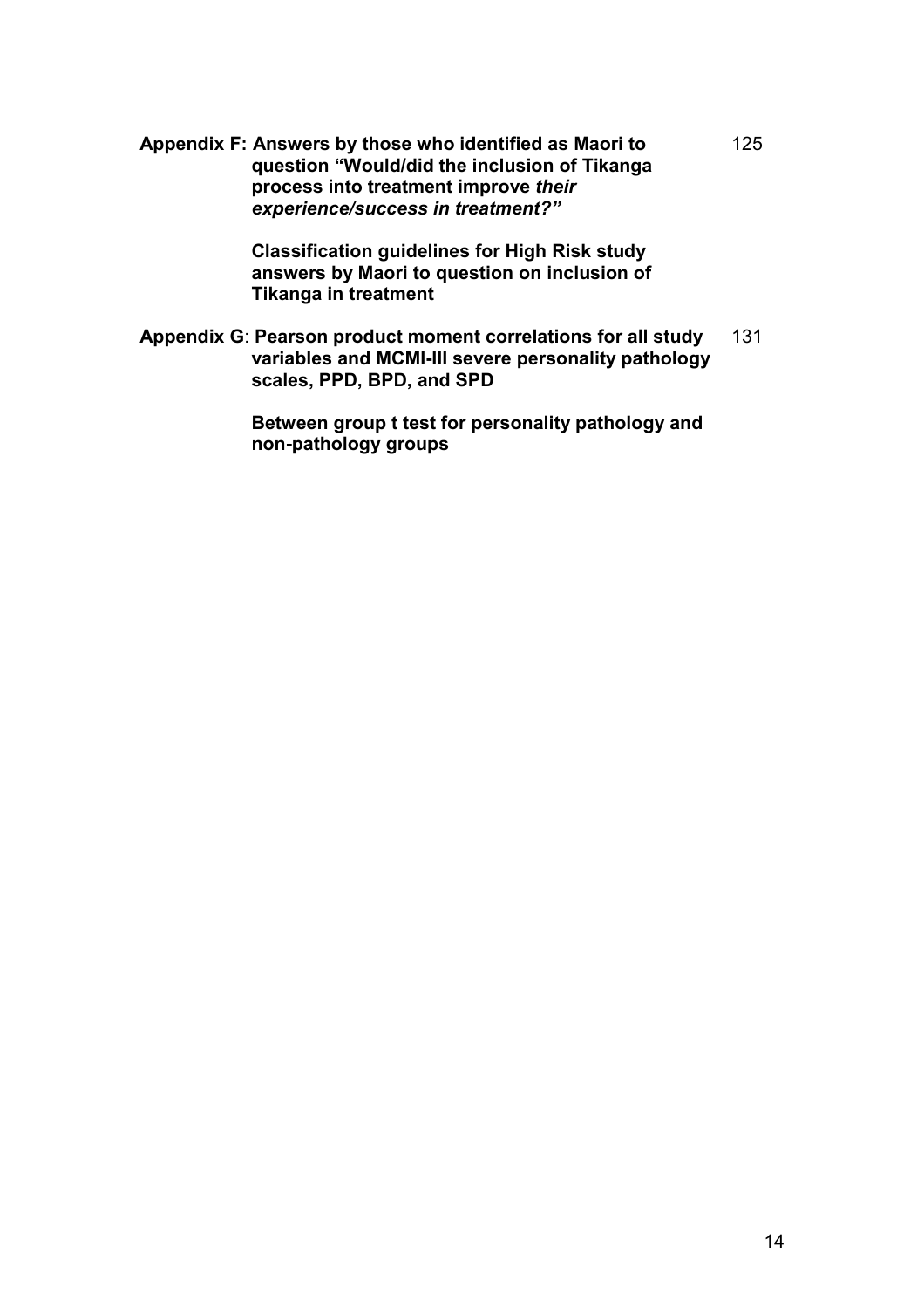## **Introduction**

While the label high-risk offender is in common use in most correctional settings there is a lack of clarity of who these offenders are assessed as at high risk of recidivism? The label may be used to classify all offenders since anyone with past criminal behaviour is at higher risk of reoffending than those with no criminal history (Andrews & Bonta, 2003). However, such a prediction would falsely classify large numbers as at risk of further serious offending as a number of offenders never commit another crime or only commit relatively minor crime. While offenders at high risk of dishonesty recidivism are of concern, the public are most worried by those likely to commit further violent/sexual offences after release. The Parole and Sentencing Acts passed in 2002 made it clear that such offences would receive longer sentences, and that the New Zealand Parole Board was expected not to release those at undue risk of serious recidivism. There is a need therefore, to look at a range of variables to reduce classification error and to allow for change in risk when salient variables are managed or removed.

Monahan (1981) summarised both the difficulties in risk prediction, as well as the need, some would say responsibility (Bonta, 2002), and for clinicians to evaluate the risk someone posed to the community. Monahan also identified that besides criminal history, cognitive and affective predispositions to violence, and demographic characteristics could be issues in the prediction of violent recidivism. In addition, he identified that indeed only a small number go on to commit further serious offenders and that these high risk offenders were the ones to target. Andrews and Bonta (2003) in their pivotal work on criminal behaviour identify that 20-30% of offenders are responsible for 80% of crime due to their poor response to the punishing aspects of judicial detection and sentencing.

The social learning approach to understanding criminal behaviour emphasises that it is a learned behaviour in which the learning follows the same principles as other behaviour, an interaction with both personal and environment factors (Andrews & Bonta, 1998). This approach has been termed the psychology of criminal conduct and formed the basis of the Department of Corrections integrated offender management process (Department of Corrections, 2002).

What causes one individual to decide to behave in a criminal fashion and another to decide not to engage in such behaviour? Using the social learning approach the variability in antisocial behaviour is accounted for by: characteristics of the immediate environment; the attitudes, values, beliefs and rationalisations held by the person in regard to antisocial behaviour; social support for the antisocial behaviour; a history of engagement in antisocial behaviour; and the presence of the traits associated with antisocial personality (impulsivity, poor social competency, and interpersonal and affective deficits) (Andrews & Bonta, 1998; Blackburn, 1993).

While acknowledging static factors, this model also allows the assessment of dynamic risk factors that are potential targets for prosocial change. It is this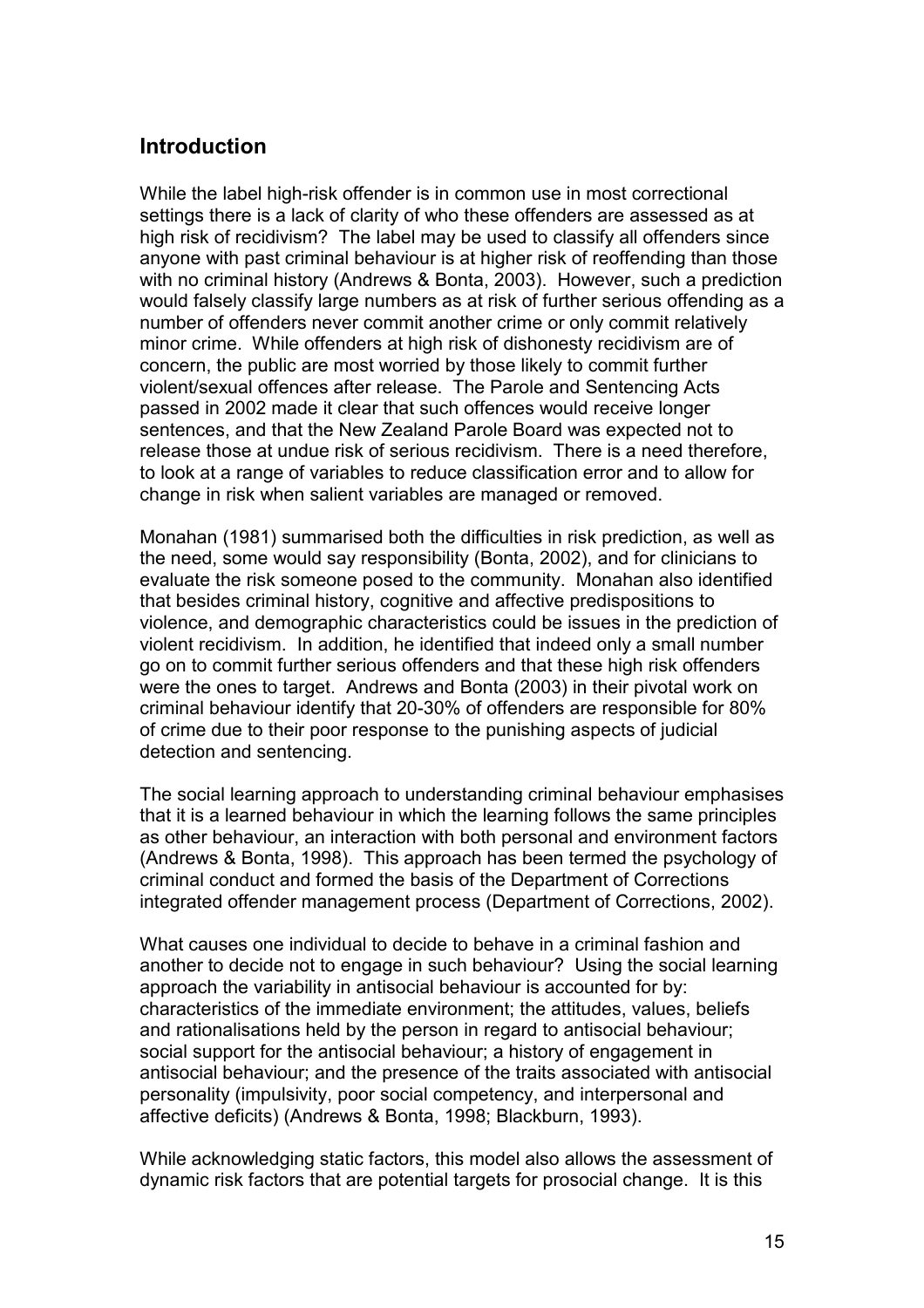approach that has allowed the strongest correlates and predictors of individual criminal behaviour to be identified (Bonta, 2002; Brown, 2002). Meta-analysis of recidivism predictors has established that the best predictors for a wide variety of samples (i.e., psychiatric, prison inmate, young and old, male and female) are antisocial cognitions, antisocial associates, a history of antisocial behaviour, and a collection of trait-based indicators called antisocial personality (Bonta, Law, & Hanson, 1998).

These predicative variables and the others commonly linked through sociological and clinical criminology theoretical approaches listed below are in order of predictive ability (see Table 1), using the combined results from metaanalyses carried out by Gendreau, Little, & Goggin (1996) and Bonta et al. (1998).

## **Table 1 Predictors of General Recidivism**

| <b>Risk Factors</b>                             |     |
|-------------------------------------------------|-----|
| <b>Antisocial Support (Social Learning)</b>     | .21 |
| <b>Antisocial Personality (Social Learning)</b> | .18 |
| <b>Antisocial Cognitions (Social Learning)</b>  | .18 |
| Criminal History (Social Learning)              | .16 |
| Social Achievement (Clinical Criminology)       | .13 |
| <b>Family Factors (Social Learning)</b>         | .10 |
| Substance Abuse (Social Learning)               | .10 |
| Intelligence (Clinical Criminology)             | .07 |
| Lower Class Origins (Sociological Criminology)  | .05 |
| Personal Distress (Clinical Criminology)        | .05 |

## **'Big Four' Predictors of Criminal Behaviour**

*Antisocial cognitions*. In looking at antisocial cognitions (e.g., my rights are more important than those of others) it is important to point out that such beliefs are not necessarily 'global' (Andrews & Bonta, 1998). Many people will endorse a position that it is acceptable to steal or inflict pain on someone, but only in a particular situation rather than anytime, anywhere (Sykes & Matza, 1957). Such rationalisations are the verbal behaviour often used prior to antisocial behaviour, and thus are considered causal. They may also be used after the event to justify criminal behaviour by deflecting blame or in managing guilty feelings. Typically, the verbal behaviour by which guilt is neutralised includes; denial of responsibility, denial of injury; denial of a victim, condemnation of the 'system' as corrupt or biased, and appeal to higher loyalties (Andrews & Bonta, 1998). Thus, these procriminal beliefs determine the direction of personally mediated control, deciding the antisocial behaviour, as well as the intensity and frequency with which it will be displayed.

*Antisocial associates*. This predictive variable is made up of family, peers and others in the immediate environment who are able to influence through modelling the choice of antisocial or prosocial behaviour and of the rules by which rewards and punishments are delivered. In addition, these associates can help to form and maintain antisocial attitudes that serve to personally mediate control by an offender (Andrews & Bonta, 1998; Blackburn, 1993).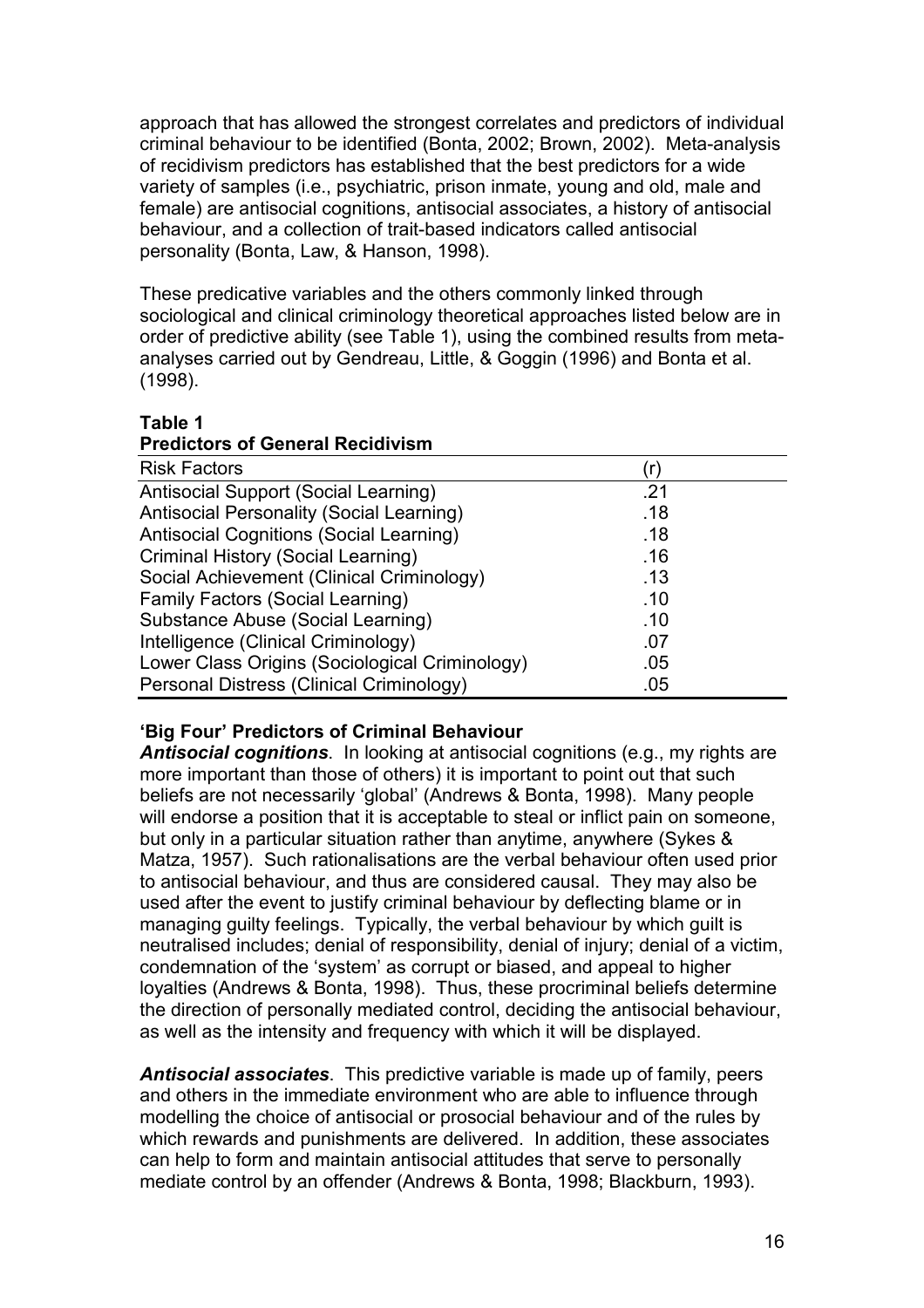Table 1 clearly shows that the moderate correlation between this factor and criminal behaviour was the highest found in the meta-analyses. This relation is explained by criminal behaviour being learned from associations with procriminal and anti-criminal groups with the focus on intimate communication as the principle-learning contingency. The learning and reinforcement of antisocial beliefs is developmental, with the association with delinquent peers an established 'stage' for chronic antisocial behaviour, a result of the need to seek out others with similar beliefs and social competency deficits (Patterson, Reid, & Dishion, 1992; Reid, Patterson, & Snyder, 2002). An early study by Robins (1966) into delinquency found that those with conduct disorder were more likely to belong to a gang, although long-term follow-up confirmed that it was the early onset of antisocial behaviour that best predicted serious adult antisocial behaviour.

*History of antisocial behaviour*. The first systematic study of recidivism was carried out in 1920s using the criminal records from 3,000 men paroled from an Illinois penitentiary, and found a positive relationship between past criminality and reoffending (Burgess, 1928). A younger age at first conviction has been linked to an increased risk for violent recidivism (Loeber & Stouthamer-Loeber, 1996; Moffitt, 1997). Generally, offenders who begin their criminal careers earlier and are introduced to the justice system at a young age are more likely to commit further acts of violence and criminality than those who become criminally active later in life. A large number of studies confirm the link between early onset and chronic criminal behaviour, including the Dunedin longitudinal study, which established persistent antisocial behaviour prior to age 13 as a key risk indicator (Moffitt, 1993). In another long-term study of criminal behaviour using a sample of 282 male aboriginal offenders, Bonta, Lipinski, and Martin (1992) found that criminal recidivists had a significantly younger mean age at first conviction (17.8 years) than non-recidivists (19.5 years). Moreover, in a sample of 322 male inmates followed-up from 1973, Martinez (1997) found that an offender's age at his first arrest was predictive of future criminal activity. Finally, Lattimore, Visher, and Linster (1995) further identified age at first arrest as being a significant risk predictor for future violent crime, using multivariate competing hazards analysis to identify salient risk predictors for violent recidivism among young offenders.

The more extensive an individual's criminal history (i.e., greater number of prior arrests and convictions), the greater is his or her potential for future acts of violence. In a sample of 120 inmates released from a maximum-security psychiatric institution, Villeneuve and Quinsey (1995) found that repeat violent offenders had a substantially greater history of serious juvenile delinquency than non-recidivists. In addition, Bonta et al.'s (1998) meta-analysis revealed that juvenile delinquency correlated strongly (r = .27) with violent recidivism. Gendreau et al. (1996) also found that a history of pre-adult antisocial behavior was predictive (mean weighted  $r = .16$ ) of general recidivism. Further documentation of the importance of early behaviour to later offending comes from Rice and Harris (1996) who examined several predictors of violent recidivism in a sample of 243 mentally disordered fire setters. They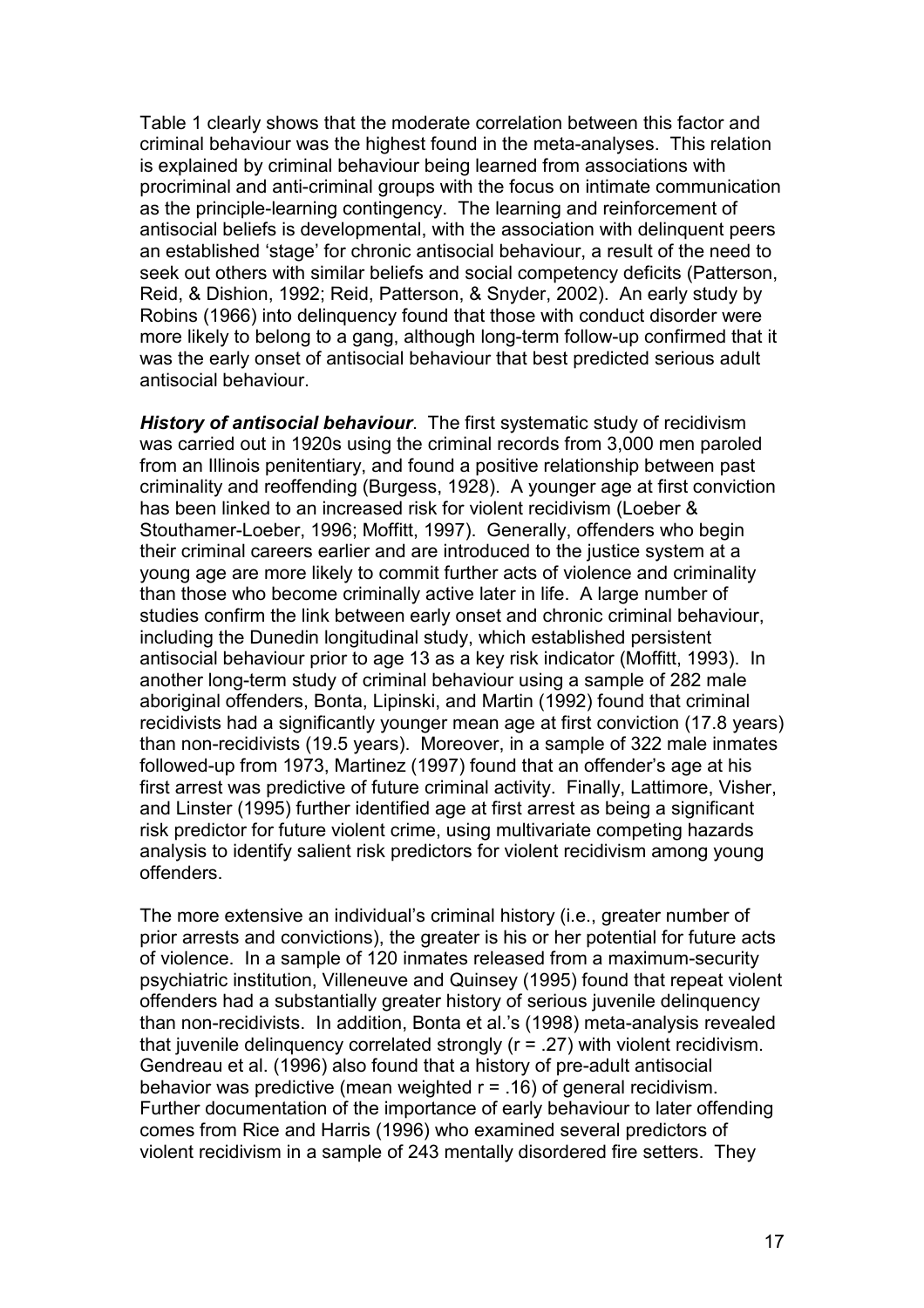found several variables reflecting childhood antisocial behavior that were a significant predictor of violent recidivism.

*Antisocial/psychopathic personality*. Antisocial personality has long been linked to a higher risk of criminal behaviour (Andrews & Bonta, 1998) and has been included in the Diagnostic and Statistical Manual (DSM) since the second edition of the manual (APA, 1968). However, a distinction needs to be made between those meeting the diagnostic criteria for criminal psychopathy and the population of manifestly similar individuals labelled as antisocial personality using the diagnostic criteria listed in the DSM (APA, 1994). Descriptors such as psychopathy, antisocial personality disorder, sociopath, or dyssocial personality disorder are often used interchangeably (Hare, Hart, & Harpur, 1991). They are all intended to refer to the same personality construct, with those identified as meeting the criteria for psychopathy usually fitting that for antisocial personality disorder (Lykken, 1995). In fact, it is estimated that 80% of those in prison usually meet the criteria for antisocial personality disorder while only a small proportion of these would meet the criteria for psychopathy (Andrews & Bonta, 1998).

The difficulty is that the DSM-IV criteria for antisocial personality disorder are based largely on deviant behavioural descriptors without any recognition of the range of motivations for such antisocial acts. As such the antisocial personality disorder criteria fail to identify those at higher risk of reoffending violently because interpersonal and affective deficits such as grandiosity, lack of remorse, and callousness, are not included (Shipley & Arrigo, 2001). Therefore, distinction should be made on the basis of the origins of the antisocial behaviour. Individuals whose antisocial behaviour can be traced to neurotic motivations or sociological forces are not considered psychopathic as they lack the primary affective deficits, and often have insight into the need to change (Reise & Oliver, 1994).

It can be argued, therefore, that the link between antisocial personality and recidivism is in reality a link between criminal psychopathy and reoffending (Andrews & Bonta, 1998). When the focus is specifically on offenders who met the criteria for psychopathy the correlation to recidivism is higher. A summary of criminal reoffending prediction literature by Salekin, Rogers, and Sewell (1996) looked at 29 studies that had included psychopathy as a risk variable and for sexual recidivism found an *r* of .27 for general recidivism and for violent recidivism an *r* of .32.

In summary, the big four variables account for most of the variance between those who will reoffend and those who will not. While they are discussed as single variables it is clear that they both interact with each other and also with the environment both physical and social. In looking at the development of these variables it is easily apparent that they do not simply 'appear', but rather are the product of developmental pathways, especially for the chronic or highrisk offender.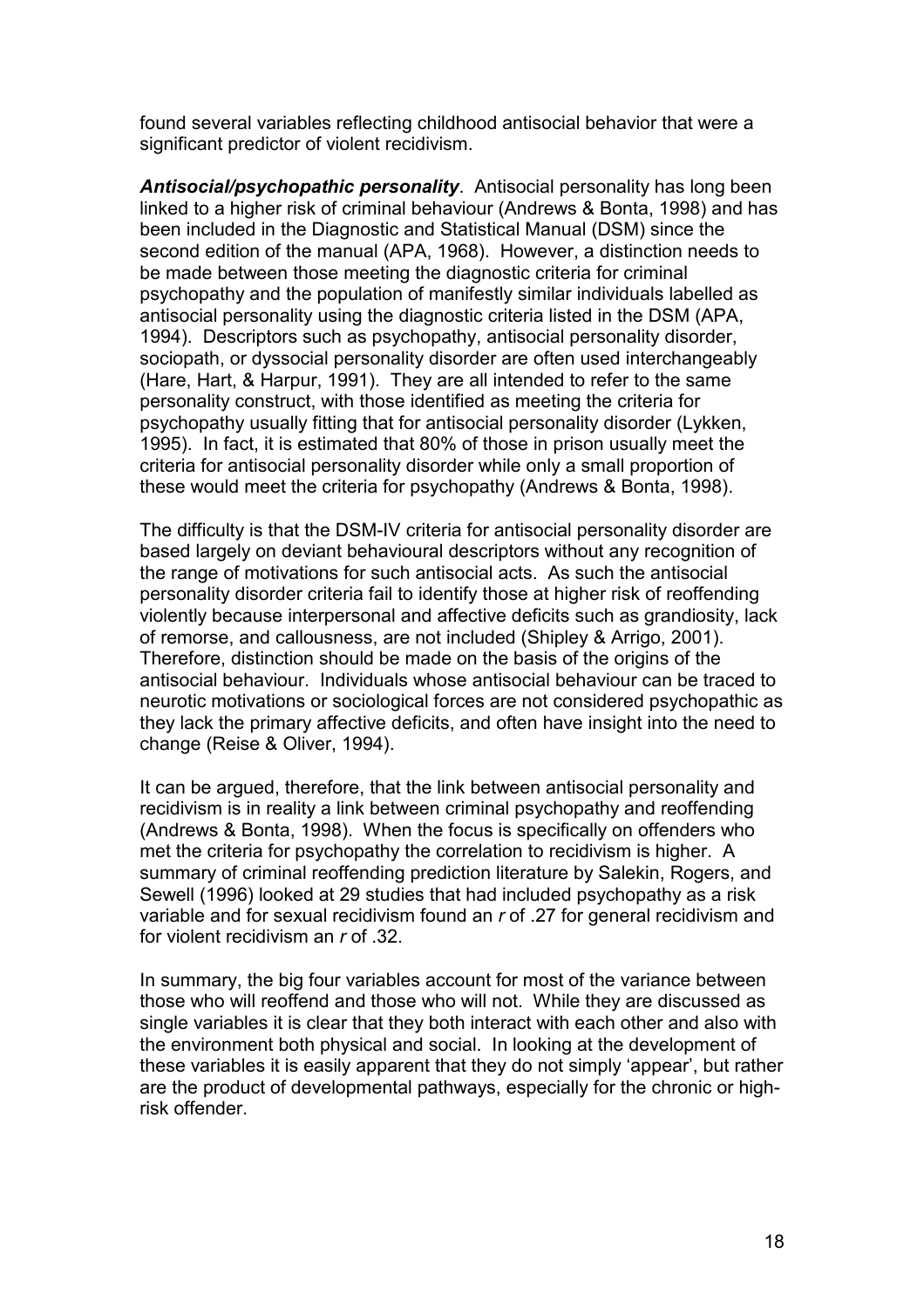#### **Developmental pathways**

Loeber and Farrington (2000) identified that a number of developmental pathways existed for delinquent youth, with most attention being paid to those with early onset offending. A younger age at first conviction has been linked to an increased risk for violent recidivism (Loeber & Stouthamer-Loeber, 1996; Moffitt, 1997). Generally, offenders who begin their criminal careers earlier and are introduced to the justice system at a young age are more likely to commit further acts of violence and criminality than those who become criminally active later in life. A large number of studies confirm the link between early onset and chronic criminal behaviour, including the Dunedin longitudinal study, which established persistent antisocial behaviour prior to age 13 as a key risk indicator (Moffitt, 1993). In looking at high-risk offenders it is also necessary to look at their behaviour while in institutions or incarcerated in prison to obtain information on the pervasive nature of their antisocial behaviour, as well as their inability to respond to punishment contingencies.

## **Chronic misconduct behaviour**

Disruptive inmates are estimated to only make up a small percentage (0.2- 5%) of the general prison population at any one time. However, their antisocial acts have become an increasing problem for prison authorities who attempt to create a safe and rehabilitative environment (Coyle, 1987). In addition, there is evidence that the risk predictors of institutional misconducts and general recidivism are very similar (Gendreau & Keyes, January 2001). Therefore, it is probable that most if not all of those with chronic misconduct behaviour can be found in the high-risk offender population.

Recent New Zealand research (Wilson & Coldham-Fussell, 2000) used a small sample of offenders serving long sentences (over 7 years) and found that 22.5% displayed frequent misconduct behaviour over the length of their sentence (assessed as 18 or more misconducts during their index sentence). The 1999 census of New Zealand prison records reported that inmates sentenced to seven years or more accounted for 24.6% of prisoners (from a total of 5647 then in custody) (Department of Corrections, December 2000). Using the percentage from the Wilson and Coldham-Fussell study (22%), and the number of inmates serving similar sentences (*N* = 1400), up to 308 prisoners could be expected to fit into the chronic misconduct behaviour category.

Typically disruptive inmates are responsible for a high proportion of violence towards other inmates or staff (68%) and property damage (73%) (Coid, 1998). Features related to a disruptive style include an interpersonal style in which an inmate is chronically explosive, or profoundly antiauthoritarian, obsessed with unfairness, or who may rip off/stand over other inmates. Previous research has identified that difficult and disruptive offenders can be classified into five groups, two of which, the antiauthoritarian/subversive group and problem personality group constitute that biggest problem. The problem personality group has been seen as typically responsible for violent antisocial acts (Coid, 1998).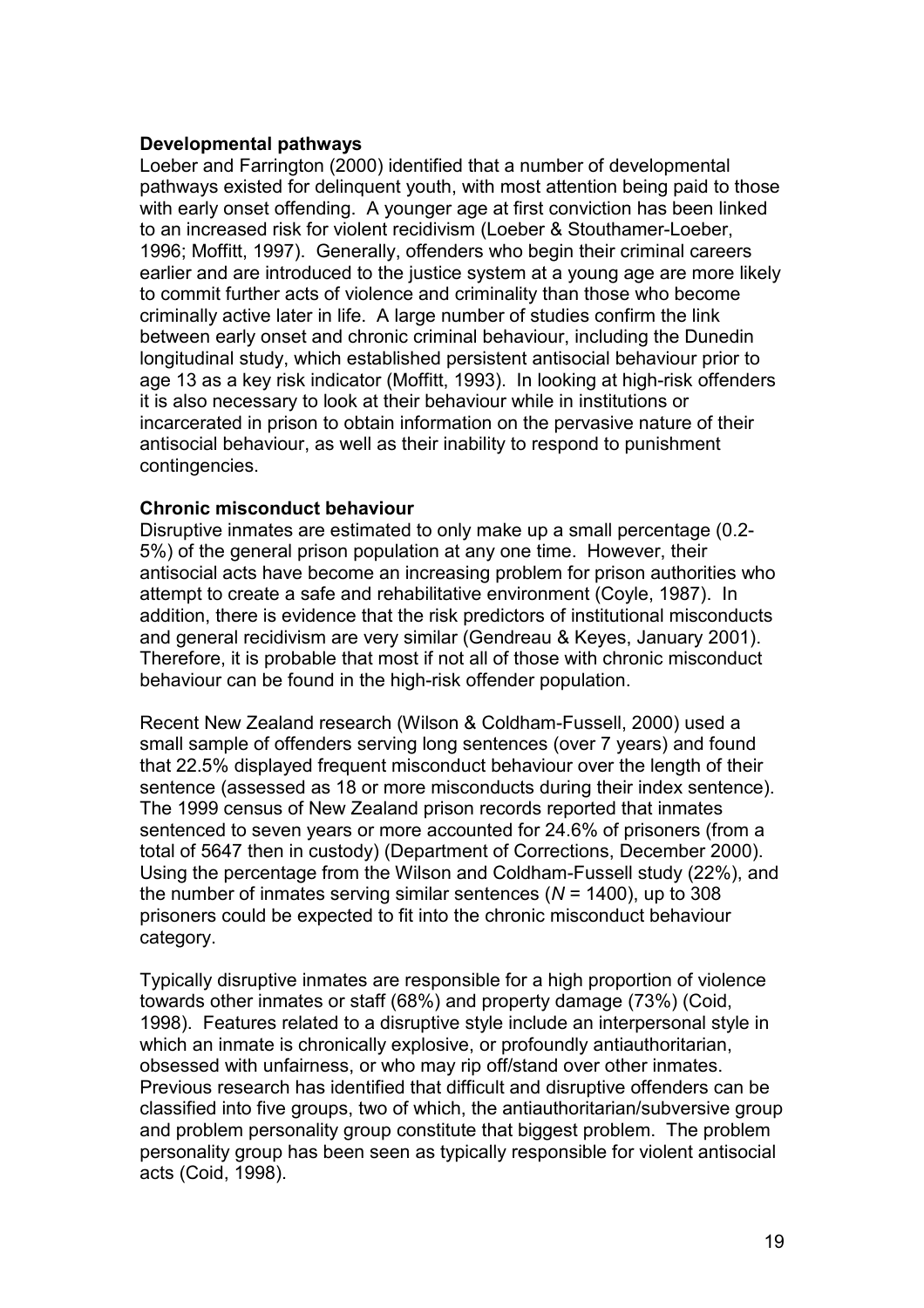The New Zealand study by Wilson and Coldham-Fussell (2000) found that the inmate group displaying persistent misconduct behaviour tended to be '*antiauthoritarian'* and '*status-seeking'*. Prison misconducts' identified as being anti-authoritarian in function included, acts such as aggression, violence, and verbal abuse when charged, ordered, or reprimanded, and aggression and defiance when thwarted. Anti-authoritarian reflected the traits of grandiosity, poor control over anger, and impulsive behaviour. Status-seeking behaviour reflected the desire to be seen as 'better' than those around them. The chronic group also justified their antisocial behaviour when asked for an explanation. Thus, reflecting a consistent failure to take responsibility for their behaviour. In looking at antiauthoritarian behaviour it is important to view this as an established pattern of interacting with those attempting to control their antisocial behaviour (Patterson et al.,1992).

Developmental psychology points to the development of a coercive interactional style as primary to lifelong abusive interactions. Patterson et al. (1992) relate the development of the coercive style to an individual learning that displaying aversive behaviours are effective at coercing those in authority into leaving them alone or stopping attempts to change their behaviour. While no figures are available, talking with Prison Officers makes it clear that a large number of disruptive behaviours are not reported, reinforcing this style as effective for the inmate. Also, even when an inmate is punished, the reward of escaping or avoiding change may be viewed as greater than the punishment their behaviour attracted.

Research carried out in prisons in England and the USA has identified aspects that have been most associated with chronically disruptive prisoners. These include offence factors such as, violent index offences, younger age and serving sentences of five years or more (Ditchfield, 1990). In addition, Personality disorders (Antisocial Personality Disorder, Paranoid; Narcissistic, Borderline Personality Disorder) have been strongly linked to pervasive and serious misconduct behaviour (Coid, 1992; Coyle, 1987). A large inmate sample from New York identified a chronic sub group with a high rate of misconducts diagnosed as psychopathic using the PCL-R (Toch, Adams & Grant, 1989). A strong link between psychopathy and high frequencies of misconduct behaviour was also found for New Zealand inmates (Wilson & Coldham-Fussell, 2000).

#### **Poor response to treatment by very high-risk offenders?**

The literature in regard to the use of therapy to change the antisocial behaviour associated with high risk/psychopathic offenders tends to paint a gloomy picture with most studies recommending excluding such individuals from treatment (Salekin, 2002). The prevailing view is that the attitudes and behaviours of very high-risk offender are difficult or impossible to modify with traditional forms of treatment, intervention, and management (Dolan & Coid, 1993; Hare, 1998; Lösel, 1998; Suedfeld & Landon, 1978). They are viewed, as high risk and high need requiring expensive long-term treatment with only relatively reductions in recidivism. Indeed, many clinicians will not even attempt to treat high risk/psychopathic offenders. In addition, an increasing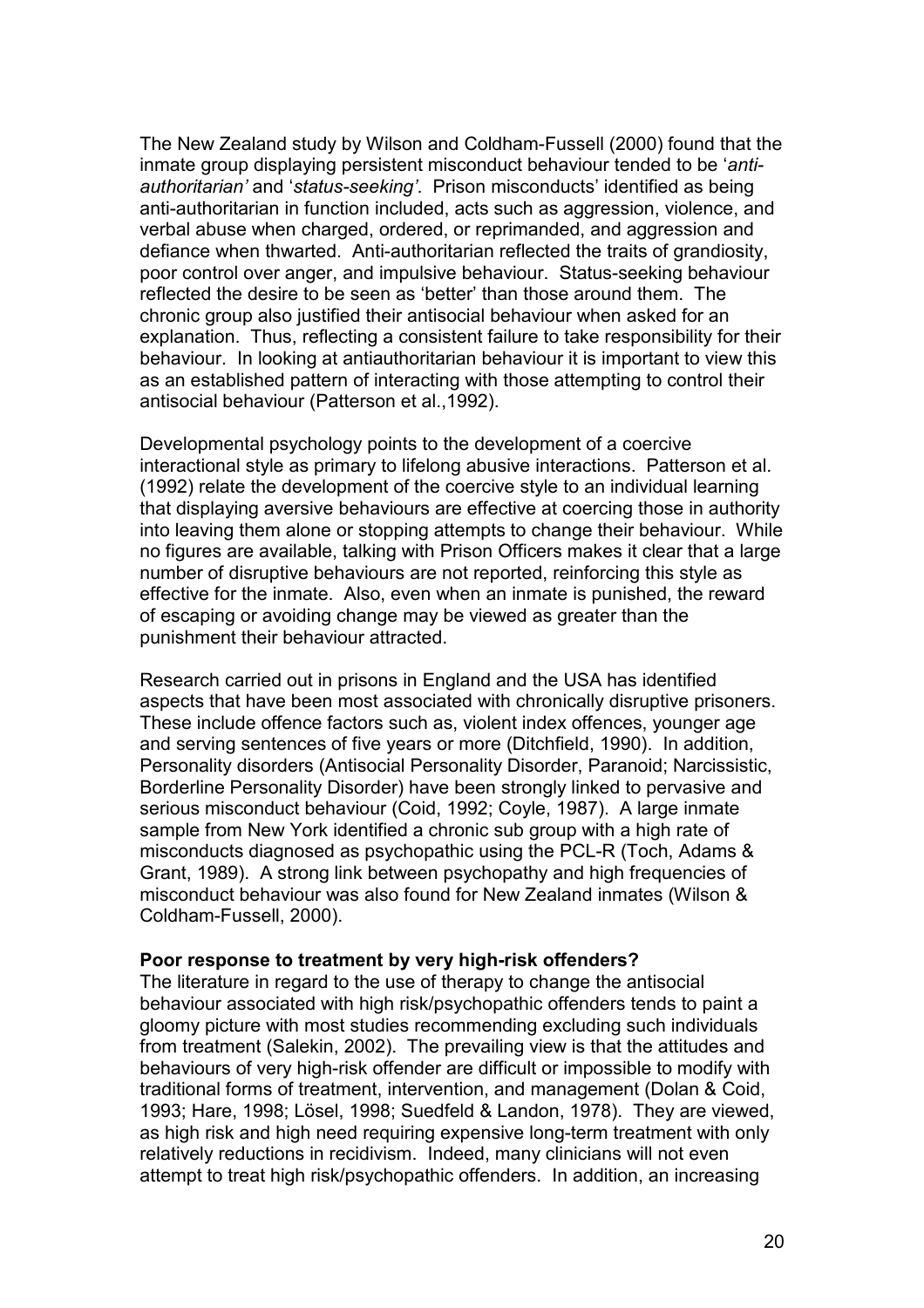number of corrections authorities and those responsible for correctional policy take the position that it is cost-effective to exclude high risk offenders from their standard treatment programs due to their endorsement of the untreatability 'urban myth'. That is if indeed they are not removed from programmes at an early stage due to disruptive behaviour or not referred due to their high security rating.

The reasons for the recalcitrance of high-risk offenders are not hard to find. Unlike other individuals, including most offenders, high risk offender often appear to suffer little personal distress, seem perfectly satisfied with themselves, see little wrong with their attitudes and behavior, and seek treatment only when it is in their best interests to do so, such as when attempting to avoid prison or when seeking probation or parole (Hare, 2003). It is, therefore, not surprising that they appear to derive little benefit from 'traditional' correctional programs, particularly those aimed at the reduction of intrapsychic turmoil and the development of self-esteem empathy, and conscience. Or indeed, 'one size fits all' low intensity programmes focused on problem solving, anger management, and social skills are also unlikely to produce real change in criminogenic factors for high-risk offenders. The guideline for high intensity is programmes of 200 hours or more (Wong & Gordon, 2003).

A study by Ogloff and colleagues evaluated the progress of 80 male forensic patients being treated in a therapeutic community programme (Ogloff, Wong, & Greenwood, 1990). They found that programme participants with high scores on the PCL-R  $(≥ 27)$  showed less motivation, effort, and improvement in treatment than non-psychopaths. Individuals identified as psychopathic are said to also more likely to disrupt group unity (Hobson, Shine, & Roberts, 2000), endanger security, (Buffington-Vollum, Edens, Johnson, & Johnson, 2002), and to terminate treatment without warning (Rice, 1997). In fact, there appeared to be some evidence that intensive therapeutic therapy may actually increase the risk the recidivism rate of high risk/antisocial offenders.

The Oak Ridge programme (Harris, Rice, & Cormier, 1991) found a general recidivism rate of 87% for treated participants with high psychopathy ratings versus 90% for an untreated group with similar ratings. This difference was not significant. However, when the recidivism variable was violent reoffending the difference was significant, with the treated rate being 77% versus 55% for the untreated group. Many in the corrections field have taken the results of this study to mean that treatment will make those identified as psychopathic worse. This however, this was not the conclusion of the study authors who felt that the results pointed to the need for specialist programmes to address the responsivity issues particular to individuals with high ratings of psychopathy. The treatment programme used in the study is also viewed as controversial due the focus on group therapy and insight orientation and use of participants in leadership roles to effect change in antisocial behaviour. In addition, the study used only a small sample, 46 subjects in each of the treated and untreated psychopath groups.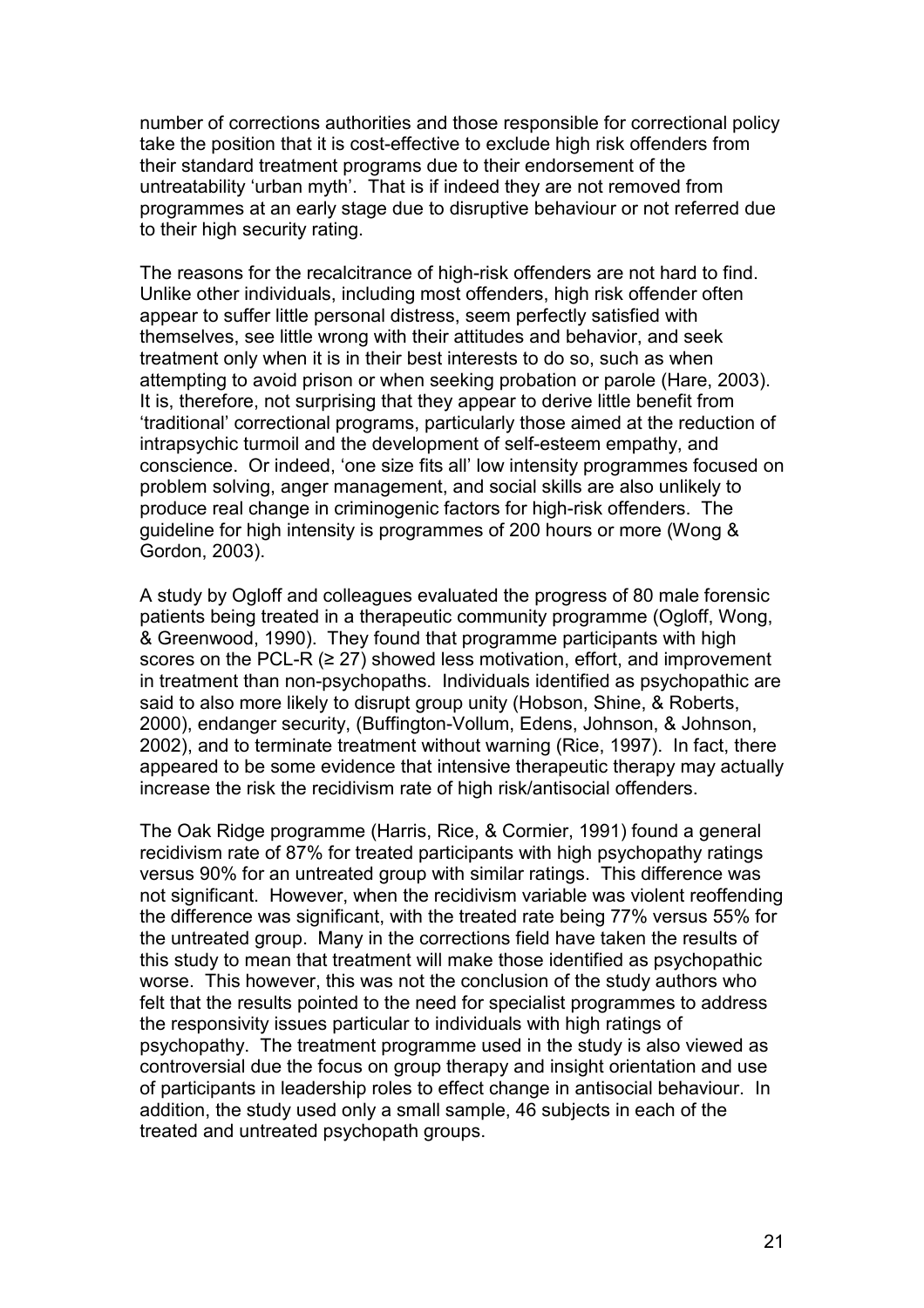A recent study into recidivism by English offenders with high scores on the PCL-R found similar results for those exposed to treatment to those found in the Oak Ridge study when Factor 1 scores were used as the measure of psychopathy (Hare, Clarke, Grann, & Thornton, 2000). The most common programmes offered to inmates in Her Majesty's Prison Service were shortterm treatment initiatives focused on anger management and social skills. When variables such as age at release and previous criminal history were controlled for, those with high scores on Factor 1 had an 85.7% violent recidivism rate versus 58.7% for those with low scores. Hare (1998), proposed in explaining the increased recidivism by psychopaths, that those that are involved in therapeutic group treatment learn how to appear more empathetic, but use this information to increase their ability to manipulate and deceive others. An increased but unstable self-image may also explain the increase in aggressive recidivism by psychopaths after treatment that was designed to bolster self-esteem (Baumeister, Smart, & Boden, 1996).

There has been some limited success reported in achieving short-term management/ treatment goals using cognitive behavioural treatment focused on specific aspects of behaviour or attitude. However, these approaches are believed unlikely to effect changes in personality-disordered clients (Dolan & Coid, 1993). Therefore, from the limited research into cognitive behavioural approaches, it would appear that there is a reduction of specific maladaptive and disruptive behaviour (such as aggression or poor social skills) in the short-term that may have great value in the management of psychopaths in institutions or prisons (Losel, 1998). In addition, a number of specialised programmes for very high-risk offenders have been set up both in Canada and in England. The earliest of these was created by Dr Steve Wong at the Saskatoon Regional Psychiatric Centre, Saskatchewan. This specialised violence prevention programme has been running in-group format for the last 10 years with very high-risk often psychopathic men. Follow up data on violent recidivism by those who completed the programmes for a six-year period has found a 33% treatment effect! (*personal communication* 25 June 2004). While encouraging application of the Saskatoon model to other corrections settings would be required to support these results.

The therapeutic pessimism is also based on studies that do not agree on the defining characteristics of psychopathy, thus assessment criteria differ. In addition, the confusion over the etiology of the disorder means that treatment targets vary across programmes and may not address the maintaining factors for antisocial behaviour. Finally, few of the studies into the effectiveness of treatment with those identified as psychopathic have made efforts to provide long term follow up data (Salekin, 2002). Therefore, the area of treatment or management of psychopathic behaviour is one that is yet to receive rigorous study. Thus, the exclusion of individuals meeting the diagnostic criteria from appropriate therapy is therefore not justified at this stage. There is a need to attend to recent developments in correctional treatment in general, and in particular the efforts from Canada and England in the treatment of very highrisk offenders/ psychopathic offenders (Hare, 1992).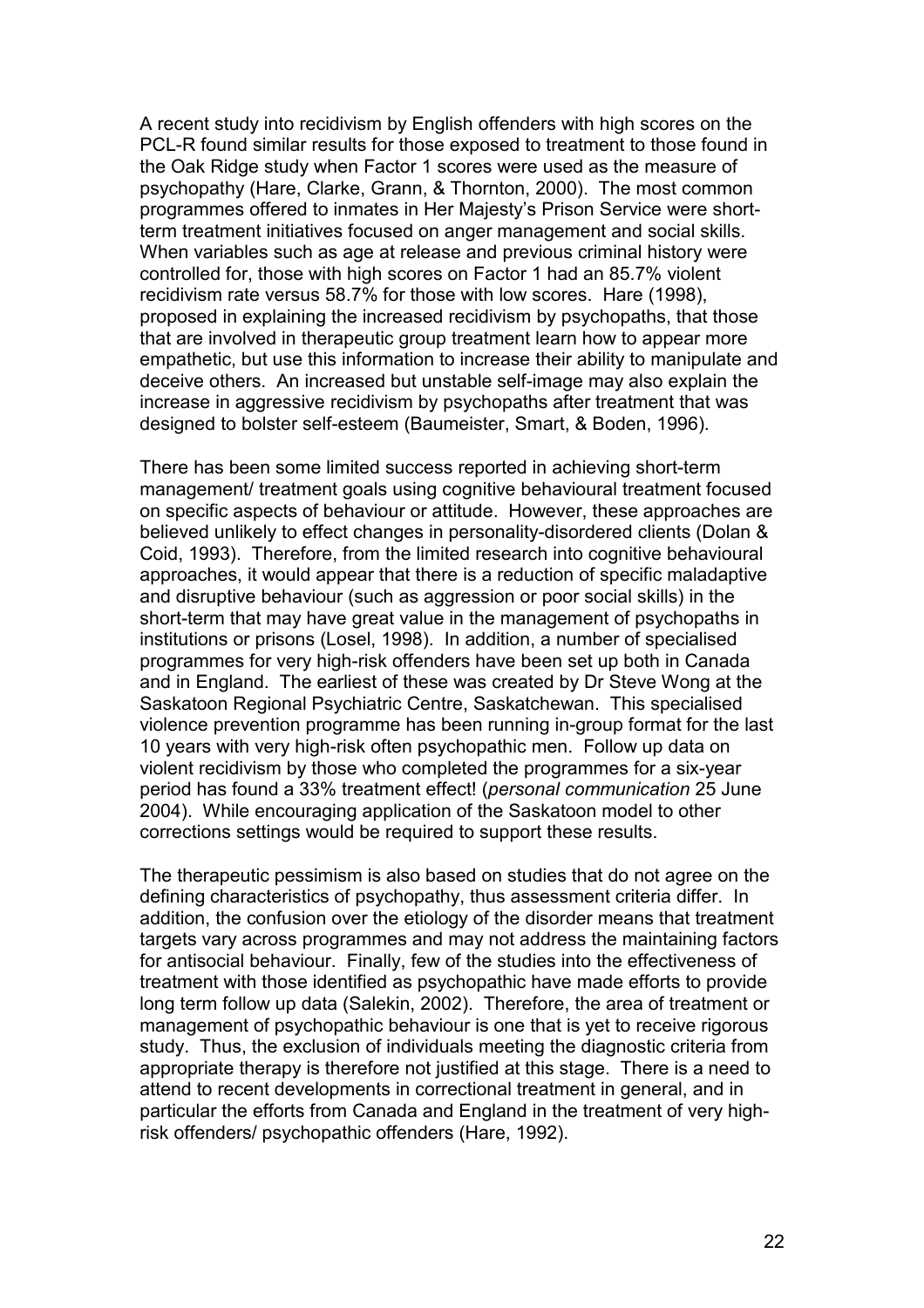## **Criminal lifestyle**

High-risk career criminals have been described as typically making an early start to their criminal careers (Lynam, 1996; 1998) with an apparent reduction in offending after the age of 40 (Hare, McPherson, & Forth, 1988). Several authors had proposed that there was an eventually 'burn out' or reduction in offending sometime between 25 to 30 years of age (Andrews & Bonta, 1998; Hare, 1998). However, this phenomenon could reflect a loss of physical strength (or disability from engagement in high risk activities), long incarceration, the long-term effects of chronic substance abuse, or mental illness from co-morbid disorders (Dolan & Coid, 1993).

Zamble and Quinsey (1997) speculated that the age-related reduction in offending reflected developmental or maturational changes in the psychopath and that the psychological wear and tear associated with persistent offending caused a change in their behaviour. However, further research on age as a factor in the reduction of offending in very high-risk offenders (Hare, 2003) found that there was no reduction in the personality pathology associated with antisocial personality. There was, however, a decline in behaviours associated with an unstable, unsocialised lifestyle, or social deviance (Harpur & Hare, 1994). In addition, to reductions in recidivism from factors such as enfeeblement, maturation, or increased self-control high risk offenders have a higher morbidity rate than either lower risk offenders or indeed the general public (Graham, 2003).

The current researcher has also carried out follow up research with very high risk offenders who appeared to have increased their ability to manage their risk after release (Wilson, 2003). Thus, providing more evidence that high-risk offenders do have the ability to change recidivism outcomes. Wilson found that the majority of this high-risk group were geographically isolated by choice, with this being in marked contrast to their location in larger more central population centres prior to their imprisonment for their index offences. This avoidance, which formed the principle strategy to deal with problems and stressors, was also noted in relation to isolation from antisocial peers. A clear majority of those interviewed in the study indicated they no longer associated with former criminal friends or family. However, while many were isolated, they tended to have an intimate partner who provided a high level of prosocial support after release. The study participants were quick to point to their partners' support as important in reducing their return to serious reoffending.

An examination of procriminal beliefs found all continued to have thoughts of offending, although these had reduced in frequency over the years. They were also clear that an awareness of the negative consequences of a return to prison inhibited such thoughts and any intent to act on them. Another area that served to inhibit a return to serious criminal behaviour was their high level of enfeeblement; this was either health related or a result of poor physical condition related to aging. Physical difficulties had reduced their ability to carry out previous antisocial patterns of behaviour, and also made them aware of how difficult a return to the aversive prison environment would be. Their enfeeblement also reduced their ability to find gainful employment. The participants commented that gaining control of substance abuse problems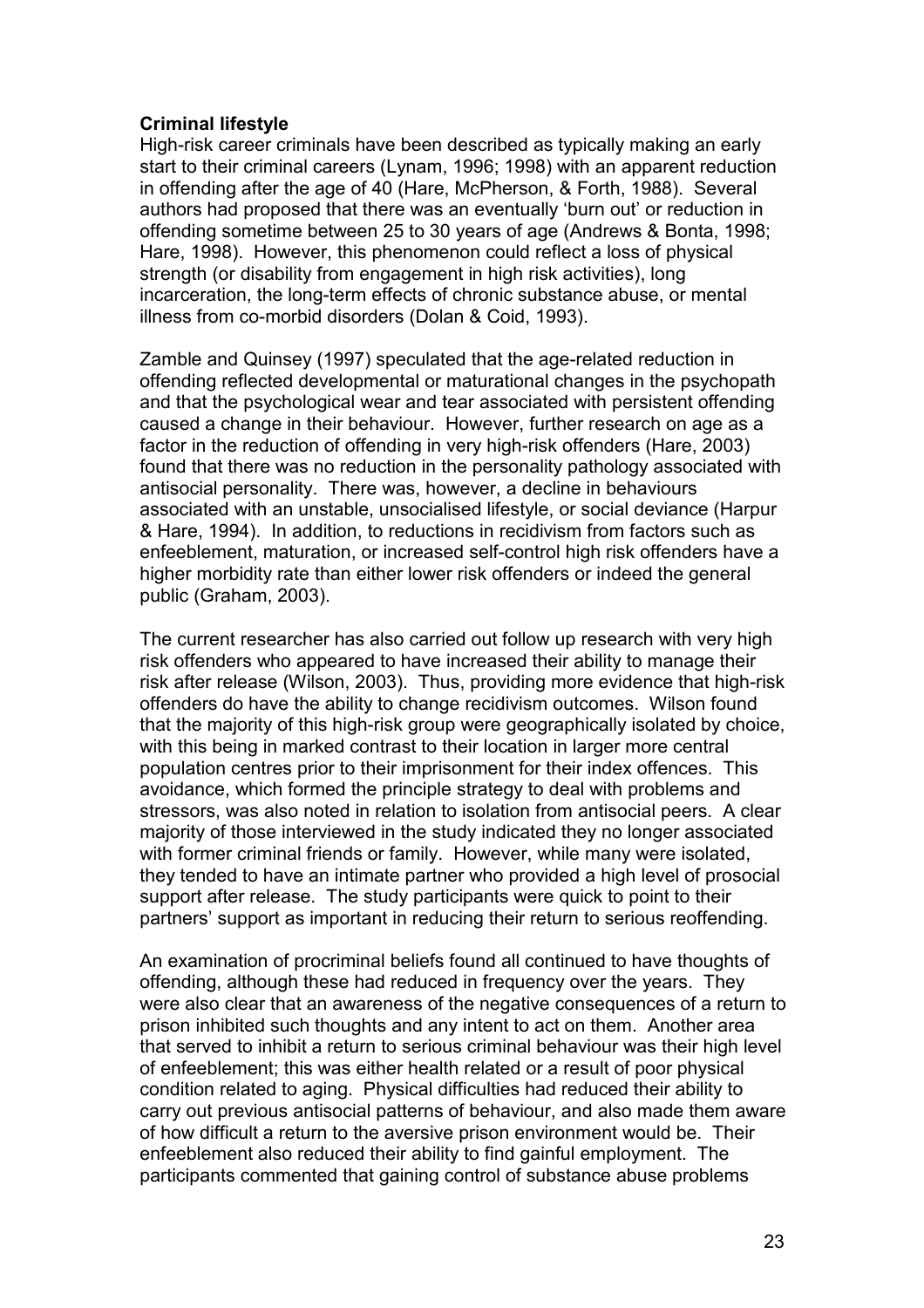was part of their increased management of their recidivism risk. While a number of apparent resilience factors were identified by Wilson (2003), it was important to note the continued low level offending by virtually all in the group.

Finally, when the interview participants were asked about their own beliefs about why they had not returned to prison, their comments as predicted reflected the themes of prosocial partners support, avoidance of antisocial associates, and an increased awareness of the punishing consequences of a return to prison. What was not expressed or observed was any increased empathy for victims, remorse for their previous antisocial behaviour, or increased social competency.

Dolan and Coid (1993) report on the higher rates of death from unnatural causes associated with severe personality disorders. This higher mortality rate makes sense when related to the psychopathic individual's inability to recognise when the pursuit of a reward should be abandoned in the face of a competing, possibly dangerous punishment. Individuals we would classify as high risk with chronic offending would therefore be expected to engage in high-risk activities such as driving too fast, and experimentation with 'A' and 'B' classified illegal substances (Moffitt, 1993).

#### **Treatment dropout**

The issue of treatment dropout has only recently become a high priority area, however, non completion of treatment has been recognised as a significant problem internationally in both non offender (Mahon, 2000; Michenbaum & Turk, 1987), and offender treatment contexts (Losel, 2001). Losel (2001) provided estimates of non-completion in correctional rehabilitation programmes ranging from 10 percent in 'favourable' cases to 50 percent in 'least favourable' cases. Twenty five percent is cited as being fairly typical of treatment failure.

Treatment non-completion for our New Zealand programmes appears to be as much of a problem as it is in other correctional jurisdictions. Average noncompletion rates for PPS based interventions are estimated to be 20% whilst for programmes offered in the community the figure is closer to 36%. Treatment attrition from PS delivered programmes is approximately 25% (*personal communication*, Nev Trainor, 2003).

While treatment dropout was always a concern in terms of programme integrity recent Canadian research indicated increased recidivism rates in the magnitude of 5 (general offending) to 8 (violent offending) times for those dropping out of treatment when compared to those completing treatment (Dowden & Serin, 2002). These disturbing figures were found during an examination of Canadian anger and emotional control programmes run with Federal inmates (*N* = 220) in which there was a dropout rate of 32%. The dropout group were significantly younger, and indigenous than the treatment completer group but also were not rated as of higher risk pre treatment based on criminal history variables or as having more criminogenic needs.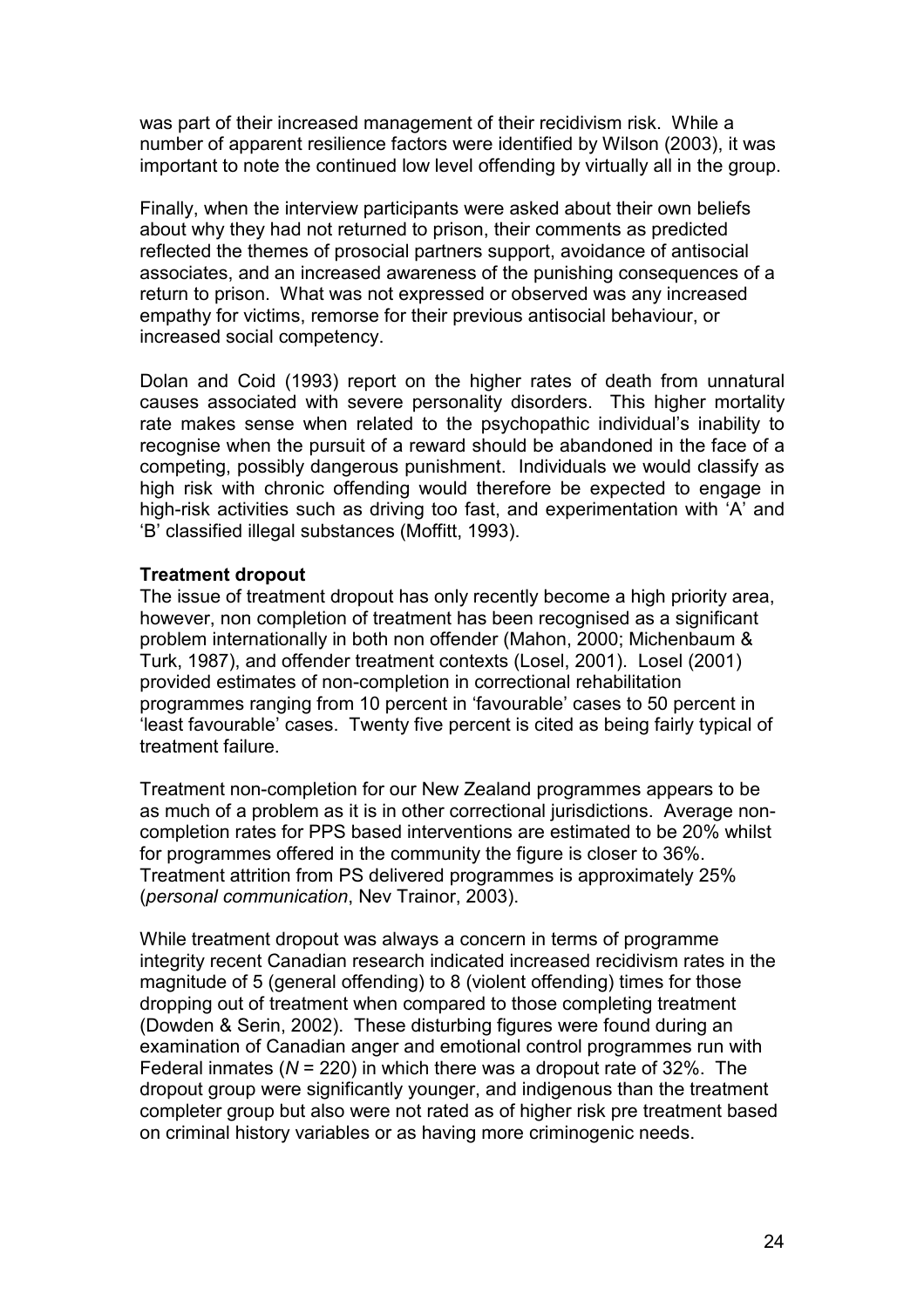The Corrections Department in New Zealand has also gathered evidence from RQ reporting in 2002 that is consistent with the Canadian findings and indicates increased reoffending risk for non completers of treatment programmes (*personal communication*, Dr Leon Bakker, 2003). Why, offenders who meet the classification of non-completers offend at an even higher rate than even those in control groups is not clear at this stage. Usually, the control group if representative should have all the possible confounding variables present in the treatment group. However, the process of treatment completion failure appears to create a group with a higher recidivism risk than either the control or treatment completion.

## **Strategic benefits from this research**

- This will be the first comprehensive research that has sought to gather information on a New Zealand high-risk offender population.
- Will allow the Corrections Department to develop a profile of this heterogeneous adult offender group to enable:
	- o Targeted interventions, and;
	- o Appropriate management strategies to be developed.

## **Research Objectives**

- 1. To establish a more complete picture of high-risk offenders currently incarcerated in mainstream prison units.
- 2. To collect, analyse and report on the psychometric measures used in the study, as well as the developmental, demographic and social variables contained in the structured interview.
- 3. To provide a report that provides a comprehensive picture of the offenders who were classified as high risk on the basis of RoC\*RoI scores. It is hoped that detailed information on possible maintaining factors for their risk will be found, as well as responsivity barriers to engagement in treatment. It is hoped that information on criminogenic needs and responsivity issues for the sample will be used to make policy recommendations for managing high-risk offenders based on the results from the study.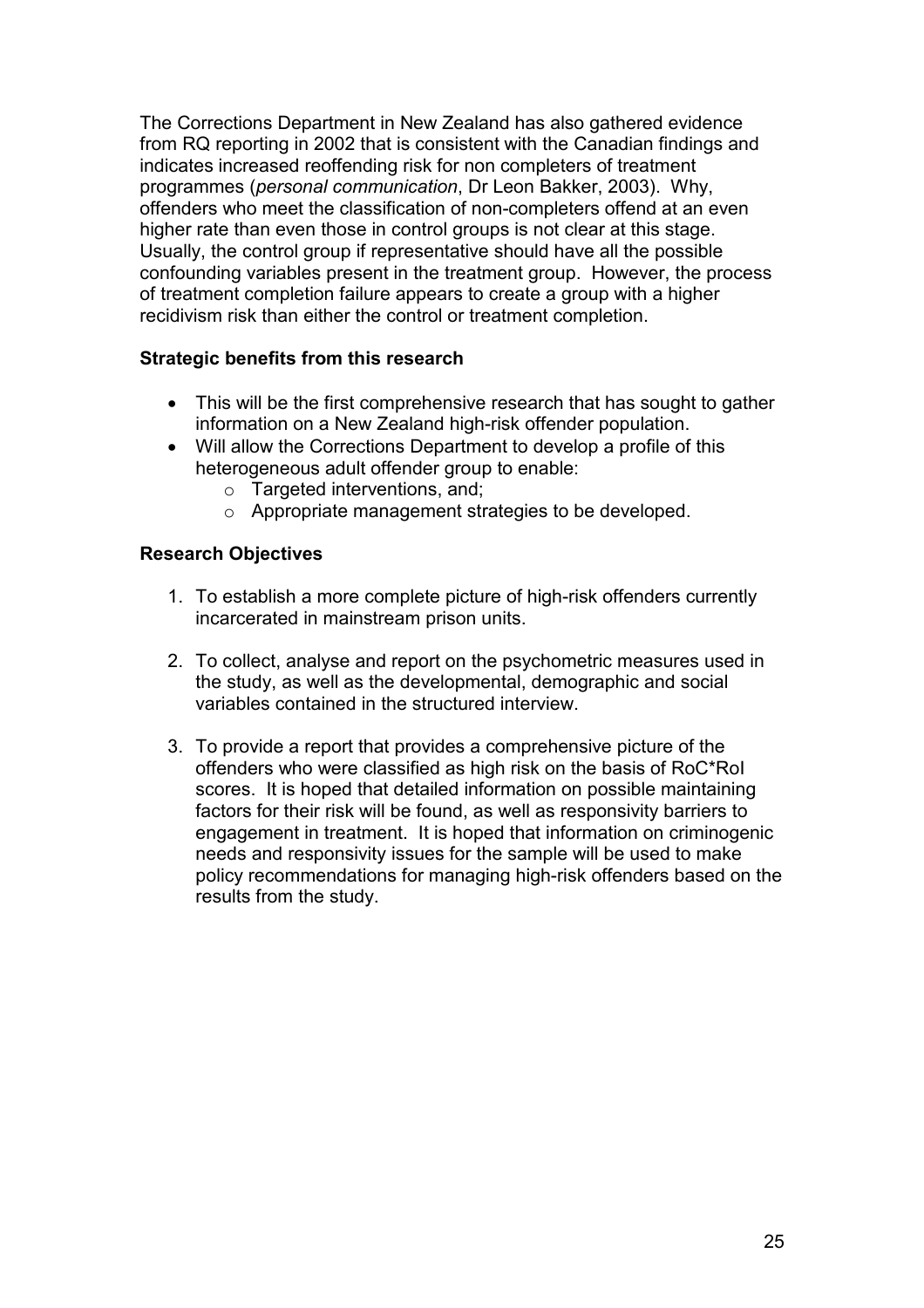# **Method**

## **FReMO**

The Department of Correction has an emphasis on supporting the reduction of reoffending by Māori and therefore the Framework for the Reduction of Reoffending by Māori (FReMO) (McFarlane-Nathan, 1999) is required to be used in all Departmental research. From its inception, the present project has sought to be guided by the principles, process and intent of FReMO. Information gathered under FReMO is required from four areas:

- 1. Māori perspectives;
- 2. Mainstream literature;
- 3. The organisational culture within which the initiative or project operates; and,
- 4. Whether the initiative enhances mana, te reo, tikanga, whanaungatanga, and tūrangawaewae?

This study built on consultation with Māori stakeholders undertaken with a FReMO focus group created for a previous research project investigating high risk offenders released into the community (Wilson, 2003). Such consultation followed the FReMO guidelines and the recommendations of the Te Piriti research report (McFarlane-Nathan 1999, Nathan, Wilson & Hillman, 2003). The consultation in this project included in the focus group, Māori staff from the Community Probation Service, as well as offenders convicted of serious offending, and therapy staff from the Montgomery House Violence Prevention Programme. The focus group participants were provided with an outline of the FReMO process and the existing aims of the study and asked for their opinions (Appendix A). A summary of the results of this consultation was produced and circulated to the focus group members to ensure their views were accurately recorded (Appendix B). This summary was used in creating the cultural variables covered by the structured interview protocol for the current study (Appendix C).

In addition to the consultation listed, a further focus group of appropriate Māori stakeholders was formed in 2004 to assist the studies principal researcher in classifying and analysing the cultural variable data gathered from the Māori participants. The stakeholders included a Māori Whanau liaison worker, two Māori clinical psychologists from Psychological Service, and an external cultural consultant with considerable experience in the treatment of high-risk offenders. Besides guidance, especially in the area of paranoia and the relevance of the concept to Māori, the group also categorised qualitative answers to the future inclusion of Tikanga in corrections criminogenic programmes.

## **Participants**

The participants were 149 adult offenders residing in the Waikeria prison. Originally 150 were interviewed however, this was reduced to 149 when the principal researcher was informed about a lack of integrity in the answers by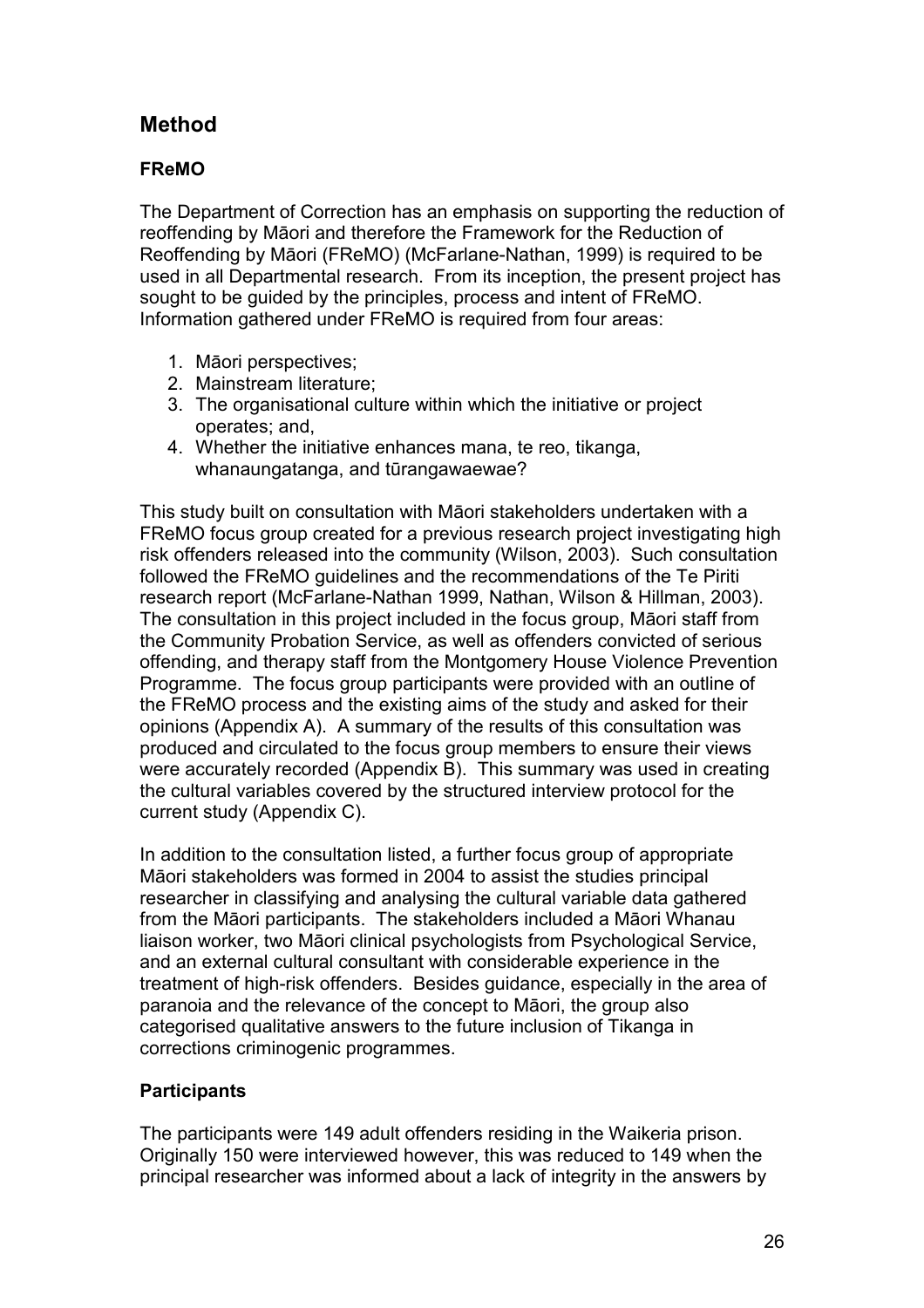one participant. Those in remand were excluded from the study as they had not yet been sentenced, and thus may not become part of the target imprisonment population. In addition, all those placed in the prisons at risk unit were excluded due to concerns over their vulnerable nature. These exclusion criteria removed a total of 76 inmates from the analysis.

It was decided that using New Zealand's largest prison (940 beds) would produce a representative sample of high-risk offenders. A muster list for Waikeria prison was obtained using the departments' computerised, Integrated offender Management System (IOMS). This found a total of 808 possible participants. RoC\*RoI scores were then obtained. The only selection variable was a current RoC\*RoI score of .70 and above, all those with a score of .69 and below were not approached. This meant that many offenders categorised as high risk were on relatively short sentences and could have index (current) offences that were less serious than their historical offending. As per the study guidelines 150 participants were then interviewed beginning with those on shorter sentences until the required numbers were met, a period of six months.

#### **Study measures and psychometric instruments**

The original study proposal besides gathering a wide range of information of high risk offenders also wanted to assess the impact on these offenders of Integrated Offender Management (IOM). As such it was hoped that the sample would have included the assessment procedures used in IOM to assess each individual offenders sentence plan (i.e., Criminal Needs Inventory). Unfortunately, the IOM processes were not carried out on sufficient numbers of the offenders involved in the study at the time interviews were carried out. It was also noted that for those with an IOM sentence plan irregularities were noted in the computerised data. It is hoped that funding for follow up of the sample will occur at a later stage, enabling current reliable IOM data to be included.

Four instruments were used for the purposes of this study to data on recidivism risk, motivation to change behaviour, interpersonal and affective functioning, clinical syndromes, early or late onset delinquency, and psychopathic interpersonal style: Risk of Conviction X Risk of Imprisonment (RoC\*RoI); URICA; Millon Clinical Multiaxial Inventory- Version III (MCMI-III), Moffitt, and Interpersonal Measure-Psychopathy (IM-P). Full details of these instruments and copies were appropriate are contained in Appendix D. However, the following is a brief description of each measure.

**RoC\*RoI**. The RoC\*RoI measure was developed for the New Zealand Department of Corrections to assist in the accurate prediction of an offender's risk of conviction and likelihood of reimprisonment. The measure is based on static predictors (factors unchangeable by individual effort) from a limited number of criminal history information. The key strength of RoC\*RoI is that it can effectively manage an enormous amount of factual information about an offender. Each piece of datum is weighed up and balanced against other pieces of factual information in an objective way to produce a statistical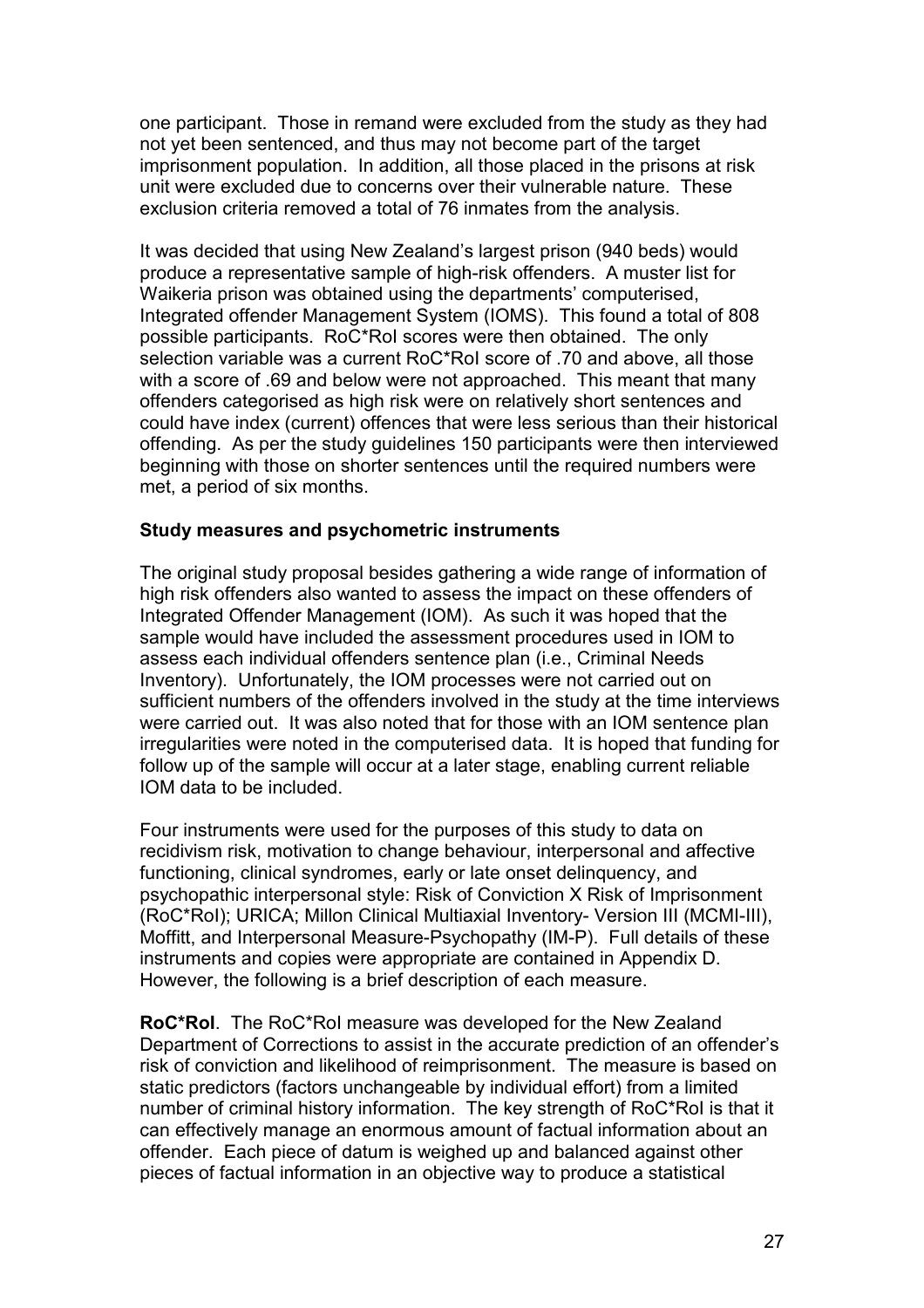probability of reoffending (score range is 0.0 to 1.0, representing 0 risk to 100% risk of serious recidivism). As this is computer generated human error in calculating the score is eliminated.

**URICA**. The URICA is a 32 item transparent self-report questionnaire based on the Transtheoretical Model of Change (McConnaughy, DiClemente, Prochaska & Velicer, 1989; Prochaska & DiClemente, 1984). It has four hypothesised subscales corresponding to the pre-contemplation, contemplation, action, and maintenance stages of change. The URICA contains four sub-scales corresponding to the Pre-contemplation, Contemplation, Action and Maintenance stages of change. There are eight items for each sub-scale. Higher scores on the Precontemplation scale indicate that the respondent is not ready to change. High scores on the other three scales indicate that the respondent recognises a need to change or is already making changes to his or her behaviour.

The URICA was originally constructed to assess the stages of change for generic problem behaviours – it asked respondents to rate their agreement in respect to their "problems". More recent iterations have modified the use of the generic term "problems" to be more specific for the behaviour under investigation. For example, Abellanas and McLellan (1993) modified the URICA form so that respondents were directed to consider their "problems" as being their drug use, as did Willoughby and Edens (1996) in respect to alcohol use. Levasque, Gelles, and Velicer (2000) developed a URICA form specific to the problem behaviour of domestic violence (the URICA-DV). In the current study respondents are instructed to think of their 'problems' in terms of the reasons for their criminal offending.

Reported internal consistency of the four URICA sub-scales is acceptable. McConnaughy et al. (1989) obtained alphas between 0.79 and 0.84. In a correctional setting, Derrickson (2000) obtained reliability coefficients between 0.74 and 0.86 for a North American sample of sex offenders. Abellanas and McLellan (1993) also reported adequate temporal stability (test-retest reliability) for the URICA.

**MCMI-III**. (Millon, Millon, & Davis, 1997). The MCMI-III is the updated version of a diagnostic personality assessment inventory designed for use with clinical and forensic populations. Each of the Axis II scales is an operational measure of a syndrome derived from personality theory and DSM-IV criteria, with Axis I scales reflecting how the individual's interpersonal style may be expressed in acute/chronic clinical disorders. The MCMI-III consists of 175 items scored true or false by the respondent and that load onto 11 basic personality scales, 3 severe personality styles (e.g., Schizotypal), 7 clinical syndrome and 3 severe clinical syndrome scales (e.g., Major Depressive Disorder). In addition, there are modifying indices scales that assess response validity and the individual's level of disclosure, desirability, and debasement, to pick up possible respondent bias. The MCMI-III uses base rate (BR) scores to provide diagnostic clinical cut offs to indicate presence (BR 75) and prominence (BR 85) of the various personality traits and clinical syndromes. Normative information is available for male and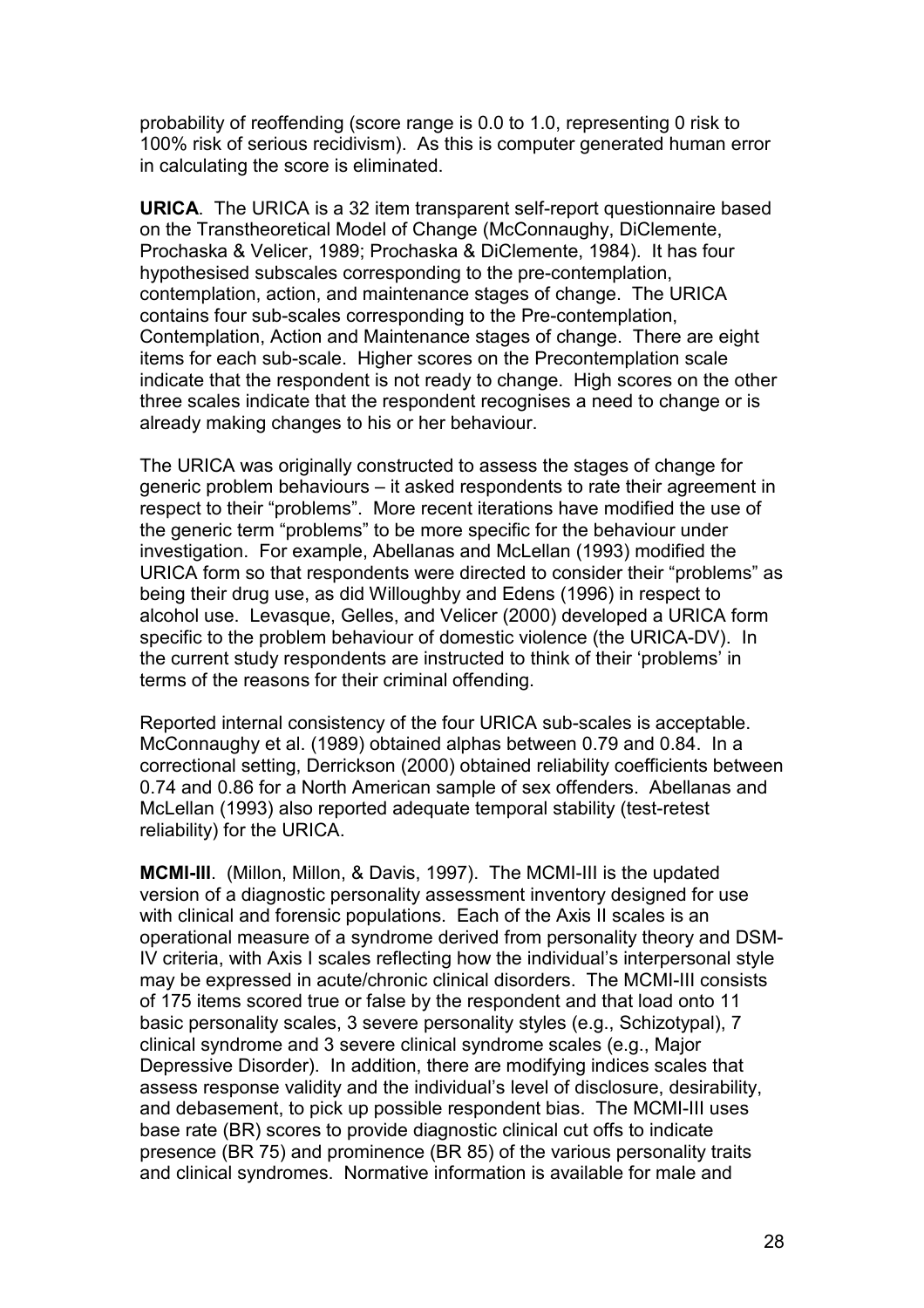female cases from 19 to 88 years of age with a number of the cross validation sample for the development of the MCMI-III being correctional inmates (Millon et al., 1997).

The MCMI-III has been used extensively in establishing personality pathology in criminal populations with Millon recognising the need to assess tendencies towards domination, impulsive acting out, rage, and brutality. Research has established the ability of the MCMI-III to assess personality and mental health problems in general criminal populations (Retzlaff, Stoner, & Kliensasser, 2002), addicts/alcoholics (Stiles, 2001), domestic violence perpetrators (Gondolf, 1999), and in the prediction of institutional misconduct (Kelln, Dozois, & McKenzie, 1998).

**Moffitt** (Early Versus Late Start Typology). (Moffitt, 1993). This instrument is based on the Dunedin longitudinal study, which established persistent antisocial behaviour prior to age 13 as a key risk indicator. The instrument is scored from interview and file information. However, most of the early behavioural period was rated primarily from the interview. The version used in this study had 12 questions, 6 on behaviour pre-13 and 6 on 13-17 years of age. Questions covered behavioural problems in general, criminal activity and versatility, duration of difficulties, whether it was across environmental settings, and the severity of behavioural problems.

**IM-P**. (Kosson, 1997). The IM-P is an experimental measure of the interpersonal aspects of psychopathy that are captured by the PCL instruments as Factor 1 items. It was designed to provide a more objective record of these distinctive interpersonal features by providing simple event labels written to achieve an intermediate level of specificity (e.g., "Unusual calmness and ease" indicated by reclining in a chair to an unusual degree, or walking around the room during the interview). Items were selected from a review of the literature addressing interpersonal behaviour associated with psychopathy, a survey of current experts in the field and the author's clinical judgement. Twenty-one items were found to be sufficiently reliable when items were rated on a 4-point scale (0-3) (Kosson, Steuerwald, Forth, & Kirkhart, 1997). Little formal training is required for the IM-P, as the rater is simply instructed to observe interpersonal processes, distinctive behaviours, and interactions.

While only limited research has been carried out into the validity of IM-P scores, Kosson et al. (1997) found that ratings correlated highly with Factor 1 scores from the PCL-R with a US sample of adult Federal prison inmates (*r* = .62). In addition, IM-P scores have been linked to the prediction of violent behaviour, especially high rate behaviours such as inmate fights. While the number of studies to date are small and the results tentative, many of the interactional measures related to psychopathy also appear to be related to the construct measured by the IM-P (Kosson, Gacono, & Bodholt, 2000).

**Structured interview.** The structured interview areas outlined below were based on the previous research with high-risk offenders carried out by the researcher (Wilson, 2003) in examining recidivism, the study literature review,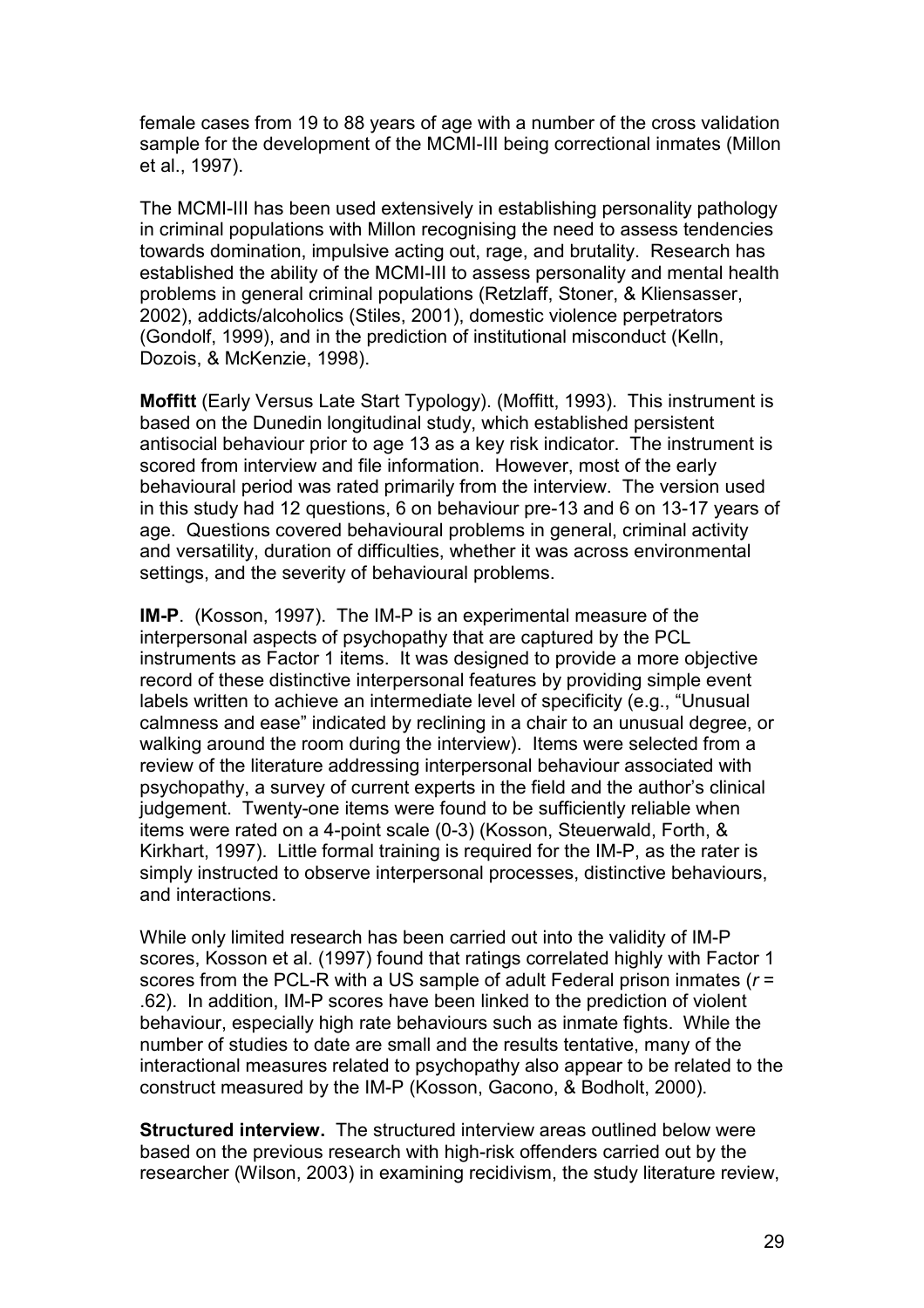and from consultation with the FReMO focus group. A full copy of the Structured Interview is contained in Appendix C.

The variables gathered in the structured interview were:

- *School History (and problems)*. Questions asked here were; Highest level achieved, How many different primary schools, How many different intermediate/secondary schools, Disruption of classroom activities, Truancy (wagging), Suspension or expulsion.
- *Stability in: Residence*; Questions asked were; Same residence, Why did they leave, Same job, Why did they leave.
- *Stability in: Relationships;* Questions asked were, Sexual/intimate relationships, Why did they leave.
- *Family members/friends with criminal history*; Questions asked were; Family members, If so are they still in close contact, Friends, If so are they still in close contact.
- *Associate/member of gang*; Current member, If still member why, or if not why.
- *History of psychological problems*; Questions asked were; Mood (anxiety or depression) or though disorder (psychosis etc), Other, Did they receive therapy for the problem, Time spent in hospital, Placed on medication, Still on medication.
- *Medical History*; Questions asked were; Historical illness (asthma, diabetes, heart condition, Hepatitis etc, Head injuries (open or closed), ongoing problems, Currently on medication, if suffering current or chronic problems ask about the effect they believe this will have on their life after release
- *Suicide attempts or thoughts*; Questions asked were; Historical, Current suicidal thoughts.
- *Antisocial history*; Questions asked were; Age did you first start getting into trouble with the Police, How many Family Group Conferences have you attended, Did you go to Youth Court, Was there offending you did not get caught for as a child/youth such as shoplifting, wilful damage etc, What comments would you make about your history of offending, Are there difficulties with Prison rules, Have any misconducts reported, What do you think about the rules you have to follow, What should be changed, What was your security level prior to your last release (if the inmate has served a sentence of imprisonment before);

*From official criminal history*-Total prior offences, Total violent prior offences, Total number of prior sentences of imprisonment including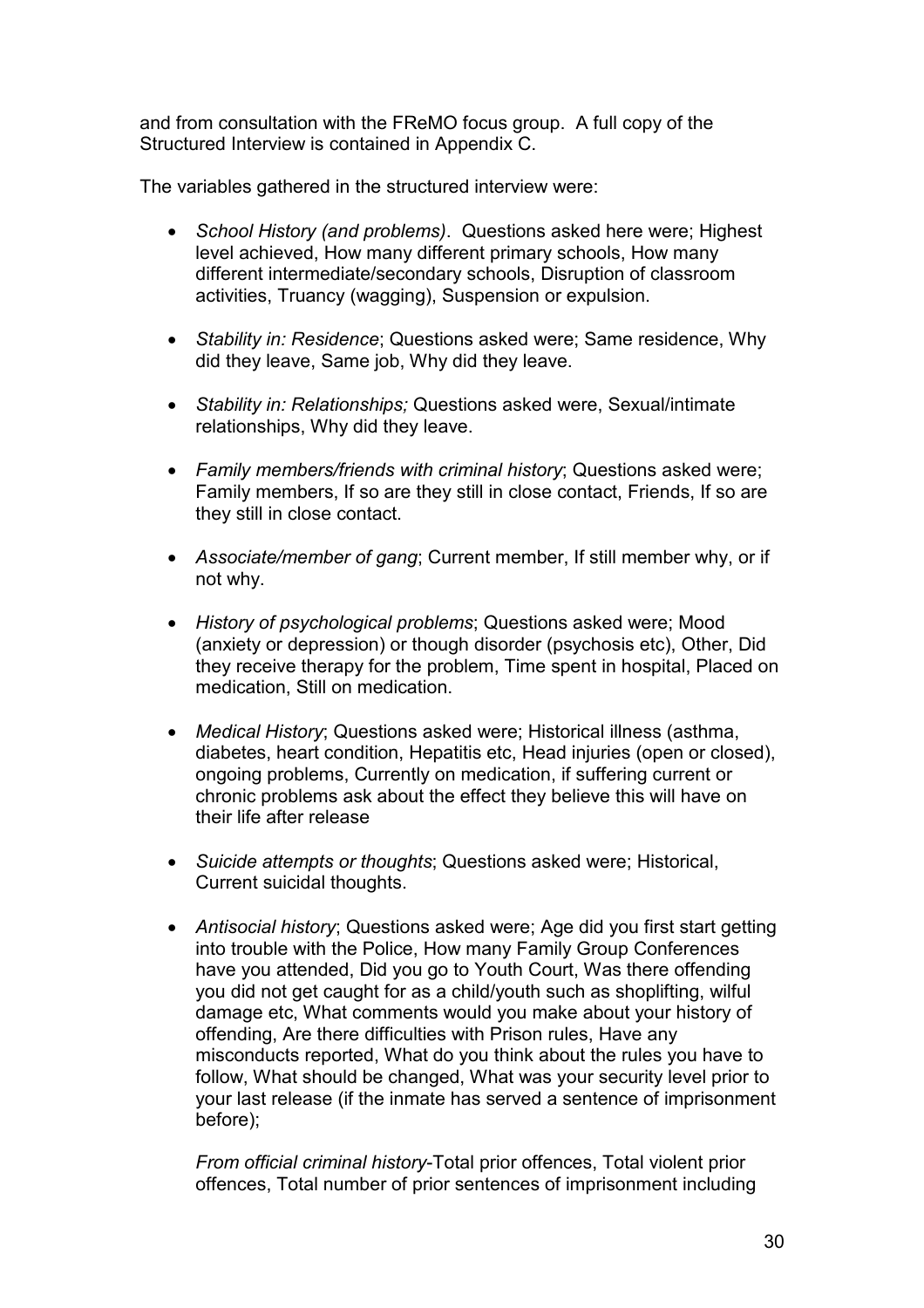current sentence (includes suspended sentences), Age when first in trouble with the law (first conviction), Current Offence(s), Current sentence length (cumulative), Number of institutional misconduct's during last period imprisonment (if available).

• *Problem Solving*; Questions asked were; How they generally cope with problems, positive structured approach v/s negative [avoidant] or reactive, impulsive approach, did they look at a number of options to solve a problem, did they think about the consequences of using an option, *Do they think they are good at problem solving, example of a problem they solved recently*

The following section on cultural factors was asked if the participant agreed to the researcher asking these questions. They were also informed a Māori Research Assistant could be seen if requested for questions about culture.

- *Cultural factors*; Questions asked were; Many men find that cultural and spiritual factors help them to keep out of trouble, change their lives, have these affected you, How did a cultural or spiritual factor help you or change your life, knowledge of cultural identity (can they identify their Iwi or Hapu), protocols or kawa (are they confident on the Marae), language, fluency, iwi/hapu/whanau support where they live, received treatment/therapy from traditional healed, had spiritual experience.
- *Treatment history*; Questions asked were; Criminogenic treatment history, Previous programme attendance, Was there any programme you failed to complete, Why was that, How do you feel about the way your participation ended, Were they angry, sad, disappointed (if angry towards who, themselves or the programme), Any hostility towards the programme or treatment in general, Did they make any changes as a result of not completing the programme, If the subject indicates difficulties in treatment programme ask what should have been changed, What did they think about the course/programme facilitator(s), What did they think about the course content, If the subject identifies as Māori would the inclusion of Tikanga process into treatment (e.g., language, protocols, Māori facilitators) have improved their experience/success in treatment.
- *General Questions.* What do you think you need to change to stop further offending, if they do want to stop, if they want to continue why, what assistance do you think you will need if any from Corrections in preventing future offending, what assistance do you think you will need if any from Corrections in preventing future offending Is there anything else you want to comment on that you believe this study is missing

## **Analysis and data management**

The URICA, MCMI-II, Moffitt, and IM-P, were all hand scored based on the scoring guidelines from their respective manuals/guidelines by trained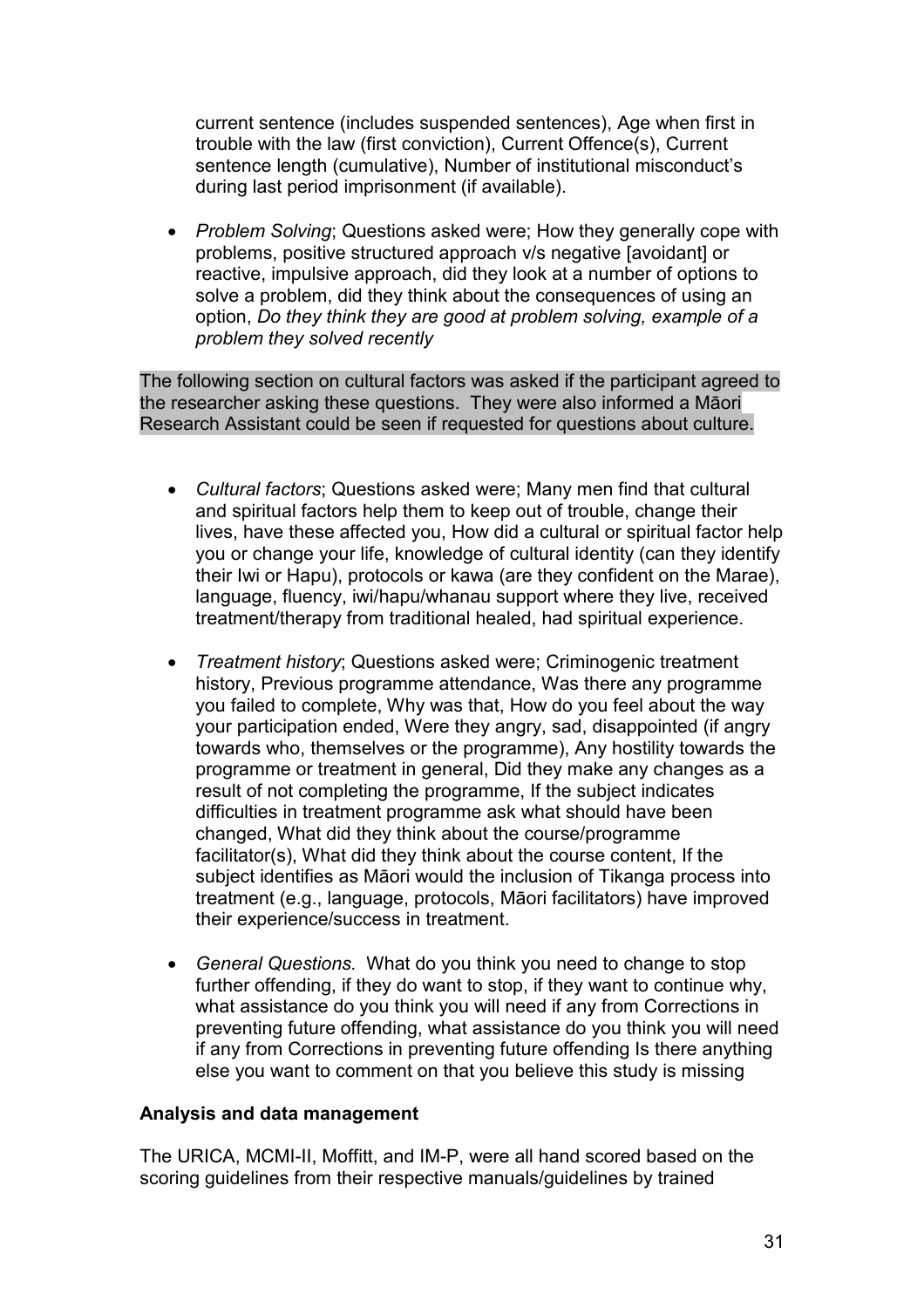research assistants. Random reliability checks were carried out and no errors were detected in scores, however the scores from one participant were excluded when a pattern of random responses was detected. All variables were entered into an excel database from the measures. In relation to the structured interview, answers were coded as yes, no, maybe, or n/a (not applicable or no answer), or with the actual response by the participant and also entered into an excel database. All statistical analysis was carried out using *Statistica Version 5.0* software.

## **Procedure**

All potential participants were approached first by their unit manager who provided them with a participant information sheet that explained the purpose of the study, confidentiality and the limitations thereof, and that involvement in the study would in no way impact on their management by the Corrections Department for good or for bad (see Appendix E).

All offenders who signed the consent form were then scheduled for an interview with either Dr Nick Wilson, or a pair of trained researcher assistants. Note, due to the high-risk nature of the participant population, research assistants worked in pairs when conducting interviews. Study files on each participant were prepared and reviewed prior to the interview. These included their current criminal history. A small koha<sup>1</sup> was provided to each participant with the permission of Waikeria prison management in recognition of the time involved. In general, interviews required two hours to complete all the questions in the structured interview protocol and the study measures. In cases of poor participant literacy, the MCMI-III was read out by one assistant while the other noted the participant's answers.

 $\overline{a}$ 1 Māori term for gift showing respect. In the present study this acknowledgement of the time interview took was negotiated with prison management and consisted of a payment of \$1.00 into participants' prison accounts. It should be noted that this payment was not intended to pay participants for their assistance.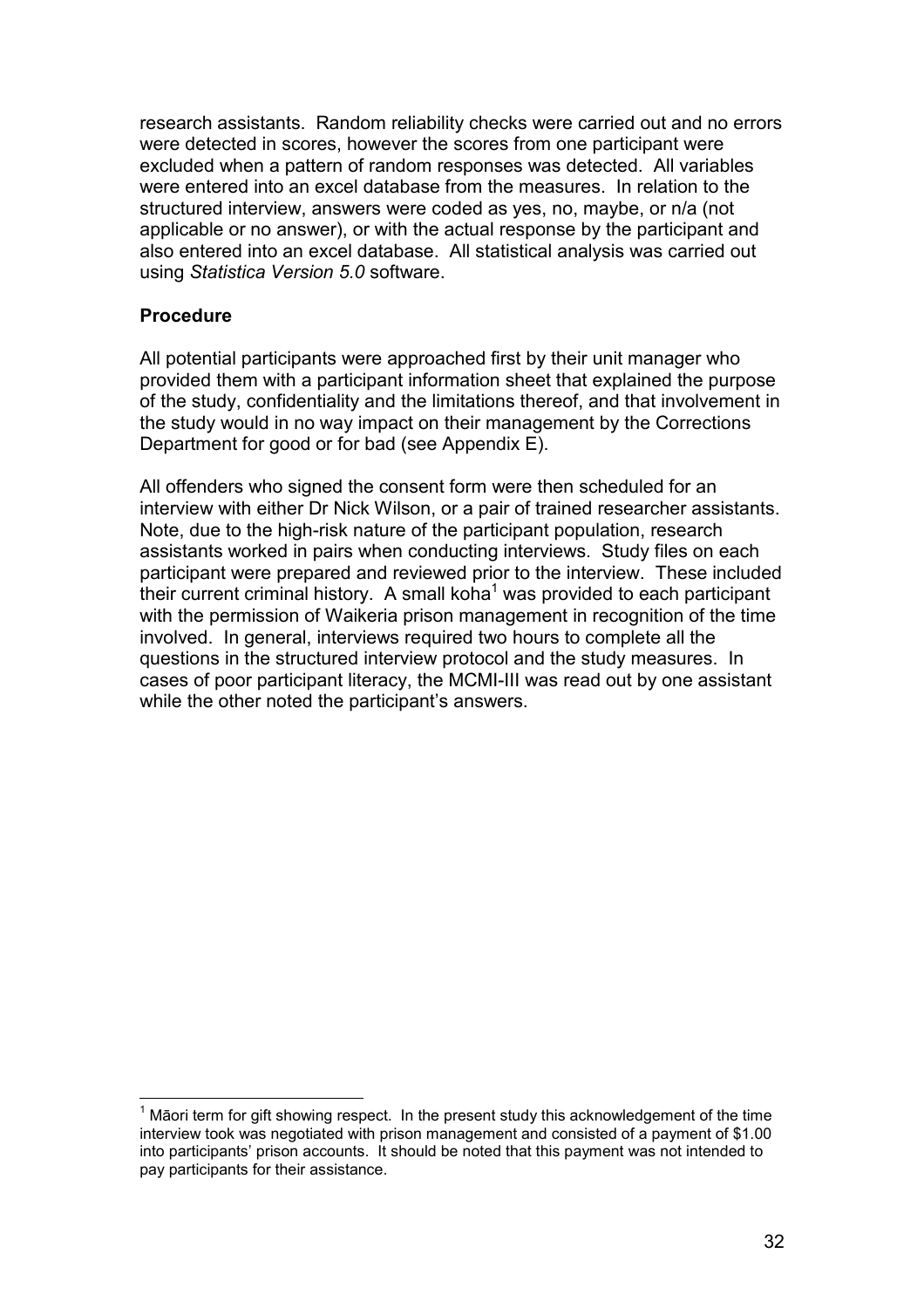## **Results**

## **Descriptive statistics: Total sample**

The sample was selected from inmates imprisoned in Waikato Bay of Plenty Regional Prison who had a RoC\*RoI score of .70 or greater. Inmates who were not on remand or in the at risk unit who met the high risk criterion (*N* = 190) were approached and asked to volunteer to participate in a two hour structured interview in which they also completed a number of psychometric measures. Forty inmates (21%) declined to participate in the research and no significant differences were found for the main demographic variables: age, ethnicity, or RoC\*RoI score between those who declined and the experimental group (*N* = 149).

## **Distribution of ethnicity**

Three categories were used in analysing the distribution of ethnicity in the study sample, European (15%), Māori (83%), and Pacific Island (2%). With the study discovering such a skewed distribution of ethnicity, a very important demographic variable in the sample, efforts were made to establish if indeed this bias was representative of high-risk offenders. An examination of the current prison muster as at March 2004 for all institutions in New Zealand (*N* = 5,034) using the same exclusion criteria as the current study found that 28% (*N* = 1312) had a valid RoC\*RoI score of .70 or greater (see Figure 1 below).





When ethnicity was coded into four categories (see Table 2); European/ Pakeha; Māori; Pacific Island; and Other, the largest percentage of high-risk offenders were Māori (67%). When the high risk prison sample was further divided into prisons located in the North Island, versus those located in the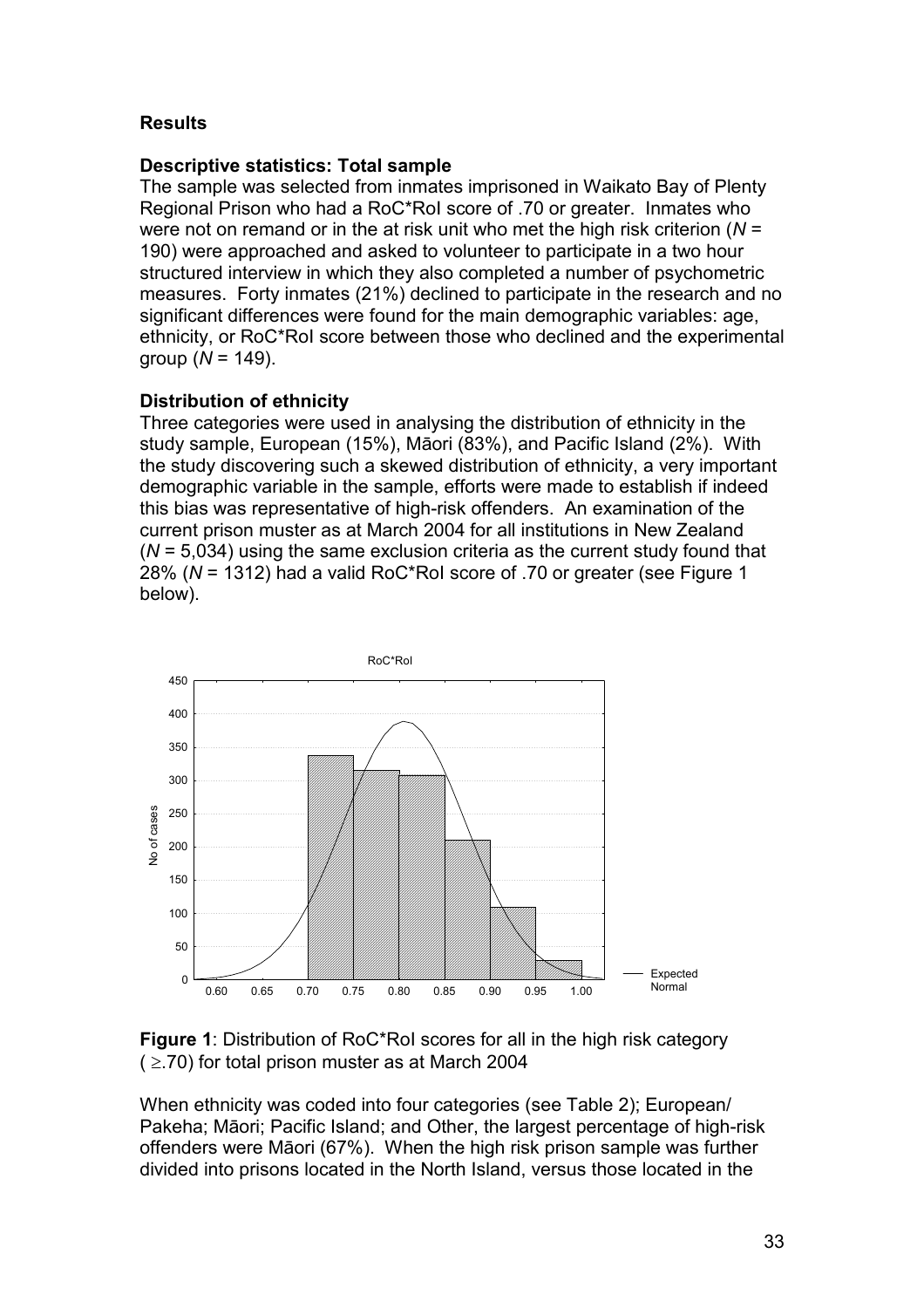South Island, the percentage of Māori classified as high-risk increased to 73% (see Table 3 and Figure 2).

**Table 2**: Distribution of ethnicity classification for the high-risk sample (RoC\*RoI scores of .70 and greater) selected from total prison muster.

| <b>Ethnicity Classification</b> | % of total |
|---------------------------------|------------|
| European/Pakeha                 | 27.97      |
| Māori                           | 67.22      |
| Pacific Island                  | 4.26       |
| Other                           | .53        |



**Figure 2**: Distribution of ethnicity for high-risk offenders (RoC\*RoI ≥ .70) who were inmates in North Island prisons 2004

**Table 3**: Distribution of ethnicity classification for the high-risk sample (RoC\*RoI scores of .70 and greater) selected from North Island prison muster.

| <b>Ethnicity Classification</b> | % of total |
|---------------------------------|------------|
| European/Pakeha                 | 21.67      |
| Māori                           | 72.78      |
| Pacific Island                  | 5.04       |
| Other                           | .50        |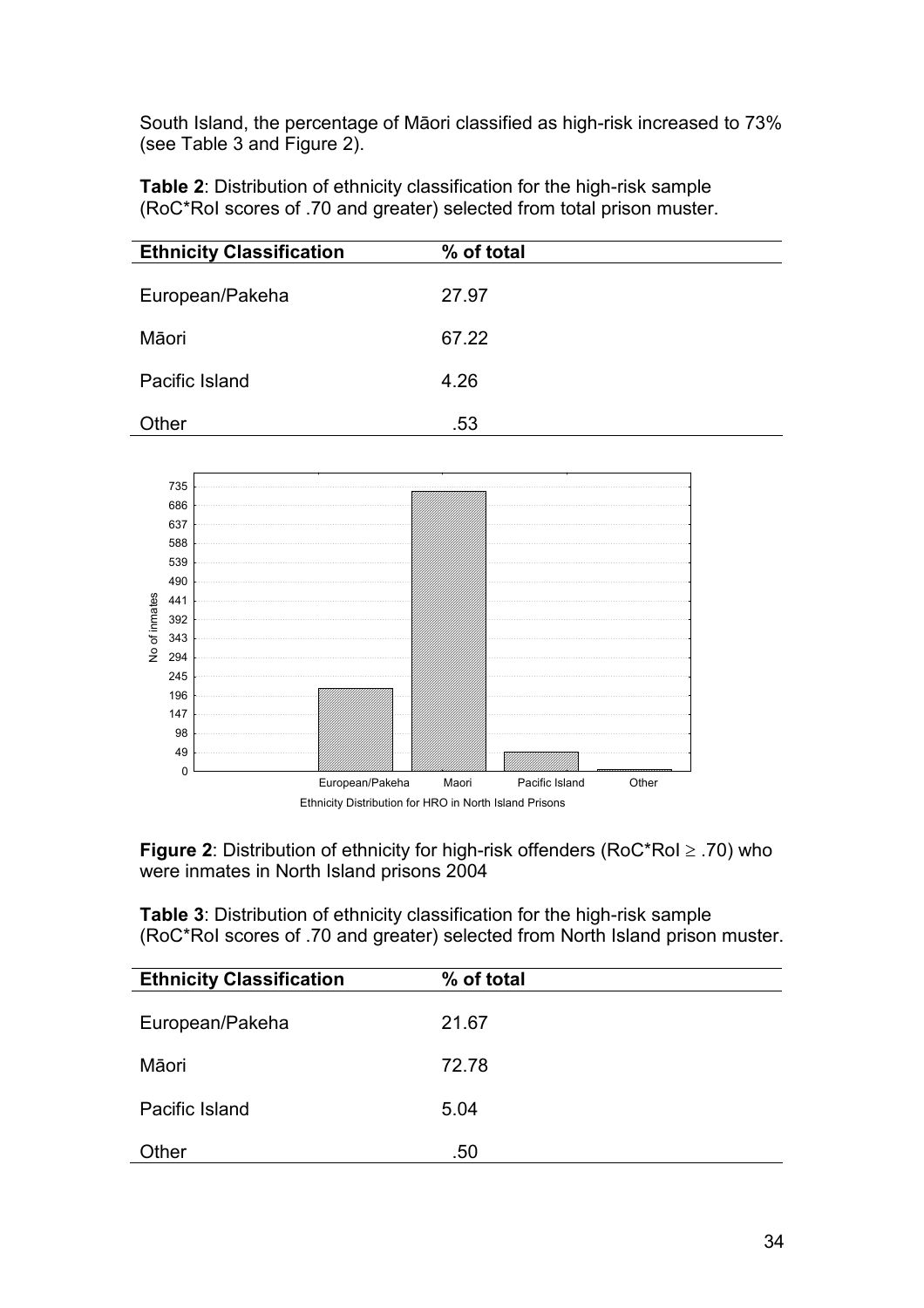In order to provide further comparison with the Waikeria prison sample selected for the high-risk study, the muster data for high risk offenders from North Island prisons, as well as the 2004 Waikeria sample was subject to further individual analysis to establish if these prisons had similar ethnicity distributions to the original high risk study sample (drawn from the Waikeria muster in 2001). Table 4 shows the high percentage for Māori among highrisk offender classifications for virtually all North Island prisons with only low security institutions having lower numbers. While most North Island prisons had 70% or greater numbers of Māori inmates classified using RoC\*RoI as at high risk of reoffending two institutions, Hawkes Bay Prison and Waikeria Prison were highest at 79 and 80% respectively. While the original sample was chosen two years ago from the Waikeria muster it was reassuring from a reliability standpoint to find a similarly high percentage in March 2004. It should be noted that many of those from the research sample had been released and were not included in the March 2004 muster sample.

| Prison (N)        | <b>Euro</b> | Maori | PI   | <b>Other</b> |
|-------------------|-------------|-------|------|--------------|
| Auckland (171)    | 20%         | 71%   | 8%   | $1\%$        |
| Wanganui (105)    | 20%         | 75%   | 5%   | Nil          |
| Rimutaka (169)    | 22%         | 73%   | 5%   | Nil          |
| Hawkes Bay (142)  | 15%         | 79%   | 5%   | $1\%$        |
| New Plymouth (29) | 24%         | 73%   | 3%   | Nil          |
| Waikeria (164)    | 19%         | 80%   | 0.5% | 0.5%         |
| Manawatu (53)     | 23%         | 70%   | 7%   | Nil          |
| Mt Eden (27)      | 26%         | 63%   | 11%  | Nil          |
| Tongariro (76)    | 26%         | 68%   | 6%   | Nil          |
| Ohura (20)        | 35%         | 55%   | 10%  | Nil          |
| Wellington (28)   | 39%         | 57%   | 4%   | Nil          |
|                   |             |       |      |              |

**Table 4**: Distribution of ethnicity classification by North Island institution for the high-risk sample (RoC\*RoI scores of .70 and greater).

## **Distribution of age at interview**

While most studies have found that high-risk offenders are older in general, selecting the current study sample based only on RoC\*RoI scores of .70 and greater found a mean of 27 years of age (SD =  $6.59$ ) (see Table 5) with  $66\%$ of the sample aged 20-34 years of age with Figure 3 indicating a distribution that was negatively skewed towards a younger population.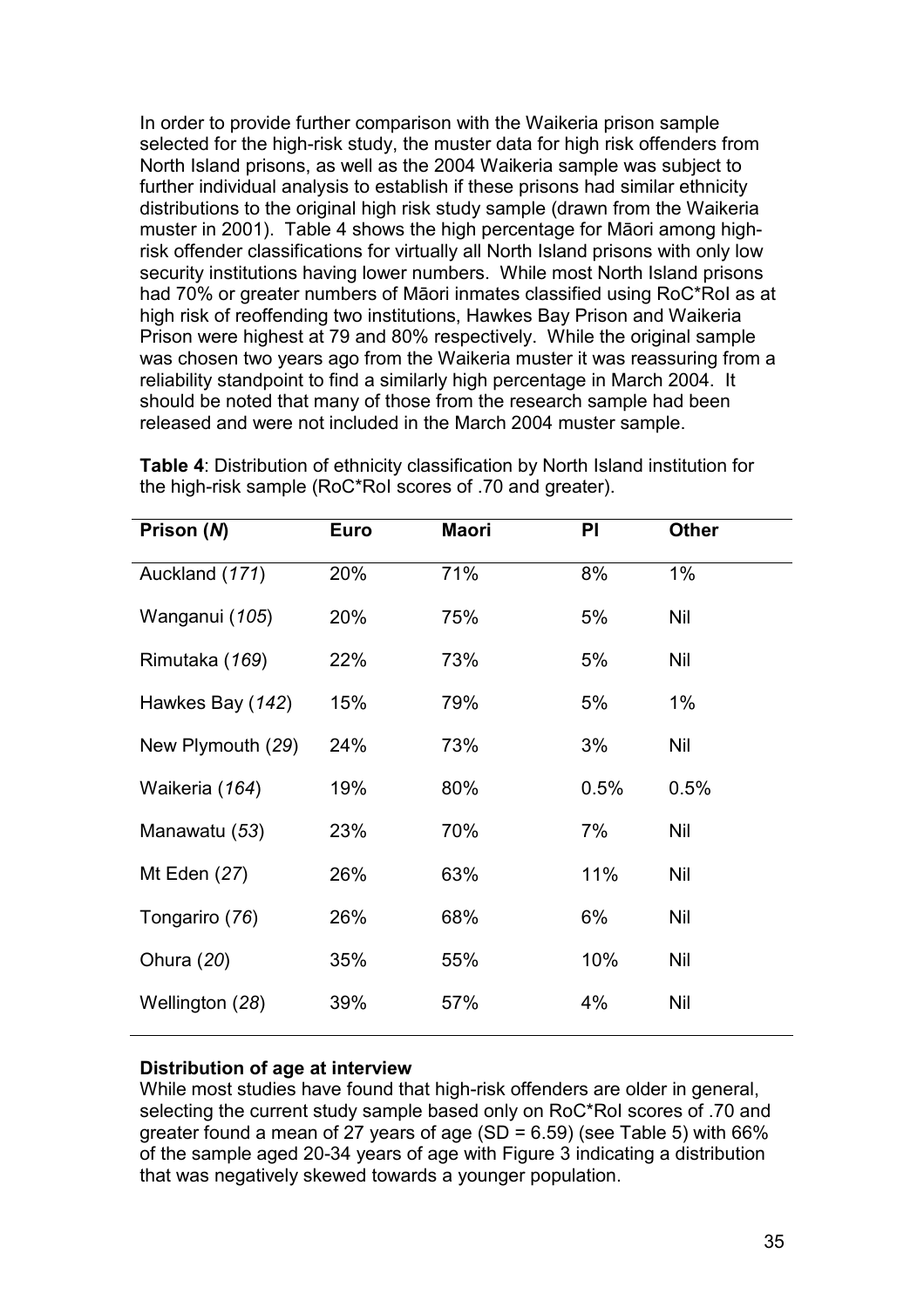y = 149 \* 5 \* normal (x, 27.51064, 6.5884947)



## **Figure 3: Distribution of age at interview for all study participants**   $(N = 149)$

#### **Distribution of RoC\*RoI score and previous and index offending**

With the sample selected on the basis of a RoC\*RoI score of .70 or greater the distribution of scores revealed in Figure 4 indicated a range of scores right up to .96. If .80 is used to indicate very high-risk offenders then 48% (*N*= 72) of participants were in this category. It is noted that less than 10 percent all incarcerated men have a score of .80 or greater. The men in the study were imprisoned for periods ranging from six months to 11 years. However, Table 5 indicates that the mean period of incarceration was only 2.72 years with the SD indicating that 66% were imprisoned for between eight months to 3.62 years. In terms of prison management and parole eligibility this means the majority of these high risk offenders will only spend relatively short periods in prison limiting the ability to deliver intensive psychological treatment initiatives.

**Table 5**. Means, Score Range and Standard Deviations for Current Age, RoC\*RoI score, and Index Sentence Length for Study Participants

|                          | N   | М     | Min   | Max    | SD.   |
|--------------------------|-----|-------|-------|--------|-------|
| Current age              | 149 | 27.51 | 17.61 | 50.29  | 6.59  |
| RoC*Rol scr              | 149 | 0.80  | 0.70  | .96    | 0.06  |
| Sentence length (months) | 149 | 33.71 | 0.06  | 132.00 | 23.76 |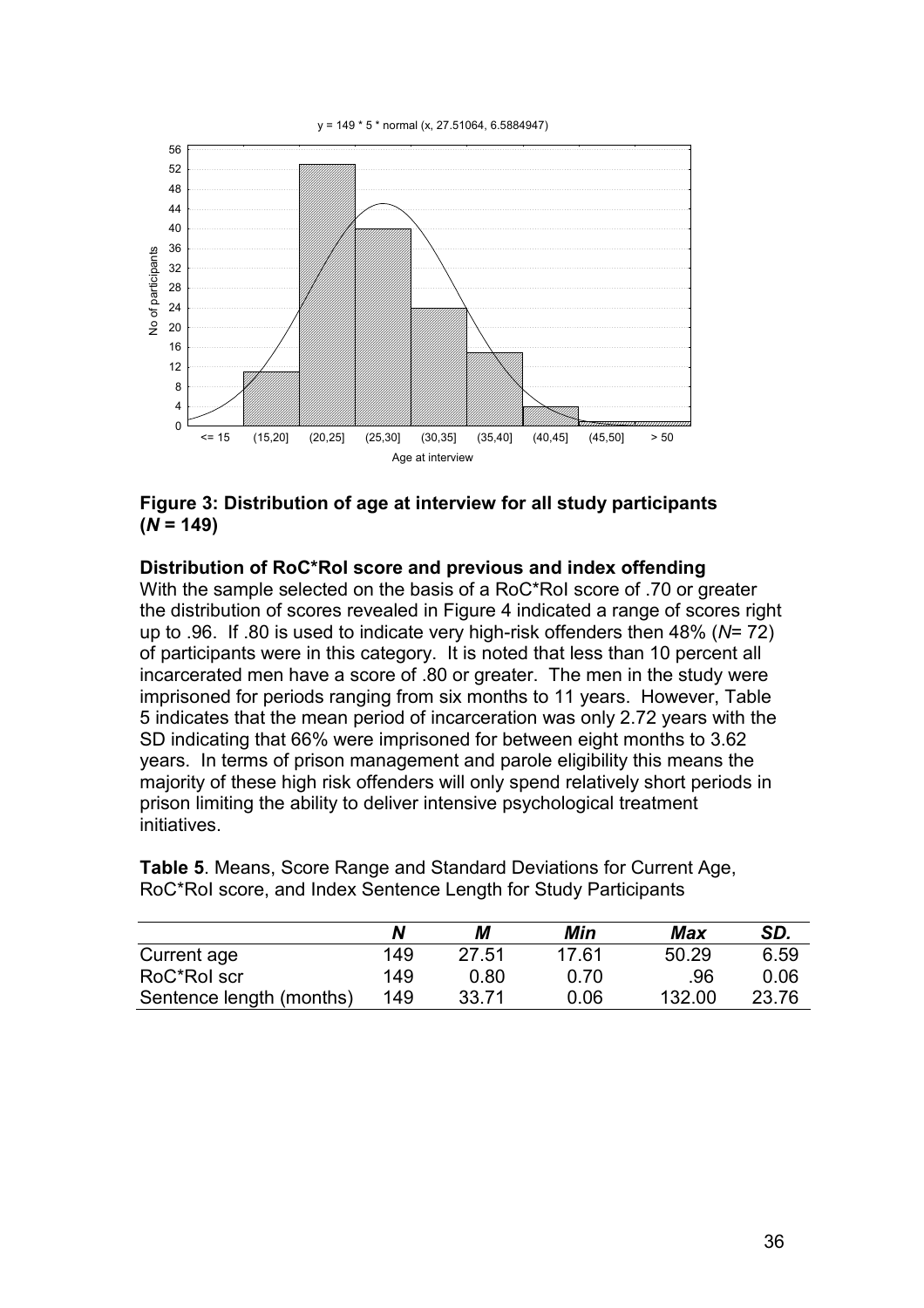

## **Figure 4: Distribution of RoC\*RoI scores for all study participants**   $(N = 149)$

**Previous offending.** Their mean age at first arrest was 15.4 years of age (*SD* = 1.51) with this signalling for most a pervasive pattern of criminal behaviour characterised by criminal versatility (Mean number offence categories = 7.4, *SD* = 2.07), violent crime (Mean violent convictions = 5.66, *SD* = 5.09), and frequent imprisonment (Mean sentences of imprisonment = 7.03, *SD* = 5.01) (see Table 6).

**Table 6**. Means, Score Range and Standard Deviations for Offence Variables for Study Participants (*N* = 149)

| <b>Variables</b>           |     |       |       |        |           |
|----------------------------|-----|-------|-------|--------|-----------|
|                            | N   | М     | Min   | Max    | <b>SD</b> |
| Previous Imprisonment      | 149 | 7.03  | 1.00  | 31.00  | 5.01      |
| <b>Total Convictions</b>   | 149 | 74.13 | 2.00  | 357.00 | 52.37     |
| <b>Violent Convictions</b> | 149 | 5.66  | 0.00  | 23.00  | 5.09      |
| Age First Arrest           | 149 | 15.42 | 13.00 | 23.00  | 1.51      |
| <b>Offence Categories</b>  | 149 | 7.40  | 1.00  | 12.00  | 2.07      |

When the participant's previous criminal histories were categorised into the sixteen offence areas listed in Table 7. This revealed that almost all offenders had previous dishonesty offences (99%). When serious violent offences were categorised 73% of participants had assault convictions, 71% serious assault (i.e., Assault with intent to injure, GBH, Aggravated Wounding), possession of a weapon, 48%, and finally, robbery, 31 %. Thus establishing that the majority of the high-risk group had violence related criminogenic needs. Other offence categories of interest were 88% having previous drug convictions, 78% with driving convictions, and 88% convicts for escape/breaches. The escape/breaches category offences were almost all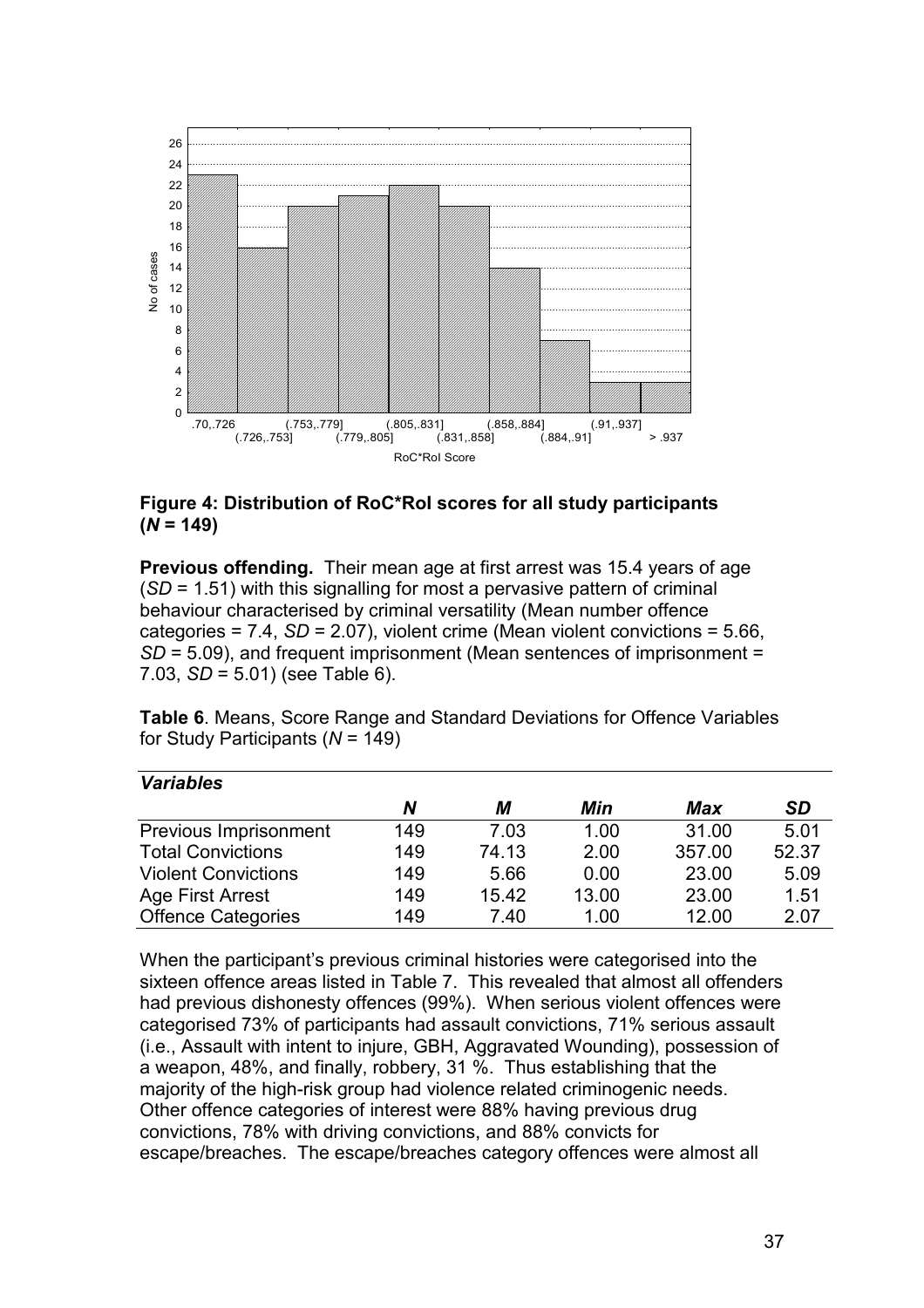for breaches of parole/supervision and indicated the difficulty this sample had following the direction of Community Probation staff and release conditions.

| <b>Offence Categories</b>     | %  | N              |
|-------------------------------|----|----------------|
| <b>Theft</b>                  | 99 | 147            |
| Robbery                       | 31 | 46             |
| Drug offence                  | 77 | 115            |
| Assault                       | 73 | 109            |
| <b>Serious Assault</b>        | 71 | 71             |
| Murder                        |    | $\overline{2}$ |
| Possession of Weapon          | 48 | 71             |
| <b>Adult Sex Offence</b>      | 9  | 13             |
| <b>Child Sex Offence</b>      | 5  | 7              |
| <b>Major Driving Offence</b>  | 78 | 116            |
| Fraud                         | 34 | 51             |
| Escape/Breaches               | 88 | 131            |
| Kidnapping                    | 5  |                |
| Arson                         | 6  | 9              |
| <b>Obstruction of Justice</b> | 58 | 87             |
| <b>Miscellaneous</b>          | 79 | 118            |

**Table 7**. Distribution of Offence Categories for Study Participants (*N* = 149)

# **Developmental factors**

**Early behavioural problems.** The majority of the high-risk offenders reported early contacts with authorities, with a mean age of 11.3 years (*SD* = 3.2) for first contact with Police, the earliest contact for a participant occurred at 4 years of age (see Figure 5). Eighty-two percent of the participants in the study reported that they had family members who were involved in criminal activities (see Table 8). Their early antisocial behaviour, when subject to official detection often resulted in their attendance at a number of Family Group Conferences in an effort to provide salient consequences for their criminal activities  $(M = 3.4, SD = 5.0)$ .

The study participants indicated significant difficulties at school and to have attended a number of primary (*M* = 3.3) and secondary schools (*M* = 2.7) (see Table 9). The mean highest academic achievement was third form (*M* = 3.4, *SD* = 1.2), with 66% reporting being punished for truancy, and 80% (*N* = 120) being suspended or expelled for disruptive or criminal activities. Analysis of the reasons for the sub-sample of participants being suspended or being expelled found that violence was the reason in 57% of cases (Arson, and violence against teachers and peers; 22% for assaulting teachers, this included two cases of wounding teachers with a knife).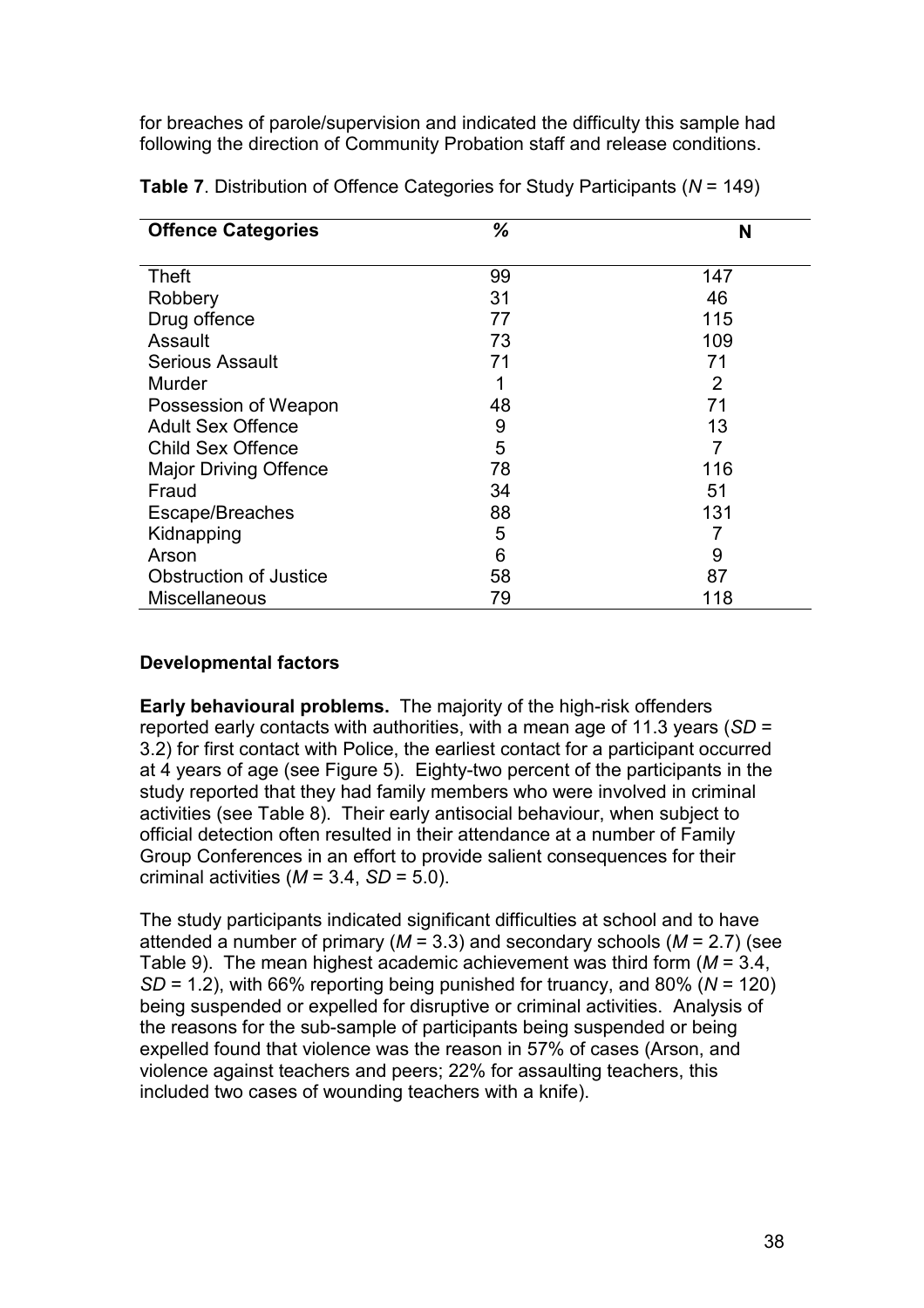| Table 8. Psychosocial risk factors        |                   |           |
|-------------------------------------------|-------------------|-----------|
| <b>Familial factors</b>                   | % of total sample | N         |
|                                           |                   |           |
| Family members involved in crime          | 82                | 122       |
| <b>Early contact with authorities</b>     | $M$ (Range)       | <b>SD</b> |
|                                           |                   |           |
| Age of first contact with Police          | $11.3(4-21)$      | 3.2       |
| <b>Number of Family Group Conferences</b> | $3.4(0-23)$       | 5.0       |



**Figure 5.** Distribution of self-reported age at time of first contact with the Police by participants  $(N = 146)$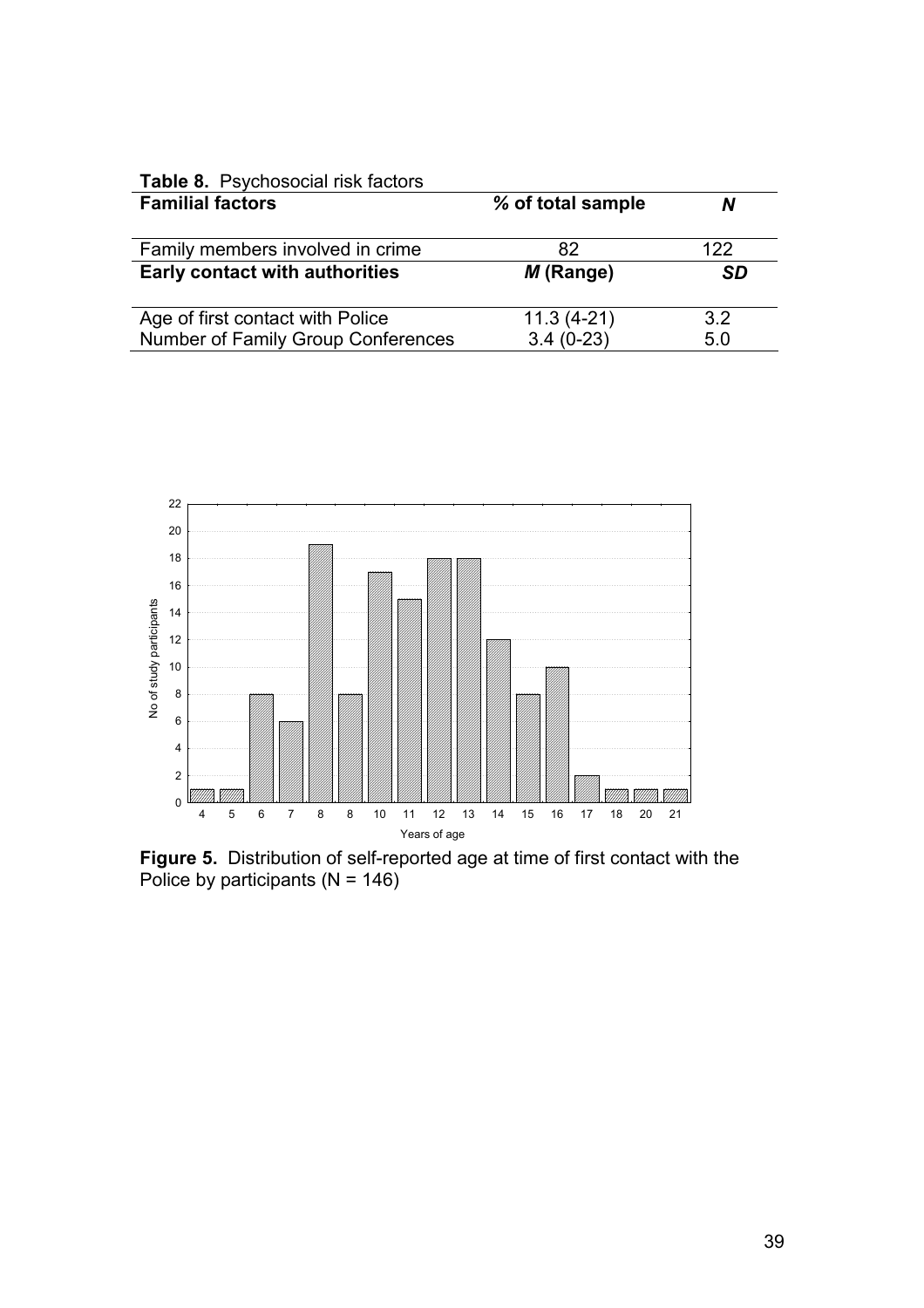| Table 9. School related problems                                        |                   |     |
|-------------------------------------------------------------------------|-------------------|-----|
| <b>School History</b>                                                   | M (Range)         | SD  |
|                                                                         |                   |     |
| Highest academic level achieved (1 <sup>st</sup> -7 <sup>th</sup> form) | $3.4(1-7)$        | 1.2 |
| Number different primary schools                                        | $3.3(1-26)$       | 3.2 |
| Number different intermediate/secondary                                 | $2.7(0-10)$       | 1.6 |
| <b>School Difficulties</b>                                              | % of total sample | N   |
|                                                                         |                   |     |
| Detected truancy                                                        | 66                | 99  |
| Suspended/expelled                                                      | 80                | 120 |
| <b>Reasons for Suspension/Expelled</b>                                  | % of sub sample   | N   |
|                                                                         | $(n = 120)$       |     |
| Violence against peers                                                  | 32                | 38  |
| Violence against teachers                                               | 22                | 27  |
| Conflict with teachers                                                  | 10                | 12  |
| Theft                                                                   |                   | 8   |
| Smoking                                                                 |                   |     |
| Alcohol/Drug use                                                        | 12.5              | 15  |
| Chronic truancy                                                         | 7.5               | 9   |
| Vandalism                                                               | 2                 | 2   |
| Arson                                                                   | 3                 | 4   |
| Could not recall reason                                                 | 3                 | 4   |

#### **Psychosocial risk factors**

Almost all in the study reported associating with antisocial family and friends (82 and 88.5%), and 64% stated that they had been a member or associate of a criminal gang. When asked about continued contact, 59% indicated infrequent or frequent contact with family involved in crime and 65% with friends involved with crime. Twenty-nine percent indicated they continued to be a gang associate or member while imprisoned.

In looking at the stability of residence participants revealed in Table 10 that the mean number of years in one residence was 9 years. This typically was their childhood home with most indicating more instability in residence after leaving home. In terms of employment a greater range of responses was found. The longest time in employment ranged from nil to 12 years, however, the mean was only 1.8 years with a small standard deviation at 2.0. The final area of environmental stability was stability of intimate relationships. Again, a large range of responses was found from no relationship to one lasting 22 years. However, again the majority had around 5 years as their longest relationship with the standard deviation indicating that 66% had a 1.8-9 year intimate relationship.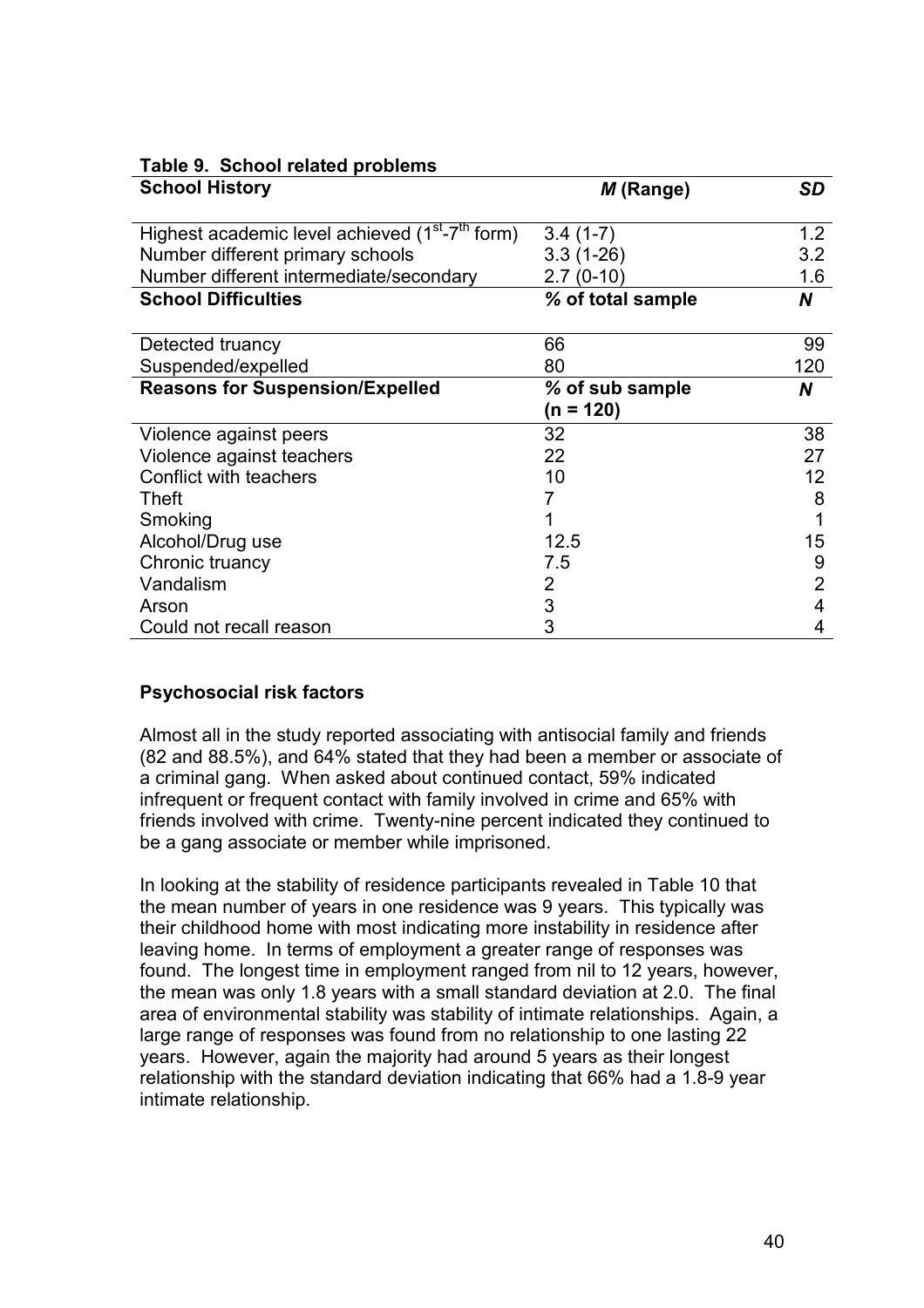**Table 10.** Distribution of variables relating to antisocial associates, and stability of residence, employment, and intimate relationships

| <b>Antisocial association variables</b>             | % of total sample | N              |
|-----------------------------------------------------|-------------------|----------------|
| Family members involved in crime                    | 82                | 122            |
| Still in contact with family involved in crime      |                   |                |
| Infrequent contact                                  | 16                | 24             |
| Frequent contact                                    | 43                | 64             |
| Friends involved in crime                           | 88.5              | 132            |
| Still in contact with criminal friends              |                   |                |
| Infrequent contact                                  | 13                | 20             |
| Frequent contact                                    | 52                | 78             |
| Past criminal gang member/associate                 | 64                | 95             |
| Current criminal gang member/associate              | 29                | 43             |
| <b>Stability variables</b>                          | M (Range)         | <b>SD</b>      |
| Longest time in one residence                       | $9.14(.33-25)$    | 5.2            |
| Longest time in employment                          | $1.8(0-12)$       | 2.0            |
| Longest time in intimate relationship               | $4.8(0-22)$       | 4.0            |
|                                                     | % of total sample | N              |
| Reasons for losing employment                       |                   |                |
| Violence<br>$\bullet$                               | 1                 | 2              |
| <b>Criminal behaviour</b>                           | 25.5              | 38             |
| <b>Dissatisfaction</b><br>$\bullet$                 | 16.8              | 25             |
| Family reasons<br>$\bullet$                         | 8                 | 12             |
| Job ended<br>$\bullet$                              | 14                | 21             |
| Sacked<br>$\bullet$                                 | 9                 | 13             |
| Alcohol/Drug use<br>$\bullet$                       | $\overline{2}$    | 3              |
| New Job<br>$\bullet$                                | 1                 | $\overline{2}$ |
| Never had a job                                     | 10                | 15             |
| Other                                               | 12                | 18             |
| Reasons for end of intimate relationship            |                   |                |
| Still together                                      | 31                | 47             |
| Domestic violence                                   | 6                 | 9              |
| Domestic conflict                                   | 14                | 21             |
| <b>Dissatisfaction</b><br><b>Criminal lifestyle</b> | 16<br>26          | 24<br>39       |
| A & D use                                           | 1.5               | 2              |
| Death                                               | 1                 | 1              |
| Not compatible                                      | 1.5               | $\overline{2}$ |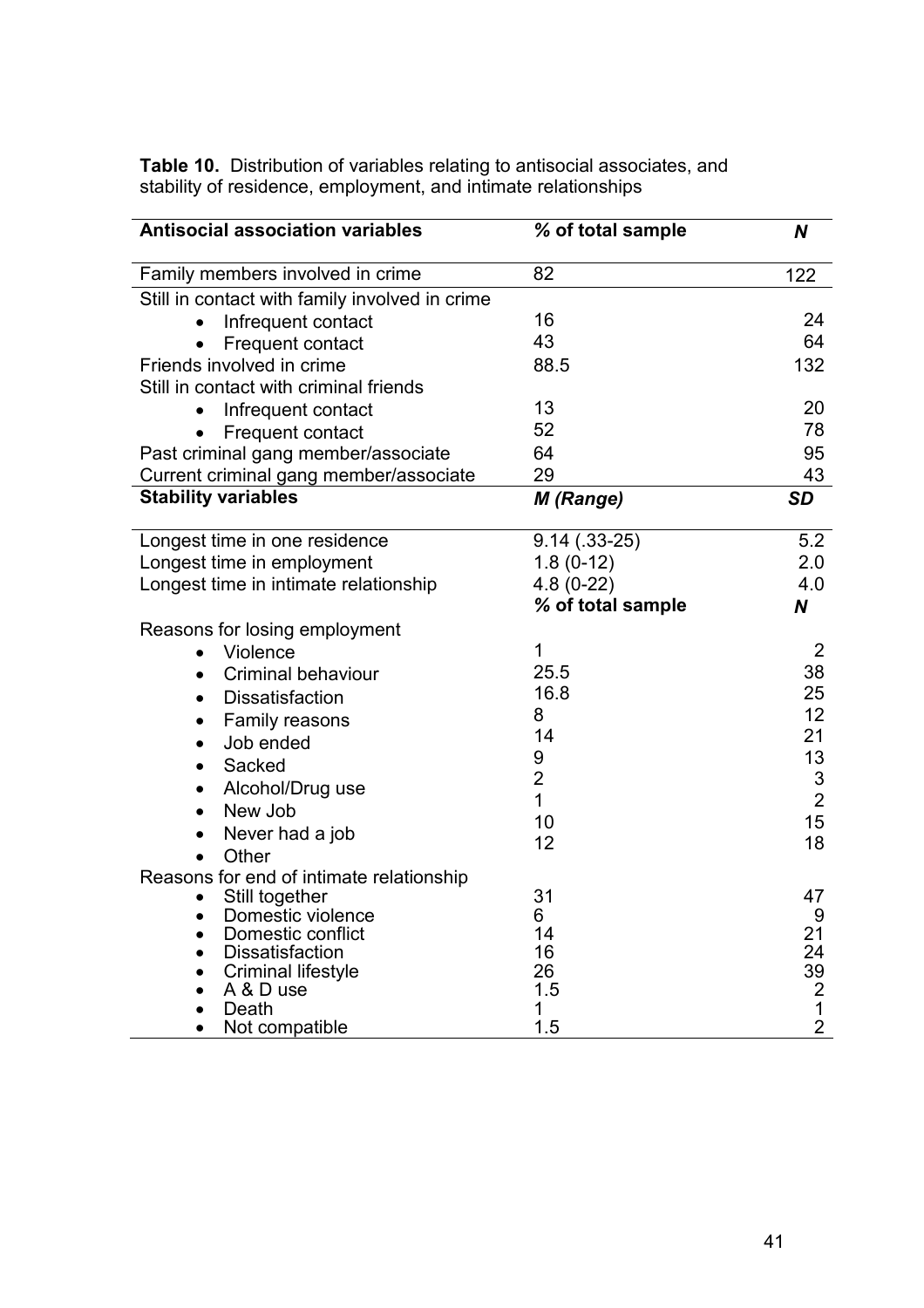## **Cultural variables for Māori participants**

When the sample was divided into those identifying as Maori this produced a sample of 122 study participants. The questions relating to culture from the structured interview were analysed in consultation with a FReMO based focus group of suitable Maori stakeholders. Note the analysis carried out was exploratory, and designed to provide descriptive information and they were not included in any multi-variant analysis with other study variables.

**Influence from cultural/spiritual factors.** The question on whether Māori participants believed they were influenced by cultural or spiritual factors found that 47% believed they were subject to such influences (see Table 11).

**Table 11.** Percentage of Māori sub-sample reporting influence of cultural/spiritual factors.

| <b>Cultural/spiritual influence</b> | %  | N  |  |
|-------------------------------------|----|----|--|
| Yes                                 |    | 58 |  |
| No                                  | 53 | 66 |  |

Those who were had indicated spiritual influence were then asked to indicate more information about the source of this influence. Table 12 shows the distribution across the three categories used in coding this answers to this question.

**Table 12.** Percentage of Māori sub-sample reporting a specific spiritual rather than cultural influence.

| <b>Spiritual influence</b>     | % |    |
|--------------------------------|---|----|
| Christianity/reading the bible |   | 11 |
| General belief in God          |   |    |
| Ancestral/Spirit guidance      |   | h  |

#### **Cultural knowledge**

This area of questions elicited from participants their own assessment of their knowledge of cultural identity; knowledge of protocols, and degree of fluency in Māori language.

**Knowledge of cultural identity.** The majority of the Māori sub sample indicated they had good knowledge of their cultural identity (76.5%). When the categories good and limited knowledge are combined 87% indicated some understanding of their cultural identity (see Table 13 and Figure 6).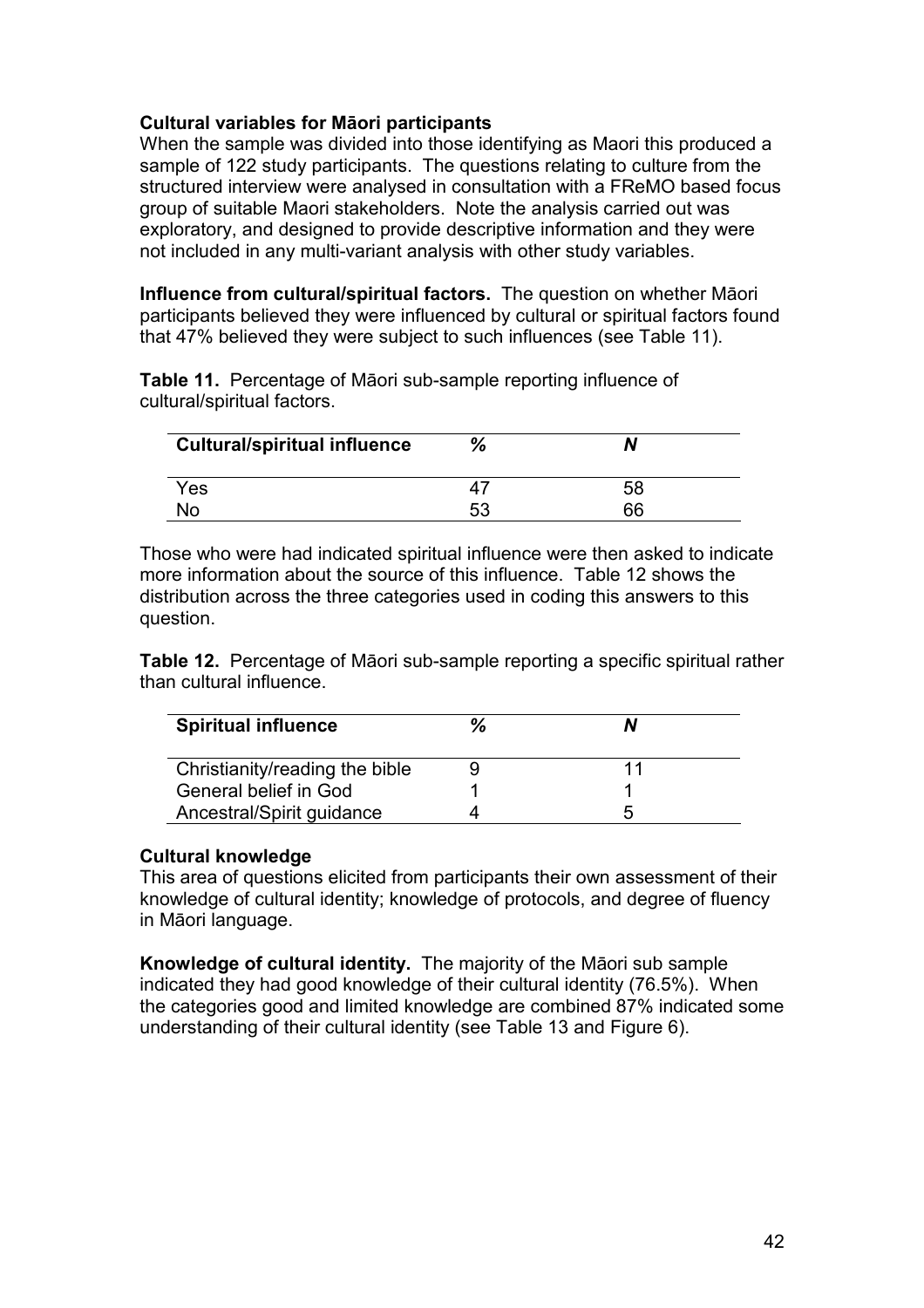|           | <b>Table 13.</b> Percentage of Māori sub-sample reporting knowledge of cultural |
|-----------|---------------------------------------------------------------------------------|
| identity. |                                                                                 |

| Knowledge of cultural identity | %    | N  |
|--------------------------------|------|----|
| Nil                            | 13   | 16 |
| Good                           | 76.5 | 95 |
| Limited                        | 10.5 | 13 |



y = 124 \* 1 \* normal (x, 0.9758065, 0.4849559)



**Knowledge of Māori protocols**. Similar percentages were found when the question was knowledge of cultural protocols. These were defined for Maori participants as "*are they confident on the Marae*". Seventy-one percent of the sample indicated good knowledge of cultural protocols with this increasing to 83% when those with limited knowledge are included (see Table 14 and Figure 7).

**Table 14.** Percentage of Māori sub-sample reported knowledge of cultural protocols.

| <b>Knowledge of protocols</b> | %  |    |
|-------------------------------|----|----|
| Nil                           | 16 | 20 |
| Good                          | 71 | 88 |
| Limited                       | 13 | 16 |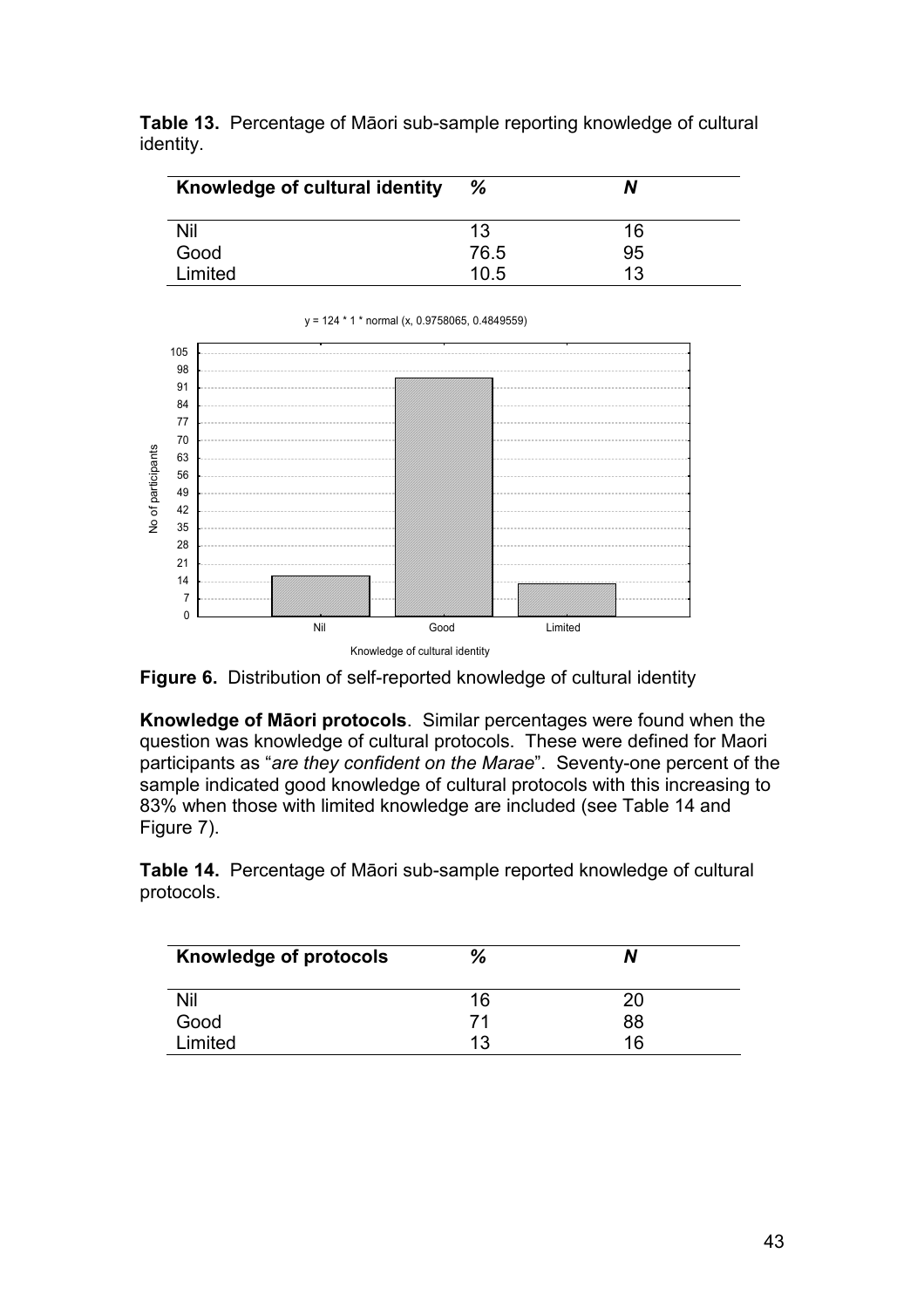y = 124 \* 1 \* normal (x, 0.9677419, 0.5400314)





**Fluency in language**. While it is difficult to reliably self assess language skills participants had indicated in the main, good knowledge of cultural identity and protocols and therefore were aware of what fluency in the Reo meant. With only a small percentage indicating fluency in Table 15 (12%) this provides support for the participants not being over optimistic about their language skills. Just over half of the sample (52%) indicated some slight knowledge of the Reo (see Figure 8).

**Table 15.** Percentage of Māori sub-sample reported fluency in language.

| <b>Fluency in language</b> | %  | N  |  |
|----------------------------|----|----|--|
| Not fluent                 | 36 | 44 |  |
|                            | 52 | 65 |  |
| Slight<br>Fluent           | 12 | 15 |  |



y = 124 \* 1 \* normal (x, 0.766129, 0.6515631)

**Figure 8.** Distribution of self-reported knowledge of fluency in the Reo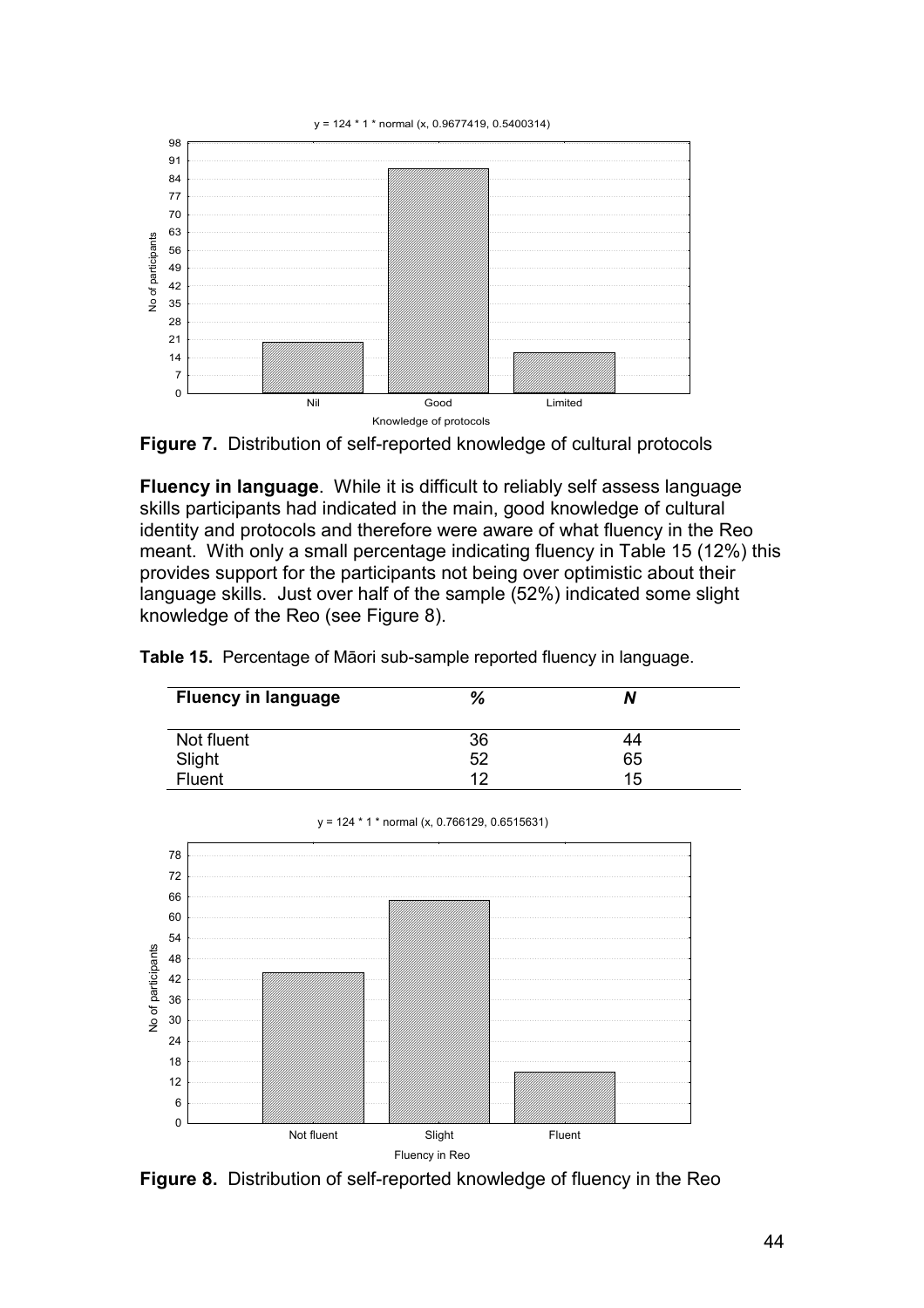# **Cultural support**

**Iwi/hapu support**. The majority of the sample (69%) indicated support by iwi/hapu. Table 16 also indicates another 6% acknowledged support by iwi/hapu structures but stated they did not use it. Twenty-five percent reported no support by iwi or hapu (see Figure 9).

**Table 16.** Percentage of Māori sub-sample reported support by iwi/hapu.

| Iwi/hapu support   | %  | N  |  |
|--------------------|----|----|--|
| Nil                | 25 | 31 |  |
| Supported          | 69 | 86 |  |
| There but not used |    |    |  |







**Treatment from traditional healer**. When participants were asked about historical treatment/therapy by traditional Māori healers 30% indicated being in receipt of such services (see Table 17).

**Table 17.** Percentage of Māori sub-sample reporting receiving treatment from traditional healer.

| <b>Treatment from traditional healer</b> | %  |    |  |
|------------------------------------------|----|----|--|
| Yes                                      | 30 |    |  |
| No.                                      |    | 87 |  |

Participants who indicated receiving treatment were asked if it had been effective in addressing their problem. Only seven men indicated no success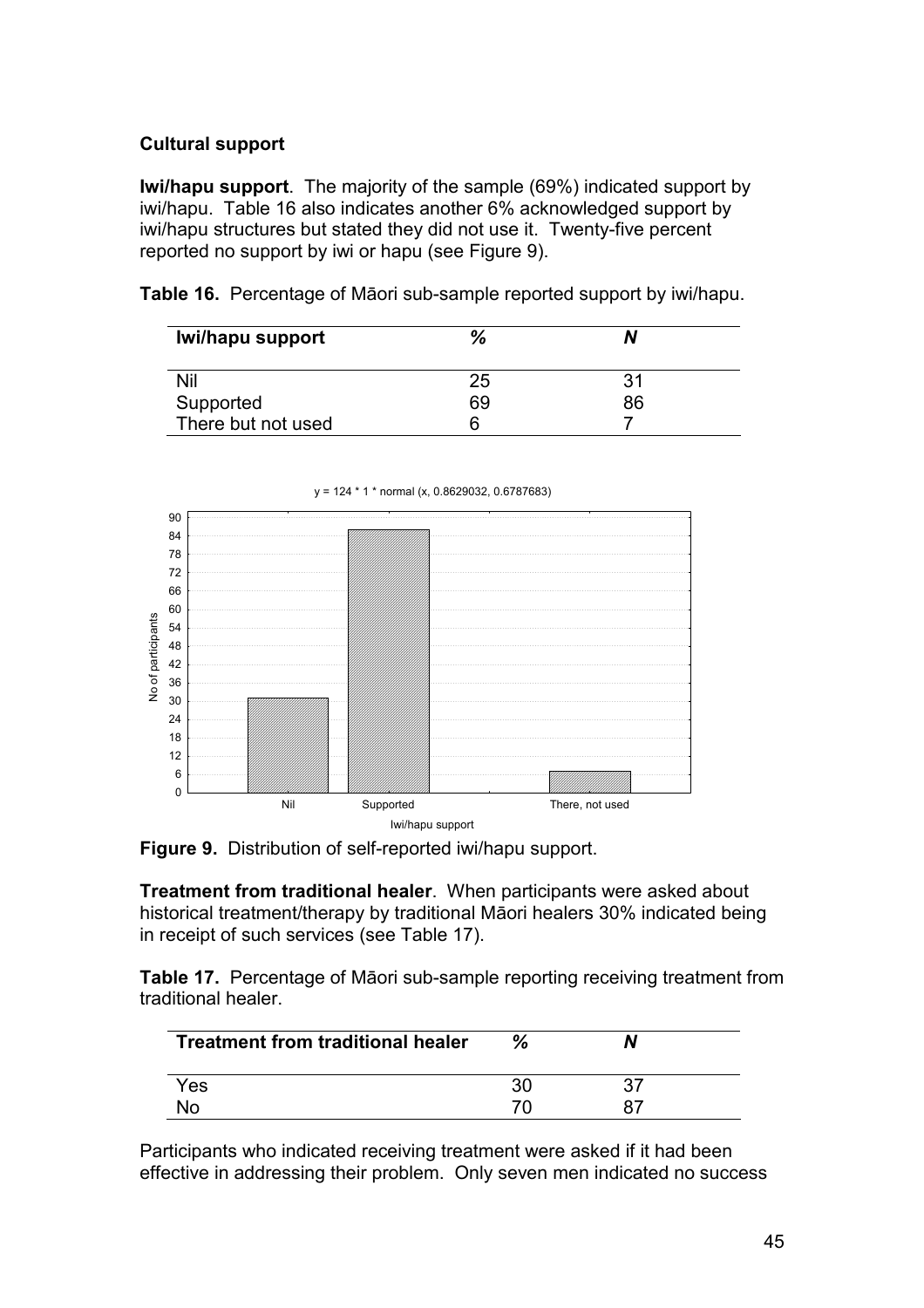with the other 30 reporting it was successful. The comments by the negative group on why it did not work are listed below:

## **Negative comments on efficacy of traditional treatment**

"Matua whangai should have been longer. Need to address his problems. Need encouragement to share, was shy about addressing his problems With the group."

"After an injury, didn't help"

"didn't work out, wasn't really into it, felt they were a bit of a fraud"

"Don't know why it didn't help"

"Was a load of rubbish, something was supposed to be wrong with my wairua. Don't think it worked. It's all in the mind really"

"mother thought he had spell on him but didn't work"

"Used some Maori medicines e.g. kawakawa, hasn't helped him but has seen positive effects for others"

"Got some boils as a result of tapu, his uncle is a tohunga and took him down to the river and soon after they went away. Believed straight after but now don't really believe in that stuff-don't want to. Had karakia said over him a few times, but don't really know if it has worked because he is still angry. Don't really want to get too into it though"

Positive comments by participants were:

#### **Positive comments on efficacy of traditional treatment**

| , , , , , , , , , ,<br>, <del>.</del>                                                   |
|-----------------------------------------------------------------------------------------|
| "Got sick after someone died, bedridden three days, woke up heaps of people             |
| around me, they told me grandmother had returned to get him and they had asked          |
| her to leave. Around 11 years old, not sure what they did but thinks it helped"         |
| "When young got prayed upon, when had problem would write it down and wrap it in        |
| paper and would give it to him to be blessed"                                           |
| "Stopped hot/cold sweats, hearing voices, lifted it off"                                |
| "Appendix doctor couldn't help but traditional healer fixed it, happened after          |
| experience at graveyard"                                                                |
| "Got me off drugs but then I ran away, followed girlfriend"                             |
| "Father is kaumatua. Doesn't know how it has helped, it just has"                       |
| "Father tohunga, gave blessing"                                                         |
| "Taught by Uncle about medicines for aches and pains"                                   |
| "Took voices out of head"                                                               |
| "Seen a tohunga, got rid of pain, prefers traditional over medical doctor"              |
| "Tohunga, gave advice/clearer picture on problems he was having"                        |
| "Went to the prison Maori chaplain and was cleansed of his past to let it go. It helped |
| (rebirthing type process) and it is a feeling of relief and he hopes the impetus to do  |
| things differently"                                                                     |
| "Some spiritual healing. Got into some satanic stuff when younger & thought he had      |
| something placed on him and it helped him. But he doesn't really believe in tapu.       |
| Also the Tohunga was drinking with his mother, which he shouldn't be doing if he        |
| was supposed to be healing people"                                                      |
| "When he came back to NZ at 17 lost his Maori identity. Gave him a prayer, body         |
| energy and relaxation work. Didn't completely heal him but helped him to cope with      |
| things at that time"                                                                    |
| "Healed boil on leg"                                                                    |
| "Had dark-bad vibes about father, [tohunga] helped by saying karakia and sprinkling     |
| water, and the thoughts went away"                                                      |
| "Sleep better, stopped nightmares"                                                      |
|                                                                                         |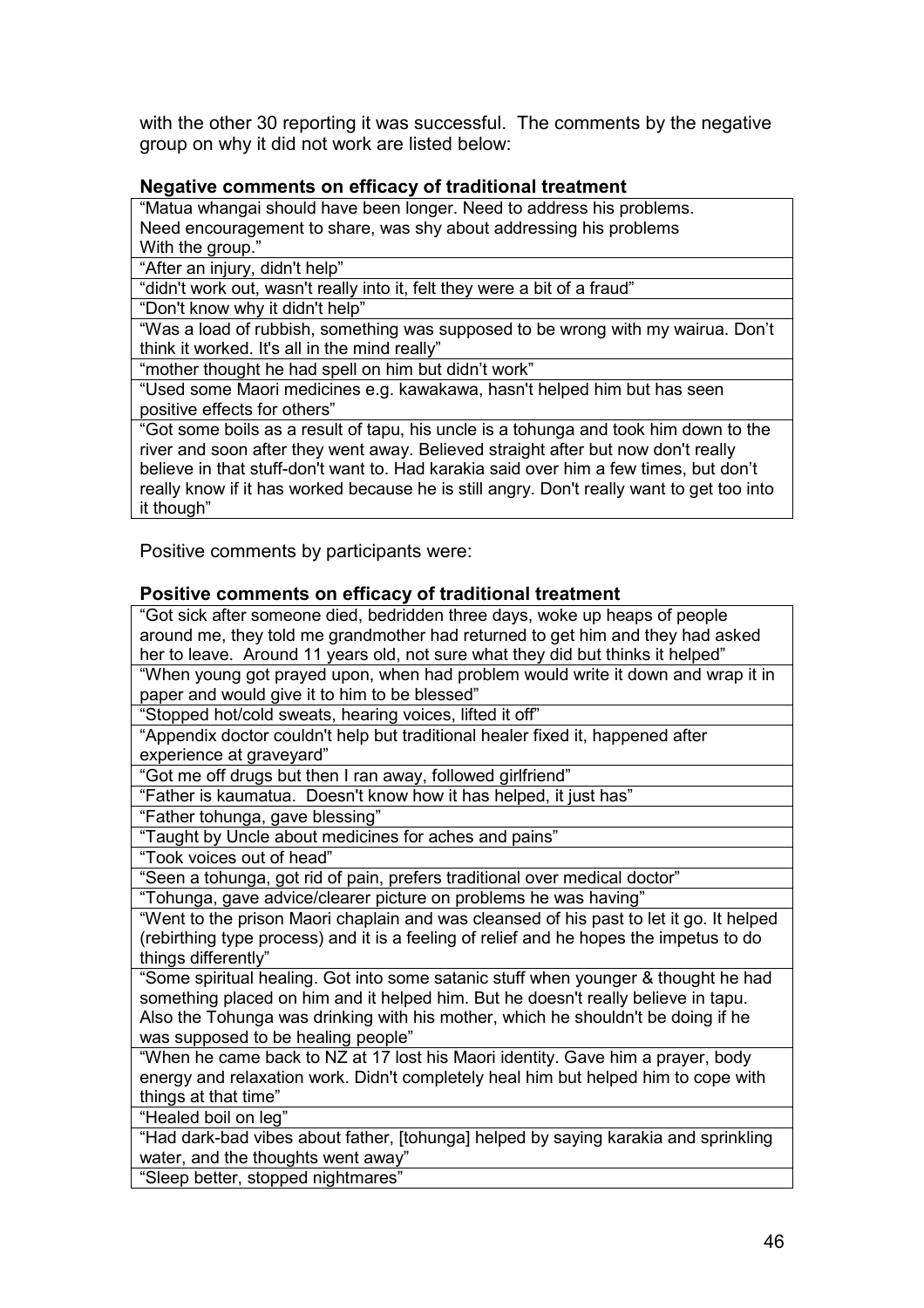| "Lifted mataku"                                                                       |
|---------------------------------------------------------------------------------------|
| "For bad dreams. Felt better within himself, the dreams went away"                    |
| "Tohunga blessing, made me walk after rahu placed on him"                             |
| "Breathing difficulties solved but not interested in seeking tohunga/doctor help now" |

#### **Inclusion of cultural elements in prison programmes**

Besides questioning about traditional treatment experiences, Maori participants were asked about their views on whether prison treatment programmes should have cultural elements included. The participant's answers to this question were coded by members of the FReMO focus group along with the researcher based on five categories decided by the group (see Appendix F). There was a high level of inter-rater reliability (kappa *r* = .89). The mean results are shown in Figure 10 and indicate that just over half endorse the inclusion of tikanga in treatment programmes. The raw data used to classify the five categories is in Appendix G.



**Figure 10.** Classification of responses by FReMO focus group of Māori study participants response to whether treatment programmes should include cultural variables

# **Psychometric Measures**

# **URICA**

The URICA measure indicated for the total sample that the highest mean was for the Contemplation stage (*M* = 3.86) with the lowest mean for Precontemplation (*M* = 2.90) (see Table 18). Note low scores for Precontemplation and higher scores for the other three stages indicated most of the sample recognised their criminal behaviour was a problem. The means for the other three stages had normal distributions for the sample and were similar to means established in other studies of offender populations.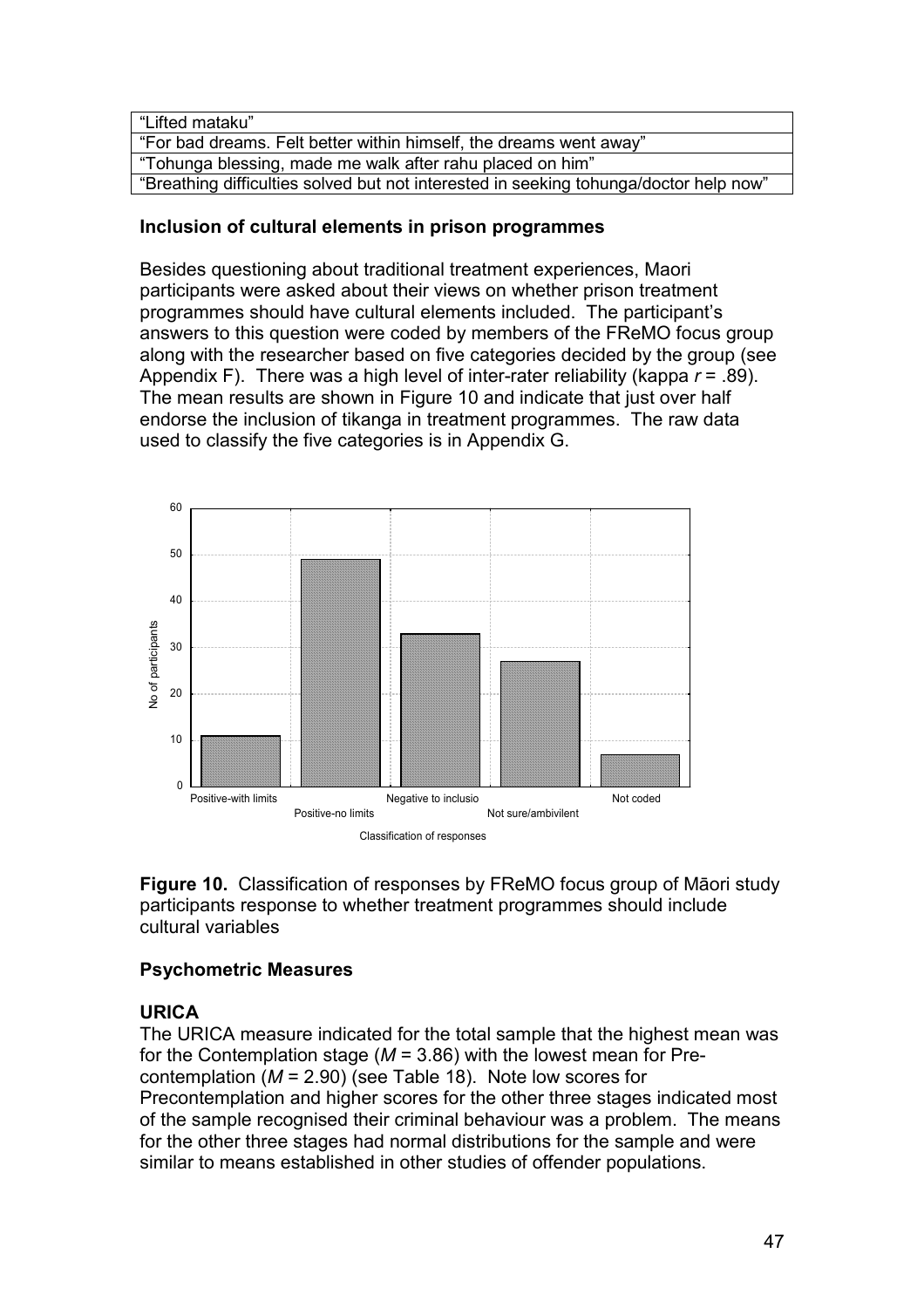|                  |        | М    | Min  | <b>Max</b> | <b>SD</b> |
|------------------|--------|------|------|------------|-----------|
|                  |        |      |      |            |           |
| Precontemplation | 148.00 | 2.90 | 1.00 | 4.63       | 0.56      |
| Contemplation    | 148.00 | 3.86 | 1.88 | 5.00       | 0.59      |
| Action           | 148.00 | 3.77 | 1.00 | 5.00       | 0.66      |
| Maintenance      | 148.00 | 3.51 | 1.00 | 5.00       | 0.65      |

**Table 18**. URICA Stages of Change Means and Standard Deviations

**Moffitt.** The Moffitt measure of early versus late onset for antisocial behaviour confirmed the information supplied by participants indicating an early onset of criminal behaviour prior to 13 years of age. The separation of the two groups is very evident in Figure 11 with 99 participants (66%) assessed with patterns of antisocial behaviour pre 13 years of age. The rest of the sample had established patterns of antisocial behaviour by 17 years of age.

#### **Table 19.** Moffitt Early v/s Late Onset Typology Scale Scores

|                      | N      | Μ     | Min  | Max   | <b>SD</b> |
|----------------------|--------|-------|------|-------|-----------|
| <b>Moffitt Total</b> | 149.00 | 13.28 | 5.00 | 16.00 | 2.62      |
| Moffitt $<$ 13       | 149.00 | 5.79  | 1.00 | 8.00  | 2.23      |
| Moffitt $< 16$       | 149.00 | 7.49  | 3.00 | 8.00  | 0.84      |



## **Figure 11. Distribution of Moffitt early onset (under 13) and late onset (13-17) groups from the high-risk sample**

# **Interpersonal Measure-Psychopathy (IM-P)**

The IM-P indicated a normal distribution of scores with only a few with high scores (see Table 20). However, the instrument has been found to only detect very obvious behavioural expressions of interpersonal and affective deficits. The only other New Zealand research with the IM-P was carried out with offenders sentenced to seven years imprisonment or longer (Wilson,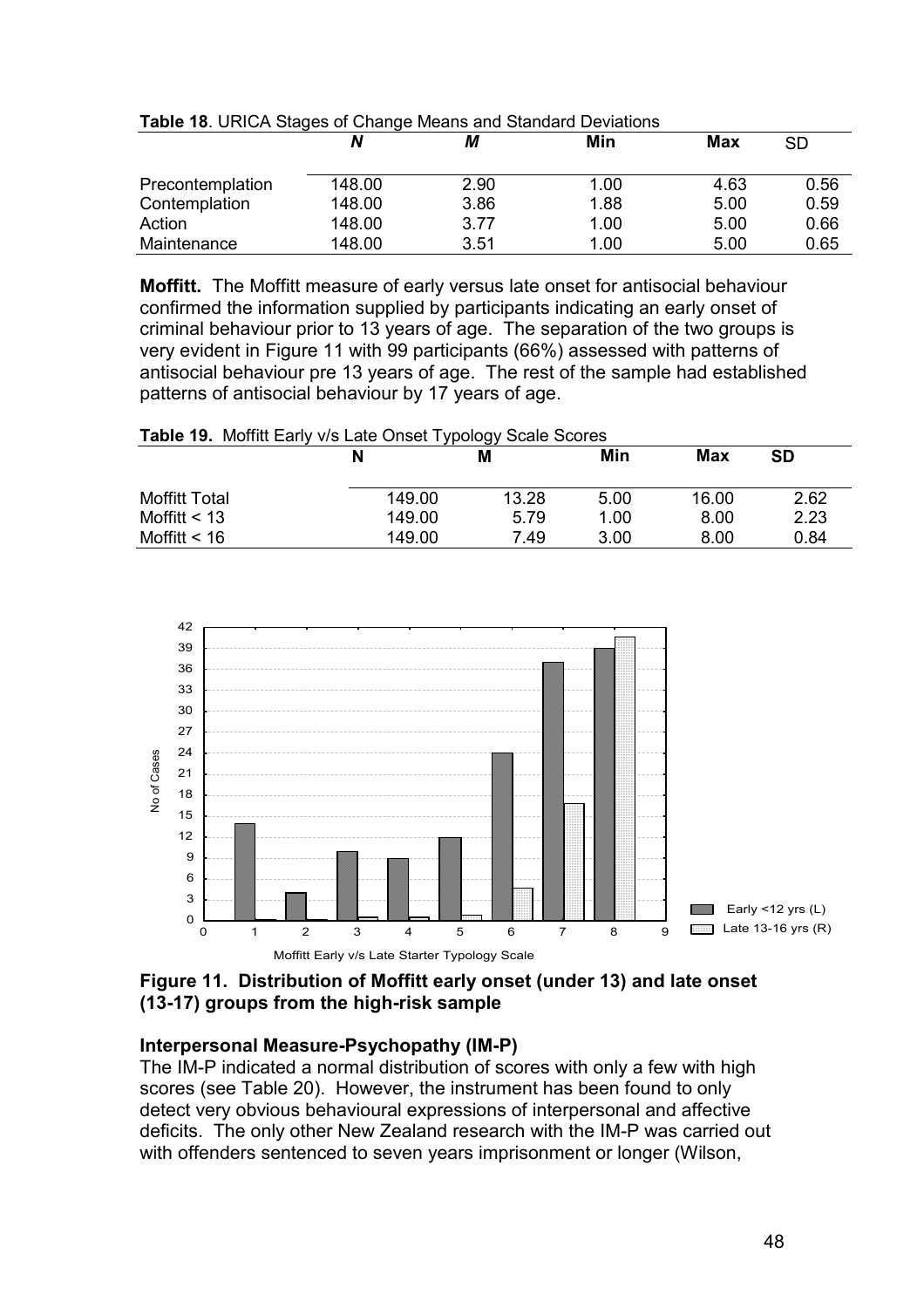2003). This study used the instrument with only a small sample but found higher mean scores at (*M* = 11.4, *SD* = 9.9).

| <b>Table 20.</b> Means and Standard Deviations for the Interpersonal Measure- |  |  |
|-------------------------------------------------------------------------------|--|--|
| Psychopathy for the high-risk sample.                                         |  |  |

|                       | N      | М    | Min  | <b>Max</b> | <b>SD</b> |
|-----------------------|--------|------|------|------------|-----------|
| <b>IM-P Total Scr</b> | 147.00 | 4.35 | 0.00 | 29.00      | 6.50      |

#### **MCMI-III**

The Millon Clinical Multiaxial Inventory- Version Three (MCMI-III) was administered to the high-risk sample to assess personality traits and pathology. Only two of the 149 participants returned an invalid profile. Participants were found to be open about their interpersonal and affective functioning, although many (33%) indicated the presence/prominence of social desirability in their responses. Analysis of the MCMI-III clinical personality patterns found that 60% scored in the presence or prominent range for Antisocial Personality Disorder, and 48% in this range for Passive-Aggressive Personality Disorder. Both personality patterns associated with antisocial or criminal behaviour, and in particular Passive-Aggressive with difficulties in therapy. However, the elevations of several of the severe personality pathology scales, namely, Borderline and Paranoid Personality Disorder were not expected.

A significant number in the high-risk study indicated the presence or prominence of Borderline Personality Disorder (BPD)(27%) with the greatest single elevation for severe personality pathology being found for Paranoid Personality Disorder (PPD)(35%).

| <b>Modifying Indices</b>             | <b>MBR</b> (SD) | $\% \ge 75 - 84$ |      | $\% \geq 85 - 115$ Total $\% \geq 75 - 115$ |
|--------------------------------------|-----------------|------------------|------|---------------------------------------------|
| Disclosure (X)                       | 73.3 (16.7)     | 23.2             | 25.2 | 48.3                                        |
| Desirability (Y)                     | 65.0 (18.8)     | 24.5             | 8.8  | 33.3                                        |
| Debasement (Z)                       | 58.0 (18.7)     | 11.6             | 6.1  | 17.7                                        |
| <b>Clinical Personality Patterns</b> |                 |                  |      |                                             |
| Schizoid (1)                         | 66.7 (18.4)     | 17.7             | 10.2 | 27.9                                        |
| Avoidant (2A)                        | 60.5(23.2)      | 28.6             | 5.4  | 34.0                                        |
| Depressive (2B)                      | 64.3 (26.2)     | 13.6             | 19.7 | 33.3                                        |
| Dependent (3)                        | 57.5 (24.9)     | 17.7             | 8.8  | 26.5                                        |
| Histrionic (4)                       | 42.5 (16.9)     | 1.4              | 1.4  | 2.8                                         |
| Narcissistic (5)                     | 63.6 (17.9)     | 11.6             | 14.3 | 25.9                                        |
| Antisocial (6A)                      | 75.5 (14.3)     | 33.3             | 26.5 | 59.8                                        |
| Sadistic/Aggressive (6B)             | 64.9 (14.5)     | 15.0             | 8.2  | 23.2                                        |

**Table 21.** Distribution of MCMI-III BR Mean Scores Present and Prominent Diagnostic Score Cut-offs (*N* =147)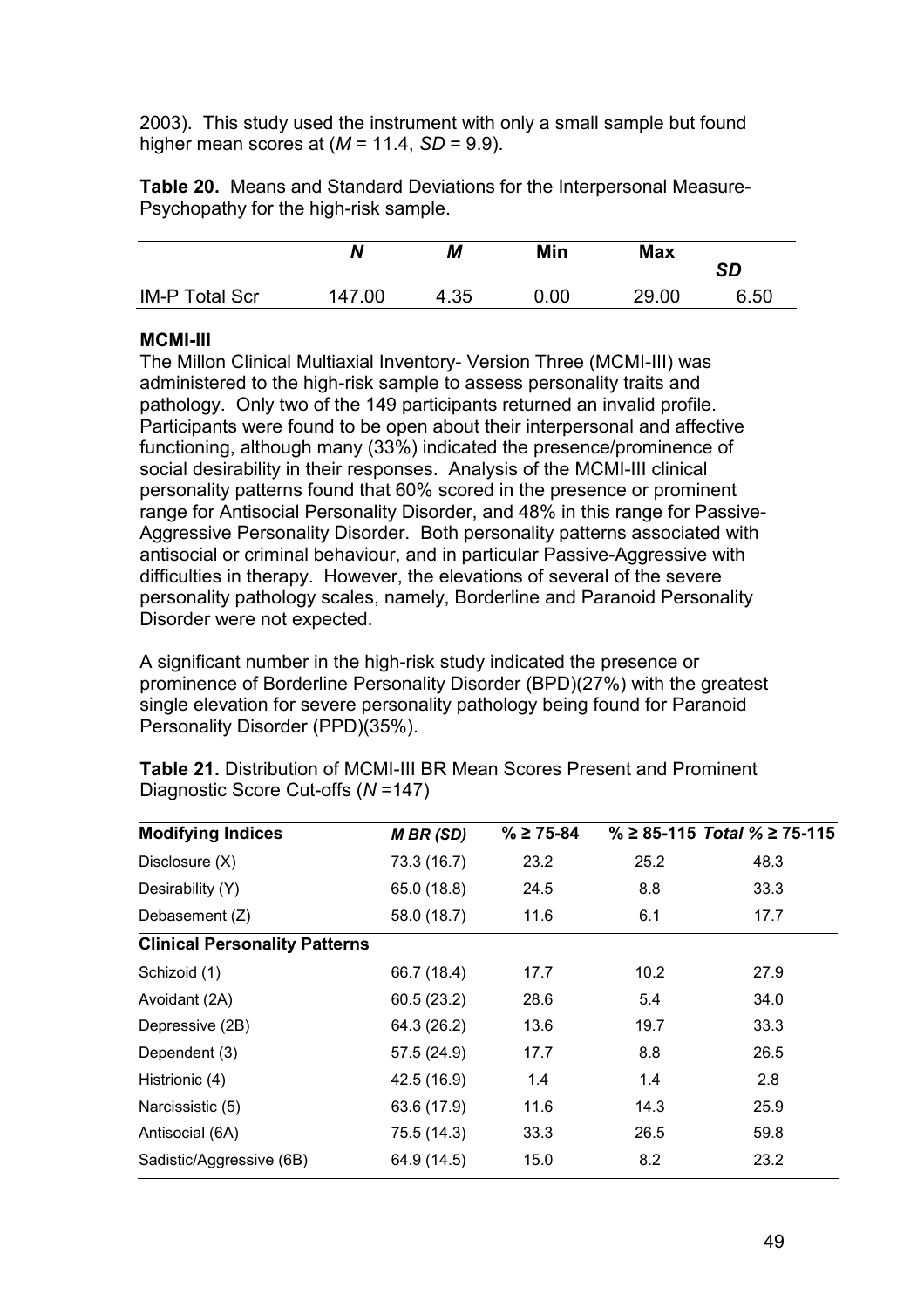| Compulsive (7)                      | 39.6 (13.1) | 0.7         | $\mathbf 0$ | 0.7  |
|-------------------------------------|-------------|-------------|-------------|------|
| Passive Aggressive (8A)             | 68.0 (20.5) | 30.0        | 17.7        | 47.7 |
| Self-Defeating (8B)                 | 60.9 (24.2) | 25.2        | 4.8         | 30.0 |
| <b>Severe Personality Pathology</b> |             |             |             |      |
| Schizotypal (S)                     | 61.6(21.8)  | 10.2        | 6.1         | 16.3 |
| Borderline (C)                      | 61.9(20.0)  | 17.7        | 9.5         | 27.2 |
| Paranoid (P)                        | 69.5 (19.7) | 16.3        | 19.0        | 35.3 |
| <b>Clinical Syndromes</b>           |             |             |             |      |
| Anxiety (A)                         | 63.8 (32.0) | 27.2        | 33.3        | 60.5 |
| Somatoform (H)                      | 46.4 (24.4) | $\mathbf 0$ | 0.7         | 0.7  |
| Bi-Polar (N)                        | 62.6 (17.3) | 9.5         | 6.8         | 16.3 |
| Dysthymia (D)                       | 55.2(25.3)  | 17.7        | 2.0         | 19.7 |
| Alcohol Abuse (B)                   | 76.4 (13.8) | 36.7        | 24.5        | 61.2 |
| Drug Dependence (T)                 | 73.6 (17.6) | 21.8        | 25.2        | 47.0 |
| PTSD(R)                             | 52.7(24.0)  | 7.5         | 3.4         | 10.9 |
| <b>Severe Clinical Syndromes</b>    |             |             |             |      |
| Thought Disorder (SS)               | 55.5 (22.6) | 4.1         | 4.1         | 8.2  |
| MDD (CC)                            | 41.5(25.5)  | 3.1         | 0.7         | 3.8  |
| Delusional Disorder (PP)            | 60.2 (19.9) | 4.1         | 4.1         | 8.2  |

The number of participants in the sample with similar elevations on Schizotypal Personality Disorder (SPD) while small at 16% were found to also predict elevations on the other personality pathology scales, PPD and BPD. Eleven percent  $(N = 11)$  of the sample had cluster elevations indicating the presence or prominence of SPD, BPD, and PPD, 11.5% (*N* = 17) twin elevations PPD and SPD, and 13% (*N* = 19) PPD and BPD (see Table 21).

**Distribution of severe personality pathology among Maori participants.** 

With the sample being almost all made up of inmates who identified as Māori further analysis was carried out of the distribution of personality pathology in these participants. Pathology being defined in this case as a MCMI-III BR score of 75 or greater (presence and prominence) for the PPD, BPD, and SPD personality scales. Table 22 indicates that the distribution for the Māori participants did not differ markedly, with 36% having presence/prominence PPD, 23% BPD, and 14% SPD. In the analysis of results the FReMO focus group discussed the concept of PPD and the impact of this set of beliefs on antisocial behaviour. Their views are recorded in the discussion of the study results.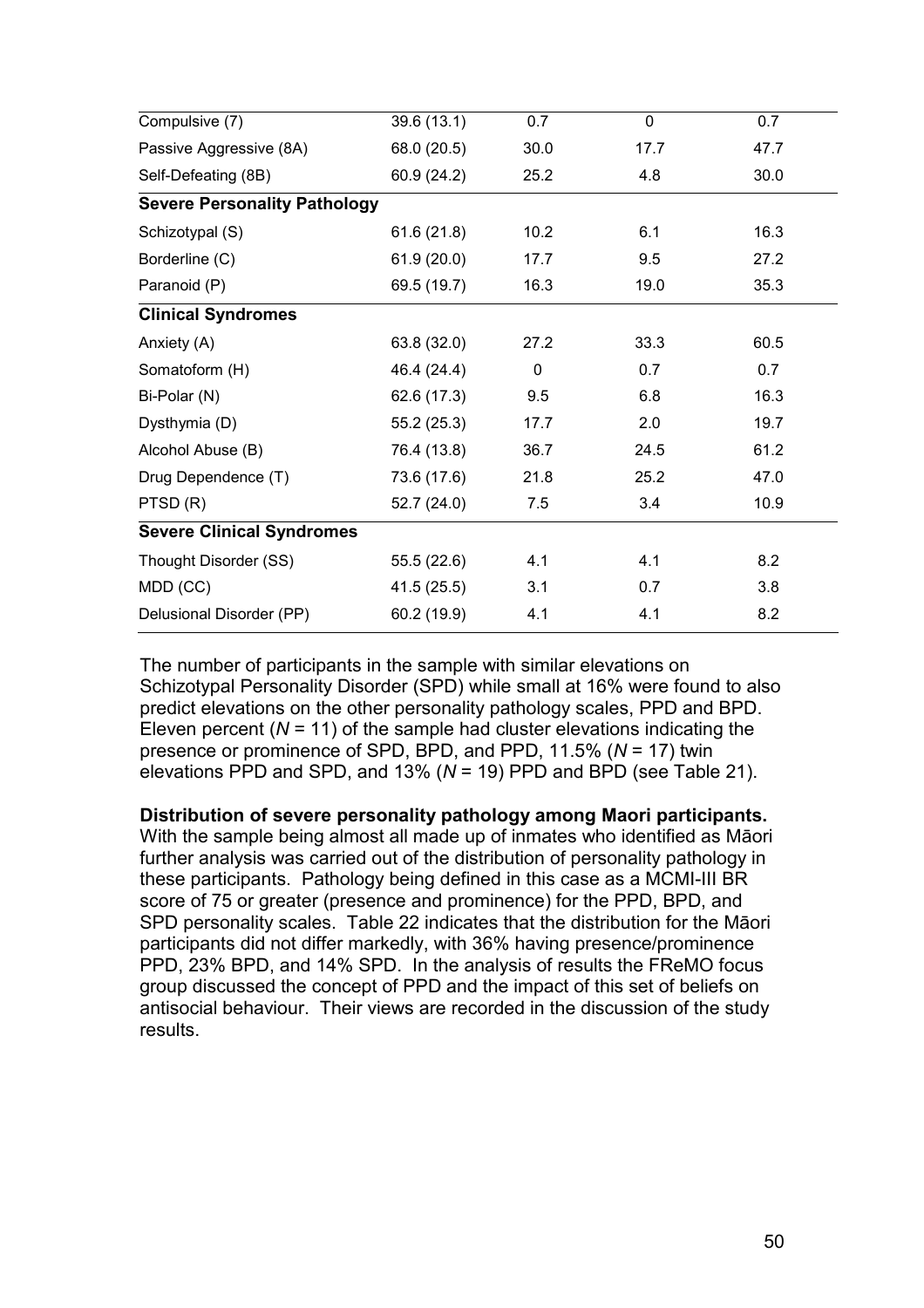**Table 22**. Distribution of Percentage of Māori Participants with MCMI-III BR Scores Indicating Present and Prominent Diagnostic Scored (*N* =122)

| <b>Personality Pathology Scale</b> | BR score $<$ 75 | BR score $> 75$ |
|------------------------------------|-----------------|-----------------|
| Paranoid PD                        | 64%             | 36%             |
| Borderline PD                      | 77%             | 23%             |
| Schizotypal PD                     | 86%             | 14%             |

#### **Treatment/education programme history**

Only 5.4% of the sample reported not engaging in individual or group treatment programmes or participating in an education initiative as part of aiding their rehabilitation. Analysis of the treatment and education initiatives they reported they took part in found eleven main categories could separate these (Straight Thinking; Anger/Violence; Alcohol and Drug [A & D]; Cultural; Driving; Problem Solving; Parenting; Equip; Life skills, Individual Counselling, Education, and Other) (see Table 23). The Anger/Violence category included the Alternatives to Violence programme (AVP), Montgomery House Violence Prevention Programme, and attendance at the Violence Prevention Programme, however, the majority was for AVP.

| <b>Rehab Initiative</b>       | %  | N  |
|-------------------------------|----|----|
| <b>Straight Thinking</b>      | 54 | 81 |
| Anger/Violence Prevention     | 42 | 63 |
| Alcohol and Drug              | 65 | 98 |
| Culture                       | 13 | 20 |
| Education                     | 18 | 27 |
| Driving                       |    | 2  |
| Problem Solving               | 2  | 3  |
| <b>Individual Counselling</b> | 2  | 3  |
| Parenting                     | 3  | 5  |
| Equip                         | 3  | 5  |
| Life skills                   | 14 | 21 |
| Other                         | 2  | 3  |

**Table 23**. Distribution of rehabilitation treatment and educational initiatives undertaken in the community and prison by high risk sample (*N* = 149)

A large number of the sample reported that they had repeated a programme (34%). Table 24 reveals that at least 6% repeated a programme four or more times with the greatest number of repeated programme being fourteen times for AVP with the next highest being an inmate who repeated A & D programmes ten times. An analysis of which programmes were repeated the most found that A & D programmes were repeated by 26%, Anger/Violence by 7%, and Straight Thinking by 4% of the total sample (*N* = 149).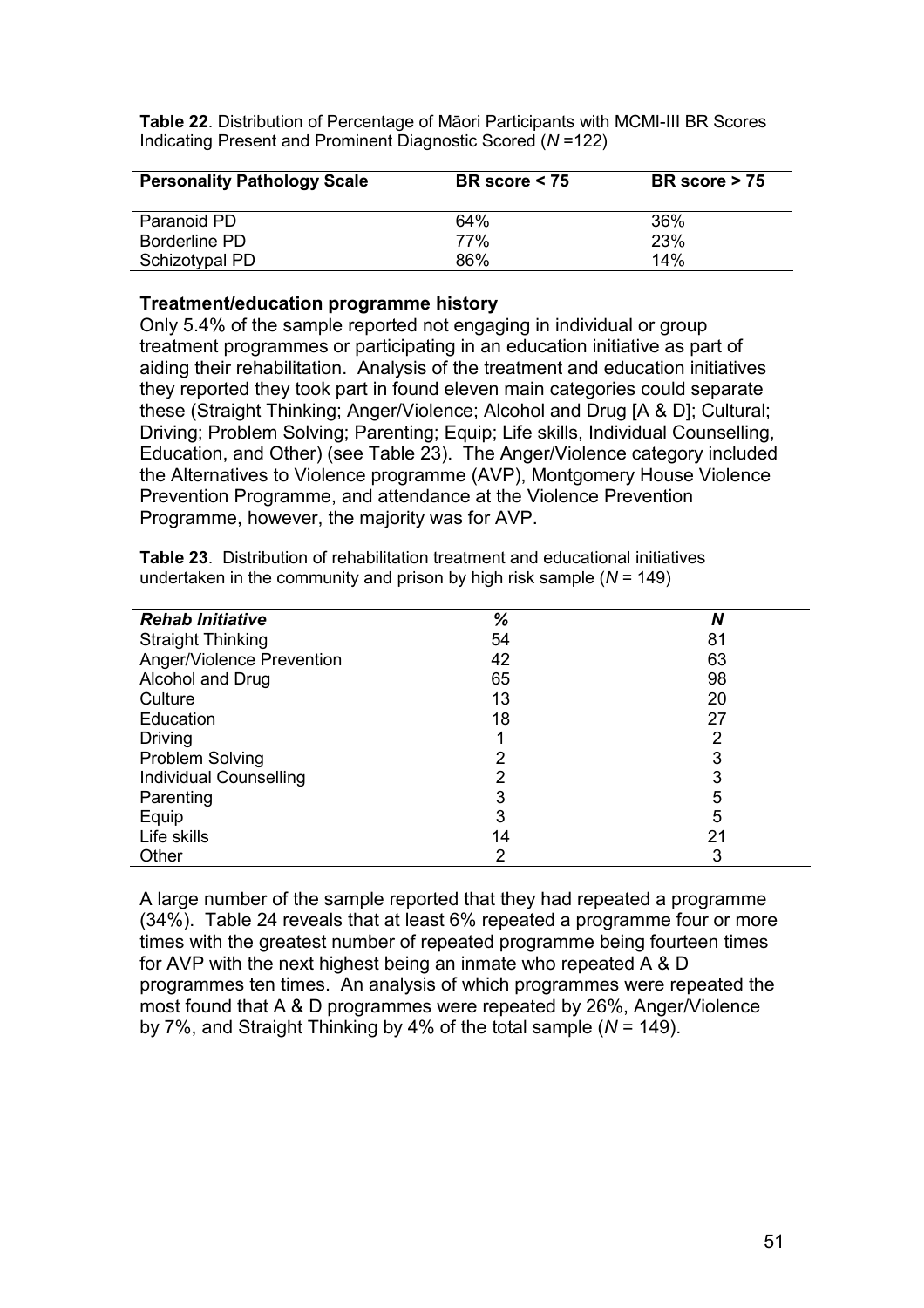**Table 24**: Percentage of Programmes Repeated

| <b>Times Programme Repeated</b> | % of Sample |
|---------------------------------|-------------|
| Nil                             | 66          |
| Once                            | 15          |
| Twice                           | 8           |
| Three times                     | 5           |
| Four or more times              | 6           |

**Failure to Complete Treatment.** Participants in this study were asked to report on previous failure to complete a treatment/education initiative, why this had occurred and their feelings about this failure (see Table 25). A large number reported having failed to complete treatment or education initiatives (41%), however, only 4% of this failure related to education.

**Table 25**. Percentage of treatment/education non completion, reasons for non-completion, and attitude towards programme/treatment

|                                 | % total sample | Ν  |
|---------------------------------|----------------|----|
| <b>Treatment/education non</b>  | 41             | 61 |
| completion                      |                |    |
| <b>Reason for failure</b>       | % failure grp  | N  |
| Asked to leave                  | 41             | 25 |
| Left for own reasons            | 36             | 22 |
| Reoffended/misconduct           |                | 4  |
| Administrative                  | 16             | 10 |
| Attitude towards non-completion |                |    |
| Hostility in general            | 26             | 16 |
| Felt 'OK' no change in mood     | 36             | 22 |
| Angry (self/others)             | 38             | 23 |
| Disappointed                    | 15             | 9  |
| Didn't care                     | 10             | 6  |
| Relieved                        | 2              | ◢  |

Table 25 also indicates that 41% were asked to leave the programme for either failing to comply with programme rules or disruptive behaviour that included assaulting facilitators and other participants. Typical reasons for being classified as "Left for own reasons" included being bored, feeling the programme was a waste of time, and that there were time table clashes with activities they regarded as more rewarding.

#### **Correlations between study variables of interest**

**Treatment non completion.** When the study variables were considered in relation to their relation to treatment failure a number were found to have significant Pearson Product Moment correlations (see Table 26). Variables such as current age, poor level of education, ethnicity, and risk of recidivism were not found to have significant correlations with treatment failure.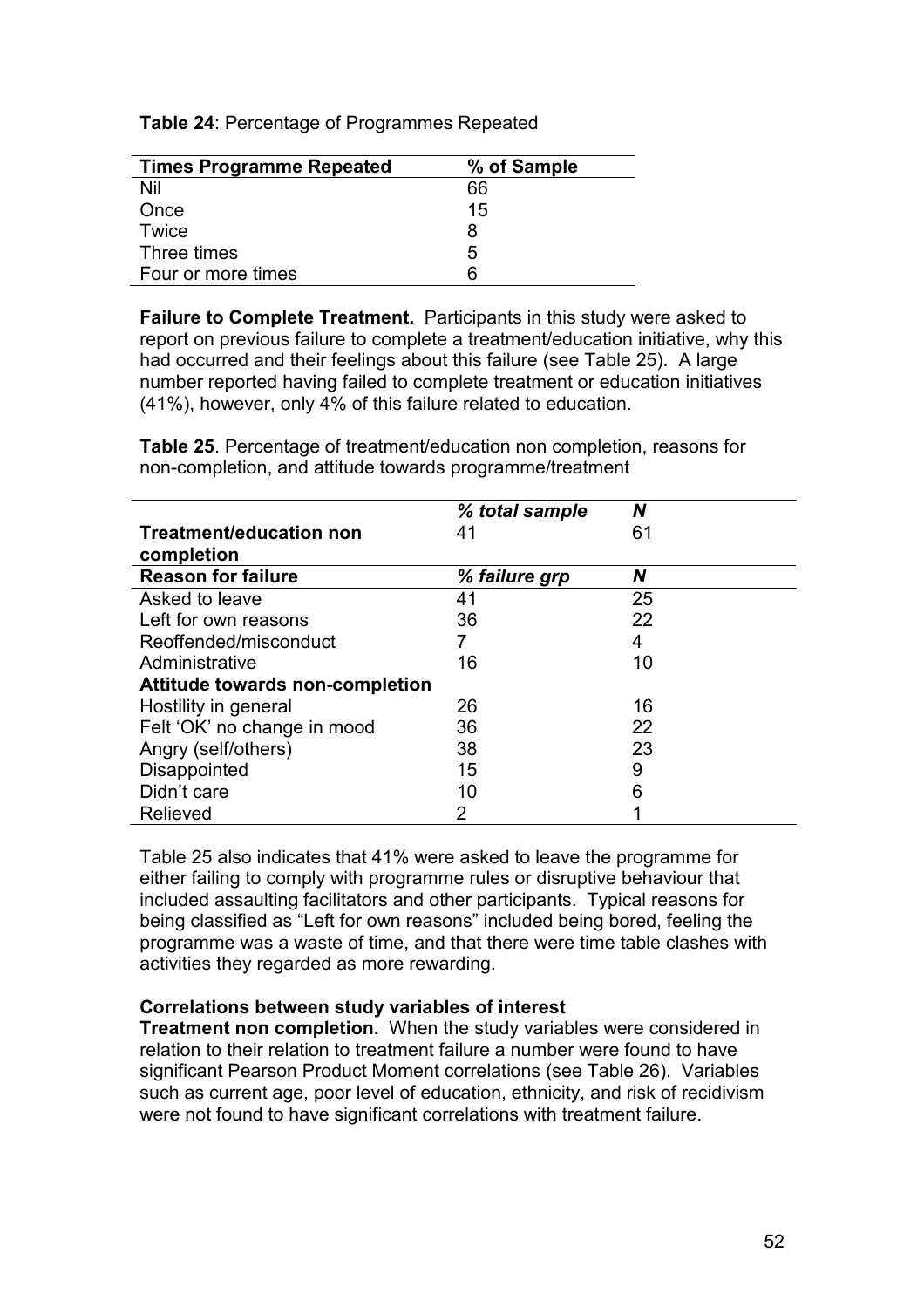**Table 26**. Significant correlations between study variables and history of treatment failure for all participants.

Pearson Product Moment Correlations **All correlations are significant at p < .05000** 

N=142 (Casewise deletion of missing data)

|                                            | <b>Treatment Failure</b> |
|--------------------------------------------|--------------------------|
| Sentence Length (months)                   | $-0.17$                  |
| <b>Previous Robbery Conviction</b>         | 0.17                     |
| <b>URICA: Pre-Contemplation</b>            | $-0.22$                  |
| <b>MCMI-III Borderline Personality</b>     | 0.18                     |
| Borderline Personality Presence/prominence | 0.19                     |
| Negative feelings about treatment failure  | 0.61                     |
| Previous A & D treatment programme         | 0.21                     |
| Repeated same treatment programme          | 0.23                     |

A form of regression analysis, discriminant function analysis, was used to understand the relationship between the study variables. The dependent variable, group membership, was defined as either previous treatment failure or no failure. The Wilks' lambda statistic (*Λ)* for the overall discrimination is computed as the ratio of the determinant of the within-groups variance/covariance matrix over the determinant of the total variance covariance matrix. The overall Wilks' Lambda for the model was significant, *Λ*  $= .77, X<sup>2</sup>$  (7, 138) = 5.8,  $p < .0001$ , indicating that the selected study variables differentiated between the two groups. Table 27 lists the unique contributions the seven study variables made to the group membership defined as no failure and previous treatment failure. The RoC\*RoI score was the only study variable that added 'value' to the analysis over and above the variables already identified in Table 26.

| <b>Table 27.</b> Discriminant Function Analysis of Study Variables that Correlate |
|-----------------------------------------------------------------------------------|
| with Treatment Failure                                                            |

| <b>Discriminant Function Analysis Summary</b>                 |                                           |        |          |                |      |            |  |  |  |
|---------------------------------------------------------------|-------------------------------------------|--------|----------|----------------|------|------------|--|--|--|
| No. of vars in model: 7; Grouping: Treatment failure (2 grps) |                                           |        |          |                |      |            |  |  |  |
| Wilks' Lambda: .77254 approx. F (7,138)=5.8047 p< .0000       |                                           |        |          |                |      |            |  |  |  |
|                                                               | Wilks'<br>Partial<br>1-Toler.<br>F-remove |        |          |                |      |            |  |  |  |
|                                                               | Lambda                                    | Lambda | (1, 138) | p-level Toler. |      | $(R-Sqr.)$ |  |  |  |
| RoC*Rol                                                       | 0.79                                      | 0.98   | 2.97     | 0.09           | 0.94 | 0.06       |  |  |  |
| Sentence Length                                               | 0.80                                      | 0.96   | 5.34     | 0.02           | 0.95 | 0.05       |  |  |  |
| Robbery conviction                                            | 0.79                                      | 0.98   | 2.49     | 0.12           | 0.95 | 0.05       |  |  |  |
| Pre-Contemplation                                             | 0.83                                      | 0.93   | 10.41    | 0.00           | 0.96 | 0.04       |  |  |  |
| BPD-Pres/prominence                                           | 0.81                                      | 0.96   | 6.23     | 0.01           | 0.94 | 0.06       |  |  |  |
| Repeated treatment                                            | 0.80                                      | 0.96   | 5.28     | 0.02           | 0.96 | 0.04       |  |  |  |
| A & D treatment                                               | 0.80                                      | 0.97   | 4.54     | 0.03           | 0.97 | 0.03       |  |  |  |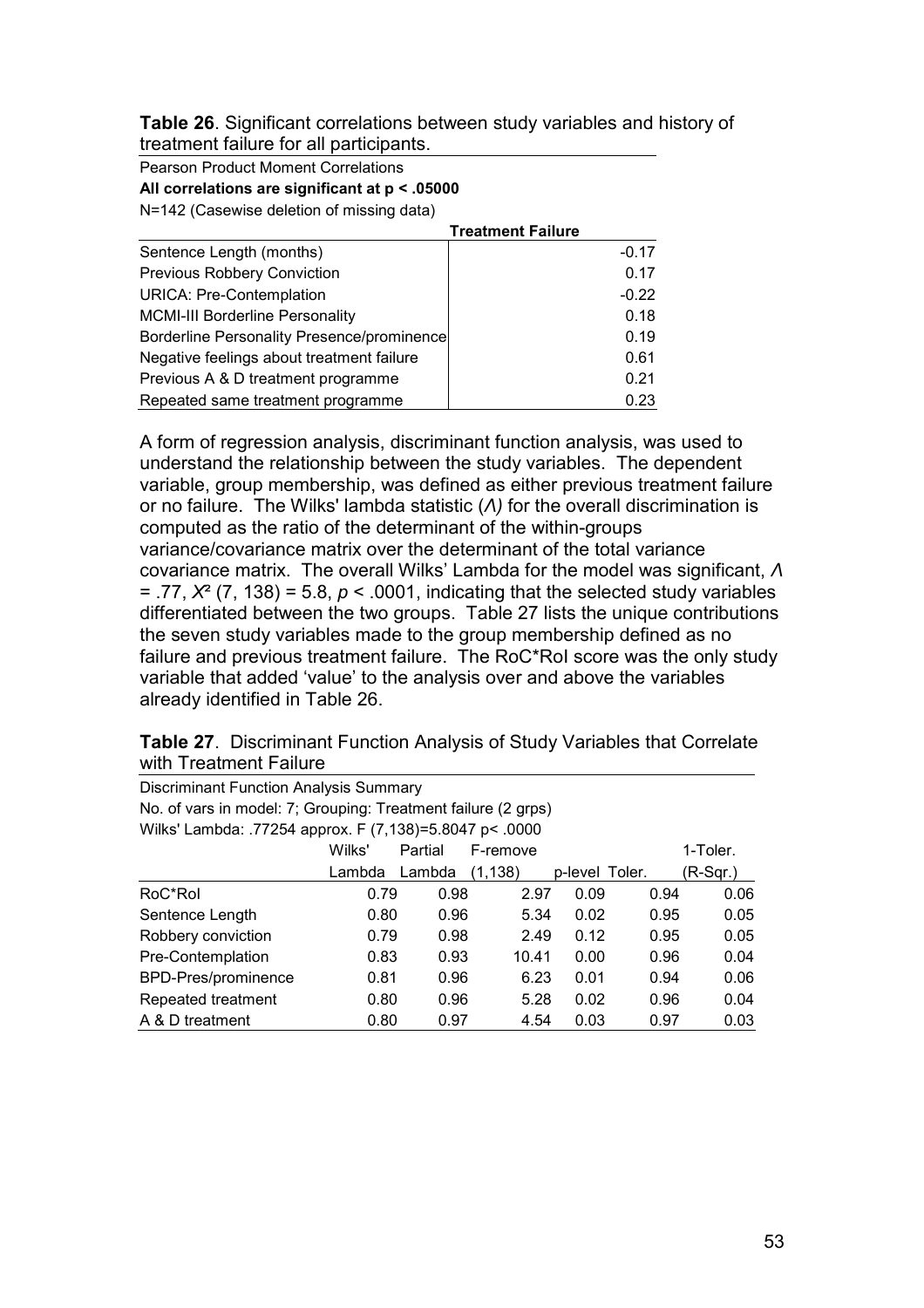| Summary of Forward Stepwise Analysis |      |                         |  |          |      |  |   |                                                   |      |   |     |      |
|--------------------------------------|------|-------------------------|--|----------|------|--|---|---------------------------------------------------|------|---|-----|------|
|                                      | F to |                         |  | No. of   |      |  |   |                                                   |      |   |     |      |
|                                      |      | Step entr/rem df 1 df 2 |  |          |      |  |   | p-level vars. in Lambda F-value df 1 df 2 p-level |      |   |     |      |
| Pre-Contem-(E)                       |      | 8.42                    |  | 1 144.00 | 0.00 |  |   | 0.94                                              | 8.42 |   | 144 | 0.00 |
| Repeated trt-(E)                     | 2    | 7.76                    |  | 1 143.00 | 0.01 |  | 2 | 0.90                                              | 8.28 | 2 | 143 | 0.00 |
| BPD- Pres/prom-(E)                   | 3    | 5.37                    |  | 1 142.00 | 0.02 |  | 3 | 0.86                                              | 7.48 | 3 | 142 | 0.00 |
| Sentence length-(E)                  | 4    | 4.97                    |  | 1 141.00 | 0.03 |  | 4 | 0.83                                              | 7.01 | 4 | 141 | 0.00 |
| $A & D$ trt- $(E)$                   | 5    | 5.15                    |  | 1 140.00 | 0.02 |  | 5 | 0.80                                              | 6.80 | 5 | 140 | 0.00 |
| RoC*Rol-(E)                          | 6    | 3.20                    |  | 1 139.00 | 0.08 |  | 6 | 0.79                                              | 6.29 | 6 | 139 | 0.00 |
| Robbery conviction-(E)               |      | 2.49                    |  | 1138.00  | 0.12 |  |   | 0.77                                              | 5.80 |   | 138 | 0.00 |

**Table 28.** Discriminant Function Forward Stepwise Analysis of Study Variables that Correlate with Treatment Failure

When forward stepwise discriminant function analysis was used with the identified variables to "build" a model of discrimination step-by-step, the analysis reviewed all the risk measures to evaluate which as predictor variables contributed most to the discrimination between groups. Variables were entered into the model in the order in which they added to the variance between treatment failure or no failure group membership. When this was done, Pre-Contemplation score from the URICA was the best single variable with the final and seventh variable entered, previous robbery conviction.

#### **Personality pathology and offence related variables.**

In view of the importance that personality pathology has in maintaining antisocial behaviour the relationship between MCMI-III personality pathology and other salient study variables was examined. Table 29 lists all the study variables that were found to have a statistically significant relation with one of the three severe personality pathology scales, SPD, BPD, and PPD. While it was expected that the other MCMI-III personality scales would correlate with the three severe personality pathology scale scores of  $\geq$  75, a number of the clinical syndrome and demographic and offence related variables also had significant correlations. Please note that details of all correlations with the other study variables can be found in Appendix H.

SPD scores correlated with older current age (r = 23), previous periods of imprisonment ( $r = .22$ ), previous convictions for serious assault ( $r = .20$ ), driving offences ( $r = .18$ ), a higher IM-P score ( $r = .22$ ), and scores on the three MCMI-III severe clinical syndrome scales (Thought Disorder, r = .62; MDD  $r = .62$ ; and Delusional Disorder,  $r = .29$ ). BPD scores correlated with previous convictions for possession of weapons (r = .22), the URICA Maintenance stage ( $r = .20$ ), previous treatment failure ( $r = .19$ ), and scores on the three MCMI-III severe clinical syndrome scales (Thought Disorder, r = .60; MDD r = .42; and Delusional Disorder, r = .18). PPD scores correlated with previous driving offences (r = .24), the URICA Maintenance stage, and scores on the three MCMI-III severe clinical syndrome scales (Thought Disorder,  $r = .40$ ; MDD  $r = .24$ ; and Delusional Disorder,  $r = .57$ ). Note that the Delusional Disorder scale is designed to pick up paranoid patients with a psychotic level of symptomatic presentation, namely, systematised delusions (being conspired against), ideas of reference (misinterpreting innocuous remarks), and hypervigilance (alertness to possible betrayal).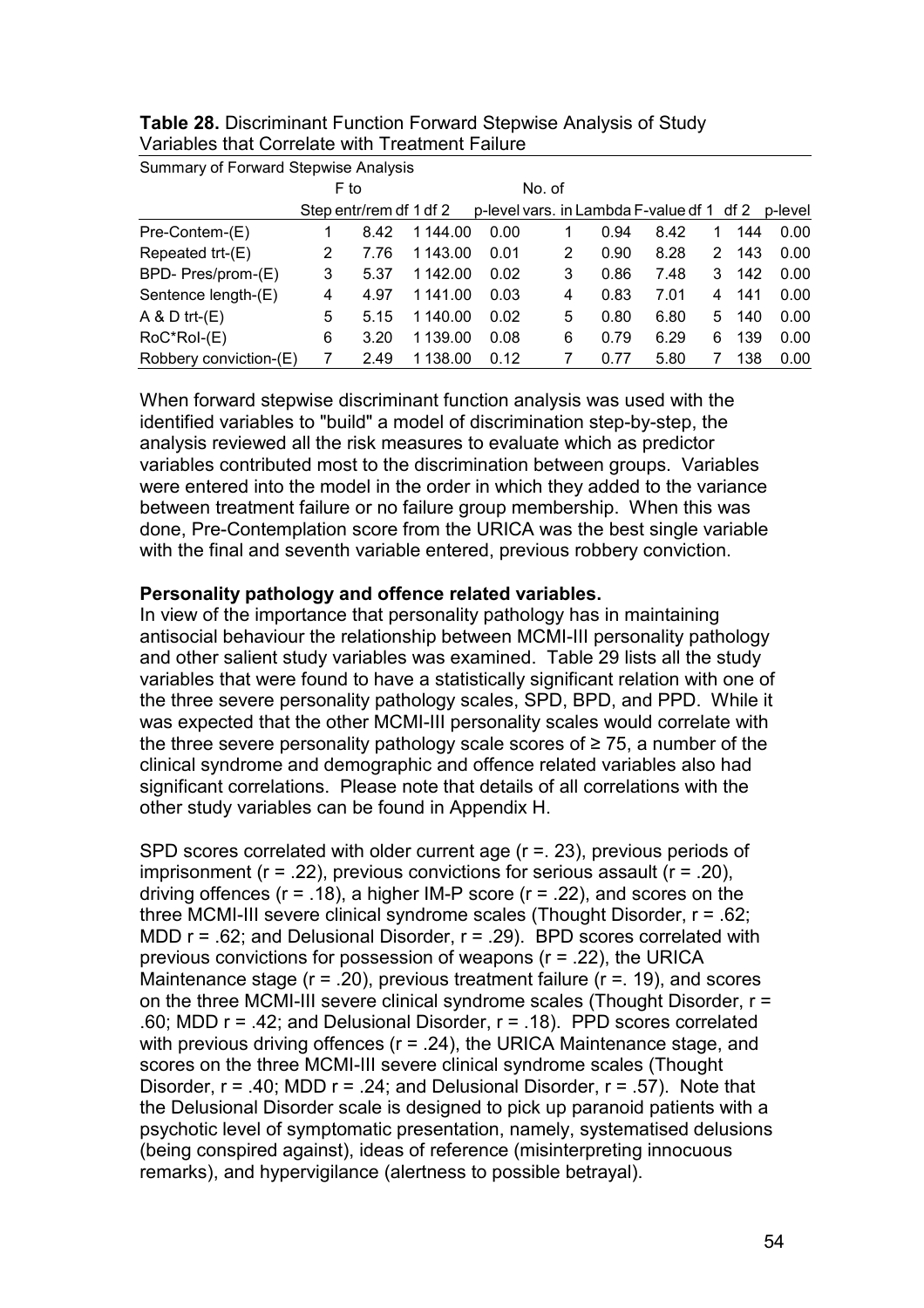**Table 29.** Pearson product moment correlations between significant study variables and MCMI-III severe personality pathology scales, Paranoid PD, Borderline PD, and Schizotypal PD

|                                  | <b>Paranoid PD</b> | <b>Borderline PD</b> | <b>Schizotypal PD</b> |
|----------------------------------|--------------------|----------------------|-----------------------|
| <b>Current Age</b>               | 0.13               | 0.08                 | 0.23                  |
| No. Periods imprisonment         | 0.16               | 0.14                 | 0.22                  |
| <b>Serious Assault</b>           | 0.10               | 0.00                 | 0.20                  |
| Possession wpn                   | 0.15               | 0.22                 | 0.06                  |
| Driving                          | 0.24               | $-0.03$              | 0.18                  |
| IM-P                             | 0.14               | 0.09                 | 0.22                  |
| <b>URICA</b> total               | 0.22               | 0.10                 | 0.17                  |
| Maintenance                      | 0.20               | 0.20                 | 0.15                  |
| <b>MCMI-III Y</b>                | $-0.18$            | $-0.49$              | $-0.47$               |
| MCMI-Z                           | 0.41               | 0.66                 | 0.66                  |
| Schizoid                         | 0.32               | 0.39                 | 0.50                  |
| Avoidant                         | 0.42               | 0.27                 | 0.65                  |
| Depressive                       | 0.35               | 0.52                 | 0.56                  |
| Dependant                        | 0.33               | 0.45                 | 0.43                  |
| Histrionic                       | $-0.28$            | $-0.46$              | $-0.50$               |
| <b>Narcissist</b>                | 0.14               | $-0.29$              | $-0.08$               |
| Antisocial                       | 0.29               | 0.38                 | 0.17                  |
| Sadistic                         | 0.42               | 0.42                 | 0.25                  |
| Compulsive                       | $-0.23$            | $-0.49$              | $-0.32$               |
| Passive-Aggressive               | 0.61               | 0.71                 | 0.46                  |
| Self-Defeating                   | 0.39               | 0.53                 | 0.52                  |
| Anxiety                          | 0.43               | 0.50                 | 0.56                  |
| Somatoform                       | 0.33               | 0.30                 | 0.59                  |
| <b>Bipolar</b>                   | 0.34               | 0.53                 | 0.32                  |
| Dysthymia                        | 0.26               | 0.56                 | 0.58                  |
| Alcohol abuse                    | 0.33               | 0.47                 | 0.30                  |
| Drug abuse                       | 0.20               | 0.43                 | 0.18                  |
| <b>PTSD</b>                      | 0.37               | 0.59                 | 0.61                  |
| <b>Thought Disorder</b>          | 0.40               | 0.60                 | 0.62                  |
| <b>Major Depressive Disorder</b> | 0.24               | 0.42                 | 0.60                  |
| <b>Delusional Disorder</b>       | 0.57               | 0.18                 | 0.29                  |
| <b>Treatment failure</b>         | 0.01               | 0.17                 | 0.09                  |

**Correlations** Marked correlations are significant at p < .05000 N=132 (Casewise deletion of missing data)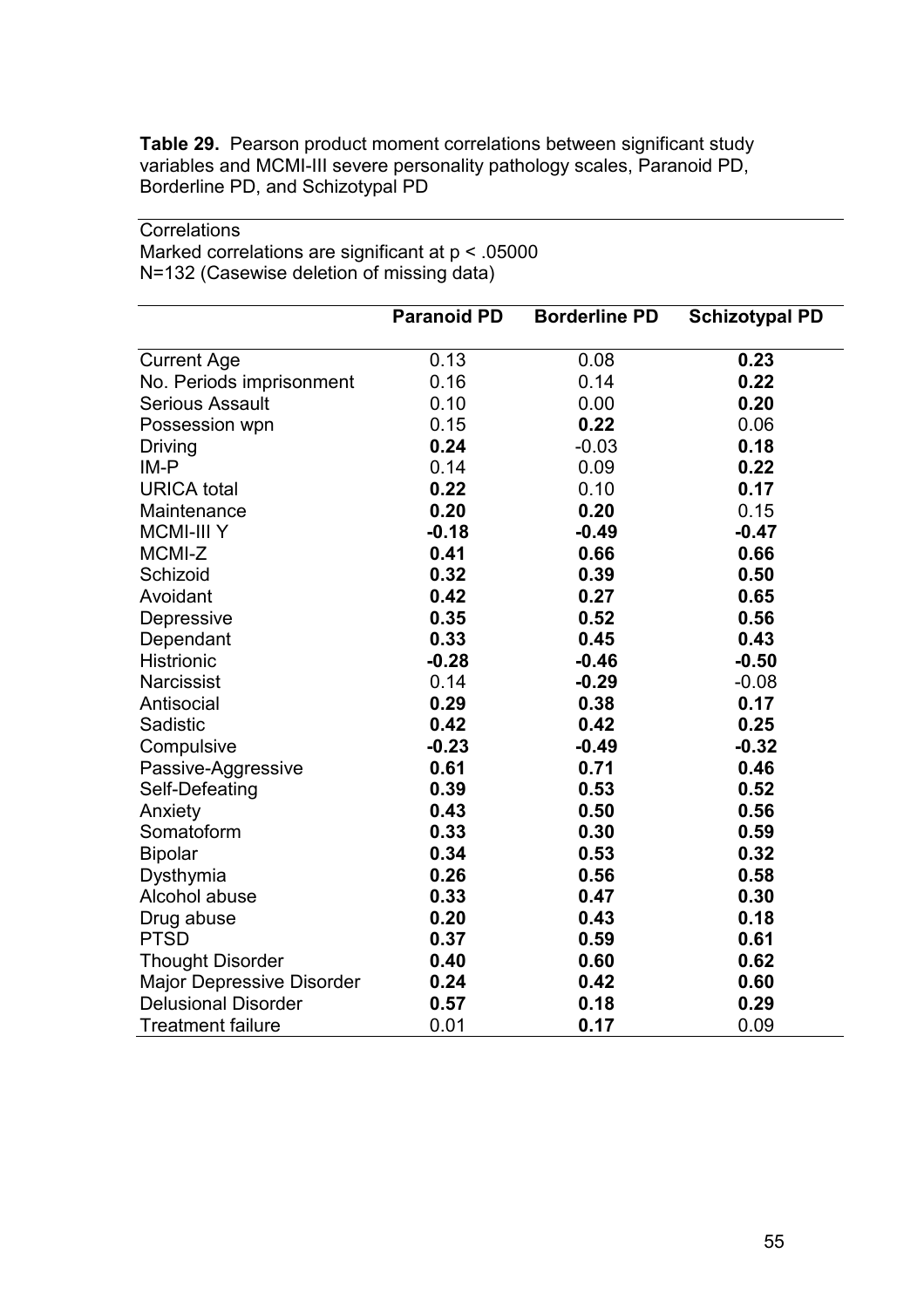# **Factor Analysis**

Factor analysis was used as a date reduction method for the large number of independent variables in the study (*N* = 108). Relying on the correlations between variables to produce factors that are the linear combination of the study variables. Principal components analysis was used with varimax rotation to maximise the variance to ensure the selected variables are independent of each other. While a Scree plot found that a maximum of six possible factors would be extracted only two factors were found to account for multiple variables (marked significant at >.70) (see Table 30). Factor 1, the strongest factor identified a group characterised by high levels of personal distress while Factor 2 identified an early onset chronic offender group on Moffitt's early versus late onset typology. However, due to the small sample it was unlikely that Factor analysis would identify many variables with eigen values of .70 or greater so a more exploratory analysis of the study variables was carried out.

| <b>Extraction: Principal components</b>                                                                                                                        |          |                            |                    |             |
|----------------------------------------------------------------------------------------------------------------------------------------------------------------|----------|----------------------------|--------------------|-------------|
| Factor (eigenvalue)                                                                                                                                            | Eigenval | % total<br><b>Variance</b> | Cumul.<br>Eigenval | Cumul.<br>% |
| <b>Factor 1</b>                                                                                                                                                | 13.11    | 11.92                      | 13.11              | 11.92       |
| Social desirability (.87)<br><b>PTSD (.79)</b><br>Dysthymia (.77)<br>Depressive PD (.78)<br>Schizotypal (.76)<br>Thought Disorder (.75)<br>Borderline PD (.72) |          |                            |                    |             |
| <b>Factor 2</b>                                                                                                                                                | 8.16     | 7.42                       | 21.27              | 19.34       |
| Moffitt total score (.84)<br>Moffitt $> 13$ (.79)                                                                                                              |          |                            |                    |             |

**Table 30.** Principal components factor analysis of high-risk study variables

#### **Cluster analysis of study participant's personality traits**

The relationship between the personality traits revealed in the participants was examined in an exploratory sense using cluster analysis. The term cluster analysis actually encompasses a number of different classification algorithms. A general question facing researchers in many areas of inquiry is how to organize observed data into meaningful structures, that is, to develop taxonomies. The cluster analytic technique used in this study was Hierarchical Tree analysis.

**Hierarchical Tree analysis.** This was used to establish in an exploratory analysis the links between the 14 MCMI-III personality disorders. A variable based approach was used with each personality disorder treated as a variable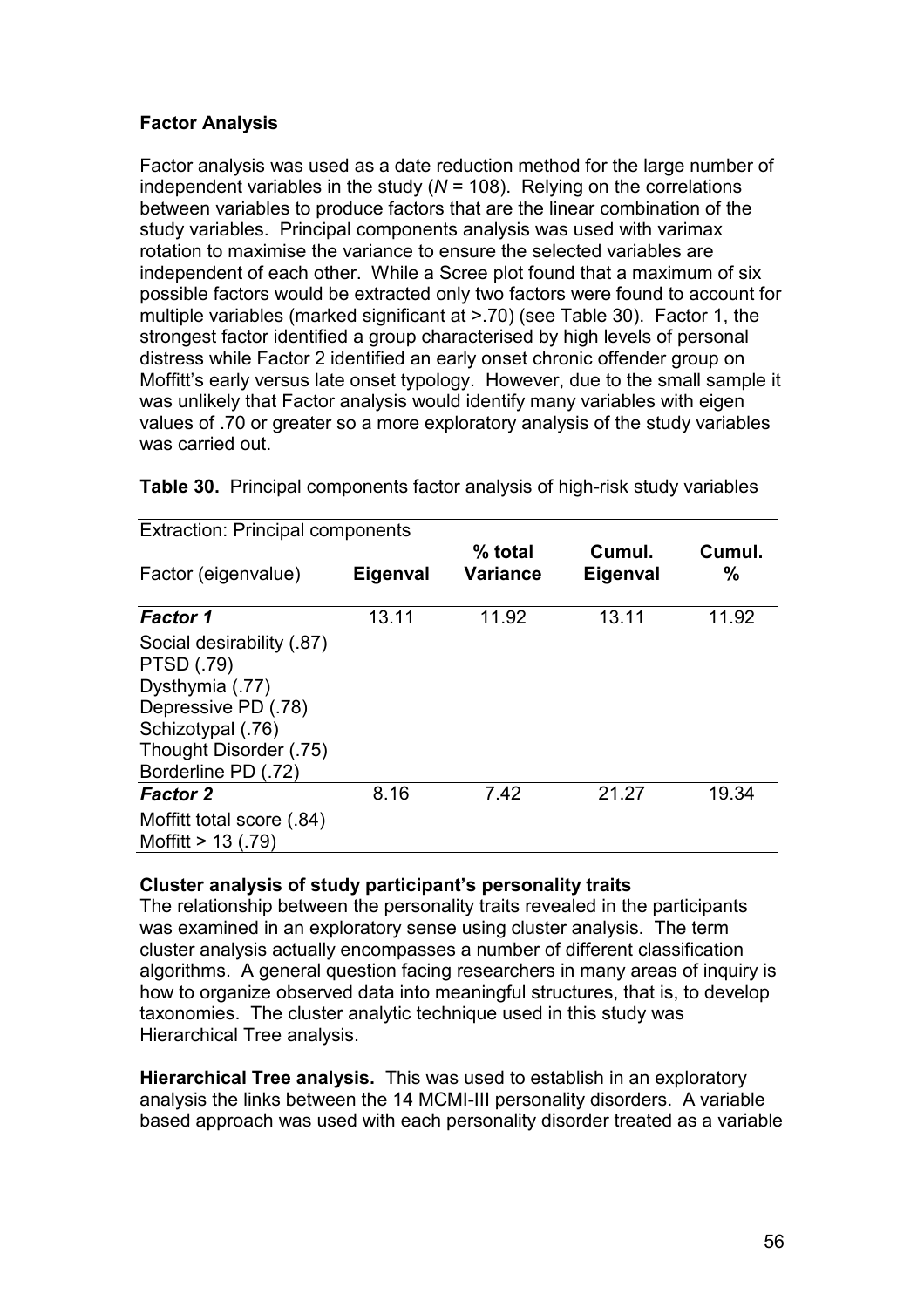in a class by itself. Then in very small steps, the criterion<sup>2</sup> was "relaxed" as to what is and is not unique. As a result more and more of the personality variables were linked together and aggregate (amalgamate) larger and larger clusters of increasingly dissimilar elements. Finally, in the last step, all objects are joined together. In these plots, the horizontal axis denotes the linkage distance. Euclidean distance, the most commonly chosen type of linkage distance was employed in this analysis. Thus, for each node in the graph (where a new cluster is formed) it is possible to read off the criterion distance at which the respective elements were linked together into a new single cluster. Figure 11 indicates a clear "structure" in terms of clusters of objects that are similar to each other, with this structure reflected in the hierarchical tree as three distinct branches (clusters). Cluster 1: Schizoid, Avoidant, Schizotypal, Depressive, Self-Defeating, Dependant. Cluster 2: Narcissistic, Antisocial, Sadistic, Passive-Aggressive, Borderline, and Paranoid. Cluster 3: Histrionic and Compulsive.





The three clusters revealed using tree cluster analysis (see Figure 11) form groups with particular behavioural patterns. Cluster 1: Schizoid, Avoidant, Schizotypal, Depressive, Self-Defeating, Dependant would be characterised by 'strange and eccentric interpersonal behaviour with gloomy and dispirited views of the world. Cluster 2: Narcissistic, Antisocial, Sadistic, Passive-Aggressive, Borderline, and Paranoid would be characterised by antisocial/psychopathic behaviour and individuals with this trait cluster would be expected to score high on the Psychopathy Checklist instruments. Cluster 3: Histrionic and Compulsive, such individuals are characterised by solicitation

 $\overline{a}$ 

<sup>&</sup>lt;sup>2</sup> Ward's method. This method is distinct from all other methods because it uses an analysis of variance approach to evaluate the distances between clusters. In short, this method attempts to minimize the Sum of Squares (SS) of any two (hypothetical) clusters that can be formed at each step. In general, this method is regarded as very efficient, however, it tends to create clusters of small size.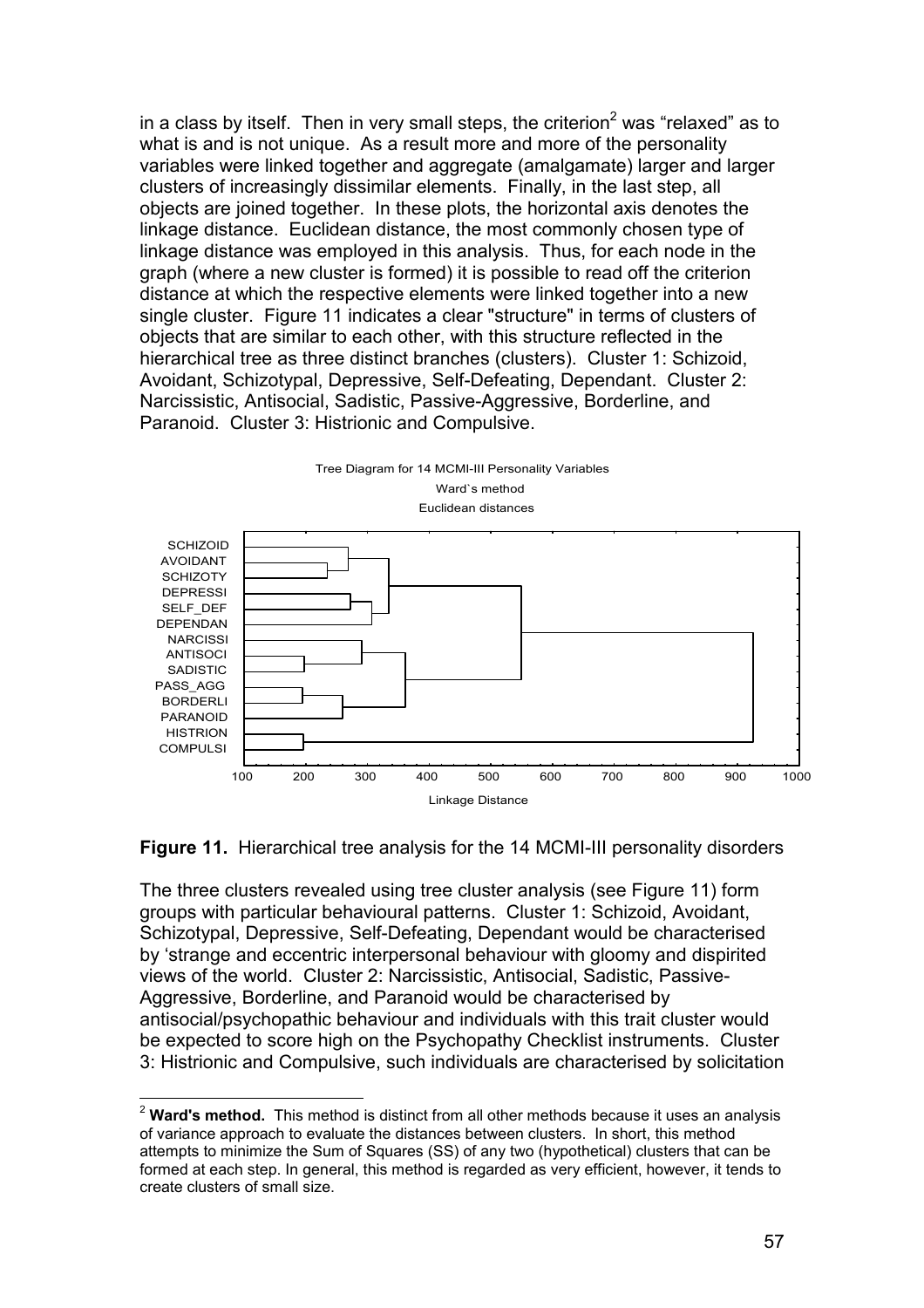of attention, search for acceptance by others, and adherence to social norms. At times, they may act in a superficially charming manner, seeking recognition through attention seeking behaviour, however, they are likely to control any oppositional feelings but occasional frustrations may occasionally erupt. They will be alert to signs of potential hostility and rejection and guilt may be displayed instrumentally to block threats and elicit support and sympathy. More extreme reactions may emerge when their security is genuinely threatened.

#### **Personality pathology sub-sample**

**Between group analysis.** In view of the MCMI-III distribution of personality pathology revealing approximately a third of the sample with the presence or prominence of PPD or BPD and the factor analysis finding the strongest factor was related to the presence of BPD and SPD the sample was divided into those with significant elevations on PPD and those under the BR75 cut-off score. Table 31 records the significant between group t-tests carried out to reveal differences. Note the results for the group t-tests for all study variables are listed in Appendix H.

| $G1:$ < BR75 $G2:$ $\geq$ BR75 |             |        |          |     |       |        |                    |                  |                  |
|--------------------------------|-------------|--------|----------|-----|-------|--------|--------------------|------------------|------------------|
| <b>Paranoid PD</b>             | <i>M</i> G1 | M G2   | t-value  | df  | P     | $N$ G1 | $N$ G <sub>2</sub> | SD <sub>G1</sub> | SD <sub>G2</sub> |
| Possess Wpn                    | 0.411       | 0.596  | $-2.175$ | 145 | 0.031 | 95     | 52                 | 0.495            | 0.495            |
| Contemplation                  | 3.832       | 3.914  | $-0.811$ | 144 | 0.419 | 95     | 51                 | 0.610            | 0.542            |
| Maintenance                    | 3.422       | 3.650  | $-2.013$ | 144 | 0.046 | 95     | 51                 | 0.635            | 0.677            |
| <b>Schizotypal PD</b>          |             |        |          |     |       |        |                    |                  |                  |
| Truancy                        | 0.659       | 1.083  | $-2.322$ | 145 | 0.022 | 123    | 24                 | 0.476            | 1.742            |
| Number Imprison                | 6.439       | 9.125  | $-2.550$ | 145 | 0.012 | 123    | 24                 | 3.899            | 7.736            |
| Moffitt $>13$ Q5*              | 0.780       | 5.042  | $-2.342$ | 145 | 0.021 | 123    | 24                 | 0.488            | 20.442           |
| Moffitt $>16$ Q9**             | 0.721       | 5.083  | $-2.389$ | 144 | 0.018 | 122    | 24                 | 0.450            | 20.432           |
| <b>Borderline PD</b>           |             |        |          |     |       |        |                    |                  |                  |
| Posswpn                        | 0.393       | 0.700  | $-3.431$ | 145 | 0.001 | 107    | 40                 | 0.491            | 0.464            |
| Moffitt total                  | 13.028      | 14.000 | $-2.008$ | 145 | 0.046 | 107    | 40                 | 2.738            | 2.230            |
| Maintenance                    | 3.404       | 3.769  | $-3.056$ | 144 | 0.003 | 107    | 39                 | 0.653            | 0.596            |
| <b>Treatment failure</b>       | 0.355       | 0.550  | $-2.159$ | 145 | 0.033 | 107    | 40                 | 0.481            | 0.504            |

**Table 31**. One-way independent *t*-test evaluating differences for Group 1 (< BR75) and Group 2 ( $\geq$  75) for the three severe personality disorder scales.

\*Moffitt >13 Q5 "behaviour problems evident in two or more different environments (e.g., home and school)?"

\*\* Moffitt >13 Q9 "Is there evidence of criminal versatility between ages 13-17?

Table 31 indicated that the Paranoid group as defined by scores over or under the presence BR score of 75 had higher means for previous weapon possession convictions, and for the URICA Contemplation and Maintenance stages of change. The Schizotypal group as defined by as defined by scores over or under the presence BR score of 75 had higher means for truancy, previous imprisonment, and early and chronic delinquent behaviour (Moffitt sub scale total scores). The Borderline group as defined by scores over or under the presence BR score of 75 had higher means for delinquent behaviour pre age 17 (Moffitt total score), rated themselves as in the Maintenance stage of the URICA, and had higher means for treatment failure.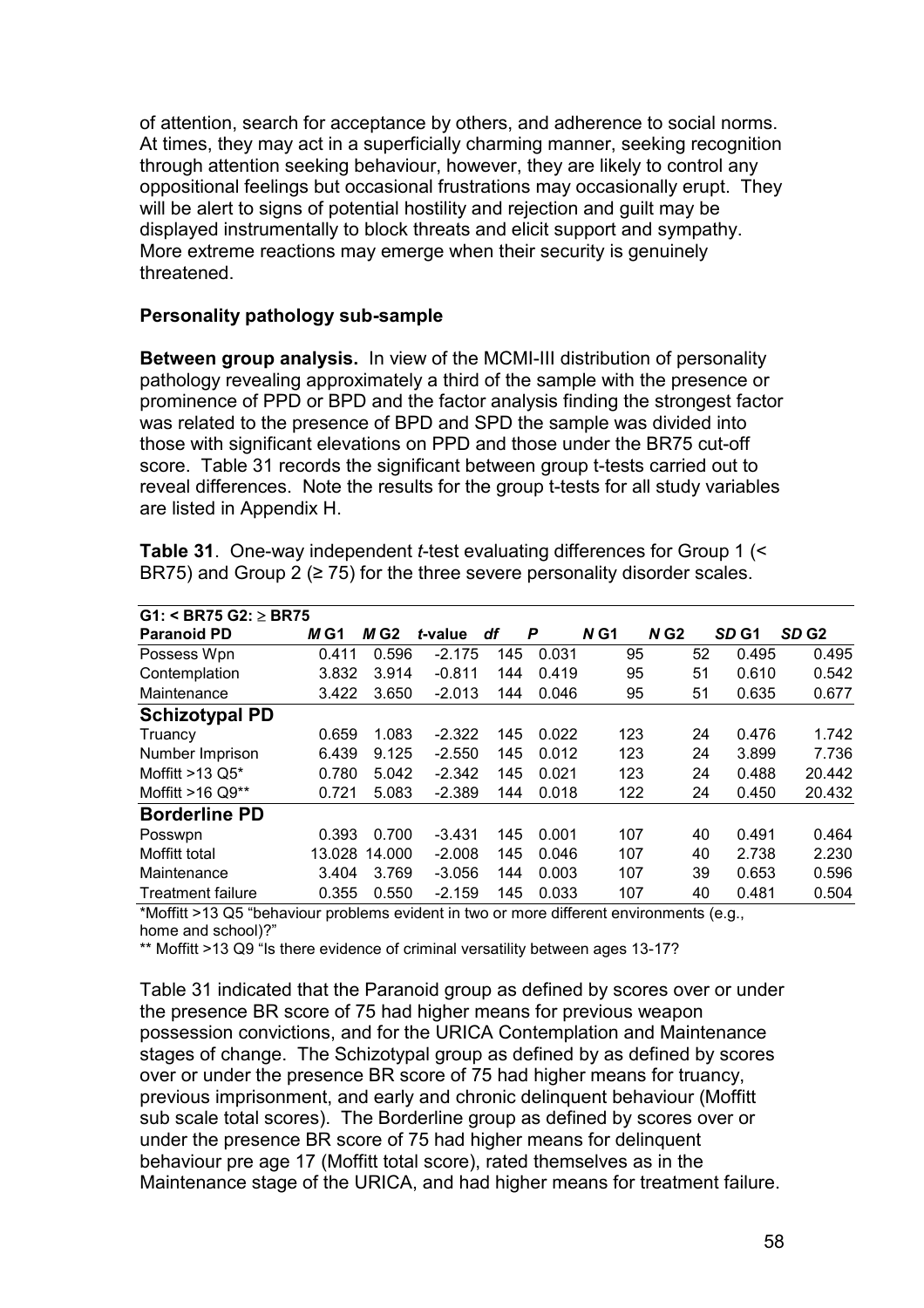#### **Discriminant Function Analysis**

The dependant variable, group membership, was defined as either MCMI-III BR score of  $\leq$  75 or  $\geq$  .75 for the three severe personality pathology scales. Forward stepwise analysis was used to "build" a model of discrimination stepby-step. Specifically, at each step the *STATISTICA* 5.1 computer programme reviewed all study variables and evaluated which ones contributed most to the discrimination between groups. That variable was then included in the model, and the programme proceeded to the next step.

The Wilks' lambda statistic (*Λ)* for the overall discrimination is computed as the ratio of the determinant of the within-groups variance/covariance matrix over the determinant of the total variance covariance matrix. The overall Wilks' Lambda for the Paranoid Personality model was significant, *Λ* = .668,  $X^2$  (9, 131) = 7.2199,  $p < 0.001$ , indicating that the nine listed variables differentiated between the two groups. Table 32 lists the unique contributions the nine variables made to the discriminant model with just four variables, Delusional, Schizotypal, Passive-Aggressive, and Borderline PD having overall Wilks' Lambda scores that were statistically significant.

**Table 32.** Forward Stepwise Discriminant Function Analysis of Paranoid (≥ 75) and Non-Paranoid (< 75) Groups using High Risk Study variables

| Step 9, N of vars in model: 9; Grouping: Paranoid PD (2 grps)<br>Wilks' Lambda: .66844 approx. F (9,131)=7.2199 p< .0000<br>Wilks'<br>1-Toler.<br>Partial<br>F-remove<br>$(R-Sqr.)$<br>Lambd Lambd $(1,131)$<br>Toler.<br>p-level<br>a<br>a<br>0.91<br>0.73<br>12.48<br>0.00<br>0.91<br>Delusional*<br>0.93<br>0.72<br>9.82<br>0.00<br>Schizotypal*<br>0.76<br>0.99<br>0.88<br>Compulsive<br>0.35<br>0.67<br>0.64<br>Passive-Aggressive*<br>0.94<br>8.44<br>0.00<br>0.57<br>0.71<br>0.43<br><b>Borderline PD</b><br>0.96<br>5.44<br>0.02<br>0.35<br>0.70<br>Possess Wpn*<br>0.99<br>1.70<br>0.19<br>0.90<br>0.68<br>Major Assault*<br>0.99<br>1.54<br>0.22<br>0.95<br>0.68<br>Robbery offence<br>0.99<br>1.26<br>0.26<br>0.93<br>0.67 | Discriminant Function Forward Stepwise Analysis Summary |  |  |  |  |  |      |  |  |
|---------------------------------------------------------------------------------------------------------------------------------------------------------------------------------------------------------------------------------------------------------------------------------------------------------------------------------------------------------------------------------------------------------------------------------------------------------------------------------------------------------------------------------------------------------------------------------------------------------------------------------------------------------------------------------------------------------------------------------------|---------------------------------------------------------|--|--|--|--|--|------|--|--|
|                                                                                                                                                                                                                                                                                                                                                                                                                                                                                                                                                                                                                                                                                                                                       |                                                         |  |  |  |  |  |      |  |  |
|                                                                                                                                                                                                                                                                                                                                                                                                                                                                                                                                                                                                                                                                                                                                       |                                                         |  |  |  |  |  |      |  |  |
|                                                                                                                                                                                                                                                                                                                                                                                                                                                                                                                                                                                                                                                                                                                                       |                                                         |  |  |  |  |  |      |  |  |
|                                                                                                                                                                                                                                                                                                                                                                                                                                                                                                                                                                                                                                                                                                                                       |                                                         |  |  |  |  |  |      |  |  |
|                                                                                                                                                                                                                                                                                                                                                                                                                                                                                                                                                                                                                                                                                                                                       |                                                         |  |  |  |  |  |      |  |  |
|                                                                                                                                                                                                                                                                                                                                                                                                                                                                                                                                                                                                                                                                                                                                       |                                                         |  |  |  |  |  | 0.09 |  |  |
|                                                                                                                                                                                                                                                                                                                                                                                                                                                                                                                                                                                                                                                                                                                                       |                                                         |  |  |  |  |  | 0.24 |  |  |
|                                                                                                                                                                                                                                                                                                                                                                                                                                                                                                                                                                                                                                                                                                                                       |                                                         |  |  |  |  |  | 0.36 |  |  |
|                                                                                                                                                                                                                                                                                                                                                                                                                                                                                                                                                                                                                                                                                                                                       |                                                         |  |  |  |  |  |      |  |  |
|                                                                                                                                                                                                                                                                                                                                                                                                                                                                                                                                                                                                                                                                                                                                       |                                                         |  |  |  |  |  | 0.65 |  |  |
|                                                                                                                                                                                                                                                                                                                                                                                                                                                                                                                                                                                                                                                                                                                                       |                                                         |  |  |  |  |  | 0.10 |  |  |
|                                                                                                                                                                                                                                                                                                                                                                                                                                                                                                                                                                                                                                                                                                                                       |                                                         |  |  |  |  |  | 0.05 |  |  |
|                                                                                                                                                                                                                                                                                                                                                                                                                                                                                                                                                                                                                                                                                                                                       |                                                         |  |  |  |  |  | 0.07 |  |  |
| <b>URICA Maintenance*</b><br>0.99<br>1.23<br>0.27<br>0.94<br>0.67                                                                                                                                                                                                                                                                                                                                                                                                                                                                                                                                                                                                                                                                     |                                                         |  |  |  |  |  | 0.06 |  |  |

**\*Means higher for the Paranoid PD group** 

Of the nine variables listed as discriminant in Table 32, six had higher mean scores for the Paranoid group, Delusional Disorder, Schizotypal PD, Passive-Aggressive PD, previous convictions for possession of weapons, major assaults, and URICA Maintenance stage of change. The Paranoid group had lower mean scores for Compulsive PD, Borderline PD, and previous robbery convictions.

Table 33 indicates that the nine variables in the model displayed in Table 32 were able to classify 89% of those in the paranoid group (BR  $\geq$  75) and 72% of those in the non-paranoid group (BR < 75).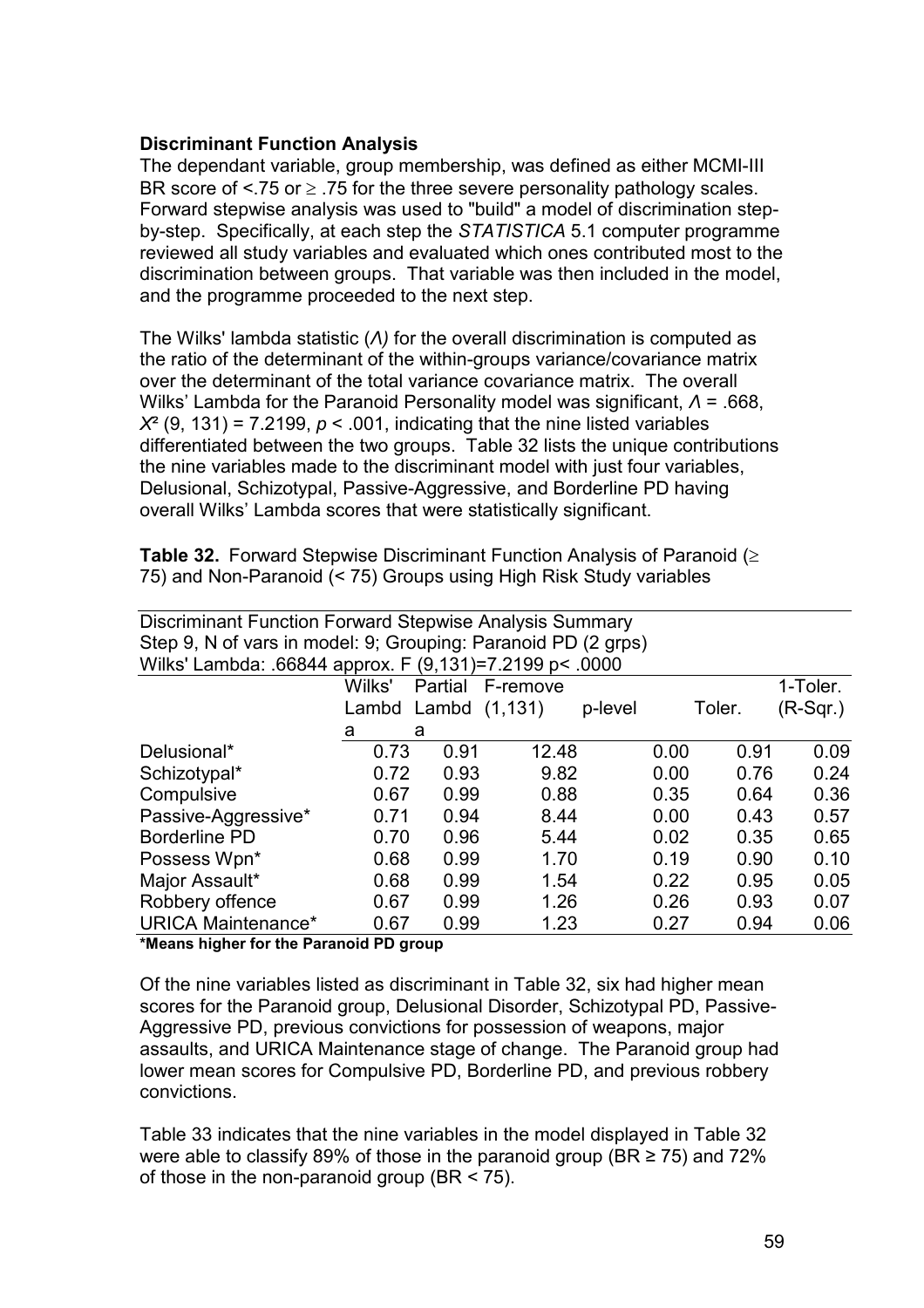**Table 33**. Classification matrix Forward Stepwise Analysis of Paranoid  $(≥ 75)$ and Non-Paranoid (< 75) Groups using study variables

| <b>Classification Matrix (PPD)</b><br>Rows: Observed classifications |         |    |    |
|----------------------------------------------------------------------|---------|----|----|
| <b>Columns: Predicted classifications</b>                            |         |    |    |
|                                                                      | $\%$    | G1 | G2 |
|                                                                      | Correct |    |    |
| G <sub>1</sub>                                                       | 89.47   | 85 | 10 |
| G <sub>2</sub>                                                       | 72.54   | 14 | 37 |
| Total                                                                | 83.56   | 99 |    |

## **Borderline PD**

The overall Wilks' Lambda for the Borderline Personality model was significant, *Λ* = .58, *X*² (11, 130) = 8.3131, *p* < .0001, indicating that the 11 listed variables differentiated between the two groups. Table 34 lists the unique contributions the 11 variables made to the discriminant model with eight variables, Passive-Aggressive, Narcissistic, Possess Weapon, Bipolar, Major Depressive Disorder, Treatment Failure, URICA Action stage of change, Number of Offence Categories, and previous Obstruction offence having overall Wilks' Lambda scores that were statistically significant.

Of the 11 variables listed as discriminant in Table 34, nine had higher mean scores for the Borderline group, Passive –Aggressive and Avoidant personality traits, previous convictions for Possess Weapon, Obstruction, and Driving offences, Bipolar Disorder, Major Depressive Disorder, Treatment Failure, and URICA Action. Only Narcissistic personality traits, and number of previous offence categories had lower mean scores.

**Table 34.** Forward Stepwise Discriminant Function Analysis of Borderline  $(≥ 75)$  and Non-Paranoid (< 75) Groups using High Risk Study variables

| <b>Discriminant Function Analysis Summary BPD</b>       |
|---------------------------------------------------------|
| Step 11, N of vars in model: 11; Grouping: BPD (2 grps) |
| Wilks' Lambda: .58 approx. F (11,130)=8.3131 p< .0000   |

|                       |        | . . , , |          |         |        |            |
|-----------------------|--------|---------|----------|---------|--------|------------|
|                       | Wilks' | Partial | F-remove |         |        | 1-Toler.   |
|                       | Lambd  | Lambd   | (1, 130) | p-level | Toler. | $(R-Sqr.)$ |
| Passive-Aggressive*   | 0.62   | 0.95    | 6.28     | 0.01    | 0.73   | 0.27       |
| Narcissistic          | 0.64   | 0.92    | 11.38    | 0.00    | 0.84   | 0.16       |
| Possess Weapon*       | 0.66   | 0.89    | 15.82    | 0.00    | 0.62   | 0.38       |
| Bipolar*              | 0.62   | 0.94    | 7.88     | 0.01    | 0.78   | 0.22       |
| Major Depressive D*   | 0.61   | 0.96    | 5.29     | 0.02    | 0.76   | 0.24       |
| Treatment failure*    | 0.61   | 0.96    | 4.92     | 0.03    | 0.94   | 0.06       |
| No Offence Categories | 0.63   | 0.93    | 9.17     | 0.00    | 0.42   | 0.58       |
| Obstruction offence*  | 0.61   | 0.95    | 6.17     | 0.01    | 0.60   | 0.40       |
| <b>URICA Action*</b>  | 0.59   | 0.99    | 1.54     | 0.22    | 0.90   | 0.10       |
| Driving offence*      | 0.60   | 0.98    | 1.99     | 0.16    | 0.75   | 0.25       |
| Avoidant personality* | 0.59   | 0.99    | 1.10     | 0.30    | 0.63   | 0.37       |
|                       |        |         |          |         |        |            |

**\*Means higher for the Borderline PD group**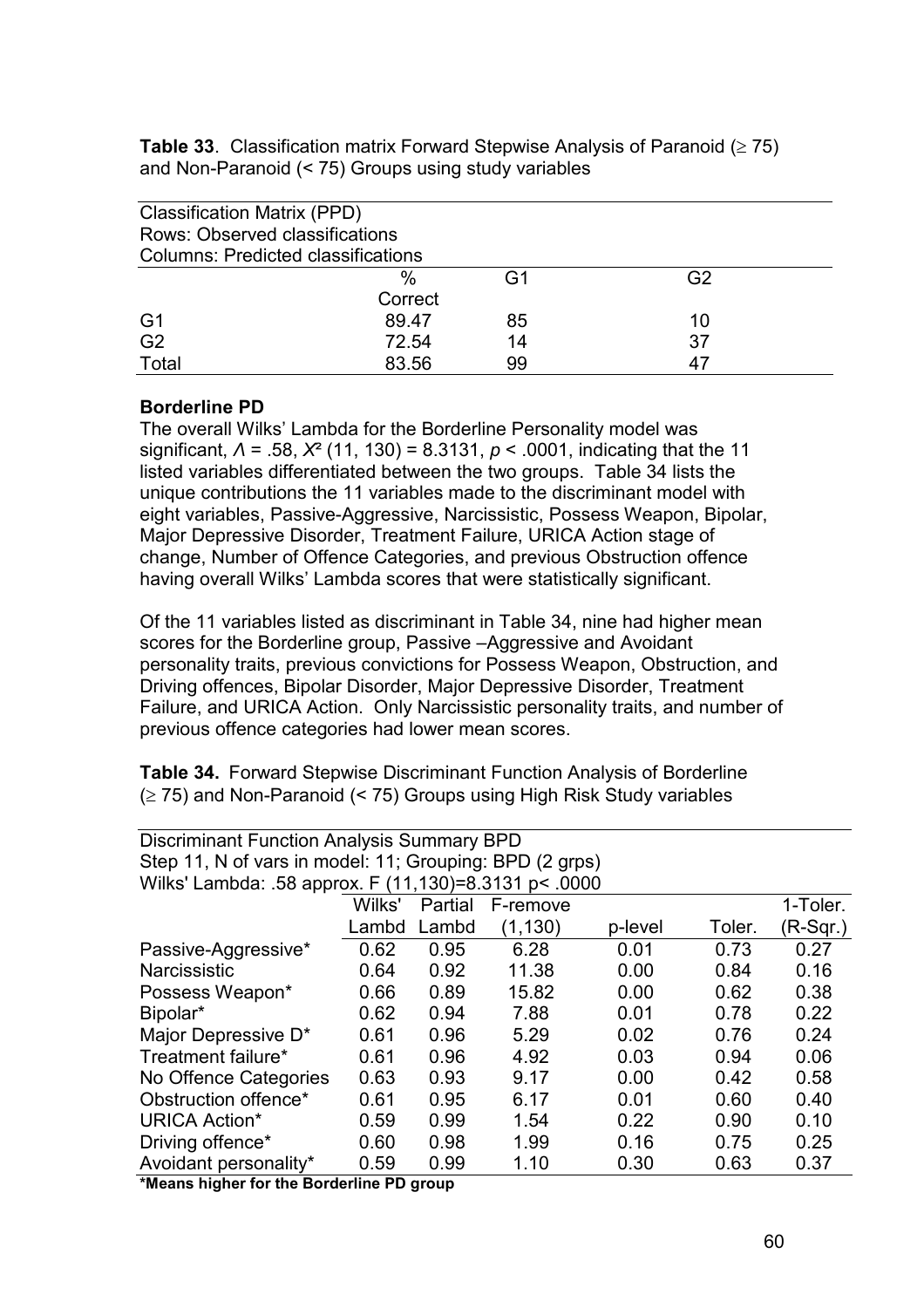**Table 35**. Classification matrix Forward Stepwise Analysis of Borderline (≥ 75) and Non-Borderline (< 75) Groups using study variables

| <b>Classification Matrix (BPD)</b>        |         |     |    |
|-------------------------------------------|---------|-----|----|
| Rows: Observed classifications            |         |     |    |
| <b>Columns: Predicted classifications</b> |         |     |    |
|                                           | $\%$    | G1  | G2 |
|                                           | Correct |     |    |
| G <sub>1</sub>                            | 92.52   | 99  | 8  |
| G <sub>2</sub>                            | 74.35   | 10  | 29 |
| Total                                     | 87.67   | 109 | 37 |

Table 35 indicates that the 11 variables in the model displayed in Table 34 were able to classify a very high 92% of those in the Borderline group (BR ≥ 75) and 74% of those in the non-Borderline group (BR < 75).

**Schizotypal Personality Disorder.** The tolerance values for the study variables (tolerance value of a variable is computed as the 1-R square of that variable with all other variables in the model) were all smaller than the default value of 0.01. This indicated that the dependent variable (SPD) was more than 99% redundant with the other variables already in the model so no discriminant analysis was possible. The inclusion of highly redundant variables in the analysis may later lead to potentially serious round-off errors in the matrix inversion or canonical analysis, due to matrix ill-conditioning.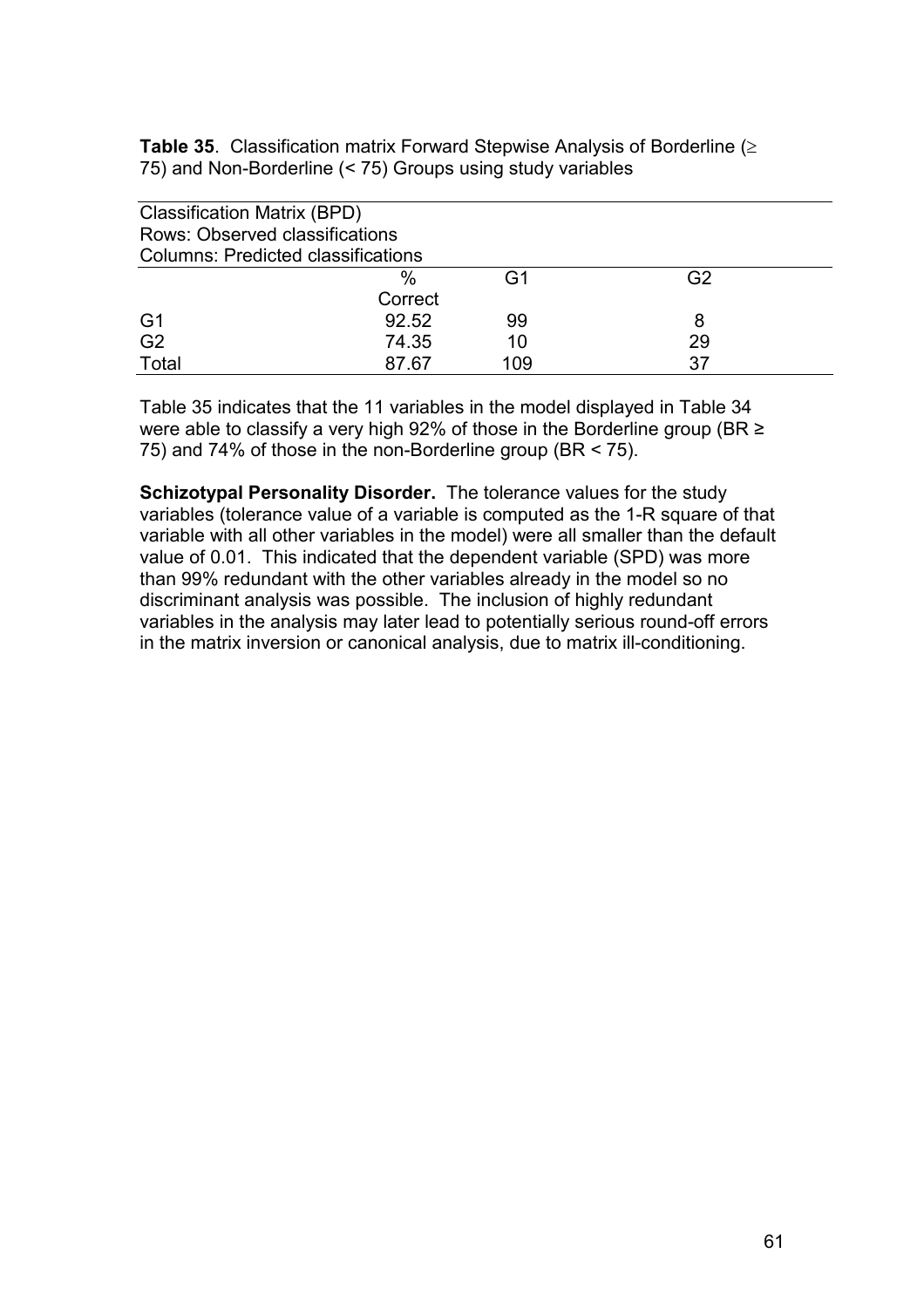# **Discussion**

The great number of variables studied in this exploratory study produced a large amount of data and results. This discussion will briefly deal with results relating to risk factors that are well established in mainstream literature, before focusing on the treatment failure group and the analysis of personality pathology in the sample. The implications of these results, as well as recommendations for future clinical practice and research are also presented.

*Sample.* The study sample of high-risk offenders was found to be representative of male prison inmates assessed with RoC\*RoI scores indicating 70% risk or greater of serious reoffending. While the distribution of ethnicity was heavy skewed towards Māori (83%), this bias was found in analysis of high-risk offenders in North Island prisons to be overall 73%, with several institutions 80%. However, it was concerning to find that the majority of those classified as high risk identify as Māori a result that has important implications for treatment interventions, especially in view of the recent research support for the inclusion of cultural elements to address responsivity issues (Nathan, Wilson, & Hillman, 2003). In relation to responsivity, another factor, younger age, was also found in the sample with the mean age of participants at interview only 27 years of age with 66% of the sample aged 20- 34 years, a distribution skew towards a younger population. Young age has repeatedly emerged in the literature as one of the most robust predictors of violent and general criminal recidivism (Andrews & Bonta, 2003).

*Offence related variables.* The RoC\*RoI scores for participants started at .70 but were evenly distributed right up to .90 or 90% risk of serious recidivism. The very high-risk group as defined by RoC\*RoI scores of .80 or 80% risk and above therefore accounted for 48% of the sample. This provides further support for this sample being representative of the offenders Corrections most want to target in implementing a risk/needs approach to offender management.

In targeting this group for treatment it was important to identify that participants had relatively short sentences of imprisonment with the mean sentence length only 2.75 years reflecting that they were imprisoned often for minor offences with their risk of recidivism based on previous rather than index offending. This short sentence length for most will reduce the available time for the delivery of treatment, as well as the length of time available for supervision and the implementation of reintegration support.

In keeping with the risk prediction literature the samples mean age at first recorded arrest was 15.4 years signalling for most a pervasive pattern of chronic criminal behaviour. The early onset of criminal behaviour was followed by a pattern of criminal versatility with a mean of six different offence categories. It is noted that a number of risk measures recognise the importance of versatility in maintaining recidivism risk through the generalisation of antisocial beliefs and behaviours. The Psychopathy Checklist-Revised, item 20 assesses criminal versatility and indicates that six or more offence categories meet the full criteria for the item.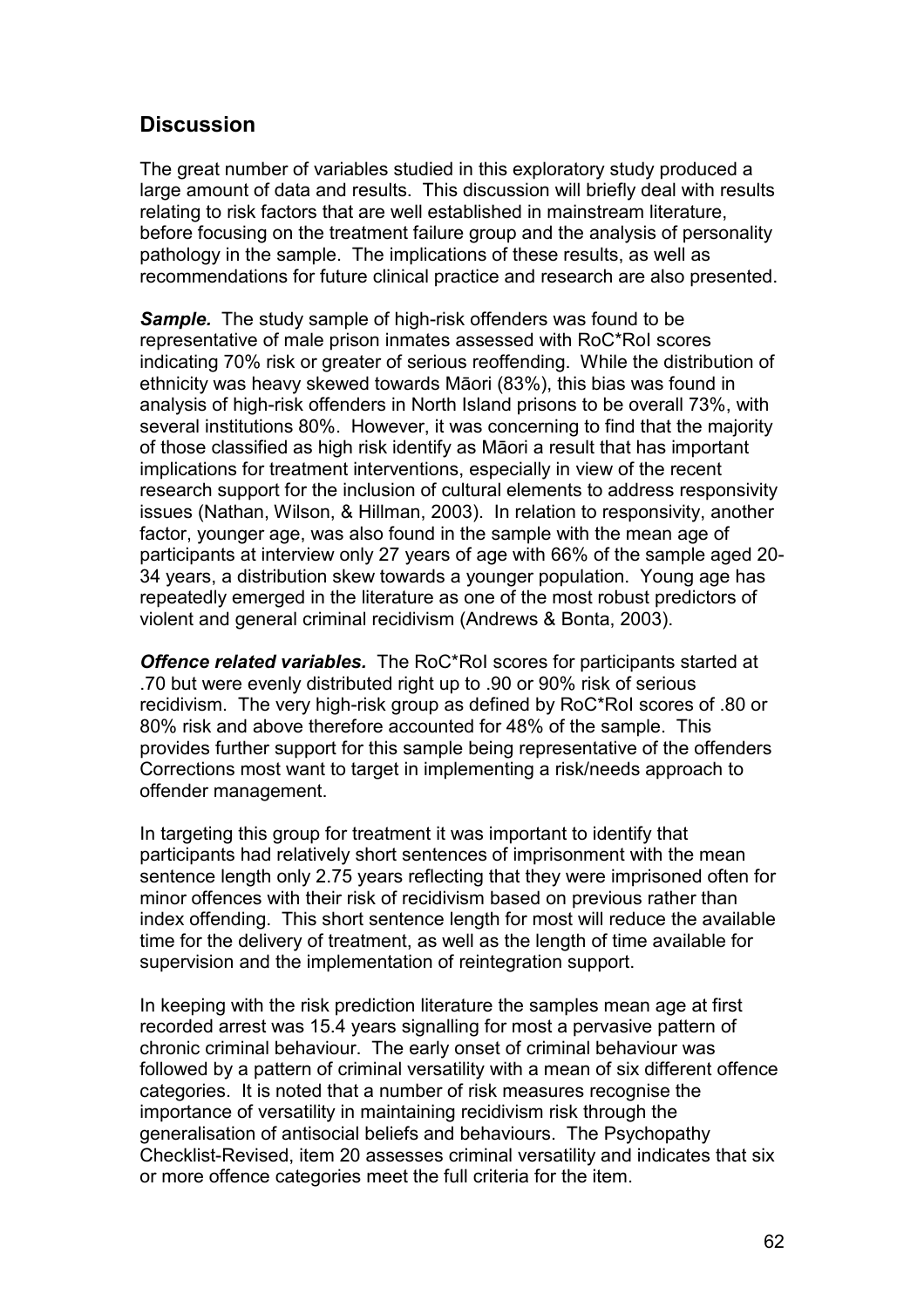The sample participants had violent criminal histories with a mean of six violent convictions with such serious offences explaining their frequent periods of imprisonment (*M* = 7.03). The range of previous periods of imprisonment indicated that none of the participants were serving their first sentence of imprisonment. The frequency of previous imprisonment provided evidence of no observable response to the escalation of judicial punishments. While it was no surprise to find that 99% had dishonesty offences, the range of serious violence offences (assault 73%; serious assault 71%; possession of weapons, 48%, and robbery 31%) indicates that when we categorise the population as high risk, we are also identifying a violent offender population in the main. The other offence type of concern was the high rate of escape/breaches of parole/supervision (88%). The vast majority of convictions in this category were for breaches of parole/supervision, another risk factor of note for reoffending while on conditional release.

*Early behavioural problems.* The majority of the high-risk offenders reported early contacts with authorities, with a mean age of 11 years for first contact with Police. Such early onset antisocial behaviour has been identified by a range of researchers including Terri Moffitt's (1993) analysis of New Zealand chronic delinquent male youth from the Dunedin longitudinal study. Moffitt identified that children who exhibit both early hyperactivity-impulsivityattention problems and conduct disorder are the children who become lifelong persistent criminals. The scores from the Moffitt early versus late onset typology measure supported that 99 participants (66%) had established antisocial behaviour pre 13 years of age, a pattern classified as life course persistent. The rest of the sample had established patterns of antisocial behaviour by 17 years of age. Their early antisocial behaviour, when subject to official detection often resulted in their attendance at a number of Family Group Conferences (*M* = 3.4) an intervention that as with their response to later imprisonment, did not deter their escalating pattern of criminal behaviour.

Dr Graeme Scott (2002) from Corrections Policy Development has developed policy guidelines focusing interventions towards this chronic group and their criminogenic risk factors. These include school failure, and lack of work experience, leading to little prospect of paid employment, or a life in the mainstream of society. Friends or family who also offend, and an absence of friends who take part in normal, pro-social teenage activities, substance abuse, no working relationship with family or whanau, and no effective supervision were also present. The current study confirmed the influence of family/whanau with criminal behaviour with 82% percent of the participants in the study reporting that they had family members who were involved in criminal activities.

The study participants indicated significant difficulties at school. The mean highest academic achievement was third form (*M* = 3.4). Sixty-six percent reporting being punished for truancy, and 80% being suspended or expelled for disruptive or criminal activities. Participants also reported attending a number of primary (*M* = 3.3) and secondary schools (*M* = 2.7). Reasons for being suspended or being expelled in the main were for violence (57% of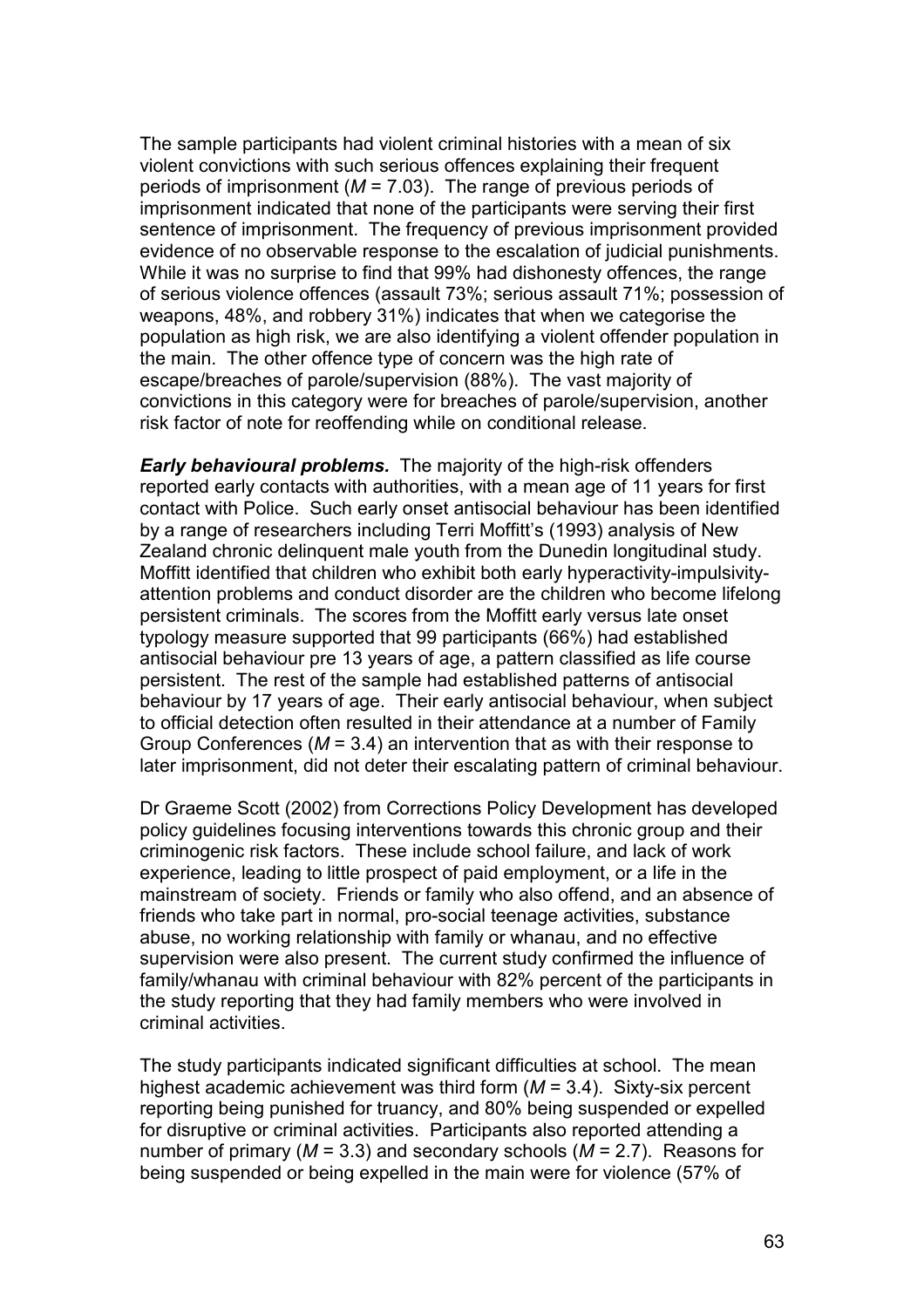cases involved either arson or violence against teachers and peers; 22% of this for assaulting teachers). Thus, confirming the presence of another of the previously identified risk factors for chronic antisocial behaviour. However, while distal risk factors relating to childhood and developmental influences assist in explaining how antisocial patterns of behaviour are initiating, there is a need to examine more proximal risk factors to identify maintaining factors. The factors that maintain risk are those that if addressed have the greatest influence on risk of further recidivism (Andrews & Bonta, 2003).

# **Psychosocial risk factors**

*Antisocial influence.* While almost all in the study reported associating with antisocial family and friends (82 and 88.5%), association with organised groups of antisocial associates over time was a significant factor in maintaining and escalating their antisocial beliefs and behaviours. Sixty-four percent of participants stated that they had been a member or associate of a criminal gang, with 29% reporting they continued to be a gang associate or member during their current period of imprisonment. In the same vein, 59% indicated infrequent or frequent current contact with family involved in crime and 65% with friends involved with crime. In summary, antisocial association, one of the big four risk factors identified in the introduction to this report was a salient factor maintaining risk of reconviction after release for the majority of the study participants.

**Stability of residence, employment, intimate relationships.** The literature on risk identifies that stability in the areas of residence, employment and intimate relationships acts both as a risk and resilience factor for offenders (Andrews & Bonta, 2003). For participants in the current study, the last residence that provided stability was their family home with instability of residence increasing after they left, mostly as teenagers.

The longest time in paid employment ranged from nil to 12 years, however, the mean was only 1.8 years indicating that for most employment was shortterm, especially with 10% of the sample reporting never having been employed. Reasons reported by study participants for losing employment were, continued criminal behaviour (25%), dissatisfaction with the job (17%), job contract ending (14%), and sacked (9%). While employment is usually regarded as a primary goal for rehabilitation most in the study were able to find employment, the issue then became the quality of the employment and their continued antisocial behaviour outside of the workplace. Without these issues being addressed employment on its own is regarded as unlikely to reduce recidivism for similar high-risk offenders. The literature in regard to the impact of employment supports this conclusion (Steurer, Smith, & Tracy, 2001).

Steurer et al (2001) in a major American study investigating a number of hypotheses about the relationship between inmate participation in educational programmes and post-release employment and recidivism. Data was gathered on 3,200 inmates with contributions from correctional, parole and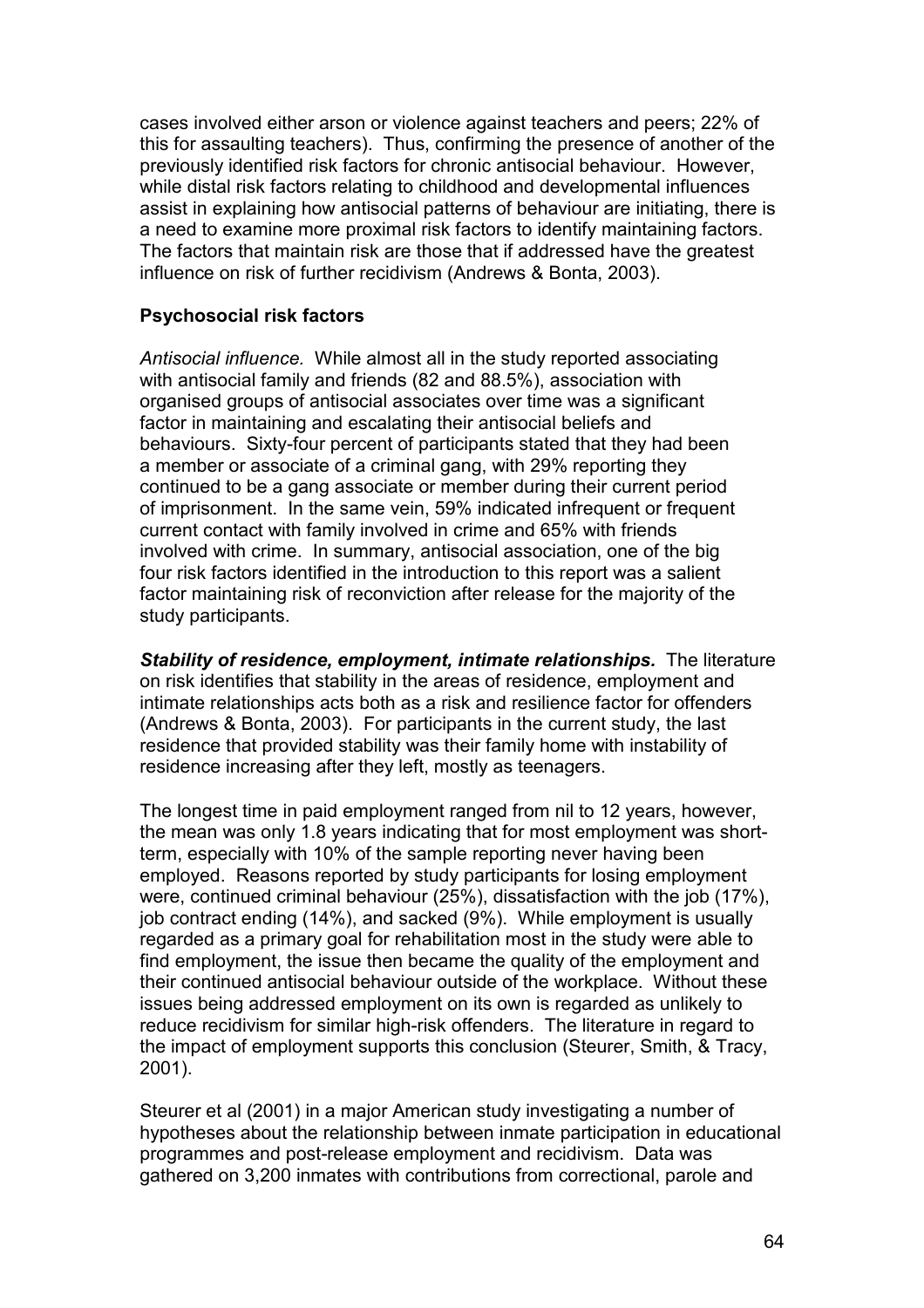probation, education and workforce agencies. A release cohort was used to pick the studied treatment (participated in correctional educational programme) and control (had not participated) groups. The programmes covered functional literacy skills, high school diploma level, and entry-level occupational education.

Investigation of group characteristics that might explain any differences found, other than whether or not they participated in an education programme, showed that they either did not significantly differ on known factors indicative of recidivism risk or that the participation group were at greater risk. It also showed no significant differences between the groups on self-reported motivation to achieve employment. They found that 3 years post release the inmates who participated in educational programmes while incarcerated had lower rates of general recidivism and of recidivism that resulted in reimprisonment. Although no difference was found between the groups in their achievement of post-release employment, the average wage for education.

Finally, in examining environmental stability factors there was a large range of responses for length of intimate relationships, from no relationship, to one lasting 22 years (M = 5 years). Almost half indicated they were still in intimate relationships (47%), with reasons for the end of intimate relationships ranging from criminal lifestyle (39%), dissatisfaction (24%), domestic conflict (21%), and domestic violence (9%). Again, while many reported having intimate relationships, no assessment was made of the ability of such partners to influence their behaviour or even if their influence was prosocial.

A study into a group of high-risk offenders released in New Zealand who were apparently 'beating the odds' in terms of recidivism, examined the quality of their intimate relationships (Wilson, 2003). The participants in this 'false positive' study ( $N = 14$ ) indicated that the prosocial support in their lives was usually from heterosexual partners they had met either prior to release or after release from prison (64%). Many of the attributions the men interviewed provided as to why they had been able to prevent further serious reoffending reinforced the impact they believe prosocial partners had in preventing recidivism. An example from the study illustrating this was (this) *"relationship is a very important part of his life. Something that helps him deal with the frustrations of dealing with bureaucracy and the areas he has problems with and also gives him someone who he can trust. He revealed very few close friends and that he does not really trust anyone, but he does trust his partner. She is his best friend. She provides, because of her employment, the money that they need to survive and provides the control on impulses. In addition, she helps to socially smooth things, as well for contact with prosocial people"* (Wilson, 2003, p172).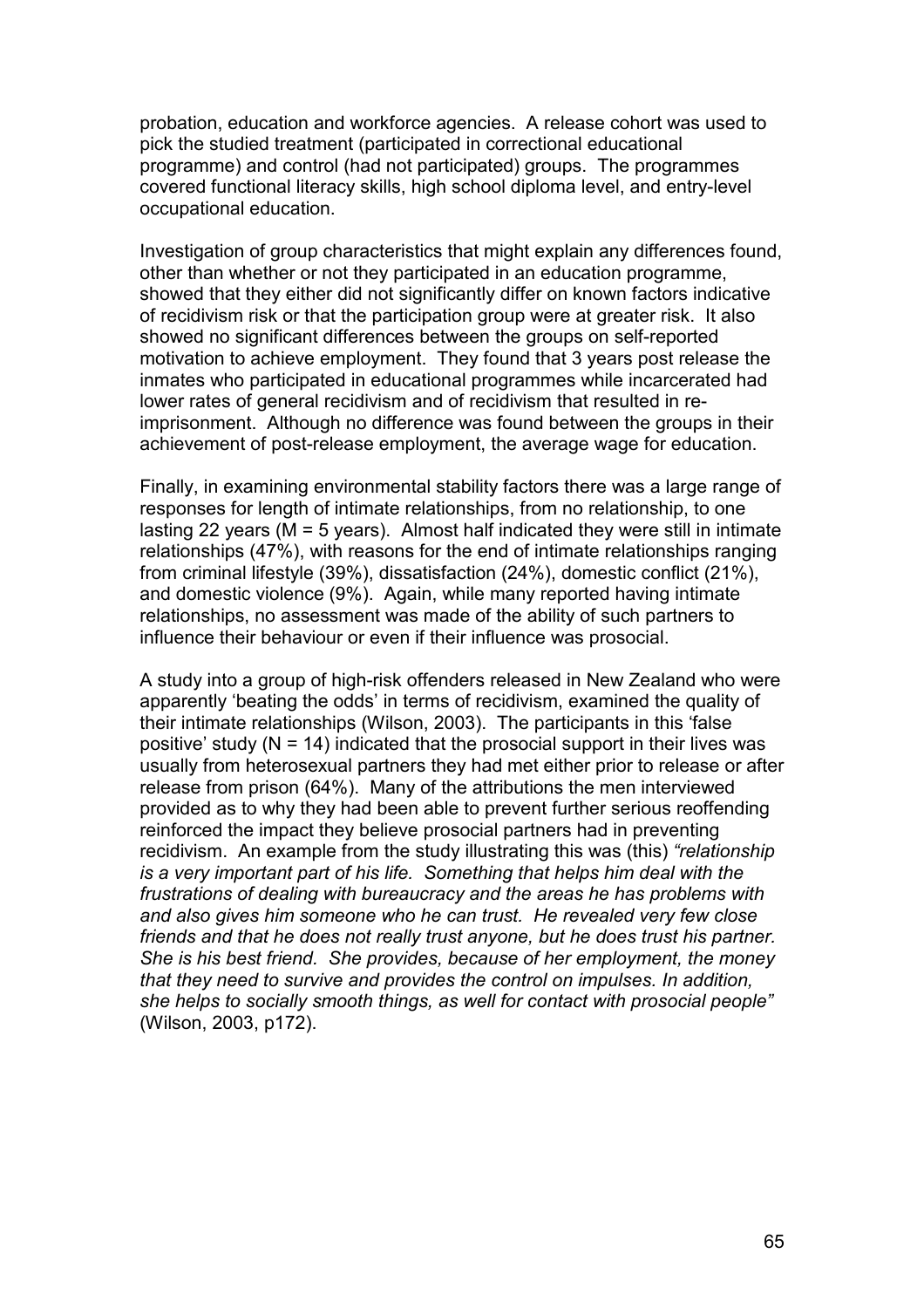# **Analysis of cultural variables for Māori participants**

The inclusion of variables relating to Tikanga was initiated after analysis of the FReMO focus group consultation. The cultural variables selected were based on these discussions and are introduced in an exploratory sense. Their analysis is described purely in a descriptive, qualitative fashion, and they were not included into any of multivariate statistical analysis in keeping with the exploratory nature of their assessment. No conclusions are drawn about the impact of these variables on offending due to the lack of confidence in the reliability of the data and the lack of cultural expertise in the study researcher. However, consultation with a FReMO focus group of Māori stakeholders over the results from the study found general support both for the variables, as well as the approach made in their analysis. This group assisted in the analysis of the comments by participants in response to a question relating to future inclusion of cultural variables into departmental treatment programmes (see Appendix F).

Thirty-three percent of the study participants who identified as Māori reported being influenced by Tikanga, with 14% indicating spiritual factors, in the main due to Christian beliefs (10%). While only 33% indicated that Tikanga influenced their lives the majority reported they had good knowledge of their cultural identity (76.5%) with a similar high level of knowledge of Marae protocols (71%). Only a small number indicated fluency in Te Reo (12%) with 52% reporting some slight knowledge of language. In terms of cultural support, 69% reported support from hapu/iwi and 30% indicated they had accessed traditional treatment for difficulties with most stating this had been successful. Māori participants when asked about the future inclusion of Tikanga into departmental treatment programmes were split, with just over half reporting positive or limited support for the inclusion of culture. Their answers to this question provided a rich source of qualitative data that should assist in the development including cultural aspects in departmental programmes.

# *Motivation to change and previous treatment history*

*Treatment non completion.* Department psychologist, Nev Trainor, has also been looking at the area of treatment non completion over the last two years (Trainor, 2004). This research has examined existing electronic data on completion rates for Corrections programmes. While there were difficulties in extracting reliable data, a large sample of 8100 was able to be accessed for analysis. Trainor carried out an extensive literature review and listed offender variables that appear to identify those who do not complete treatment:

- lower levels of educational attainment,
- less stable employment history and current unemployment,
- younger  $( < 24)$
- being unmarried,
- being at higher probable risk for reoffending
- having lower levels of pre treatment motivation,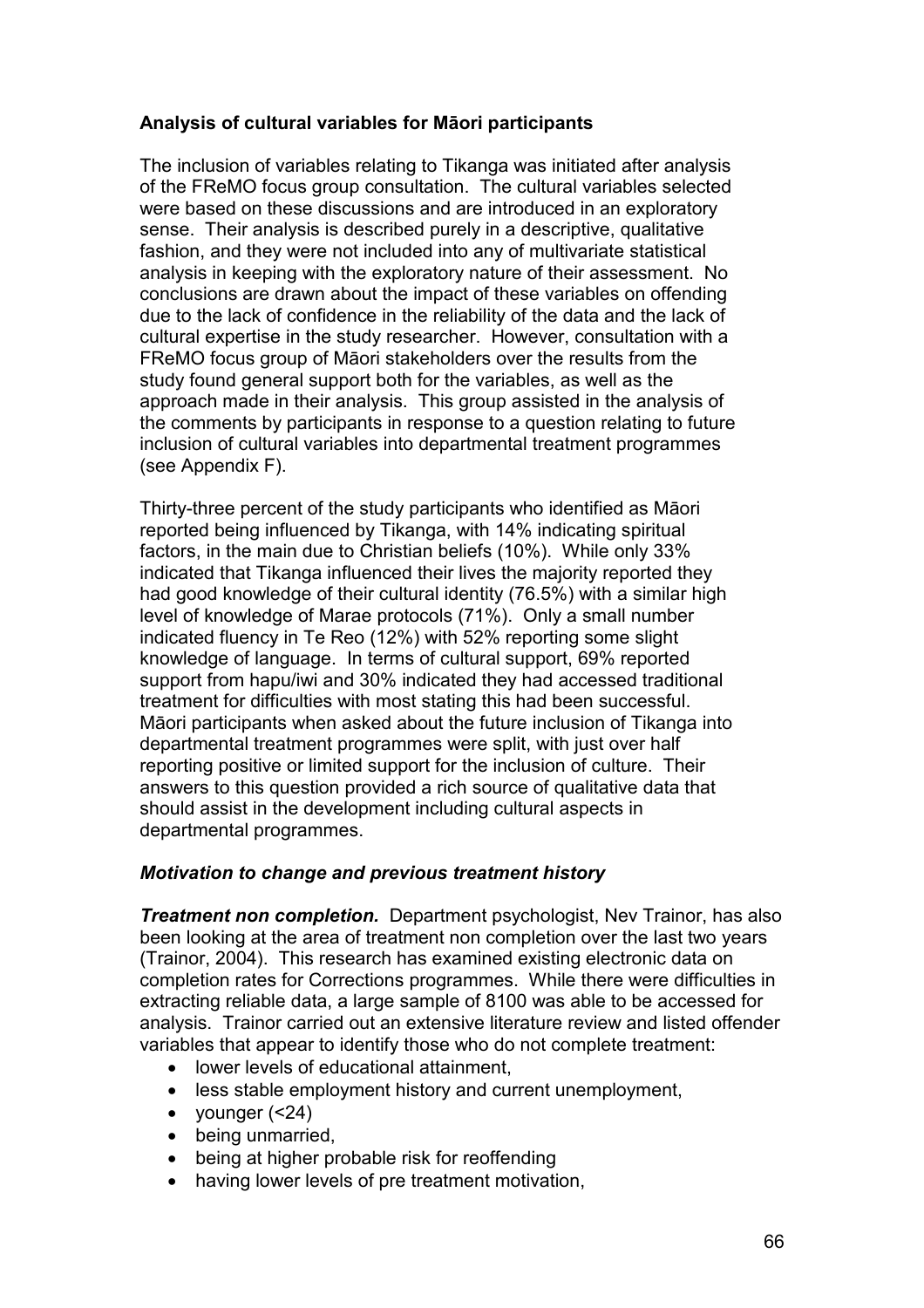- having substance abuse/dependence problems and
- some other forms of psychopathology (e.g., antisocial and other dysfunctional personality features such as schizoid, avoidant, negativistic, depressive, passive-aggressive, dependent and selfdefeating tendencies).

The analysis of the large retrospective sample by Ney Trainor found that 23% failed to complete treatment, with this raising to 34% for focused criminogenic programmes and dropping to 21% for other programmes. The variables that predicted (statistically significant but small effect size; AUC = .61) a higher likelihood of non completion were:

- Criminogenic programme;
- Offender being male;
- Lower age;
- Higher RoC\*RoI score.

It was interesting to note that ethnicity was not found to predict higher rates of non completion of treatment in contrast to overseas research. In assessing reasons for failure, the data quality was generally found to be poor. Over half the cases in the Trainor study had no reason for non-completion entered. Of those with a reason 44% (most of this in non criminogenic programmes) were for administrative reasons and only 2% were agency-initiated expulsion. In 54% of cases the offender initiated withdrawal with this being higher for criminogenic programmes (78%).

In the current study, the URICA measure of stages of behaviour change found low means for pre-contemplation and higher means for change stages related to acceptance of the need to change, and those related to active efforts to change. Participants had certainly engaged in treatment, with only 5.4% of the high risk sample reported not engaging in individual or group treatment programmes or participating in an education initiative as part of aiding their rehabilitation. The trouble appeared to be that the majority of historical treatment initiatives provided for the high-risk sample were Alcohol and Drug abuse programmes (65%), followed by Straight Thinking (54%), and Anger/Violence (42%), with most of this from the now discontinued AVP programme. While substance abuse is a recognised criminogenic need, it is noted that the majority of the sample had violence related criminogenic needs, yet few had engaged in effective programmes for violence. The Alternatives to Violence Programme is not believed to be suitable for high-risk violent offenders by the author of this report, and it is noted that the Corrections Department no longer supports the inclusion of the programme in prisons.

It was also of concern that many participants in the study reported that they had repeated a programme (34%) and at least 6% repeated a programme four or more times in the past. An analysis of which programmes were repeated found that Alcohol and Drug programmes were repeated by 26%, Anger/Violence by 7%, and Straight Thinking by only 4%. Either the treatment was not effective, with offenders placed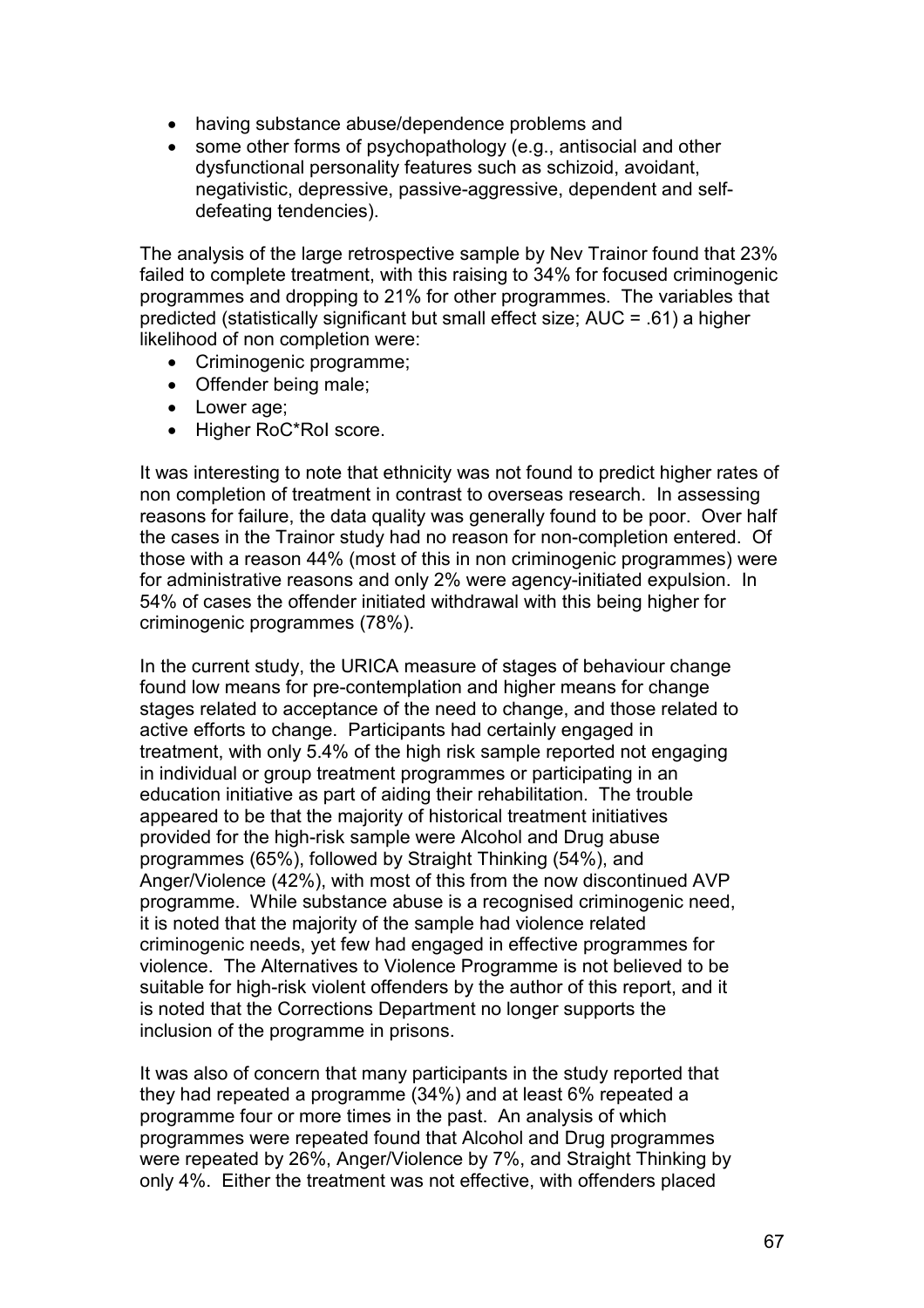back into another programme without analysis of the reasons for failure, or in the absence of other criminogenic programmes they were placed in the more freely available substance abuse programmes. It is noted that many of these offenders would have engaged in such inappropriate treatment during past periods of imprisonment, and would now be expected to participate in targeted criminogenic treatment.

The key finding in the exploratory examination of past treatment was the high rate of reported previous treatment non completion at 37%. This percentage was higher than the typical treatment failure rate reported in overseas literature (25%) (Losel, 2001), and the recent New Zealand study (Trainor, 2004). However, the current sample were all high risk, with the large New Zealand study carried out by Trainor confirming elevated rates of non completion of treatment for those at higher risk of recidivism. In fact, the noncompletion rate would be expected to increase as the high-risk sample are placed into focused criminogenic programmes, in which non participation and personality pathology would result in greater failure. This poor prognosis is supported by the current sample having a high percentage of men (41%) who were asked to leave the programme for either failing to comply with programme rules, or disruptive behaviour that included assaulting facilitators and other participants.

*Treatment non completion and study variables***.** In examining the relationship between study variables and treatment non completion few of the variables identified in the literature review by Trainor (2004) were found to be predictive, namely, lower levels of educational attainment, less stable employment history and current unemployment, being younger (<24), and being unmarried, and having lower levels of pre treatment motivation. All variables included in the current study. However, a number of the study variables had significant correlations with the treatment non completion group; shorter index sentence length, previous conviction for robbery, lower scores for URICA pre-contemplation stage of change, presence/prominence of Borderline PD, expressed negative feelings about treatment non-completion, had engaged in A & D treatment, and repeated treatment programmes.

What was found in common with the literature on non completion was the presence of substance abuse/dependence problems, identified by previous treatment in A & D programmes and the presence of personality pathology, in this case Borderline PD. The literature identifies personality pathology as dysfunctional interpersonal features such as schizoid, avoidant, negativistic, depressive, passive-aggressive, dependent and self-defeating tendencies. All aspects of Borderline PD presentation.

Further analysis of the salient variables using discriminant function analysis found that seven of the 107 study variables created a predictive model for treatment non completion. The seven variables in order of unique contribution to the model were lower scores for pre-contemplation, repeated treatment, prominence/presence Borderline PD, shorter sentence length, previous A & D treatment, higher RoC\*RoI score, and previous robbery conviction. It is noted that another of the variables identified from the literature, higher risk of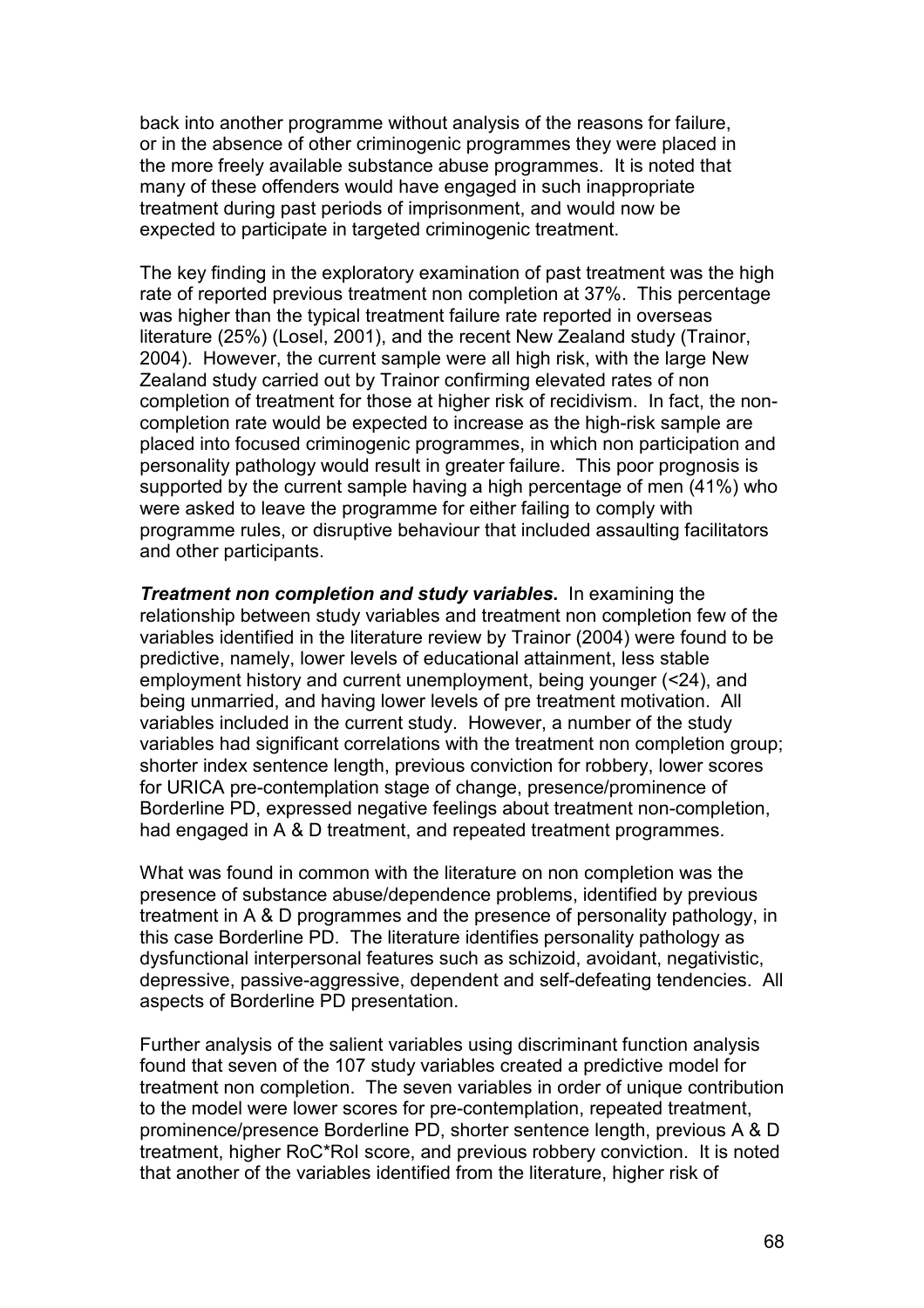recidivism, added slightly to the predictive model in the current study. It is hoped that further research into treatment failure will use the results from this study to establish if they are predictive of treatment non completion for other groups of offenders.

#### **Personality/interpersonal functioning**

The distribution of MCMI-III scores found some interesting elevations for personality styles that are linked in the literature to antisocial behaviour and to serious personality pathology. A significant percentage of the sample indicated the presence of a Passive-Aggressive (48%) style. The Passive-Aggressive interpersonal style is also referred to in the literature as a negativistic personality pattern. Individuals with this pattern of behaviour are know for their general contrariness and lack of motivation to do things others request with many engaging in antisocial acts as a form of rebellion (Millon, 1999). It is also linked to poor performance in treatment with many resentful of authority and captured by a pattern of self-defeat (Beck, Freeman, Davis, and Associates, 2004). The negativistic pattern also forms part of the typical presentation of those suffering from Borderline Personality Disorder, a serious form of personality pathology (Millon, 1999).

The second personality style elevation of note was for a Narcissistic (26%) interpersonal style. Narcissistic traits are an important part of the trait cluster that forms the psychopathic presentation with recent Confirmatory Factor Analysis identifying a facet or sub factor in which grandiosity forms the core (Hare, 2003). The essential features of Narcissistic personality are an overvaluation of self-worth and a grandiose sense of self-importance and uniqueness. Narcissistic individuals display antisocial behaviour characterised by interpersonal exploitation, and an exaggerated need for power and success. They tend to have little empathy for others with those who satisfy these needs idealised and others judged as serving little purpose devalued and treated contemptuously (Millon, 1999). The Narcissistic individual also tends to be defence in response to criticism and to avoid or shut down negative feedback reducing the effectiveness of treatment for their antisocial behaviour (Beck et al., 2004).

It was expected that many in the study would have significant elevations for Antisocial Personality Disorder (APD) (60%), however, it is noted that the literature reports that APD over identifies those meeting the DSM-IV diagnostic criteria in prison populations. Hare (2003) states that APD in relation to the concept of criminal psychopathy fails to assess the interpersonal factors that maintain antisocial behaviour across time and setting. Thus, the APD diagnostic criteria do not include superficial charm, arrogant self-appraisal, and a lack of concern for the suffering of others. In terms of the validity of the APD criteria for criminal assessment, there has been considerable challenge to the reliability of the category in forensic evaluations and testimony (Hare, 2003).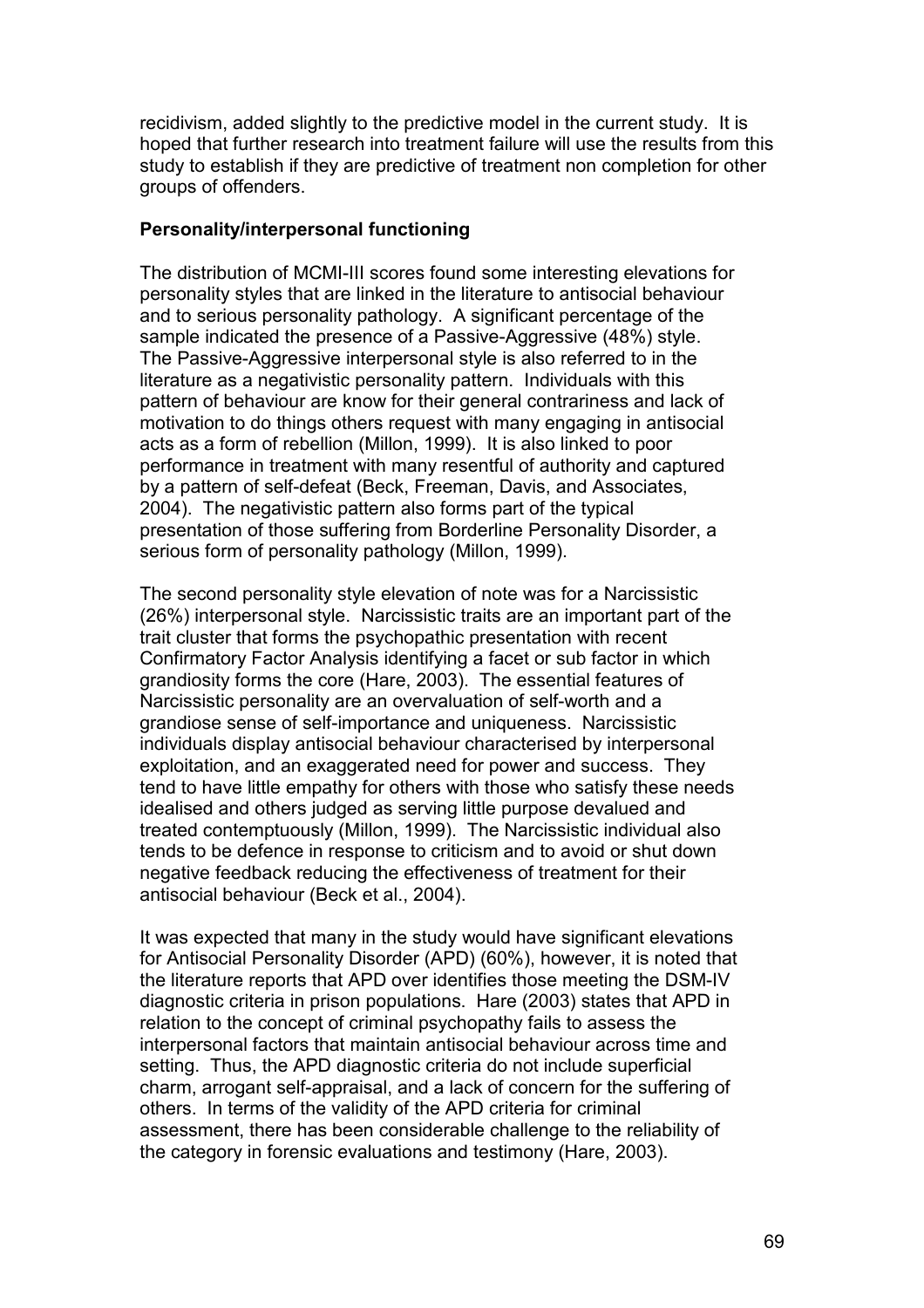What was unexpected was the high level of significant severe personality pathology in the sample. The study found that 35% of participants indicated the presence of Paranoid Personality Disorder (PPD), 27% Borderline Personality Disorder (BPD), and 16% (SPD) Schizotypal Personality Disorder. Eleven percent (*N* = 11) of the personality pathology sample had cluster elevations indicating the presence or prominence of SPD, BPD, and PPD, 11.5% (*N* = 17) twin elevations PPD and SPD, and 13% (*N* = 19) PPD and BPD.

The presence of multiple personality pathology is the norm with few individuals presenting with a single elevation for PPD, BPD, or SPD. The most common combination in forensic patients is PPD and SPD due to both having restricted display in emotion (Kaplan & Sadock, 1998), followed by BPD and SPD where the common feature is odd behaviour (Millon, 1999). In relation to comorbidity with other personality disorders is noted that all three of the severe personality disorders listed above consistently meet the criteria for one to five of the other DSM-IV personality disorders (Beck et al., 2004).

Exploratory cluster analysis identified three clusters of personality traits in participants. *Cluster 1*: Schizoid, Avoidant, Schizotypal, Depressive, Self-Defeating, Dependant, characterised by 'strange and eccentric interpersonal behaviour with gloomy and dispirited views of the world. *Cluster 2*: Narcissistic, Antisocial, Sadistic, Passive-Aggressive, Borderline, and Paranoid, characterised by antisocial/psychopathic behaviour and individuals with this trait cluster would be expected to score high on the psychopathic traits. *Cluster 3*: Histrionic and Compulsive, characterised by solicitation of attention, search for acceptance by others, and adherence to social norms.

In lay terms, offenders with a Cluster 1 presentation would appear sad with poor social competency, they would tend to keep to themselves although desiring the company of others. Their crimes would involve little identification with their victims and they would tend to only engage in treatment if subject to external motivation due to pervasive self-defeating beliefs. Often such individuals receive treatment that is focused on personal distress variables rather then criminogenic factors. For those with Cluster 2, they would present often as psychopathic self centred, superficial, lacking in empathy for others, manipulative, and lacking responsibility for their behaviour. Typically they would perform poorly in treatment, if indeed they were able to be motivated to attend therapy. The final Cluster 3 group can appear model inmates, often acting in a superficially charming manner, seeking recognition through attention seeking behaviour. Moreover, while they can control their desire to respond negatively to challenge, repressing any oppositional feelings on occasion frustrations may occasionally erupt. They will be alert to signs of potential hostility and rejection and guilt may be displayed instrumentally to block threats and elicit support and sympathy. More extreme reactions may emerge when their security is genuinely threatened. In the study authors clinical experience many with the Cluster 3 presentation are incarcerated for sex offences against children.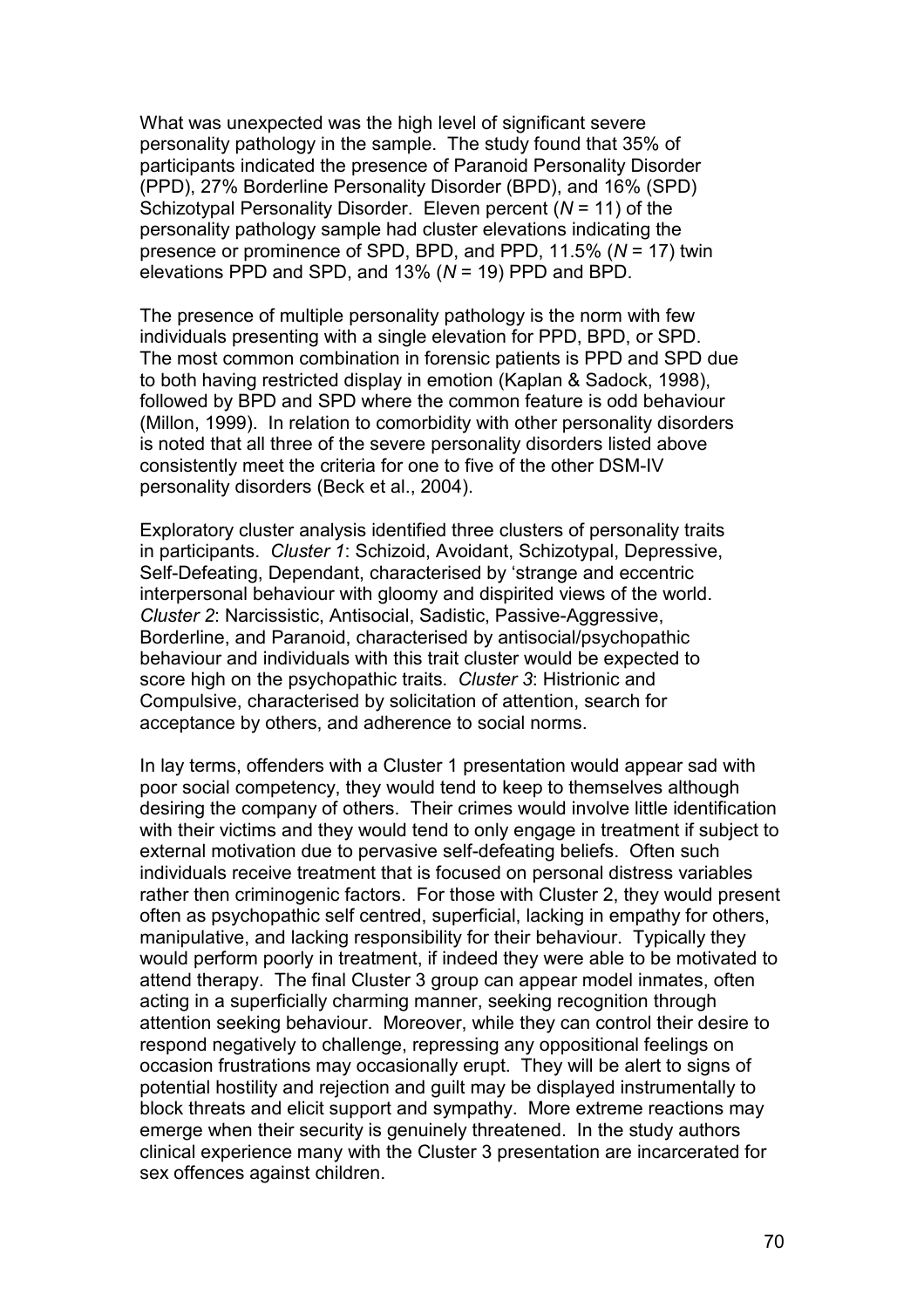#### **Relevance of SPD, BPD, and PPD?**

Schizotypal PD is not common in criminal populations and marked by individuals displaying eccentric behaviour with a variety of peculiarities of behaviour, speech, thought, and disturbance (Millon, 1999). There were marked social competency deficits, and they were usually seen as 'strange' by others. Their odd behaviour often results in retreat into paranoid ideation and magical thinking. Much of their criminal behaviour involves violent or sexual offending in which they regard their victims in a detached fashion (Beck et al., 2004). Again as with PPD and BPD, individuals with SPD are viewed in the literature as difficult to treat due to their guarded nature and constant testing of the therapist's sincerity. Any challenge is viewed as an attack to which they react with efforts to terminate contact (Millon, 1999).

Borderline PD is an advanced dysfunctional variant of the dependant, histrionic, antisocial, sadistic, and more commonly, the passive-aggressive personality (Millon, 1999). Such individuals are characterised by intense, variable moods, and irregular energy levels with both poorly modulated by external events. Their mood may be depressed or excited, angry or euphoric with little sense of self and engagement in risk taking behaviour.

Paranoid PD can be briefly described as individuals who are vigilantly guarded, ever ready to ward off expected negative interactions with others, resistant to the control of others, and ready to bear grudges and to be unforgiving and suspicious. They read hidden meanings into innocuous actions, and will not share their views but rather ruminate over and distort events based on their cynical and distrustful nature (Beck et al., 2004). Individuals with PPD are described as hypersensitive, easily slighted, and always vigilant in scanning their environment for information that might support/validate their hostile belief system. Their lives are typically emotionally restricted by suspicion of others and thus engage in a pattern of isolation and social withdrawal. The isolation will also be accompanied by a façade of self-sufficiency (grandiosity) in an attempt to defend what is in reality a fragile sense of self (Baumeister et al., 1996). In distinguishing PPD from individuals with paranoid delusions there will be ideas of reference about innocuous events but without the delusional convictions that characterise psychotic patients. Finally, the literature points to the mingling of paranoid characteristics with other pathological personality features with individuals meeting PPD criteria also able to be classified as Narcissistic, Borderline, Schizoid, or even depressed (Millon, 1999).

The only other large-scale study of personality pathology in a New Zealand prison population was carried out as part of a national study of psychiatric morbidity among inmates (Simpson, Brinded, Laidlaw, Fairley, & Malcolm, 1999). This study used a screen for personality disorder rather than a full diagnostic instrument, with this approach expected to over estimate personality pathology. The study by Simpson et al. (1999) also found a high rate of Paranoid Personality Disorder with 39.9% in a sample of 592 sentenced inmates, and 17.9% Borderline Personality Disorder. No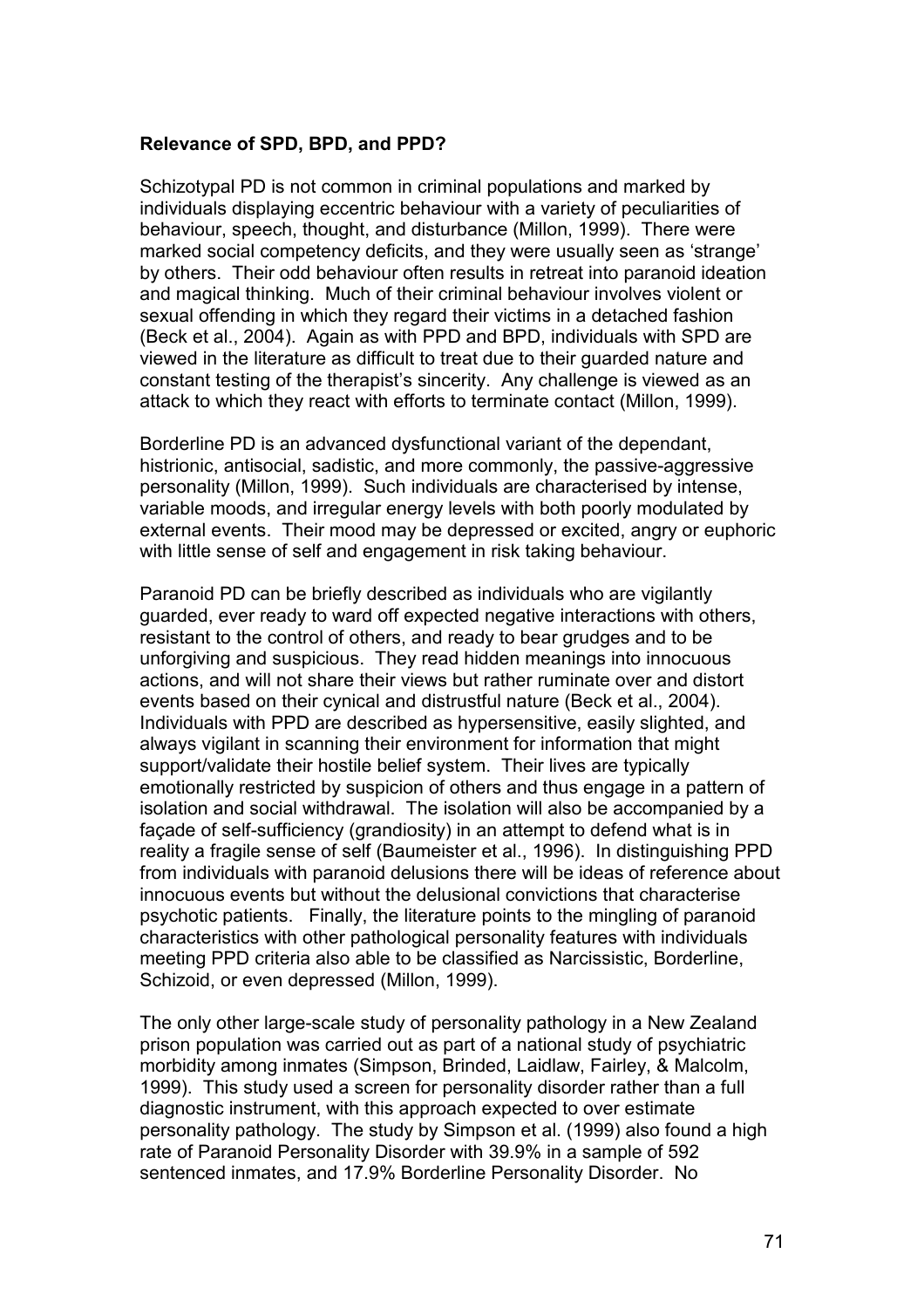assessment was presented of Schizotypal Personality Disorder. The authors of this study also found the high rate of Paranoid PD was unexpected and explained the result as due to the questions used to score paranoia failing to discriminate in a population with many who from their experiences were inherently untrusting and suspicious of others.

It is certainly expected that individuals who have sought to engage in behaviour that society had classified as criminal would be secretive and in attempting to escape the consequences of their behaviour would appear paranoid. However, the current study uses a sample of offenders for whom crime has become a lifestyle and yet no all had the presence or prominence of PPD, indicating the elevation was more that a transitory response to a hostile environment (Beck, 1999). The FReMO focus group were asked whether Māori in the study were more likely than non- Māori to endorse beliefs that the MCMI-III classified as paranoid. After discussing the concept of PPD, they felt that it identified a smaller sub-group who differed from other Māori inmates. The focus group certainly confirmed that many Māori expressed hostility towards the system and their past treatment by Pakeha, however, again these global beliefs did not in their view explain why only a third of the Māori participants had the presence or prominence of PPD.

In looking at the treatment of those with PPD it is important to attend to their difficulty accepting responsibility for themselves, lives, and the consequences of antisocial acts. There is centrality present in which they see themselves as the centre of other people's attention but also on occasion as the passive recipients of external forces that they have no control over, 'evil, the system' etc. They will quickly blame others for the difficulties they find themselves in while being careful to keep their reasoning about why this is to their own counsel (Beck et al., 2004).

#### **Mental disorder**

It was a positive finding that only 4% of the sample indicated the prominence of severe clinical syndromes, such as Major Depressive Disorder (MDD), Thought Disorder, or Delusional Disorder, and only 3% of participants indicated prominence of PTSD. The only other largescale study of mental health in a New Zealand prison population was carried out as part of a national study of psychiatric morbidity among inmates (Simpson et al., 1999). This study sampled a representative sample of prison inmates rather than as in the current study high-risk offenders. Simpson et al. (1999) found 8.5% of sentenced inmates met the diagnostic criteria for PTSD in the month prior to assessment, with 5.9% the criteria for MDD. In relation to thought and delusional disorders, Simpson et al. (1999) again found higher rates at 6%. This difference could be explained in terms of the focus of the current study on more 'career criminal', with none of the participants serving their first sentence of imprisonment.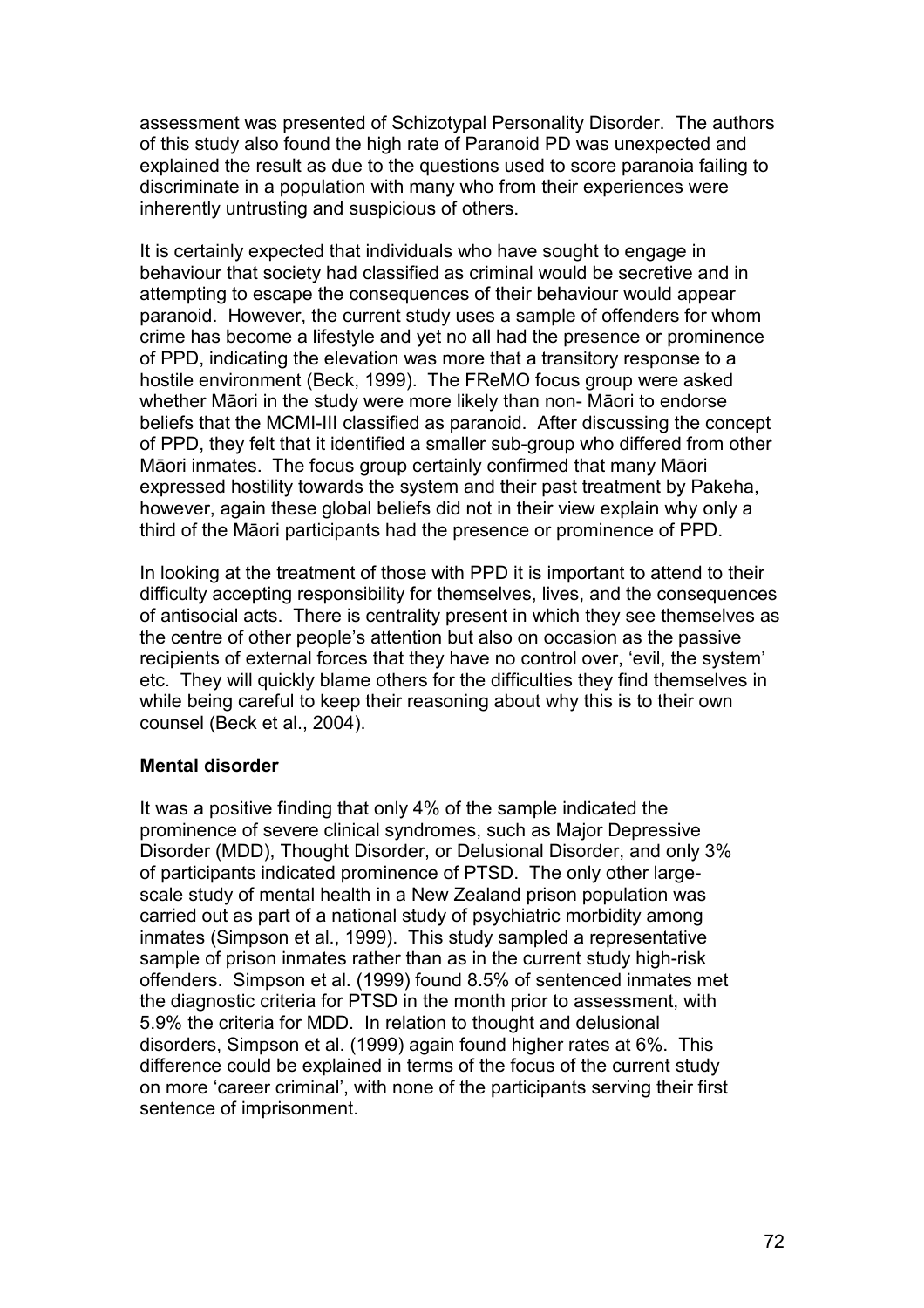### **Relationship between personality pathology and offending.**

A number of study variables had significant correlations with the personality pathology study group scale (scores of ≥ 75). While it was expected that the other MCMI-III personality scales would correlate with the three severe personality pathology scales, a number of the clinical syndrome and demographic and offence related variables also had significant correlations. Schizotypal PD scores correlated with older current age  $(r = 0.23)$ , previous periods of imprisonment  $(r = 0.22)$ . previous convictions for serious assault ( $r = 0.20$ ), driving offences ( $r = 0$ .18), a higher IM-P score (r = .22), and scores on the three MCMI-III severe clinical syndrome scales (Thought Disorder, r = .62; MDD r = .62; and Delusional Disorder,  $r = .29$ ). Analysis of variance for study variables for the SPD pathology versus non pathology groups found a number of significant differences. The SPD pathology groups had higher means for truancy, previous imprisonment, and early and chronic delinquent behaviour. Indicating the their personality pathology had caused interpersonal difficulties from an early age, as well as problems with authorities.

As has already be explained those with SPD are not common in criminal populations, and are marked by individuals displaying eccentric behaviour, with a variety of peculiarities of behaviour, speech, thought, and disturbance (Millon, 1999). They have social competency deficits, and are usually seen as 'strange' by others, thus, explaining the higher scores on the IM-P, which assesses interpersonal (superficial and grandiosity) and affective deficits (lack of empathy and remorse). The correlation with age for the SPD group may be explained by the increased retreat into fantasy as they get older and exhibit increasingly bizarre behaviour, resulting in antisocial behaviour and subsequent imprisonment. The correlation with violence is again not unexpected, as individuals classified in the SPD group in injuring others would not attend to their victim's distress resulting in more severe injuries. Their odd behaviour often results in retreat into paranoid ideation and magical thinking hence the correlation with Thought Disorder, MDD, and Delusional Disorder. The correlation with previous imprisonment confirms what the literature identifies, namely, the difficulty in changing their behaviour due to their guarded nature and constant testing of therapists, with challenge viewed as an attack (Millon, 1999).

Borderline PD scores correlated with previous convictions for possession of weapons (r = .22), higher URICA Maintenance stage (r = .20), previous treatment failure (r =. 19), and scores on the three MCMI-III severe clinical syndrome scales (Thought Disorder, r = .60; MDD r = .42; and Delusional Disorder,  $r = .18$ ). Analysis of the variance for study variables or the BPD pathology versus non pathology groups found a number of significant differences. The BPD group had higher means for delinquent behaviour pre age 17 (Moffitt total score), rated themselves as in the Maintenance stage of the URICA, and had higher means for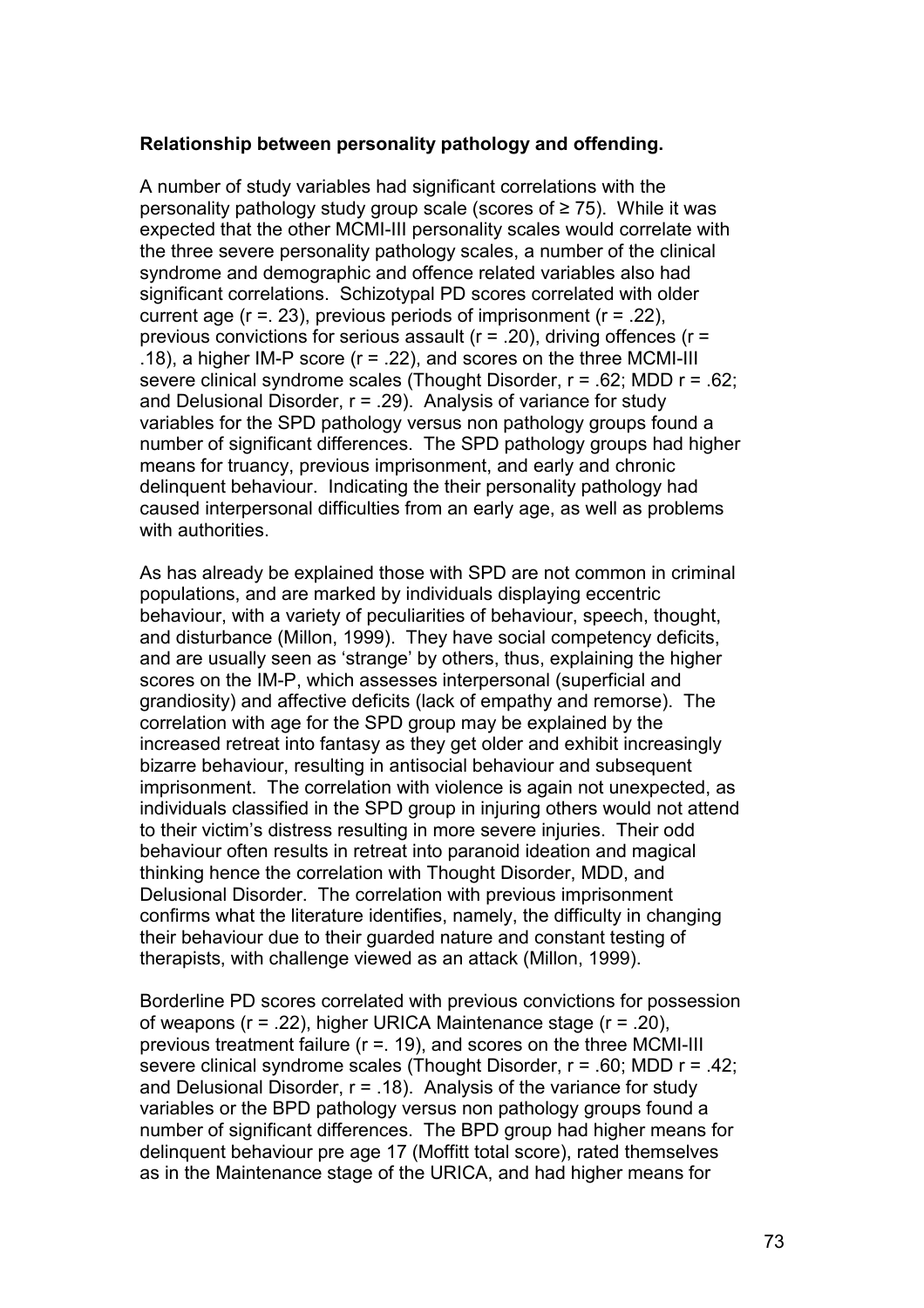treatment failure. Thus, those with presence/prominence of BPD again had an early onset of their antisocial behaviour, did not view themselves as in need of treatment yet had failed in previous treatment. A negative stance in regard to treatment that is explained by the thoughts and behaviours, that underlies this personality category.

Paranoid PD scores correlated with previous driving offences (r = .24), the URICA Maintenance stage, and scores on the three MCMI-III severe clinical syndrome scales (Thought Disorder,  $r = .40$ ; MDD  $r = .24$ ; and Delusional Disorder, r = .57). Analysis of variance for the study variables for PPD pathology versus non pathology groups found a number of significant differences. The PPD group had higher means for previous weapon possession convictions, and for the URICA Contemplation and Maintenance stages of change. The noted hostility that the PPD group has towards others provides some explanation for their higher use of weapons, as well as their general disregard to rules and the rights of others in a correlation with previous driving offences, and that they believe they did not need further treatment (higher Maintenance stage scores) (Beck, 1999). Typically, those with paranoid ideation carry weapons to counter the constant threat they believe exists in the world. In relation to the correlations with the MCMI-III severe clinical scales, the PPD group also on occasion will move into paranoid delusions and/or severe mood disorder when their thoughts are not subject to constraint or reality checks. However, any psychosis would tend to be related to mood or paranoid delusions usually persecutory type (Kaplan & Sadock, 1998). The literature on the treatment of those with PPD is in agreement about the poor prognosis due to the lifelong problems it brings across settings (home, employment etc) and restricted ability to engage in a therapeutic alliance (Millon, 1999). In fact, many with PPD will become threatening to others in a group setting and to the therapist/facilitator when they feel treatment is intrusive or there are poorly defined boundaries (Kaplan & Sadock, 1998).

*Personality pathology membership*. This analysis found that nine of the study variables created a predictive model for PPD pathology versus nonpathology groups. Higher mean scores were found for the Paranoid group for Delusional Disorder, Schizotypal PD, Passive-Aggressive PD, previous convictions for possession of weapons, major assaults, and URICA Maintenance stage of change. The Paranoid group had lower mean scores for Compulsive PD, Borderline PD, and previous robbery convictions. In understanding this predictive model, those in the paranoid group would be likely to more into delusions on occasion due to their suspiciousness of others (usually persecutory), display restricted emotions, and behaviour designed to test others with little regard for social rules. Their crimes were likely to involve reactive violence, usually involving weapons and they did not believe they required any further treatment for their antisocial behaviour.

Discriminant function analysis found that 11 of the study variables created a predictive model for BPD pathology versus non pathology groups. Higher mean scores were found for the Borderline group for Passive –Aggressive and Avoidant personality traits, previous convictions for Possess Weapon,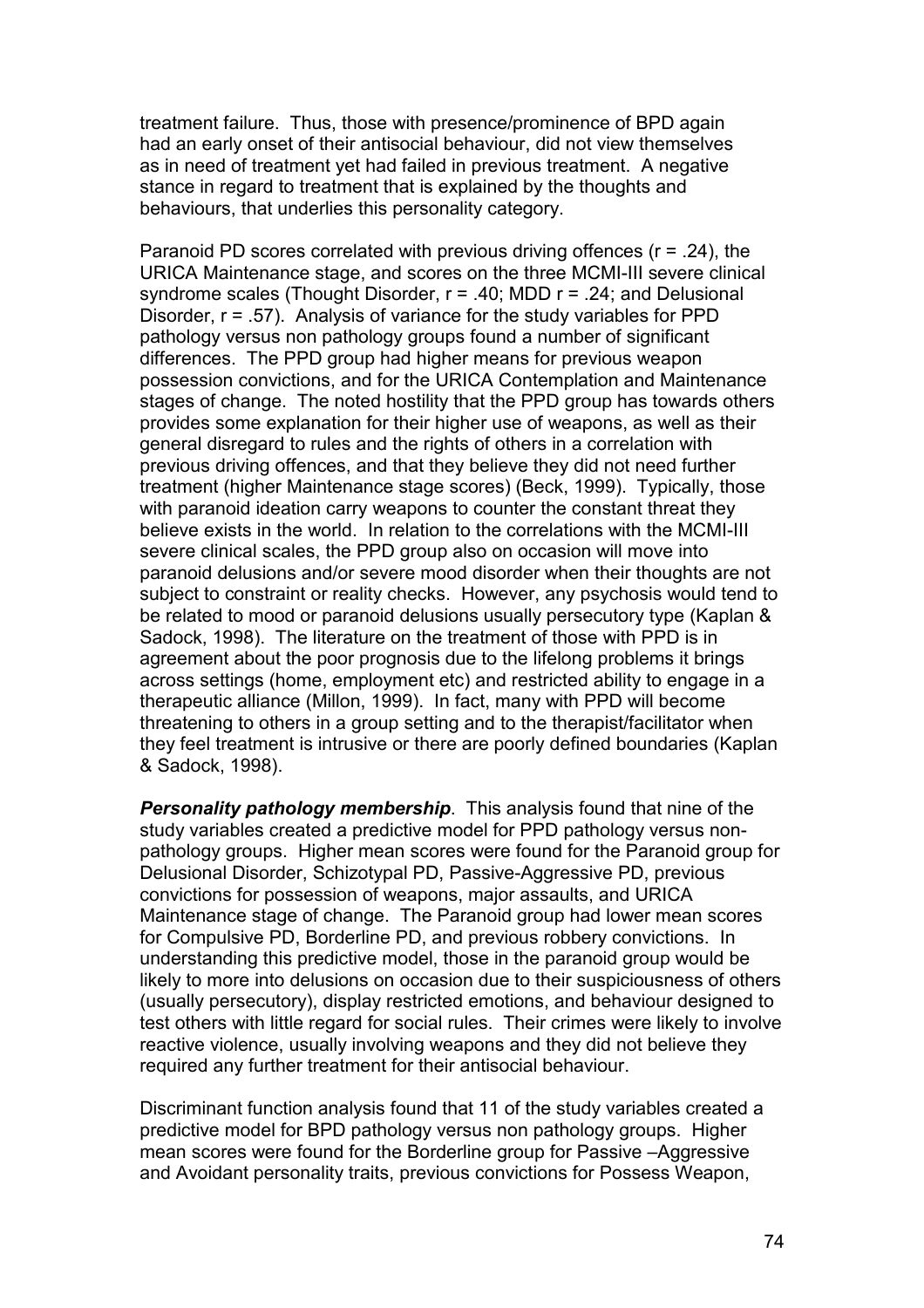Obstruction, and Driving offences, Bipolar Disorder, Major Depressive Disorder, Treatment Failure, and URICA Action. Only Narcissistic personality traits, and number of previous offence categories had lower mean scores.

In understanding this predictive model, those in the borderline group would be likely to have tumultuous interpersonal relationships in which they move from being dependant due to a poor self image, to when frustrated to enormous anger towards friends/therapists, and possible splitting and social avoidance. Their crimes were likely to involve driving offences (perhaps in an expression of anger) or opposition to Police and possession of weapons (they view the world in terms of good [idealised], or bad people [devalued]) but were limited in terms of criminal versatility as a group. While they endorsed that they were in the process of actively addressing their offending, they were more likely to fail in treatment.

### **Limitations of research**

This study while providing a reasonably comprehensive profile of the participants was limited by its focus on high-medium to low-minimum security inmates. The inclusion of participants classified, as maximum security from Paremoremo Prison would have allowed a complete picture of the high-risk incarcerated population to be completed. This is important when one considered the reasons for a maximum-security rating, namely, high levels of violent misconduct behaviour, the extreme nature of their crimes, and a previous history of poor prison conduct or escape.

The research was initially intended to be longitudinal rather than a single probe into the participants' offending and treatment history. At this stage only a 'snapshot' of participants has been established. Therefore limiting the conclusion that the profile of the offenders is stable over time, and implications on how predictive study variables are of criminal behaviour. There is a need to follow-up the sample in the next two years to provide a comprehensive picture of their subsequent engagement in focused criminogenic programmes, prison conduct, and their successful if released. The relatively short nature of many of the participants index sentence means a large number will have been released since the data was gathered in 2002. In addition, the study originally hoped to gather information on high-risk offenders who had been subject to IOM and their subsequent sentence management. A follow up study of the participants would enable a reliable sample of this data to be gathered and compared in terms of a serial assessment process. Thus, providing evidence of how predictive the personality pathology was of successful sentence management.

Finally, the other major limitation of the study was in the lack of a more comprehensive cultural assessment of what was later found to be a predominantly Māori sample. While the study did attempt to gain more information on high-risk Māori offenders by including exploratory questions on aspects identified through FReMO consultation, as with most research these raised more questions than they answered. Any future research with this sample will need to attend to this deficit in order to provide important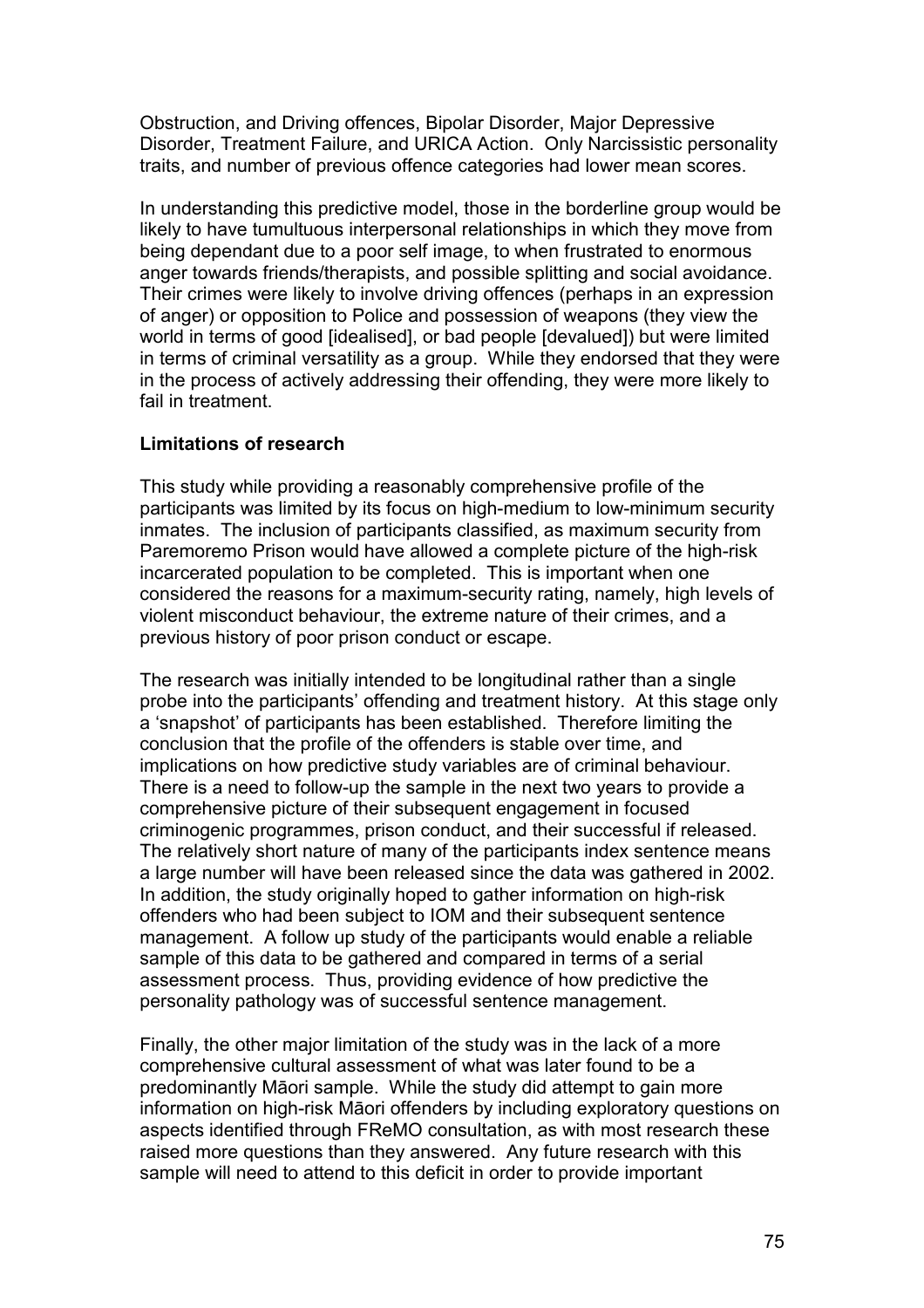information on the relationship with PPD and how cultural programme components can successful address the hostility inherent in this personality pathology. This would include far more comprehensive consultation with appropriate Māori stakeholders using the data gathered to date, as well as funding for Māori researchers to assist in the gathering of a comprehensive cultural assessment and in the analysis of this data.

Finally, while I have listed some limitations of the study is should be noted that this was an exploratory study that was never intended to provide any definitive answers. The introduction to this study pointed out the group of offenders typically classified as high risk, are not understood well and are heterogeneous in nature. Therefore, research that assists in increasing our knowledge about high-risk offenders and in clarifying the areas for further research is of considerable value even with limitations.

#### **Implications of the study**

*Risk profile*. Overall the study has confirmed that high-risk offenders are similar in terms of the presence of the big four factors that predict and maintain risk, namely, early onset of chronic criminal behaviour, antisocial associations, antisocial beliefs, and antisocial personality traits, as well as high levels of substance abuse, and violence related criminogenic needs. The presence of these risk factors, indicators of the group being both high risk and high needs, while expected, is important in supporting the focus by the Department of Corrections on a risk/needs approach.

Besides finding similarities on recognised risk variables, a number of factors that were both, risk or possible resilience indicators differed. While some offenders had instability in terms of residence, employment, and intimate relationships there were a range of responses, with a number indicating deficits in some, or none of these areas. The high-risk group were also found to differ on number of important outcome variables such as treatment efficacy, motivation to change, and specific severe personality patterns that maintained poor social competency and antisocial beliefs. Brown (2002) found the best model of dynamic predictors of success or failure after release from prison in a Canadian sample included the following variables; employment problems, marital support, negative affect, perceived problem level, substance abuse, social support, and expected positive consequences of crime. These dynamic variables when combined had an AUC = .83 in predicting any reoffending.

The research by Brown (2003) provides support for the inclusion of individual factors and a targeted approach to the provision of reintegrative services for high-risk offenders. It is fairly easy to list noted reintegrative factors and to provide interventions to support to overcome these. However, this study indicates that such a 'tick box' approach may fail to address individual psychological variables (negative affect, perceptions about change, procriminal beliefs), or may fail to recognise and address the barriers from personality pathology to environmental variables, such as employment problems, marital support and social support.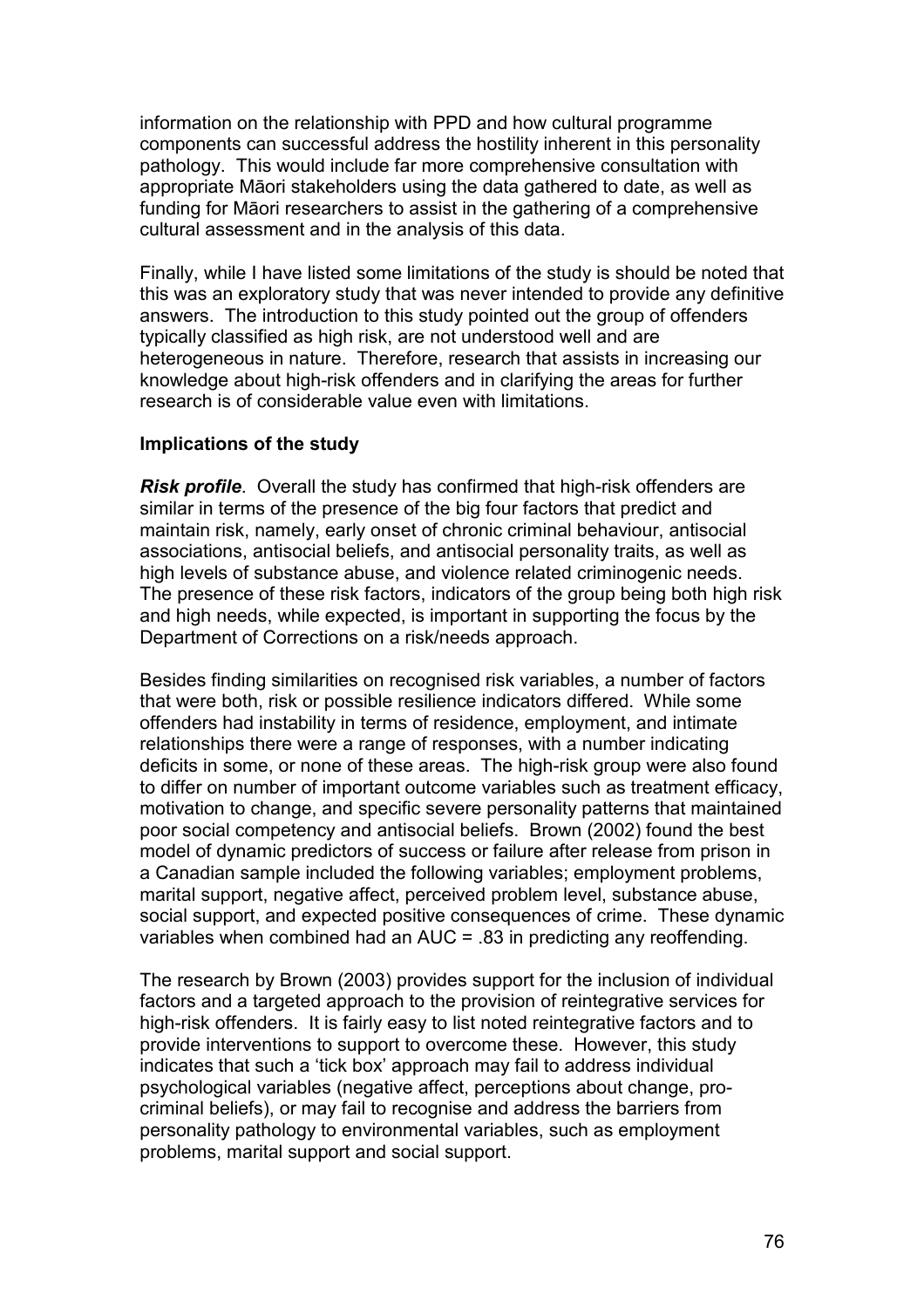In addition, while it was expected that the sample would be split equally between Māori and non- Māori in keeping with the distribution of ethnicity for the total prison population, this was not the case with not only the study sample of high-risk offenders but also the North Island inmate population. Providing even greater support for the need to provide more effective treatment programmes for Māori offenders.

The research carried out into the efficacy of treatment at Te Piriti, as well as Montgomery House VPP, programmes that combine both Tikanga and best practice cognitive behavioural treatment (CBT) indicates that a cultural focus appears to be effective in overcoming responsivity barriers for Māori offenders (Nathan, et al., 2003). While these results are encouraging further work needs to occur to see if the inclusion of Tikanga with very high-risk offenders, many with possible personality pathology is as effective, with this needing to be in combination with best practice CBT. The only international research to date, points to difficulties when the focus is only on cultural identity or selfesteem issues, with high-risk offenders with higher rates of recidivism. (Baumeister et al., 1996).

Finally, the study has established that most of the high-risk offenders in the study (66%) were imprisoned for between eight months to 3.62 years. In terms of prison management and parole eligibility this means the majority of these high risk offenders are likely to spend relatively short periods in prison and may not be subject to a S107 order (Parole Act 2002), limiting the ability to deliver intensive psychological treatment initiatives. This is in addition to the confirmed heterogeneous nature of the high-risk study sample. Thus, the type and timing of treatment will vary and will require more than a 'one size fits all' approach to treatment and management.

*Management/treatment issues***.** It is clear that treatment of the high-risk sample in this study has been marked by a lack of success. Well over a third had failed in previous treatment, with this figure expected to be much higher for similar offenders engaged in effective treatment programmes in which more is expected than attendance, such as the IOM core 100 hour suite of programmes or Special Treatment Units. Besides the study finding that a high percentage had failed in treatment it was also clear that as a group most had violence treatment needs, as well as a need for intensive treatment without which they were likely to reoffend. At least a third indicated the presence or prominence of severe personality pathology, which the discussion has indicated provides both significant barriers to change, as well as criminogenic factors such as hostile beliefs and isolation from prosocial influences in the case of PPD, BPD, and SPD.

The PPD group accounted for the highest percentage of the high-risk sample. The implications of management of a group of such a suspicious and guarded group are present in psychological assessment issues, responsivity to change, and in effective treatment. While there has already been discussion of responsivity to change, in regard to assessment, success relies on offender informed consent and full engagement. Those characterised by PPD will not volunteer for assessment, believing that anything they say in interview will be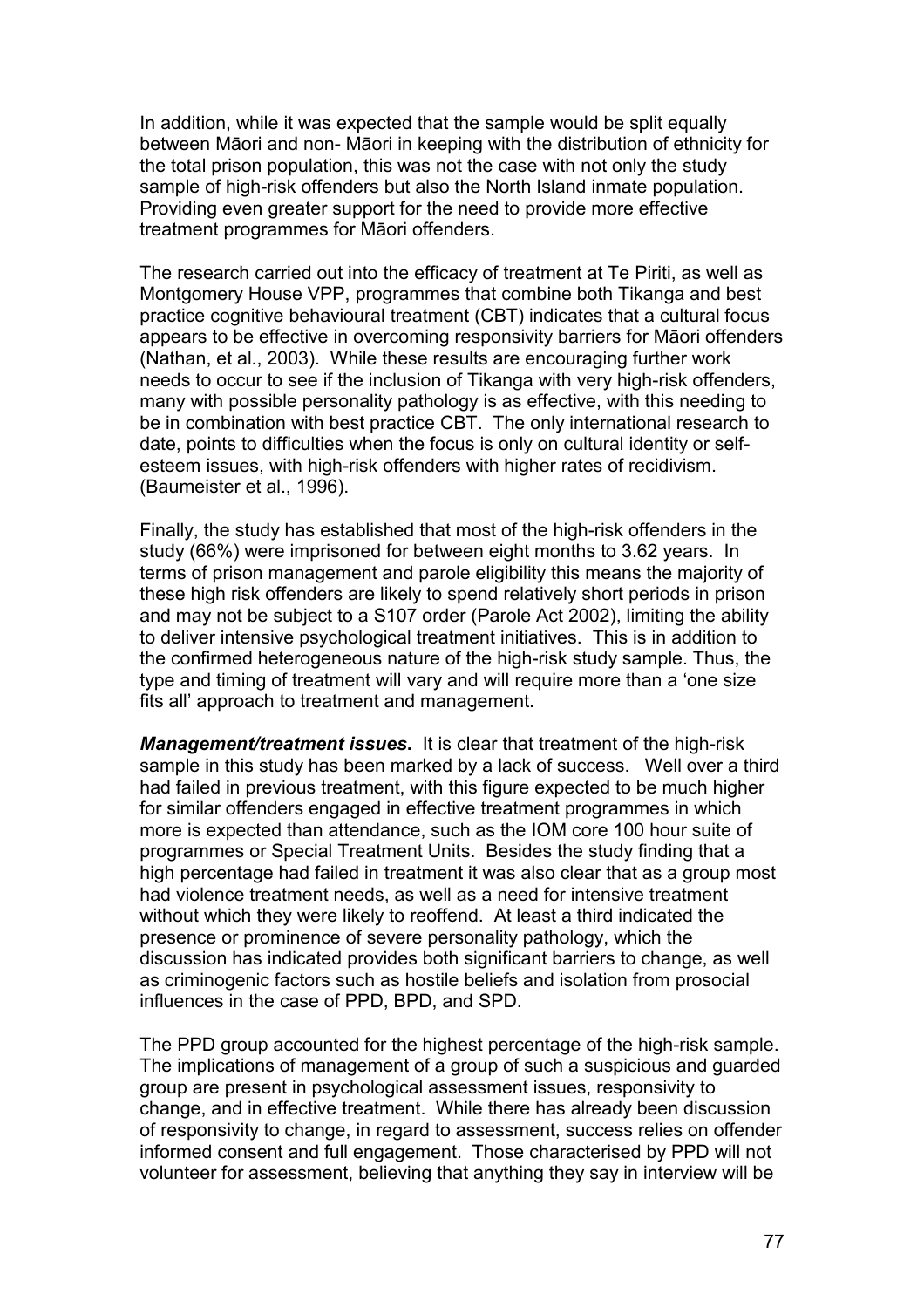misinterpreted, in addition reports written based on file review will be rejected as the 'system being out to get them'. Recognising the prevalence of PPD among high-risk offenders, the group most likely to be subject to psychological assessment, means Department psychologists should develop approaches that reduce suspicion/hostility. This may require spending some time finding a person the offender trusts to act as a support person during interview, as well as spending extra time explaining the purpose of the interview, checking notes at the end of sessions, and communicating in writing where possible to counter their faulty interpretation of reality (Palermo & Scott, 1997).

In terms of treatment, the PPD group will require trained clinicians rather than para-professionals due to the transference and counter-transference issues with which they present (Beck et al., 2004). The first principle in dealing with those with personality pathology is the establishment of meaningful therapeutic alliances (Bowers, 2002). In dealing with the paranoid, the issues in establishing such an alliance require trust and empathetic responsiveness, as well as boundaries to maintain a sense of autonomy for the offender in treatment (Millon, 1999). The clinician also needs to be aware that therapy for the PPD person can see the conversion of paranoia to depression as defences come down resulting in early traumatic experiences coming to the fore.

A recent article on motivational factors for forensic patients with personality disorder provides some support for a different approach, although it is noted the sample was very small (Sainsbury, Krishnan, & Evans, 2004). Sainsbury et al. identified seven dimensional categories to improve motivation; Supportive interactions; Desire for immediate treatment and change; Safety of participant; External motivation from those they trust; Sense of belonging to therapy; Internal motivation based on a 'good life' model; and finally, establishing an, Effective working alliance.

While it is important to recognise and plan to overcome the barriers that PPD presents to successful treatment, the focus is on criminogenic factors rather than treating them for a personality disorder. Duggan (2004) quotes William James who wrote in his *Principles of Psychology* (1890), 'In most of us by the age of thirty, character is set in plaster and will never soften again' as part of the case for the stability of personality factors, especially those related to antisocial personality. The case seems to be that change is only possible in the way basic temperament tendencies react to the environment. Such as a reduction in violent behaviour, within a secure, and predictable environment. By focusing on the behaviour that is required to change and the personality traits that maintain the inappropriate response, effective treatment is possible.

#### **Future research**

The current research has provided further support for treatment that provides effective intervention for violent and hostile beliefs, as well as recognising and addressing major responsivity barriers. Such research will need to be exploratory in view of the lack of both international and New Zealand success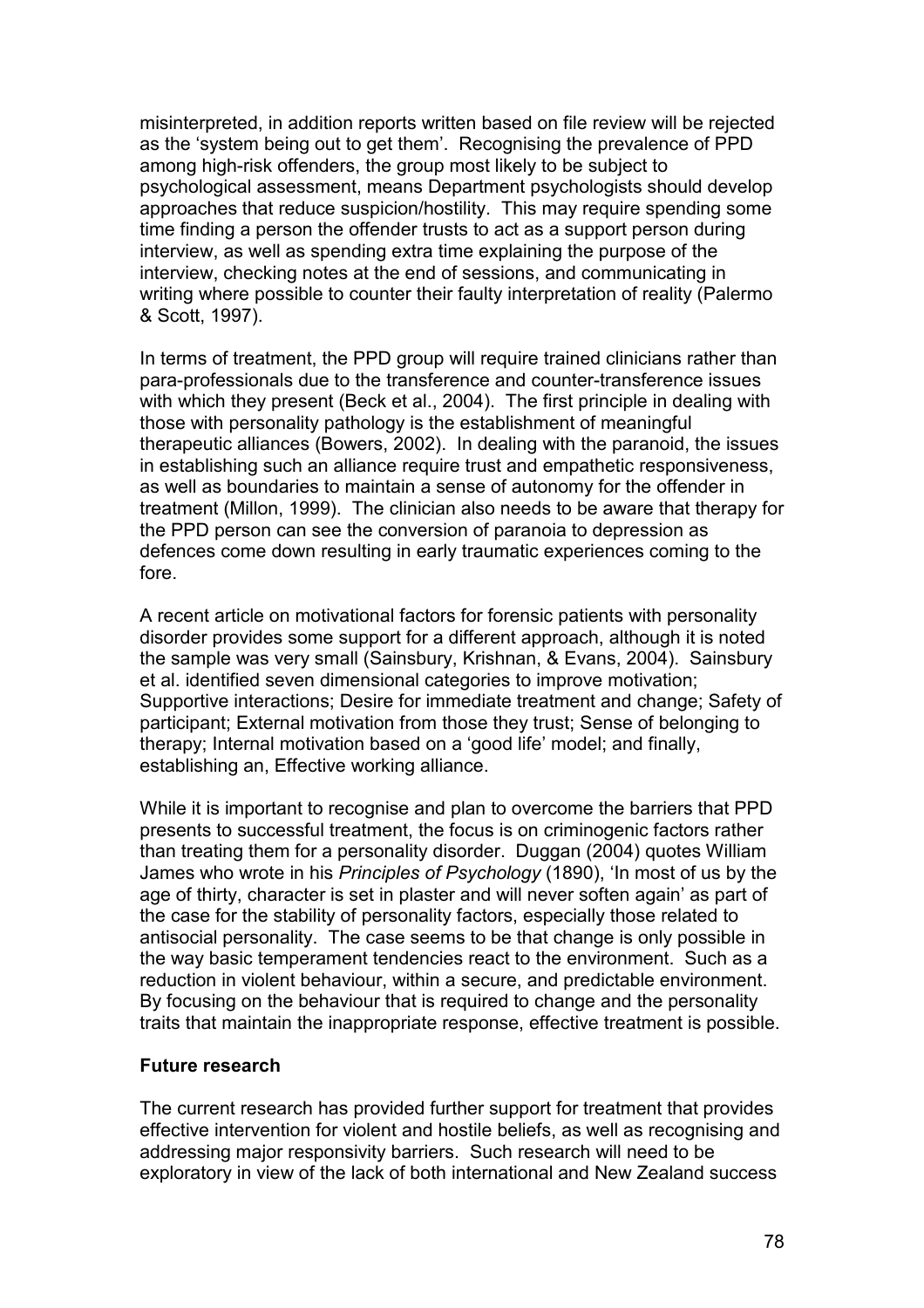in treating high-risk offenders, many of whom also meet the criteria for criminal psychopathy (Hare 2003; Wilson, 2003).

The author of the current study, Dr Wilson, has developed a multi-year research proposal based on the research findings to provide a suitable treatment intervention for high-risk offenders. It is included in this report to demonstrate how the results from the study can inform more effective treatment with high-risk offenders. The first stage would involve an extensive literature review of the treatment needs and responsivity barriers of very highrisk offenders. This will build on the work from the current study, as well as recent work carried out internationally in developing and running treatment initiatives for similar offender groups.

The proposed research would collect data and manuals from recent overseas experimental treatment programmes, notably, the Regional Forensic Centre, Saskatoon Canada, and the four Dangerous Severe Personality Disorder (DSPD) treatment units in England. The area of treatment with this group worldwide has become a priority, however, programmes are yet to be proven and more data should be available over the first year of the proposed study through contacts Dr Wilson has with researchers in this area<sup>3</sup>.

The next stage in the research would look at previous New Zealand treatment initiatives, such as the long running Montgomery House Violence Prevention Programme, as well as the Violence Prevention Unit, Wellington, and noted individual initiatives by Department psychologists. Both these programmes and the individual efforts have had offenders who would have met the very high risk/psychopathic criteria. The study would collect and analyse data on content, demographics (including actuarial assessment scores), and recidivism, as part of ensuring that existing knowledge on success and failure is uncovered and included in the experimental programme. A FReMO focus group would be formed from appropriate Maori stakeholders to access traditional knowledge about intervention/therapy with very high-risk offenders, with assistance sought specifically in terms of overcoming responsivity issues with this high risk difficult to manage group.

While the proposed study would use the information outlined above to provide an experimental intervention, a general overview with limited detail is listed below.

Potential participants would be clearly informed about the kawa of the programme and expected behaviour, both in terms of conduct, but also expected change in criminogenic targets. The treatment programme could form three sections or phases. The first would be termed the responsivity/motivation intervention group phase. It would focus on identifying group and individual barriers to change and is aimed at overcoming resistance. The experimental intervention would be highly structured with its

 3 The principal researcher, Dr Wilson recently visited Canada in June 2004 and took advantage of this trip to spend time at the Saskatoon Regional Forensic Centre where Dr Wong and Audrey Gordon have been implementing treatment with a similar very high-risk violent/psychopathic group.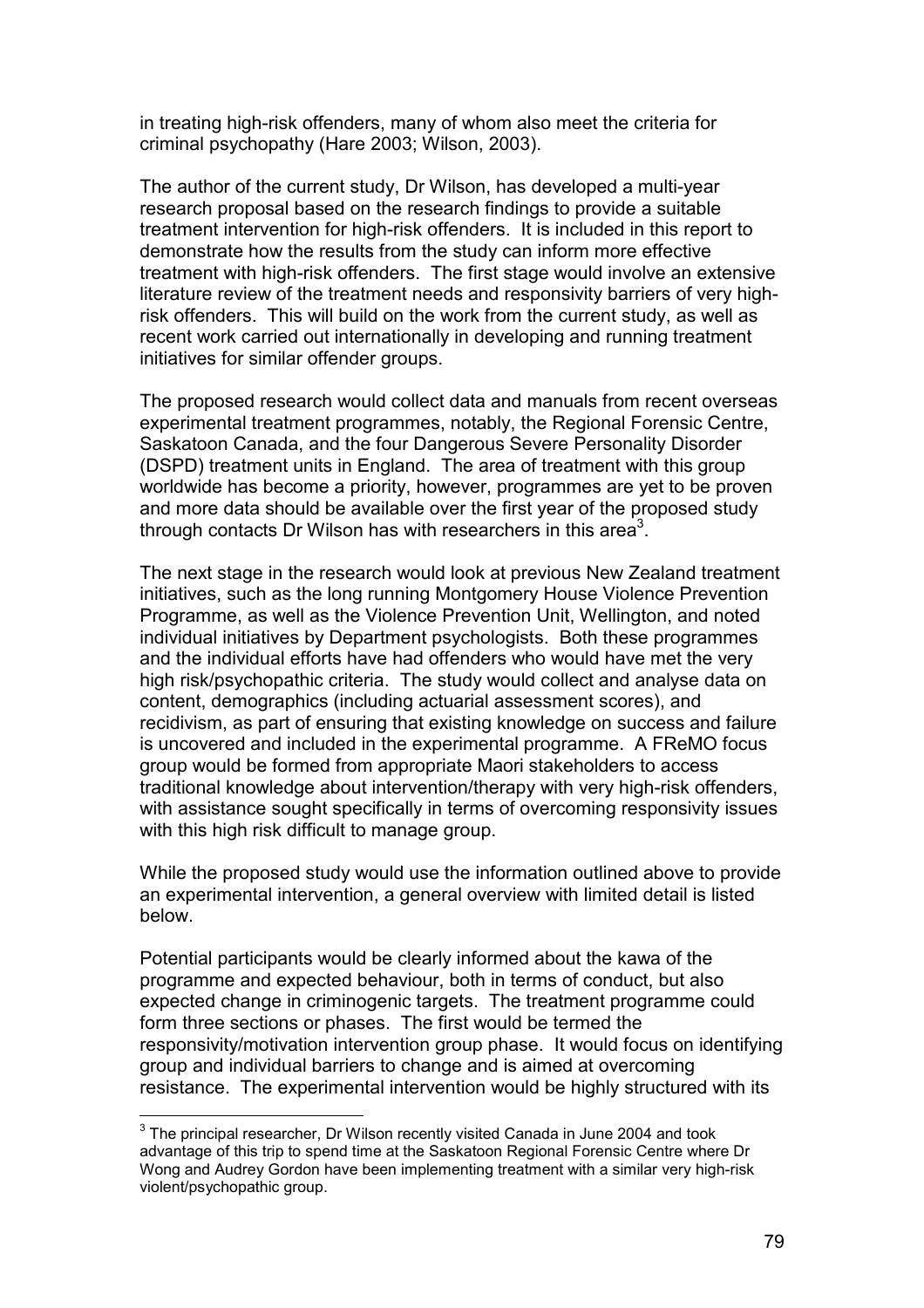rules, goals, and activities clear and explicit. Psychopathy and the interpersonal behaviours associated with it, such as conning, manipulative, lying, and deception, are regarded as responsivity barriers that need to be successfully managed during the treatment phase. While the staff would have some flexibility to recognise individual difference and autonomy, offenders would not be allowed to 'run' the programme or assume any leadership but rather will be expected to take responsibility for their own behaviour.

The responsivity group phase will enable participants to be introduced to intervention concepts, such as the transtheoretical model of change, in which treatment is viewed as a process of change, with realistic and observable expectations of behaviour change. All participants should have moved through the pre-contemplation stage, a stage characterised by offenders having no intention to change, in which they are unaware, in denial, or lack insight into the need for change. This initial phase is also expected to be an important area in which Tikanga principles will assist in overcoming barriers to change and in providing an accepted kawa for the group to operate within.

The second will be termed the treatment or action group phase. This part of the experimental intervention for the participants would be intensive at three days a week of group therapy (two hours in the morning and two in the afternoon<sup>4</sup>), plus individual treatment as required for on-going responsivity issues. A workbook would be used that each participant would be expected to complete that contains information, homework, and worksheets on each treatment phase module. While group sessions are expected to follow the modules in the workbook if someone does not acquire the skills, individual work will address these differences. The programme content aimed at preventing further violence is yet to be decided on, however, the programme is expected to incorporate components from Hare & Wong's programme (in press) such as:

- Introduction to behaviour cycles
- Internal links to behaviour cycles: Perceptions
- Internals links to behaviour cycles: Thoughts and attitudes
- Internals links to behaviour cycles: Managing emotions
- External links to behaviour cycles: Managing other high-risk situations
- Offence cycles established
- Maintenance of change

 $\overline{a}$ 

 $4$  Andrews & Bonta (2003) recommended that effective programmes should occupy a significant amount (40-60%) of the offender's time to ensure that the intervention has time to have an impact on entrenched patterns of antisocial behaviour, with 6-12 months being the minimum time for intensive programming. It is also recommended that participants be observed after discharge to lower intensity, maintenance programme to observe if any enduring behavioural changes have taken place.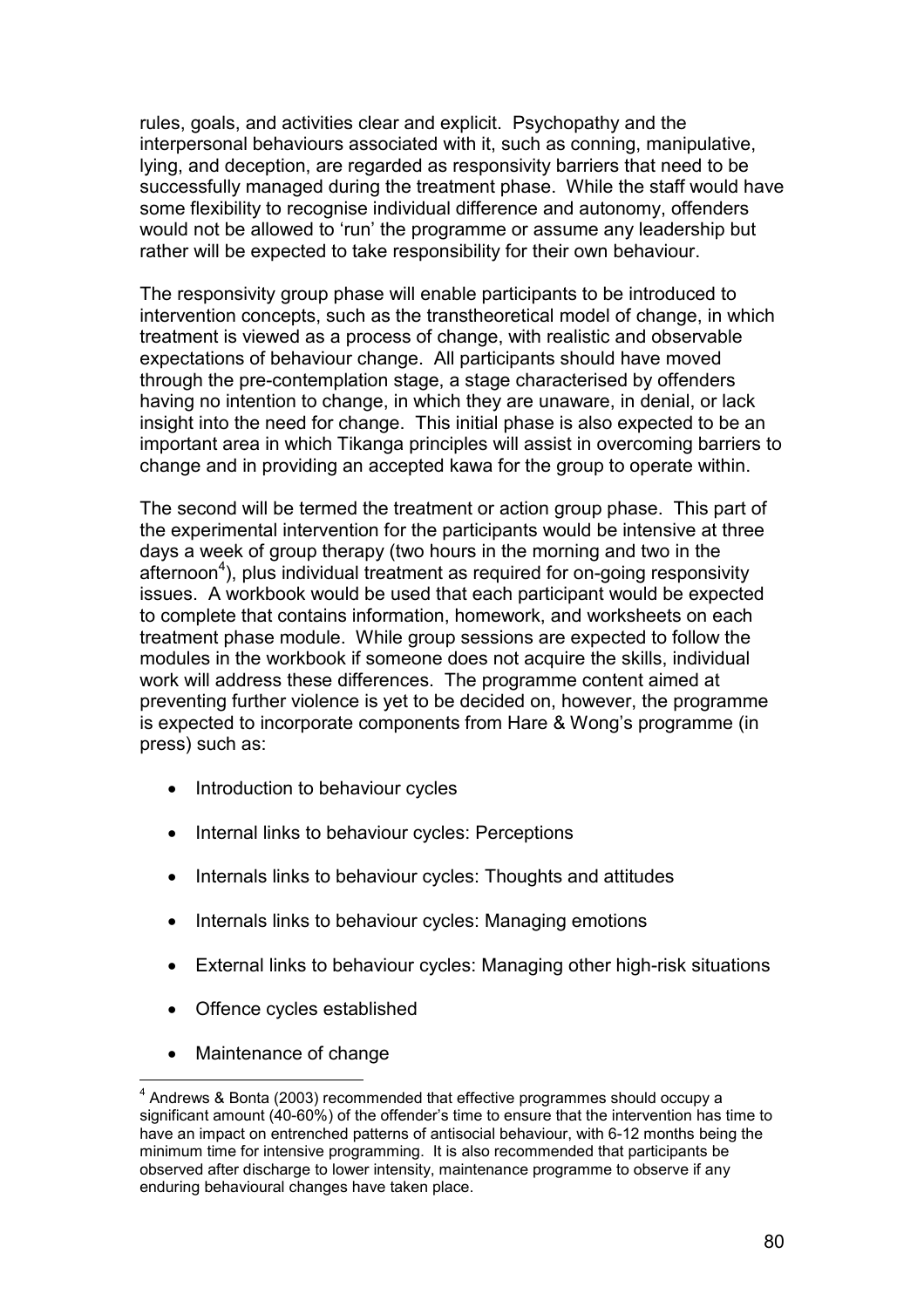- Prosocial post programme goals
- Relapse prevention.
	- o Forming positive connections
	- o Developing a relapse prevention plan

The third and final component is termed the post treatment or maintenance phase. This part of the experimental intervention for the selected 8-10 participants would be low intensity with the main focus on observation of behaviour change in a different environment. After treatment, participants would be placed either back in their original prison units or accepted alternative units. While there will be a number of follow up maintenance sessions, programme participants would be expected to implement changes in their antisocial behaviour within prison. These expected changes that would also relate to the targeted changes in antisocial behaviour after release that were made clear within the treatment group phase. Key prison staff in the units in which participants are transferred after phase two would receive sufficient training in a behavioural assessment measure to record changes if they occur. Information on change would also be sought/observed from participants during maintenance follow up sessions. This final programme phase would last for three months to enable assessment of whether actual changes had occurred. Reintegrative planning would also use the results of the treatment programme to identify the supports and specific skills required for success after release.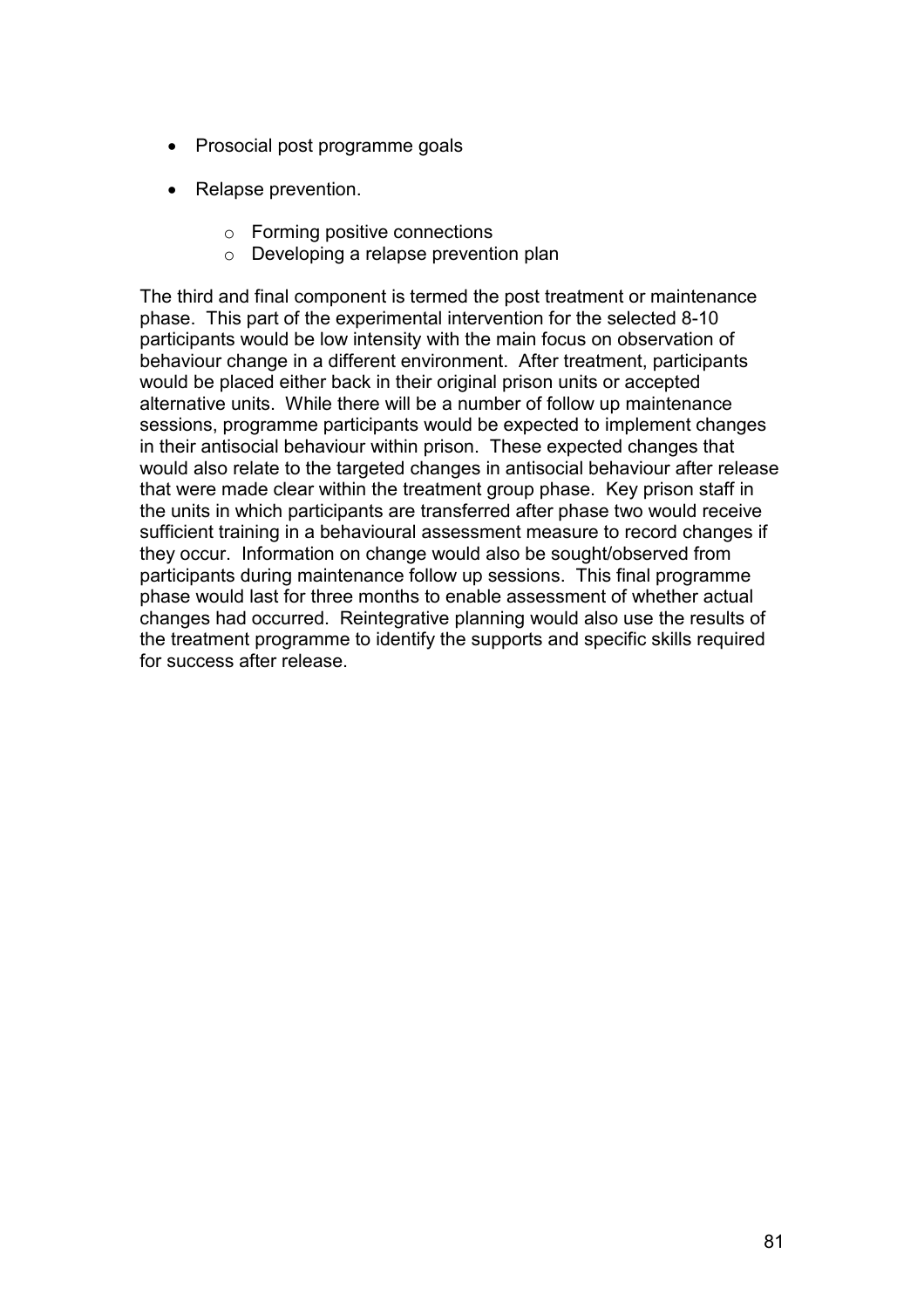# **References**

Abellanas, L., McLellan, A. T. (1993). "Stages of change" by drug problem in concurrent opiod, cocaine, and cigarette users. *Journal of Psychoactive Drugs, 25*, 307-313.

Andrews, D. (1995). The psychology of criminal conduct and effective treatment. *What works: Reducing reoffending*. J. McGuire. Chichester, Wiley.

Andrews, D. A., & Bonta, J. (2003). *The psychology of criminal conduct (3rd ed.)*. Cincinnati, OH: Anderson.

Andrews, D. A., & Bonta, J. (1998). *The psychology of criminal conduct* (2nd ed.). Cincinnati, OH: Anderson.

Andrews, D. A., Zinger, I., Hodge J., Bonta, J., Gendreau, P., & Cullen, P. (1990). Does correctional treatment work? A clinically relevant and psychologically informed meta-analysis. *Criminology 28*, 369-404.

American Psychiatric Association. (1968). *Diagnostic and statistical manual of mental disorders, (2th ed.)*. Washington: DC, Author.

American Psychiatric Association. (1994). *Diagnostic and statistical manual of mental disorders, (4th ed.)*. Washington: DC, Author.

Baumeister, R. F., Smart, L., & Boden, J. M. (1996). Relation of threatened egotism to violence and aggression: The dark side of high self esteem. *Psychological Review, 103*, 5-33.

Bakker, L., O'Malley, J. & Riley, D. (1998). *Storm warning: Statistical models for predicting violence.* Christchurch: Psychological Service, Department of Corrections.

Bakker, L., Riley, D. & O'Malley, J. (1999). *Risk of reconviction: Statistical models predicting four types of re-offending.* Christchurch: Department of Corrections.

Beck, A. T. (1999). *Prisoners of hate: The cognitive basis of anger, hostility, and violence.* New York: HarperCollins.

Beck, A. T., Freeman, A., Davis, D. D., & Associates. (2004). *Cognitive therapy of personality disorders (2nd Edition)*. New York: Guilford.

Blackburn, R. (1993). *The psychology of criminal conduct: Theory research and practice*. New York: Wiley.

Bonta, J. (2002). Offender risk assessment: Guidelines for selection and use. *Criminal Justice and Behavior, 29*, 355-379.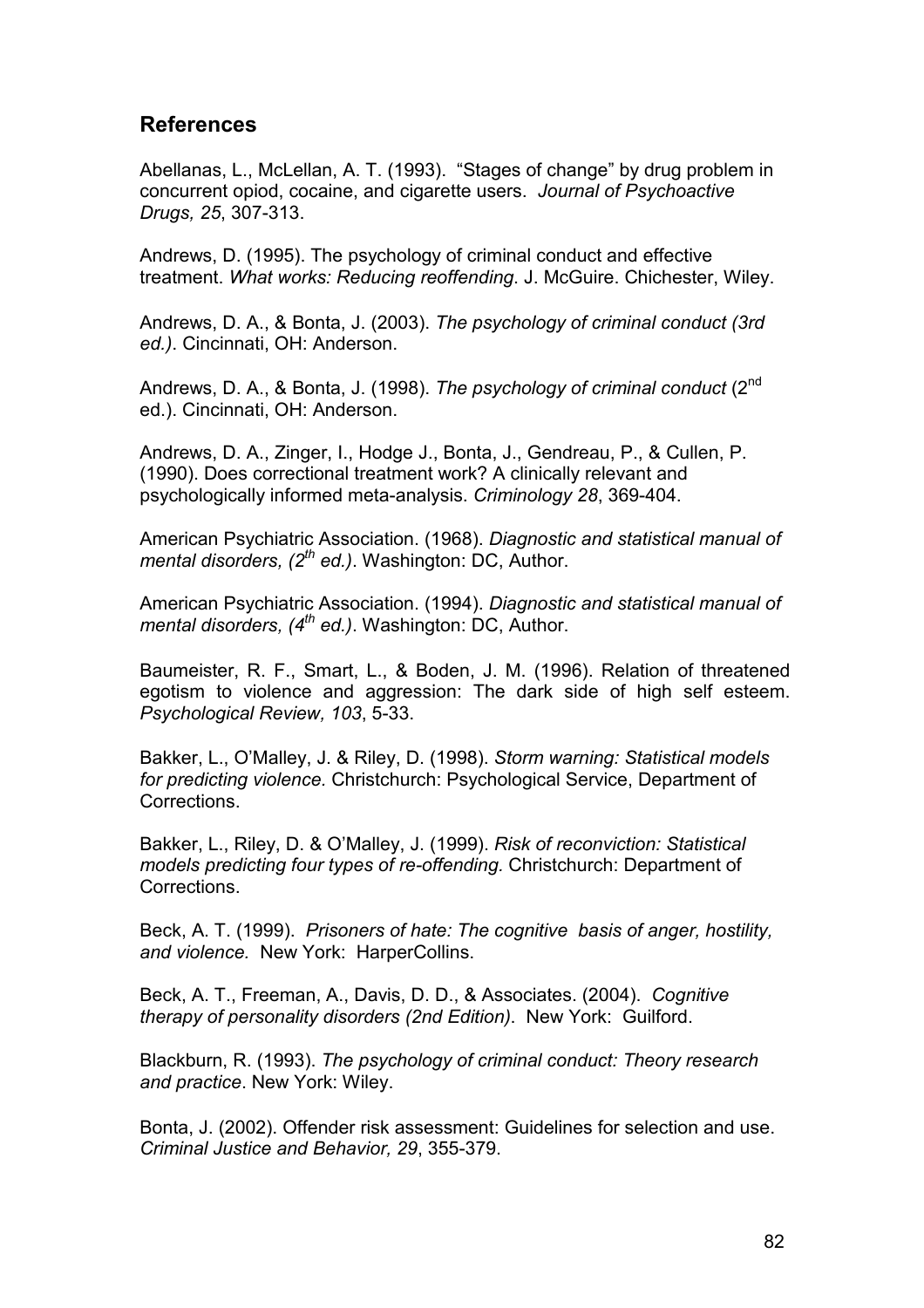Bonta, J. (1996). Risk-needs assessment and treatment. In A. T. Harland (Ed.), *Choosing correctional options that work: Defining the demand and evaluating the supply* (pp. 18-32). Thousand Oaks, CA: Sage.

Bonta, J., Law, M., & Hanson, K. (1998). The prediction of criminal and violent recidivism among mentally disordered offenders: A meta-analysis. *Psychological Bulletin, 123*, 123-142.

Bonta, J., Lipinski, S., & Martin, M. (1992). The characteristics of aboriginal recidivists. *Canadian Journal of Criminology, 34,* 517-522.

Bowers, L. (2002). *Dangerous and severe personality disorder: Response and role of the psychiatric team*. London: Routledge.

Brown, S. L. (2002). *The dynamic prediction of criminal recidivism: A threewave prospective study*. Doctoral Thesis. Kingston, ON: Queen's University

Buffington-Vollum, J., Edens, J. F., Johnson, D. W., & Johnson, J. K. (2002). Psychopathy as a predictor on institutional misbehavior among sex offenders: A prospective replication. *Criminal Justice and Behavior, 29*, 497-511.

Burgess, E. W. (1928). Factors determining success or failure on parole. In A. A. Bruce, A. J. Harno, E. W. Burgess, & J. Landesco (Eds.), *The workings of the indeterminate-sentence law and the parole systems in Illinois* (pp. 221- 234)*.* Springfield: Illinois State Board of Parole.

Coid, J. W. (1998). The management of dangerous psychopaths in prison. In T Millon, E Simonsen, M Birket-Smith and R Davis (Eds.), *Psychopathy: Antisocial, criminal, and violent behavior* (pp. 431-457). New York: Guilford.

Coyle, A. (1987). The management of dangerous and difficult prisoners. *The Howard Journal, 26,* 139-152.

Department of Corrections (2002). *Managing offenders in the Department of Corrections*. Wellington, NZ: Author.

Derrickson, D. L. (2000). Working alliance and readiness to change in incarcerated sex offenders. *Dissertation Abstracts International: Section B. The Sciences and Engineering, 60*, pp.4215.

Ditchfield, J. (1990). *Control in prisons: A Review of the literature* (Home Office Research Study No.118). London: Her Majesty's Stationary Office.

Dolan, B., & Coid, J. (1993). *Psychopathic and antisocial personality disorders*. London, Gaskell.

Dowden, C., & Serin, R. (2002). *Anger management programming for federal male inmates: the impact of dropouts and other program performance variables on recidivism*. Unpublished report: Research Branch Correctional Service Canada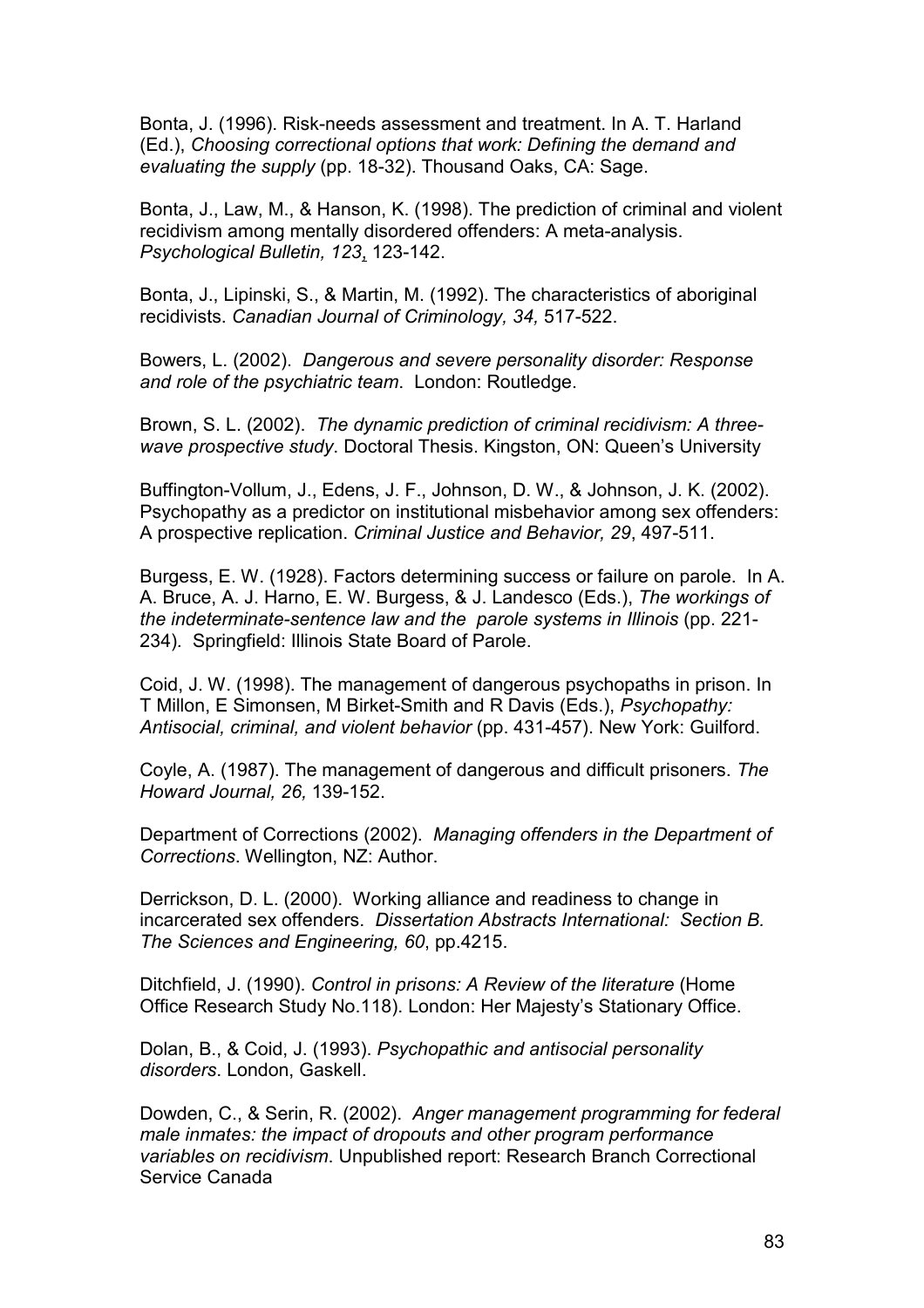Duggan, C. (2004). Does personality change and, if so, what changes? *Criminal Behaviour and Mental Health, 14*, 5-16.

Graham, A. (1999). Post-prison mortality: Unnatural death among people released from Victorian prisons between January 1990 and December 1999. *The Australian and New Zealand Journal of Criminology, 36*, 94-106.

Gendreau, P., & Keyes, D. (January 2001). Making prisons safer and more humane environments. Submitted January theme issue, *Canadian Journal of Criminology.* 

Gendreau, P., Little, T., & Goggin, C. (1996a). A meta-analysis of the predictors of adult offender recidivism: What works! *Criminology, 34*, 575-607.

Gondolf, E. W. (1999). MCMI results for batterer program participants in four cities: Less "pathological" than expected." *Journal of Family Violence, 14*, 1-17.

Hare, R. D. (1992). *A model program for offenders at high risk for violence.* Ottawa, Correctional Services of Canada.

Hare, R. D. (1998). *Without conscience: The disturbing world of the psychopaths among us*. New York, Guilford Press.

Hare, R. D. (2003). *The Hare Psychopathy Checklist-Revised (PCL-R): 2nd Edition*, Toronto, Ontario, Multi-Health Systems.

Hare, R. D., Clark, D., Grann, M., & Thornton, D. (2000). Psychopathy and the predictive validity of the PCL-R: An international perspective. *Behavioral Sciences and the Law, 18*, 623-645.

Hare, R. D., Hart, S. D., & Harpur, T. J. (1991). Psychopathy and the DSM-IV criteria for antisocial personality disorder. *Journal of Abnormal Psychology, 100, 3*, 391-398.

Hare, R. D., McPherson, L. M., & Forth, A. E. (1988). Male psychopaths and their criminal careers. *Journal of Consulting and Clinical Psychology 56*: 710- 714.

Harris, G. T., Rice, M. E., Cormier, C. (1991). Psychopathy and violent recidivism. *Law and Human Behavior 15*: 625-637.

Hart, S. D., & Hare, R. D. (1997). Psychopathy: Assessment and association with criminal conduct. In D. M. Stoff, J. Breiling and J. D. Maser (Eds.) *Handbook of antisocial behavior*: (pp 22-35): New York, Wiley.

Harpur, T. J., & Hare, R. D. (1994). Assessment of psychopathy as a function of age. *Journal of Abnormal Psychology, 103*, 604-609.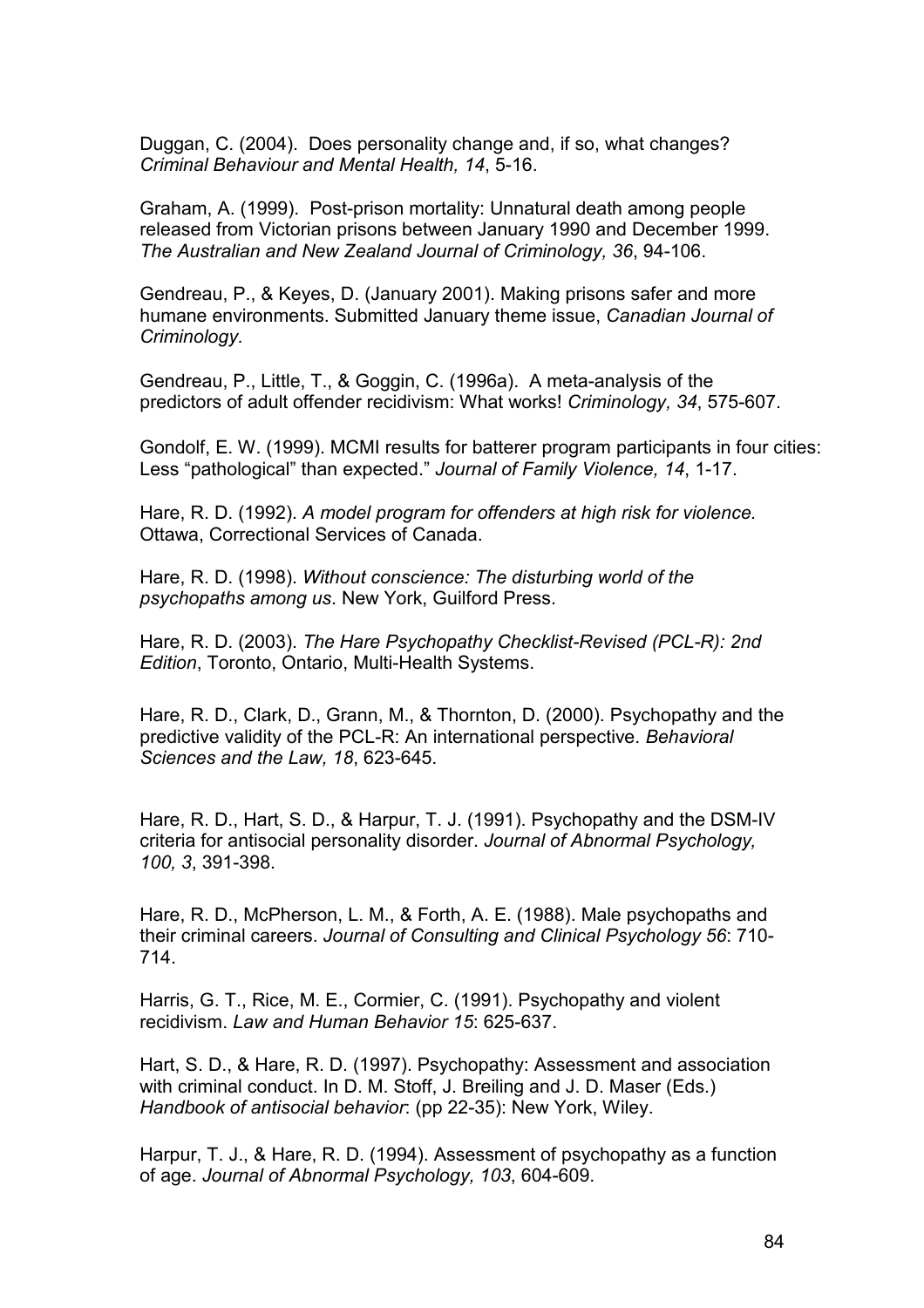Hobson, J., Shine, J., & Roberts, R. (2000). How do psychopaths behave in a prison therapeutic community? *Psychology, Law, and Crime 6*: 139-154.

Kaplan, H. I., & Sadock, B, J. (1998). *Synopsis of psychiatry: Behavioral sciences/clinical psychiatry (8th Edition)*. New York: Williams & Wilkins

Kelln, B. C., Dozois, D. J., McKenzie, I. E. (1998). An MCMI-III discriminant function analysis of incarcerated felons: Prediction of subsequent institutional misconduct. *Criminal Justice and Behavior, 25*, 177-189.

Kosson, D. S. (1997). *Notes for using the interpersonal measures of psychopathy*. Unpublished manuscript.

Kosson, D. S., Steuerwald, B. L., Forth, A. E., & Kirkhart, K. (1997). A new method for assessing the interpersonal behavior of psychopathic individuals: Preliminary validation studies. *Psychological Assessment, 9*, 89-101.

Kosson, D. S., Gacono, C. B., & Bodholt, R. H. (2000). Assessing psychopathy: Interpersonal aspects and clinical interviewing. In C. B. Gacono (Ed.). *The clinical and forensic assessment of psychopathy: A practitioner's guide* (pp 203-230). London: Kluwer Academic.

Lattimore, P. K., Visher, C., & Linster, R. L. (1995). Predicting arrest for violence among serious youthful offenders. *Journal of Research in Crime and Delinquency, 32,* 54-83.

Levesque, D. A., Gelles, R. J., & Velicer, W. F. (2000). Development and validation of a stages of change measure for men in batterer treatment. *Cognitive Therapy & Research, 24*, 175-199.

Loeber, R., & Farrington, D. P. (2000). Young children who commit crime: Epidemiology, developmental origins, risk factors, early interventions, and policy implications. *Development and Psychopathology, 12,* 737-762.

Loeber, R., & Stouthamer-Loeber, M. (1996). The development of offending. *Criminal Justice and Behavior, 23*, 12-24.

Losel, F. (1998). Treatment and management of psychopaths. In D. J. Cooke, A. E. Forth, & R. D. Hare, (Eds.), *Psychopathy: Theory, research and implications for society* (pp. 303-354). Dordrecht: Kluwer Academic Publishers.

Losel, F. (2001). Evaluating the effectiveness of correctional programs: Bridging the gap between research and practice. In G. A. Bernfeld, D. P. Farrington & A. W. Leschied (Eds.) *Offender Rehabilitation in Practice*. John Wiley & Sons.

Lykken, D. T. (1995). *The antisocial personalities*. Hillsdale, NJ: Lawrence Erlbaum.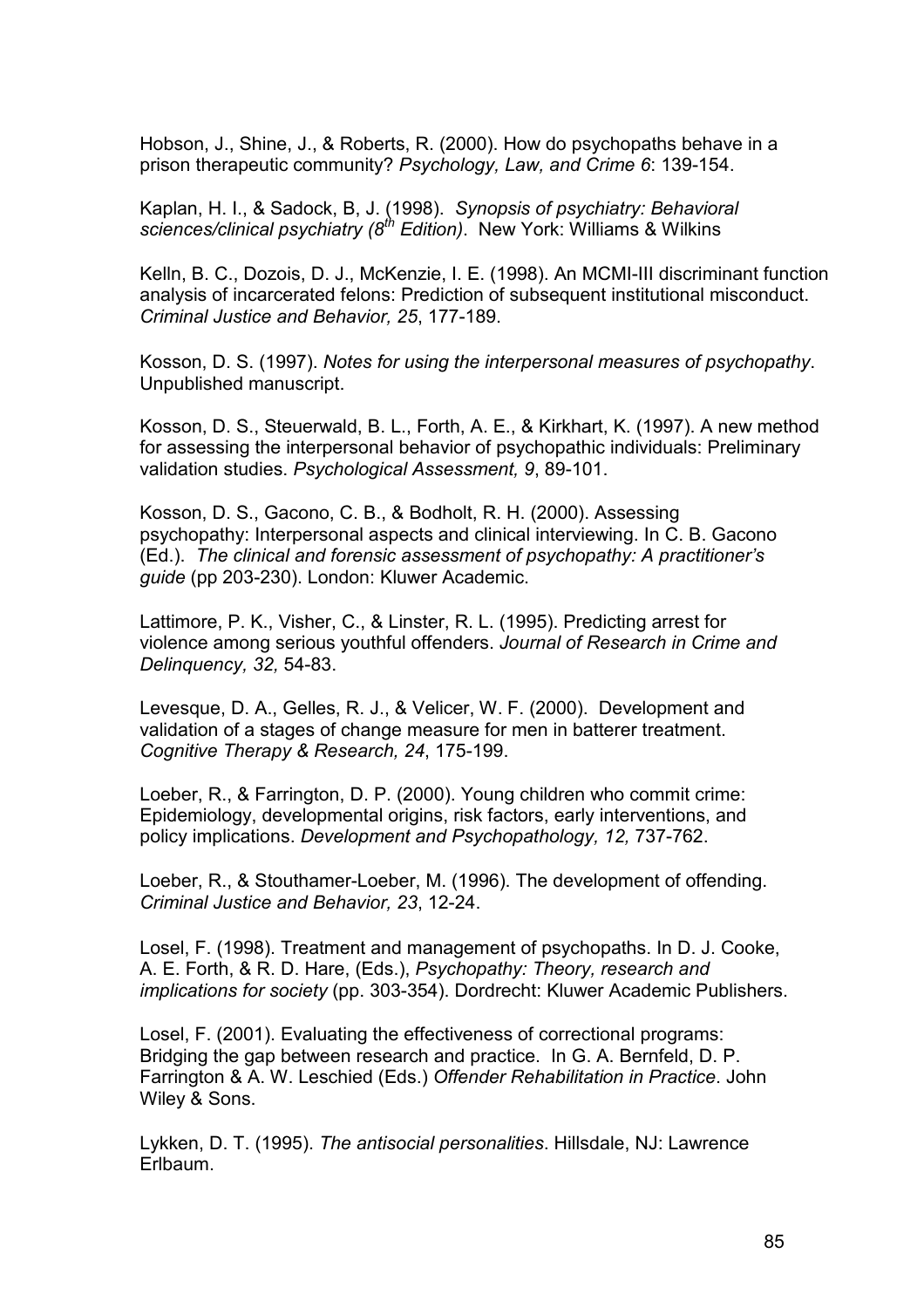Lynam, D., R. (1996). Early identification of chronic offenders: Who are the fledgling psychopaths? *Psychological Bulletin, 120*, 209-234.

Lynam, D., R. (1998). Early identification of the fledgling psychopath: Locating the psychopathic child in the current nomenclature. *Journal of Abnormal Psychology, 4*, 566-573.

Mahon, J. (2000). Dropping out of psychological treatment for eating disorders: What are the issues? *European Eating Disorders Review, 8,* 198- 216.

Martinez, R. (1997). Predictors of serious violent recidivism: Results from a cohort study. *Journal of Interpersonal Violence, 12*, 216-228.

McConnaughy, E. A., DiClemente, C. C., Prochaska, J. O., Velicer, W. F. (1989). Stages of change on psychotherapy: A followup report. *Psychotherapy: Theory, Research, Practice, & Training, 24*, 494-503.

McFarlane-Nathan, G. (1999). *FReMO: Framework for Reducing Māori Offending*. Wellington: Psychological Service, Department of Corrections.

Michenbaum, D., & Turk, D.C. (1987). *Facilitating Treatment Adherence: A Practitioners Guidebook.* New York: Plenum Press.

Million, T. (1999). *Personality guided therapy*. New York: John Wiley.

Millon, T. D., Millon, C., & Davis, R. (1994). *Millon Clinical Multiaxial Inventory-III.* Minneapolis: National Computer Systems, Inc.

Moffitt, T. E. (1993). Adolescent-limited and life-course-persistent antisocial behavior: A developmental taxonomy. *Psychological Review, 100,* 674-701.

Moffitt, T. E. (1997) Adolescent limited and life course persistent offending. A complementary pair of developmental theories. In T. Thornberry (Ed.), *Developmental theories of crime and delinquency. Advances in criminological theory* (pp. 11-54). London: Transaction Press.

Monahan, J. (1981). *Predicting violent behavior: An assessment of clinical techniques*. Beverly Hills, CA: Sage.

Nathan, L., Wilson, N. J., & Hillman, D. (2003). *Te Whakakotahitanga: An evaluation of the Te Piriti special treatment programme for child sex offenders in New Zealand*. Wellington, Department of Corrections, Psychological Service.

Ogloff, J. R P., Wong, S., & Greenwood, A. (1990). Treating criminal psychopaths in a therapeutic community program. *Behavioral Sciences and the Law, 8*, 181-190.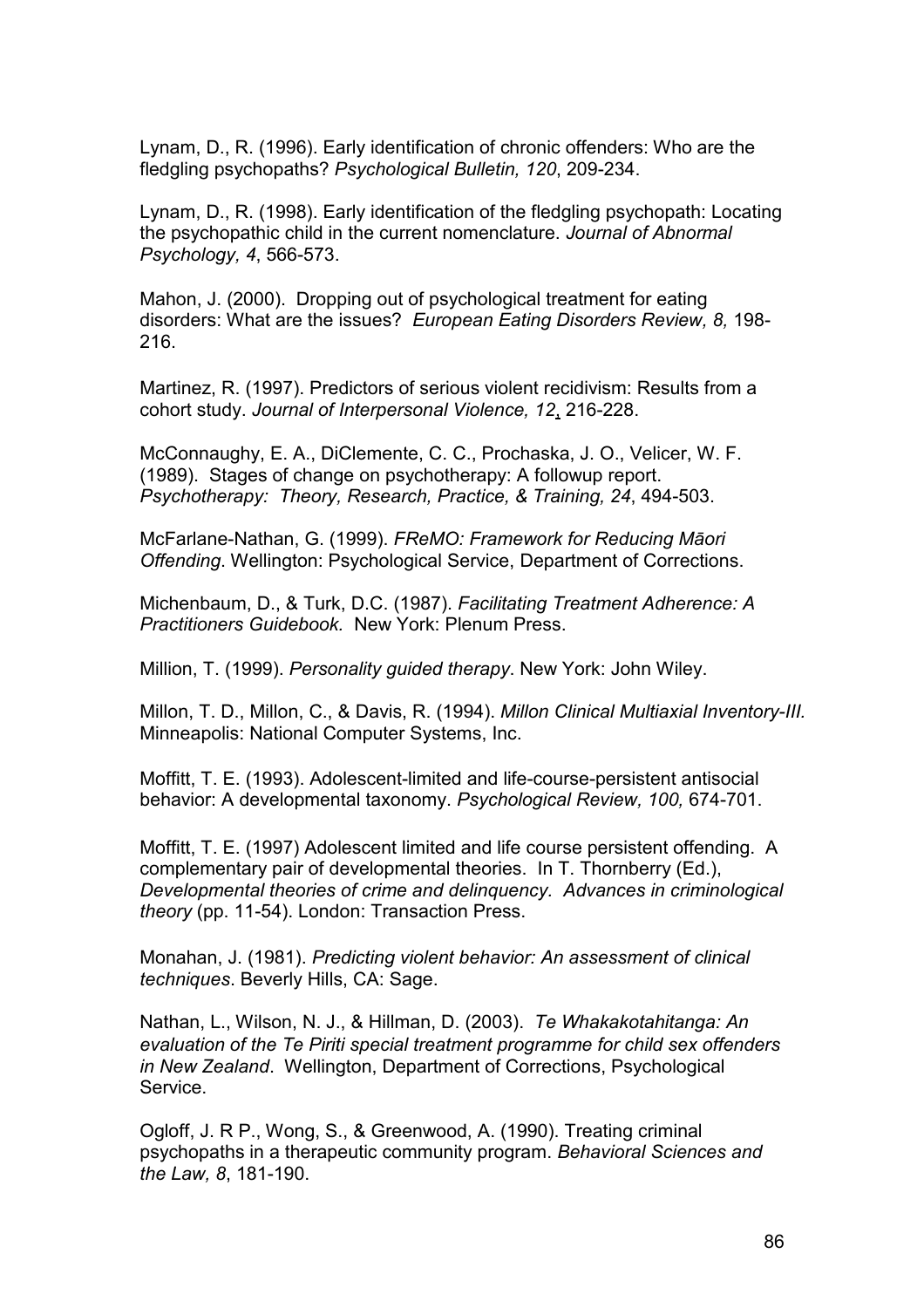Palermo, G. B., & Scott, E. M. (1997). *The paranoid: In and out of prison*. Springfield, IL, England: Charles C Thomas.

Patterson, G. R., Reid, J. B., & Dishion, T. J. (1992) *Antisocial boys*. Eugene, OR: Castalia Publishing Company.

Prochaska, J. O., & DiClemente, C. C. (1984). *The transtheoretical approach. Crossing traditional boundaries of therapy.* Homewood, IL: Dow Jones-Irwin.

Reid, J. R., Patterson, G. R., & Snyder, J. (2002). *Antisocial behavior in children and adolescents: A developmental analysis and model for intervention*. Washington, DC, American Psychological Association.

Reise, S. P., & Oliver, C, J. (1994). Development of a California Q-set indicator of primary psychopathy. *Journal of Personality Assessment, 1*, 130-144.

Retzlaff, P., Stoner, J., & Kleinsasser, D. (2002). The use of the MCMI-III in the screening and triage of offenders. *International Journal of Offender Therapy and Comparative Criminology, 46*, 319-332.

Rice, M. E. (1997). Violent offender research and implications for the criminal justice system. *American Psychologist, 52*, 414-423.

Rice, M. E., & Harris, G. (1996). Predicting the recidivism of mentally disordered fire setters. *Journal of Interpersonal Violence, 11*, 364-375.

Robins, L. (1966). *Deviant children grown up: A sociological and psychiatric study of sociopathic personality*. Baltimore: Williams & Wilkins.

Sainsbury, L., Krishnan, G., Evans, C. (2004). Motivating factors for male forensic patients with personality disorder. *Criminal Behaviour and Mental Health, 14*, 29-38.

Salekin, R. (2002). Psychopathy and therapeutic pessimism: Clinical lore or clinical reality? *Clinical Psychology Review, 22*, 79-112.

Salekin, R. T., Rogers, R., & Sewell, K. W. (1996). A review and metaanalysis of the Psychopathy Checklist and Psychopathy Checklist-Revised: Predictive validity of dangerousness. *Clinical Psychology: Science and Practice, 3,* 203-215.

Serin, R. C., & Amos, L. N. (1995). The role of psychopathy in the assessment of dangerousness. *International Journal of Law and Psychiatry 18*: 231-238.

Serin, R. C., & Dowden, C. (2002). *Anger management programming for Federal male inmates: The impact of dropouts and other program*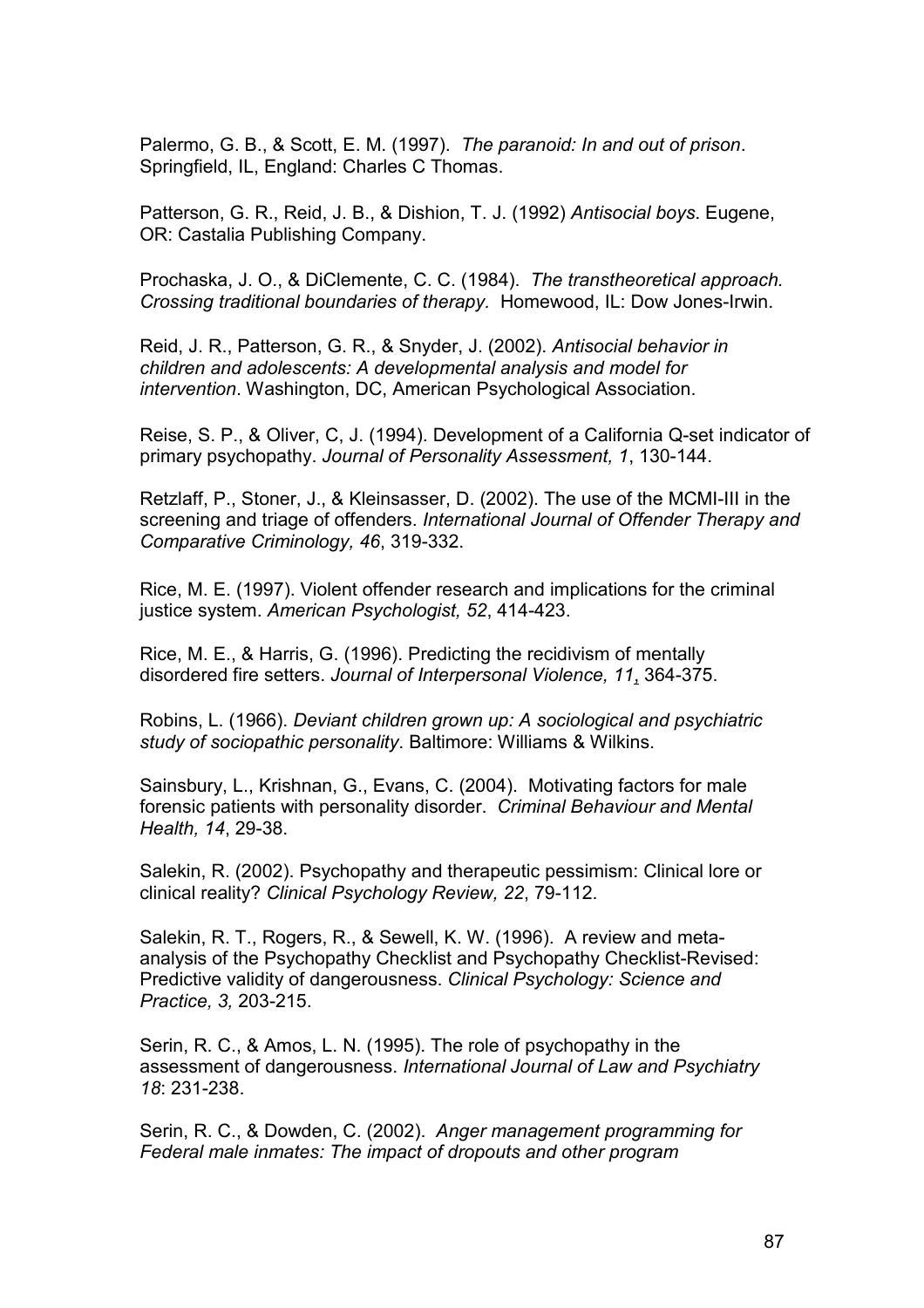*performance variables on recidivism*. Report to Research Branch: Corrections Service, Canada.

Shipley, S., & Arrigo, B. A. (2001). The confusion over psychopathy (II): Implications for forensic (correctional) practice. *International Journal of offender Therapy and Comparative Criminology, 4*, 407-420.

Simpson, A., Brinded, P., Laidlaw., T., Fairley, N., & Malcolm, F. (1999). *The National study of psychiatric morbidity in New Zealand Prisons*. Wellington: Department of Corrections.

Spier, P. (2002). Reconviction and reimprisonment rates for released prisoners. *Research Findings, 1,* 1-15

Steurer, S. J., Smith, L., & Tracy, A. (2001). OCE/CEA: Three State Recidivism Study. *Report submitted to the Office of Correctional Education United States Department of Education*.

Stiles, S. (2001). A psychological study of addicts/alcoholics in twelve-step programs with possible underlying DSM-IV Axis I and Axis II disorders as measured by the Millon Clinical Multiaxial Inventory-III, [On-Line]. *Dissertation Abstracts International: Section B: The Sciences and Engineering, 62* (5 B): 2504. Abstract from DIALOG File: PsychINFO Item 0419-4217.

Suedfeld, P., Landon, P. B. (1978). Approaches to treatment*.* In R. D. Hare and D. Schalling (Eds.) *Psychopathic behaviour: Approaches to research*. Chichester, England, John Wiley & Sons.

Sykes, G. M., & Matza, D. (1957). Techniques of neutralization: A theory of delinquency. *American Sociological Review, 22*, 664-670.

Toch, H., Adams, K., & Grant, J. D. (1989). *Coping: Maladaption in prisons.* Oxford: Transaction.

Trainor, N. (June 2004). *Update report on treatment non completion study*. Wellington: Unpublished report: Department of Corrections, Psychological Service.

Villeneuve, D. B., & Quinsey, V. L. (1995). Predictors of general and violent recidivism among mentally disordered inmates. *Criminal Justice and Behavior, 22,* 397-410.

Willoughby, F. W., & Edens, J. F. (1996). Construct validity and predictive validity of the stages of change scale for alcoholics. *Journal of Substance Abuse, 3*, 275-291.

Wilson, N. J. (2003). *The utility of the Psychopathy Checklist-Screening Version for predicting serious violent recidivism in a New Zealand offender sample*. Doctoral Thesis. Hamilton, NZ: Waikato University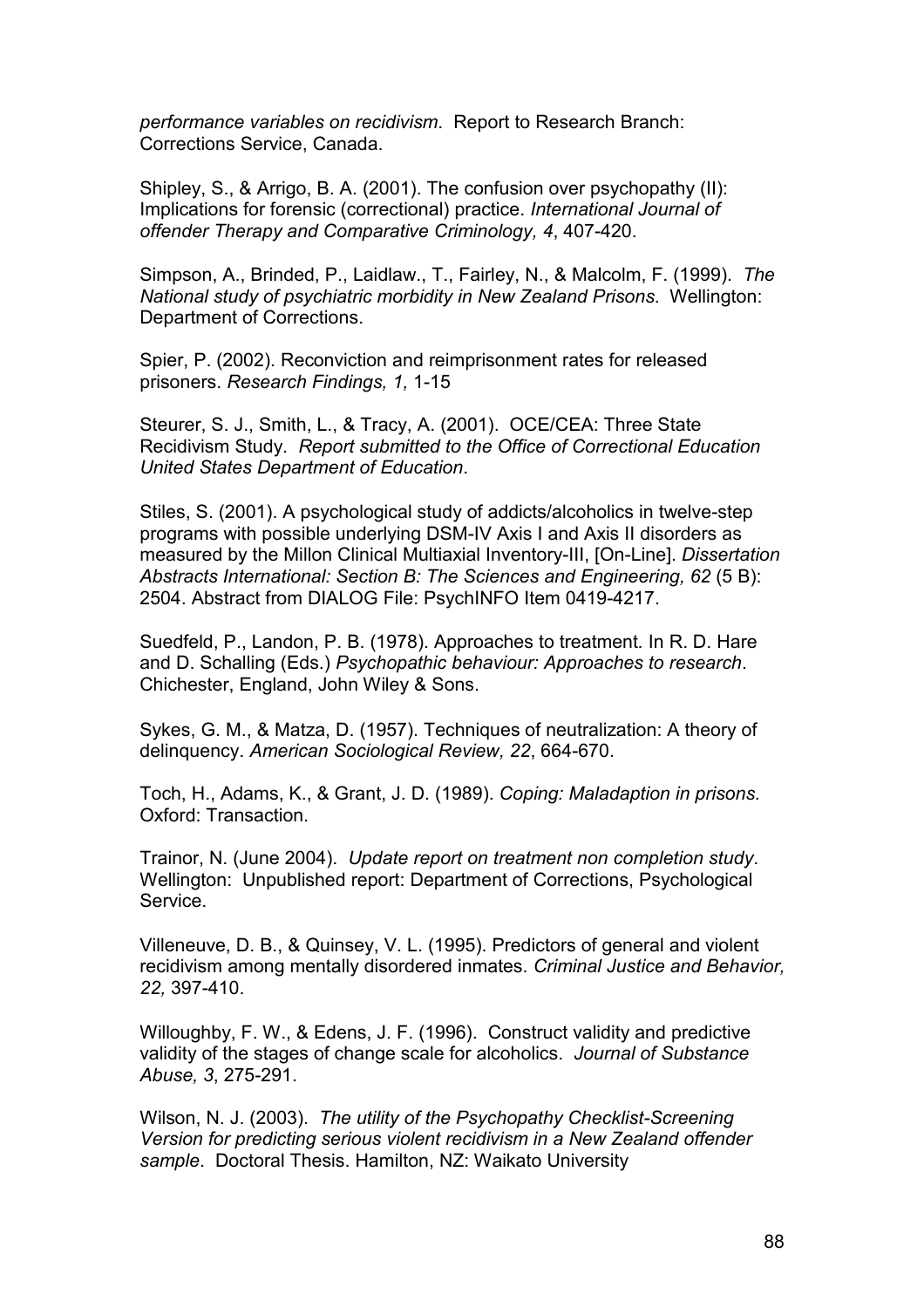Wilson, N. J., & Coldham-Fussell, K. (2000, November). *Do Prison Misconduct Reports Relate to Psychopathic Behaviour?* Poster session presented at the annual conference of the Association for Advancement of Behavior Therapy, New Orleans, Louisiana.

Wong, S. (1984). *The criminal and institutional behaviours of psychopaths*. Doctoral dissertation, Saskatoon, University of Saskatchewan.

Wong, S., & Gordon, A. (2003). *Manuals For A Violence Reduction Program*. Toronto: Multi-Health Systems, in preparation.

Zamble, E., & Quinsey, V. L. (1997). *The criminal recidivism process*. Cambridge: Cambridge University Press.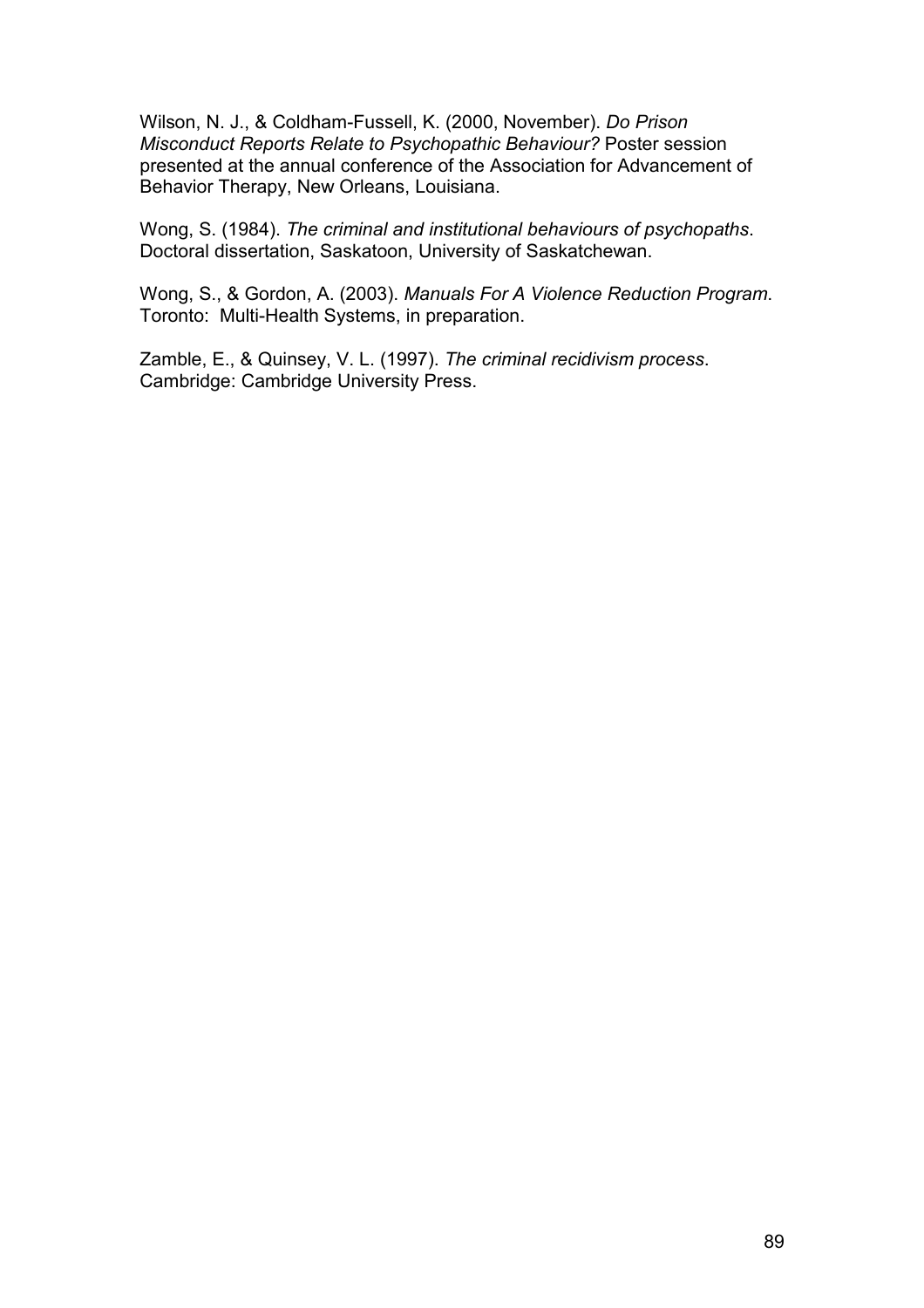# Appendix A. FReMO Focus Group Meeting PCL Research Year Two

## **Framework for reducing Maori reoffending (FReMO) focus group meeting: PCL Research Year Two**

#### **25 January 2001**

#### **Researcher: Nick Wilson**

Senior Clinical Psychologist Department of Corrections Psychological Service **Hamilton** P O Box 19 003 Direct dial (07) 834 7086 E-mail nick.wilson@corrections.govt.nz

Background to the proposed research and the FReMO process

#### **Year Two PCL project research**

This research is part of a large study into the relationship between a personality style associated with lifelong offending, namely, criminal psychopathy and reoffending risk. The literature reports that offenders assessed as criminal psychopathic/severely antisocial do not change and continue to reoffend usually within a short time of release. These offenders have typically not responded to current treatment programmes or rehabilitation initiatives. However, overseas research into similar offenders identified a sub-group assessed as psychopathic and thus high risk who do not return to prison. Research I carried out in 1999-2000 (Year one PCL research) confirmed that psychopathy was the best available reoffending risk factor, especially for serious violent offending for offenders released by the Parole Board. In addition, this research also identified a small group (a total of 32 offenders) who based on their score for psychopathy, were regarded as at high risk of serious reoffending. This group of offenders over a period of at least five years following release were not reconvicted for serious offences. It should be noted that over 80% were reconvicted for minor offences.

The explanation as to why these offenders stop what appears to be a stable consistent pattern of antisocial behaviour varies from they were wrongly assessed as psychopathic to they have left the country or died. Explanations from those involved in their supervision speak of "finding a good woman…landing a good job"…stopping substance abuse" etc. However, as yet no systematic research has looked at the reasons these men have changed often lifetime patterns of criminal behaviour. With the large amount of evidence that our current treatment approaches are not successful with offenders deemed psychopathic there is a need to look at the small group who appear to be 'denving the odds' to perhaps learn from them strategies and conditions that could help similar offenders.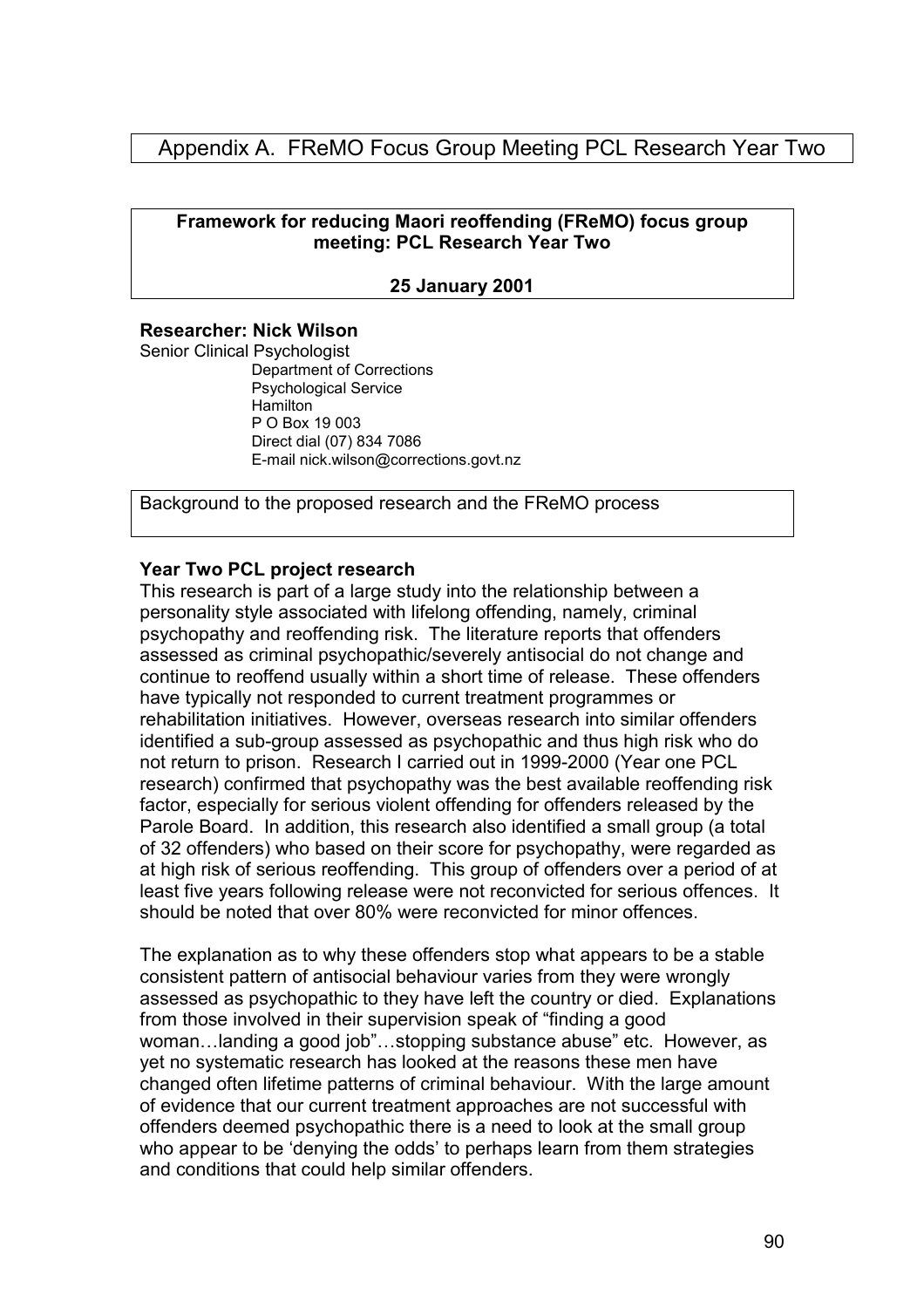# **FReMO Process**

The '*Framework for Reducing Maori Offending'* (FReMO) was developed by Maori Clinical Psychologist, Garry McFarlane-Nathan (1999). This structured approach is all about achieving quality in services and policy in order to reduce Maori offending. FReMO seeks to access information from Maori concepts in order to enrich the knowledge base that can then guide initiatives such as the proposed research into the recidivism process. With respect to the proposed research, FReMO is about enhancing existing Western methodology and knowledge by accessing Maori perspectives and concepts to ensure that key areas of knowledge are not missed and that the gathering and analysis of data is not biased or misused.

A focus group comprising key Maori stakeholders (therapists, Probation Officers, offenders, elders) was seen to be one way of gathering this critical information prior to the development of the data gathering method.

### **The year two PCL research at this stage will consider gathering information on the following areas already identified as significant from previous studies into the process of reoffending:**

# **Personal history**

Age at release

- School achievement (and problems)
- Stability (longest time): In same residence; same job; sexual relationship
- Family members with criminal history
- History of psychological problems
- Suicidal attempts or thoughts
- Level Service Inventory-Revised (total and subscales)

# **Criminal history**

- Total prior offences
- Total violent prior offences
- Age when first in trouble with the law
- Security level prior to last release
- Number of institutional misconduct's during last period imprisonment

## **Lifestyle after release**

- Employment (both paid and voluntary)
- Marital/De facto status
- Living in familiar residential area
- Main source of income
- Satisfaction with employment/income
- Criminal Socialisation Scale
- Social Isolation Scale: Millon Clinical Multiaxial Inventory-Version III (MCMI-III)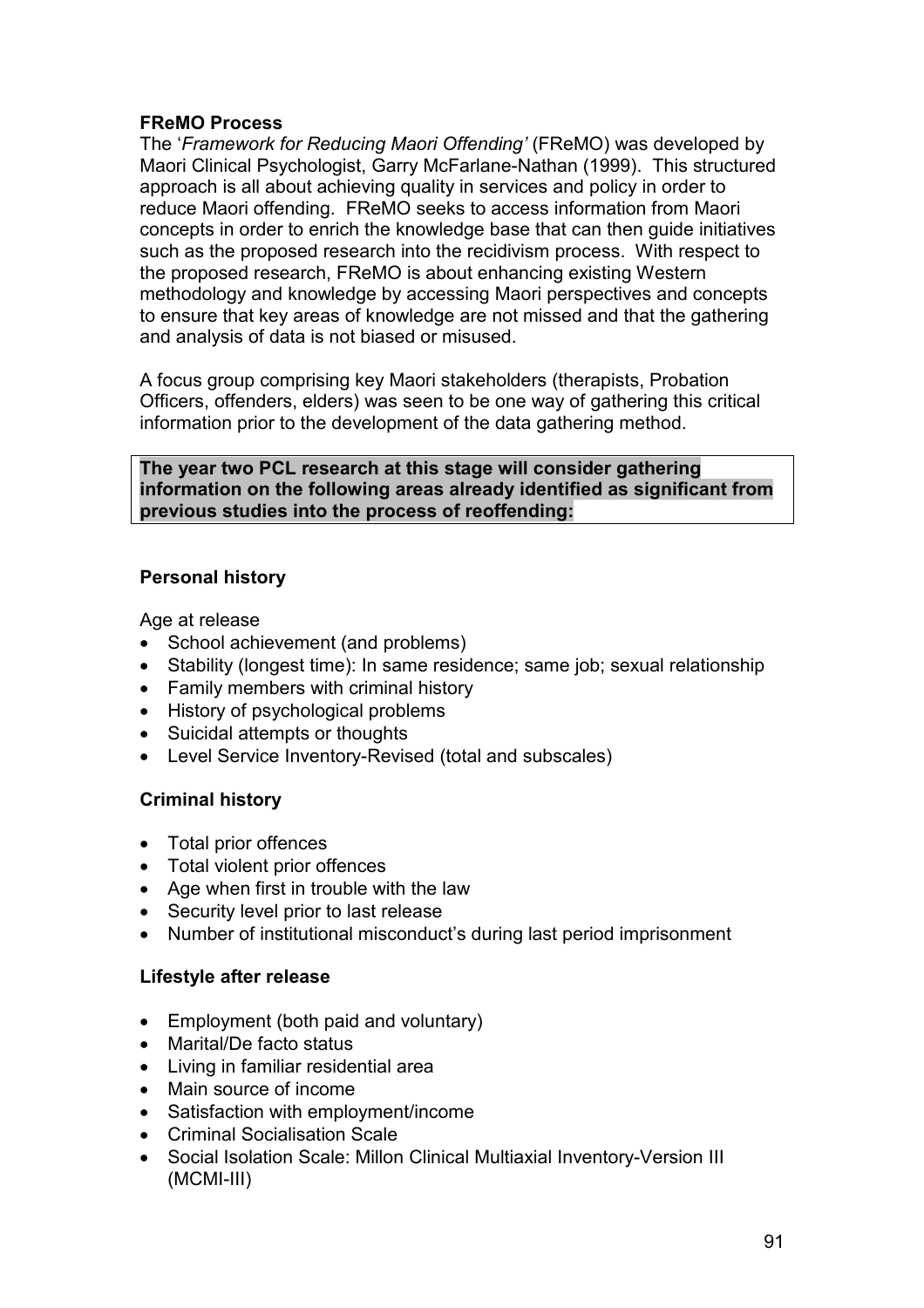- Active associate/member of gang
- Time spent in activities: Family; cultural: hobbies; listening to music; TV; physical activity; sport; casual socialising; self-improvement.
- Time Use/Time Framing Scale

## **Parole period**

- Length of parole
- Release conditions
- Relationship with Probation Officer
- Cultural/gender/age match Probation Officer and parolee
- Violation of release conditions

## **Substance abuse**

- Frequency of drug use (days/month
- Choice and number of drugs used
- Frequency and quantity of alcohol use
- Usual effects of alcohol use; increases violence; social activity; conflict
- Alcohol and drug abuse scales from the MCMI-III

# **Post-release problems experienced and coping strategies**

- Specific problems plotted on a time line
- Problem seriousness rating
- Coping Situations Questionnaire
- Relationship between problems and feelings

## **Emotional regulation**

- Beck Depression Inventory-II
- State Trait Anxiety Inventory
- State Trait Anger Expression Inventory
- Depressive Personality; Dysthmia; Major depressive episode scales from the MCMI-III

# **Cognitions (Thoughts/Beliefs)**

- Rating of quality of life in the period following release; break into six months after release; 1 year; two years; five years.
- Confidence of success in preventing serious antisocial behaviour
- Thoughts about reoffending on a timeline covering at least five years
- Social Desirability Scale (could use the desirability scale from the MCMI-III)

## **Offending following parole**

• Type of new offence and sentence received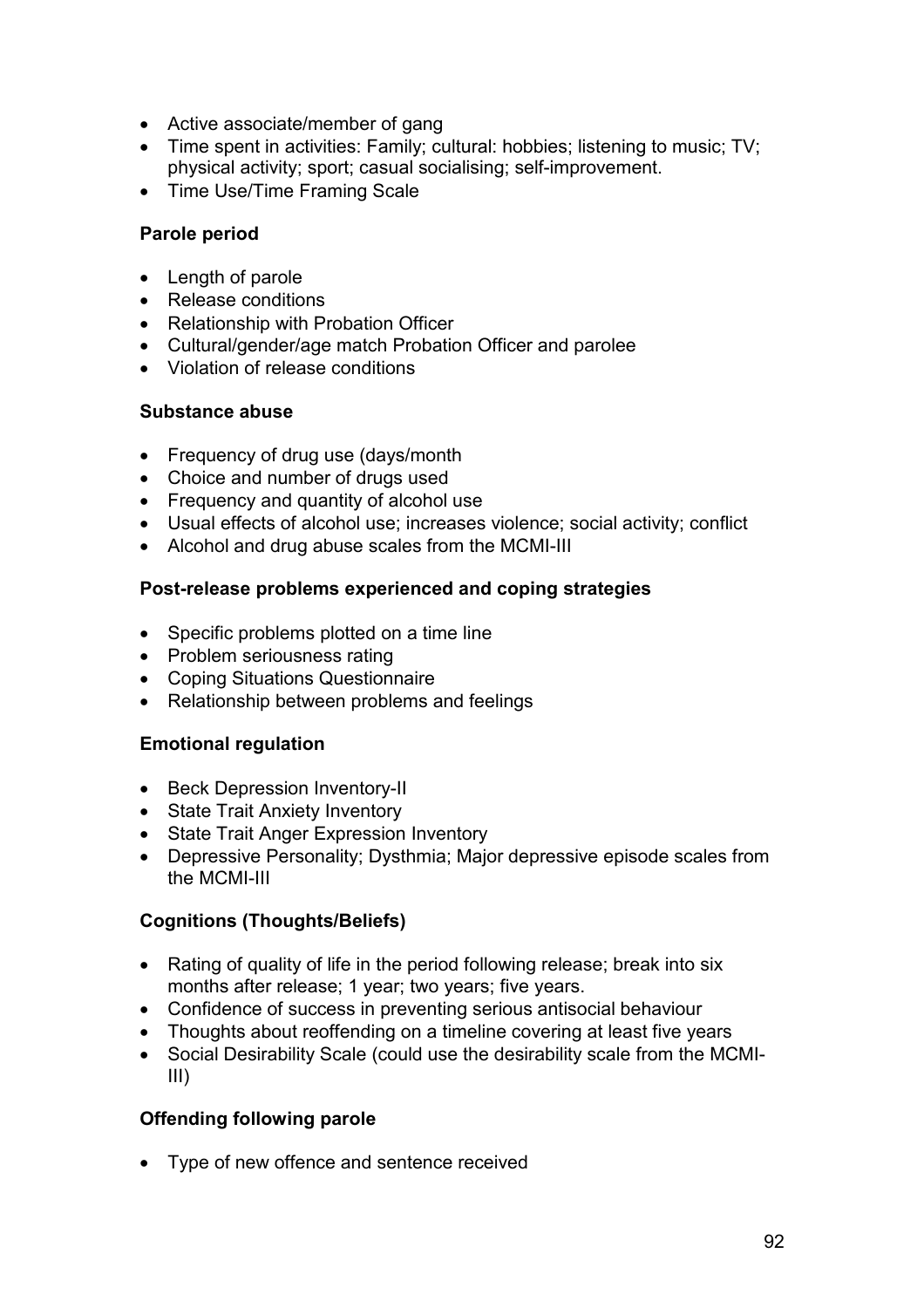- Number of new offences. Plot on time line for the five years following release
- Days to first new offence following parole
- Thoughts and behaviour and environmental events prior to reoffending
- Coping strategies? If used what were they
- Recall of decisions made that lead up to reoffending.

### **Possible Focus Group Questions**

The questions listed below are to help the focus group think about what has changed for offenders in this study regarded as at high risk of serious reoffending from a measure of criminal psychopathy. What has aided them in not committing further serious offences over the five years since their release from prison?

Was it finding employment?

Finding a stable relationship?

Is it developing a strong cultural identity?

Is it being able to gain control over substance dependence?

Is it having strong whanau support where they live?

Was it just good luck?

Did gaining religious faith change their engagement in criminal activity?

Was it spiritual knowledge, or belief?

Was it the influence of someone they respected?

In addition to looking at possible reasons for a reduction in criminal behaviour I would like you to think about how this information should be gathered.

Consider the method of gathering this i.e., from probation files, interview of the offenders, having the offenders answer questionnaires etc and the cultural bias of the researcher in both gathering data and later analysis.

What can I do to prevent error and maximise this opportunity?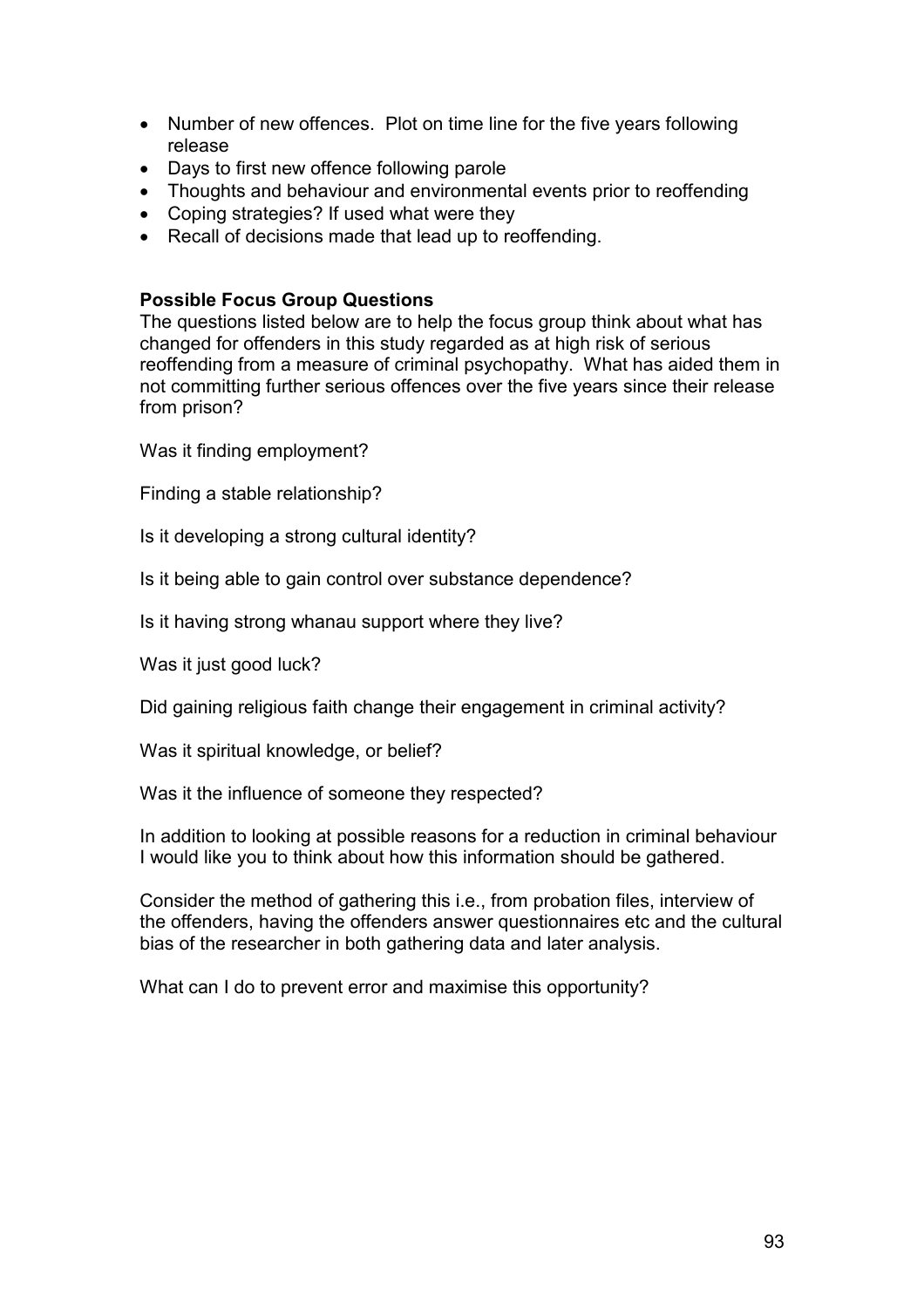# Appendix B. FReMO focus group meeting on the non-recidivists study – PCL:SV Research Year Two

## Summary of FReMO Focus Group Meeting on the Non-recidivists Study (PCL Year Two)

**Held**: 25 January 2001, 9.30am-12.00pm

**Location:** Community Probation Office, Papakura Auckland

**Present:** Nick Wilson Senior Psychologist; Bxxx (ex offender); Tony Iwikau, Probation Officer; Txxxx (ex offender) Ratapu Rangiawhia, Program Manager, Montgomery House; apologies from Jill Parsons (Raukura Hauora o Tainui)

**Introduction:** Karakia used to start consultation meeting followed by whakawhanaunagatanga. Nick then spoke about his research and gave those gathered an idea about the FReMO process and how this would guide the proposed study. A handout was given to all participants detailing the project and the FReMO process.

## **Notes on meeting:**

Bxxxx began by discussing why he had decided not to return to crime after release, he said he had young kids and his wife had been forced to work while he had been in prison. His family had waited for him while he was in prison and he was able to get back with them after release. He added his reasons for going straight were he wanted to be around for them; did not want them to suffer financially or from the stigma his offending brought; and that he loved his family.

Tony then spoke about Txxxx (ex-offender). He said that Txxxx had been separated from his whanau but his participation in 'Straight Thinking' had lead to prosocial changes. He added that Txxxx had been able to successfully reunite with his family because of the new skills he had learnt. Namely, being able to negotiate, display empathy, and take responsibility for his behaviour. Nick asked Tony why he thought Txxxx had done "Straight Thinking". Tony replied that it was part of his condition but that Txxxx had also been influenced by a Maori peer (both Black Power members) who had been through the treatment programme.

General Question to group: *What would cause Maori to change?* Answers were; involvement of elders in supervision; use of Maori process in Probation Service; some Maori more organised and that lead to change. Ethnicity of the Probation Officer; Bxxxx said that non-Maori PO's often did not listen to what he said, were blunt, to the point; ignorant, treated it just as a job, no use doing a job like PO if you don't feel for it. Ratapu mentioned education but that it had to be followed by application to become habit forming. He went on to discuss the role that wairua played, he spoke of the men from the Rimutaka Maori focus unit who had come to Montgomery House, he said these men had the education on Maori but this had only been applied within the unit, "they became like robots" but did not have the wairua. Tony talked about the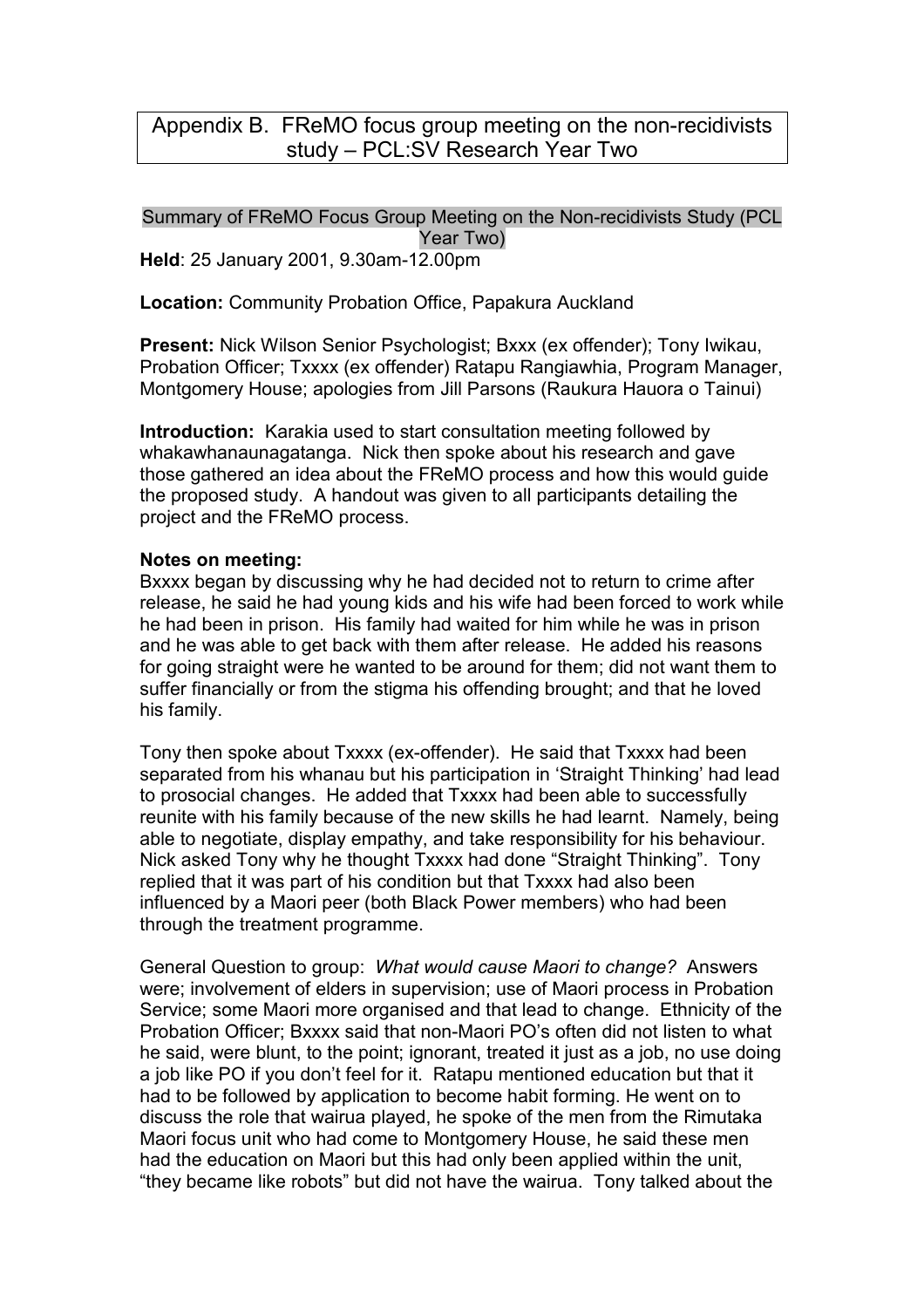balance between the Maori and Pakeha world. Discussion then on makutu (bewitch, curse) the need to 'ghost bust' these to bring about change. Tony discussed psychiatric disorders, told of client, young boy. He said he spoke to boy's kuia, she had told him that boy had broken a sacred object in her home and that this had resulted in his disturbed behaviour. Discussion then moved to the appropriateness of Nick asking questions about this area (Txxxx arrived at meeting). Statements made about people how Maori just seeing them as evil, Maori intuitive about where other Maori are, able to do the basics (cultural process), need to happen first. This establishes rapport with the client and even though the client may not be "tuturu Maori", they have a respect for tikanga and its place within themselves.

Txxxx then spoke about a man he knows who has stopped crime. He said this man is his own boss now (can't steal from self), and has staff and responsibilities. Txxxx said this man had also done the programme (ST) but before this while in prison a Maori person in a church had spoken to him, even though it was a church thing it was the wairua, (Ratapu added, any indigenous people without wairua struggle and generally learn by rote.) Txxxx went on to say his friend had also got back into Maoritanga and also back with family. He said when you look at him now he has a glow, it's just like he woke up. Ratapu commented, if you have knowledge of things Maori, that's good but no understanding it's no good. Txxxx made a comment that setting goals had been very important for him to stop offending.

Tony went on to say that Maori have a strong sense of knowing when they get the 'bone' pointed at them, they believe it suppresses their wairua and consequently they become sick, hence "Mate Maori". Ratapu talked about Tike and Poona, Tike being external and Poona internal, and that PONO is the key for real change. Tony talked about a man, programme after programme, but no change, something missing. What it boiled down to was he was Maori and there was hidden offending against family, trauma affecting the wairua. Ratapu spoke of a cousin, who committed a murdered last year, kaumatua said it was always going to happen, it was part of the man's whakapapa. Ratapu said, there was a need to be able to awhi, care, touching, with porangi (crazy), always someone taking care of them and about finding them potential in the person to build them up. Txxxx mentioned that after his release he had injured his leg, had nothing better to do so started treatment in ST, became engaged when he saw the value of the programme.

Ratapu mentioned he had to leave, decision made to bring meeting to an end, karakia said, participants then invited to have a cup of tea and some food. Nick told group notes would be typed up and after checking with Tony would be sent out for their approval. He also added that he was open to hearing from them about any ideas that they had that came to them after the meeting.

#### **Summary of Meeting (by Nick)**

- Having links to whanau who wanted them back was indicated as important factor in stopping offending.
- Strong positive influence provided by other Maori offenders who had decided to change.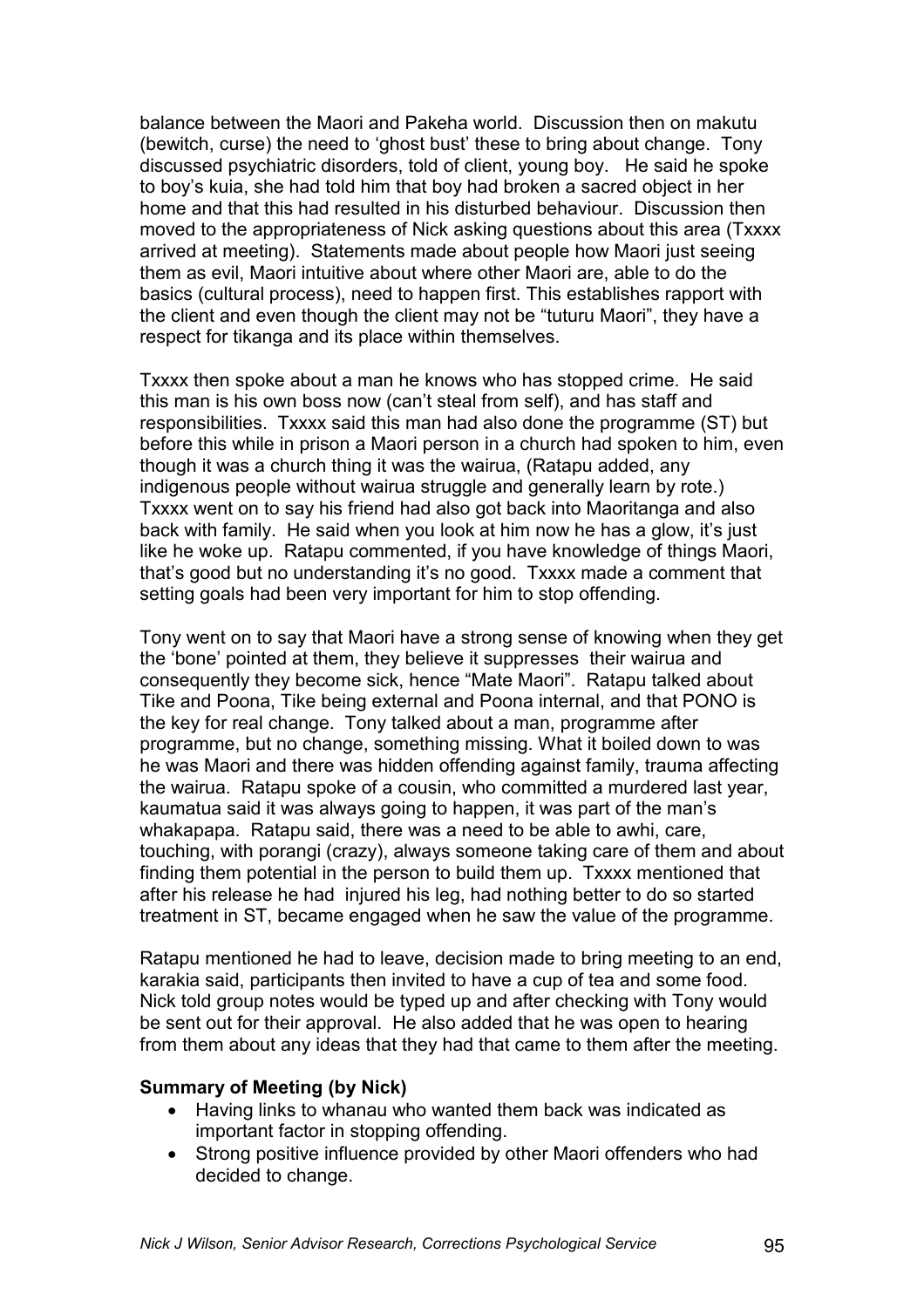- Influence of kaumatua helps motivation to address offending.
- Maori Probation Officers viewed by offenders as able to hear them.
- Good working knowledge of Tikanga to assist in the healing process.
- Cultural or prosocial knowledge without wairua not viewed as effective in changing behaviour. Rote learning without 'depth'. Pono (internal change necessary).
- Need to assess and address makutu to reduce risk for some Maori offenders. This assessment and treatment can only be carried out by experienced Maori Probation staff or therapist.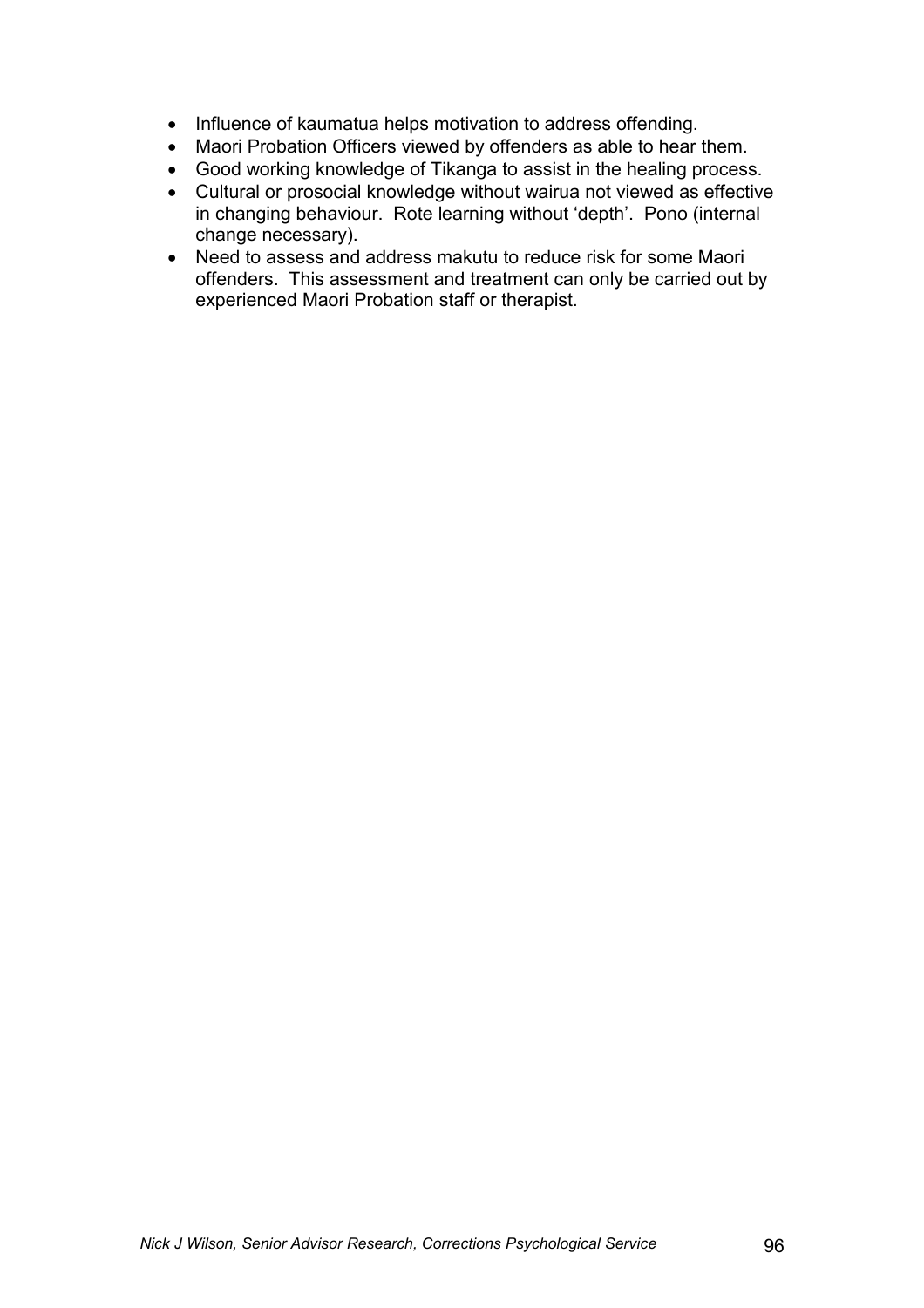# **Appendix C**

| <b>Interview Guide (High Risk/Need Study)</b> |      |       |  |
|-----------------------------------------------|------|-------|--|
|                                               |      |       |  |
| <b>Participant Name:</b>                      | Age: | Date: |  |
| Ethnicity:                                    |      |       |  |
| Interviewer One:                              |      |       |  |
| Interviewer Two:                              |      |       |  |
| Unit if Prison or Office if CPS:              |      |       |  |

Important: Ensure that the person being interviewed fully understands that all information they disclose will be treated as anonymous (and recorded in discussing results) and encourage them to seek clarification if they remain unsure on this issue. Interview is not to start unless the person being interviewed has signed a consent form.

## **Background Information**

# **Q1 School History(and problems)?**

*Highest level achieved (Form 2, 3, 4 etc)?* 

*How many different primary schools?* 

*How many different intermediate/secondary schools?* 

### *Disruption of classroom activities?*

**(May need to cue by giving example such as fighting or talking all the time etc)** 

- *Yes/No?*
- *Intensity (did it lead to them being disciplined)?*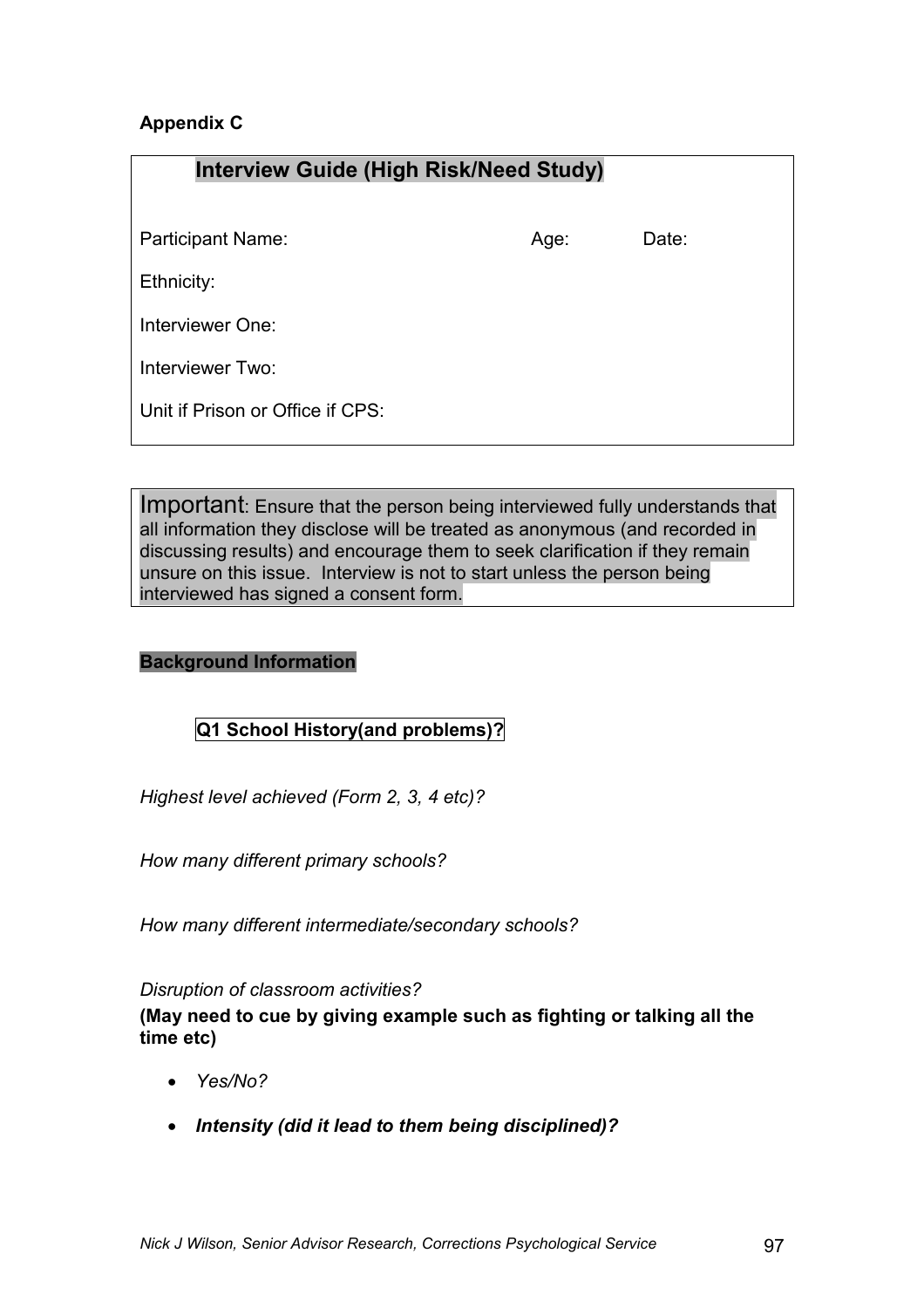- *Duration (5 minutes or all day)?*
- *Frequency (every day, once a week, once a month etc)?*

*Truancy (wagging)?* 

- *Yes/No?*
- *Intensity (did it lead to them being disciplined)?*
- *Duration (one day or several days)?*
- *Frequency (every day, once a week, once a month etc)?*

*Suspension or expulsion?* 

- *Yes/No?*
- *Why, what was it for?*

Q2 Stability (longest time) in:

- *Same residence (include family home while growing up as well as since)?*
- *Why did they leave?*
- *Same job (can be work scheme if this applies)?*
- *Why did they leave?*
- *Sexual/intimate relationship?*
- **Why did they leave?**

Q3 Family members/friends with criminal history (note we do not want names)?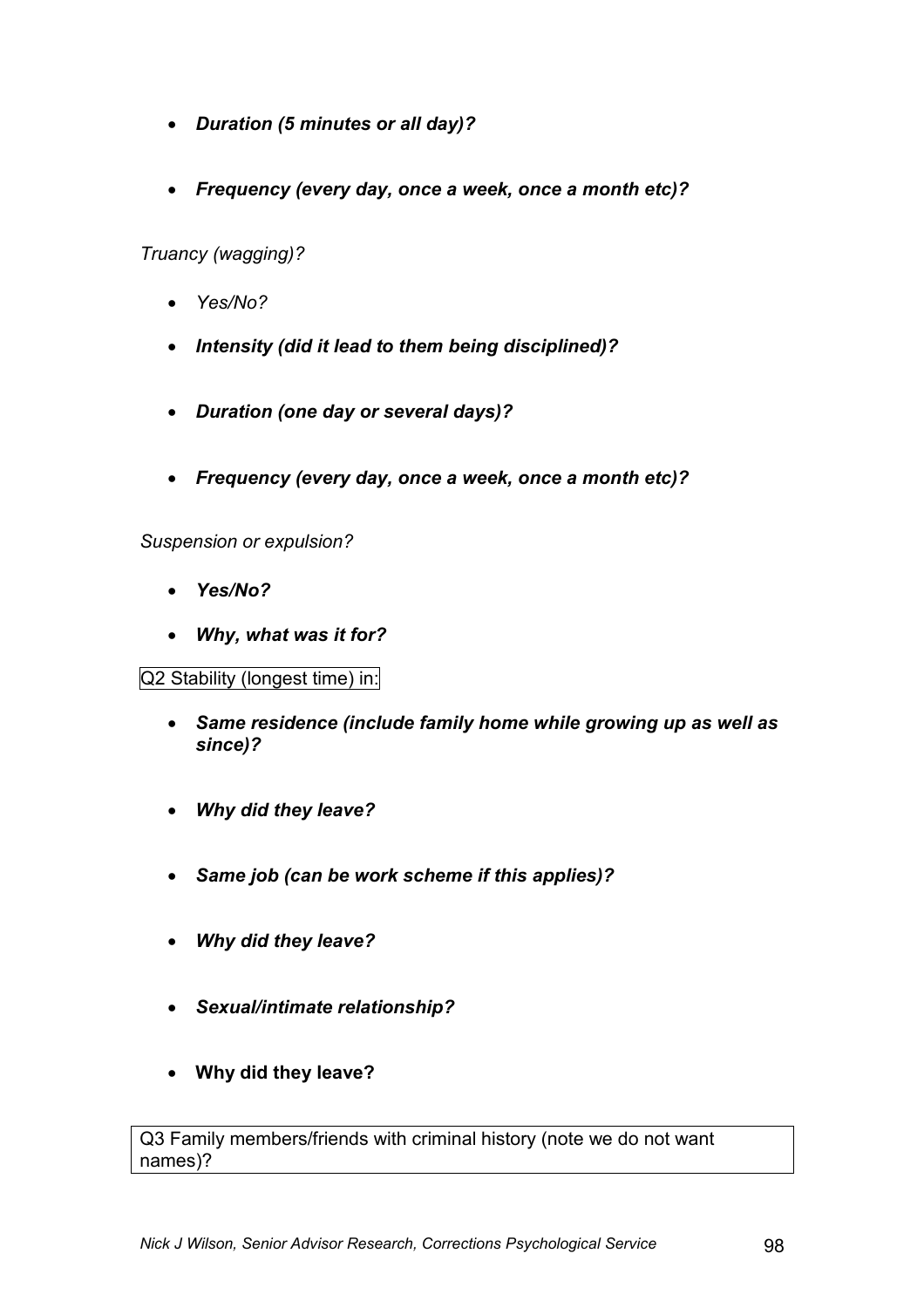- *Family members? (are they siblings, parents, aunts/uncles?)*
- *If so are they still in close contact?*
- *Friends?*
- *If so are they still in close contact?*

Q4 Associate/member of gang?

- *Yes/No?*
- *Current member?*
- *If still member why, or if not why?*

Q5 History of psychological problems?

- *Yes/No?*
- *Mood (anxiety or depression) or though disorder (psychosis etc)*
- *Other?*
- *Did they receive therapy for the problem?*
- *Time spent in hospital?*
- *Placed on medication?*
- *Still on medication?*

# Q6 Medical History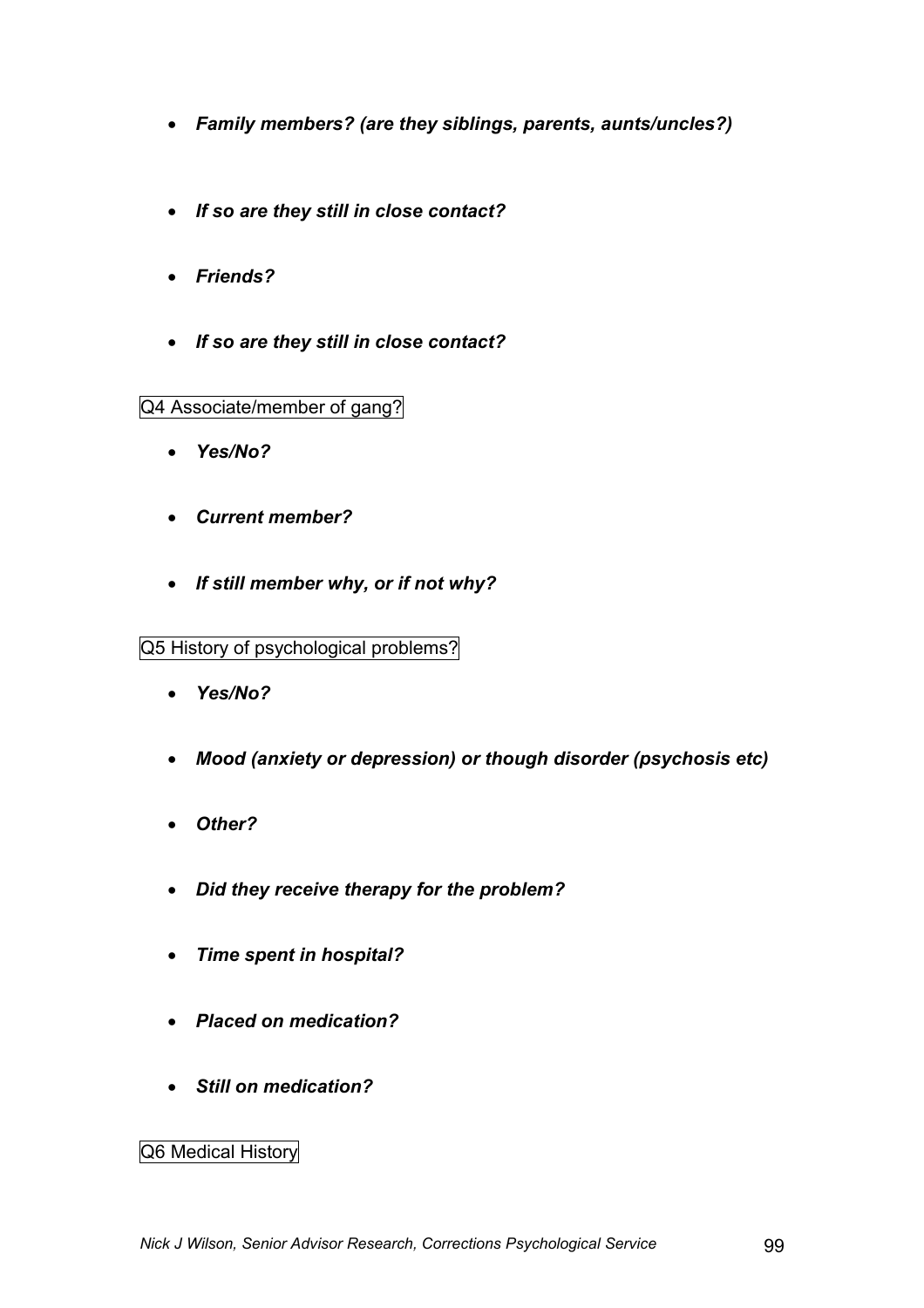## *Historical*

- *Illness (asthma, diabetes, heart condition, Hepatitis etc)*
- *Head injuries (open or closed; ask around number of times rendered unconscious)*
- *Does the participant have ongoing problems?*
- *Currently on medication?*
- *If suffering current or chronic problems ask about the effect they believe this will have on their life after release?*

Q7 Suicidal attempts or thoughts

- *Yes/No?*
- *Historical?* 
	- o *Intensity, duration, frequency?*
- *Current suicidal thoughts?* 
	- o *Intensity, duration, frequency?*

Note: If a participant indicates current suicidality this should be brought to the attention of Nick Wilson, Project Manager ASAP (can always get him on (025) 296 2005)

Go through *Early versus late starter typology* (Moffitt, 1993)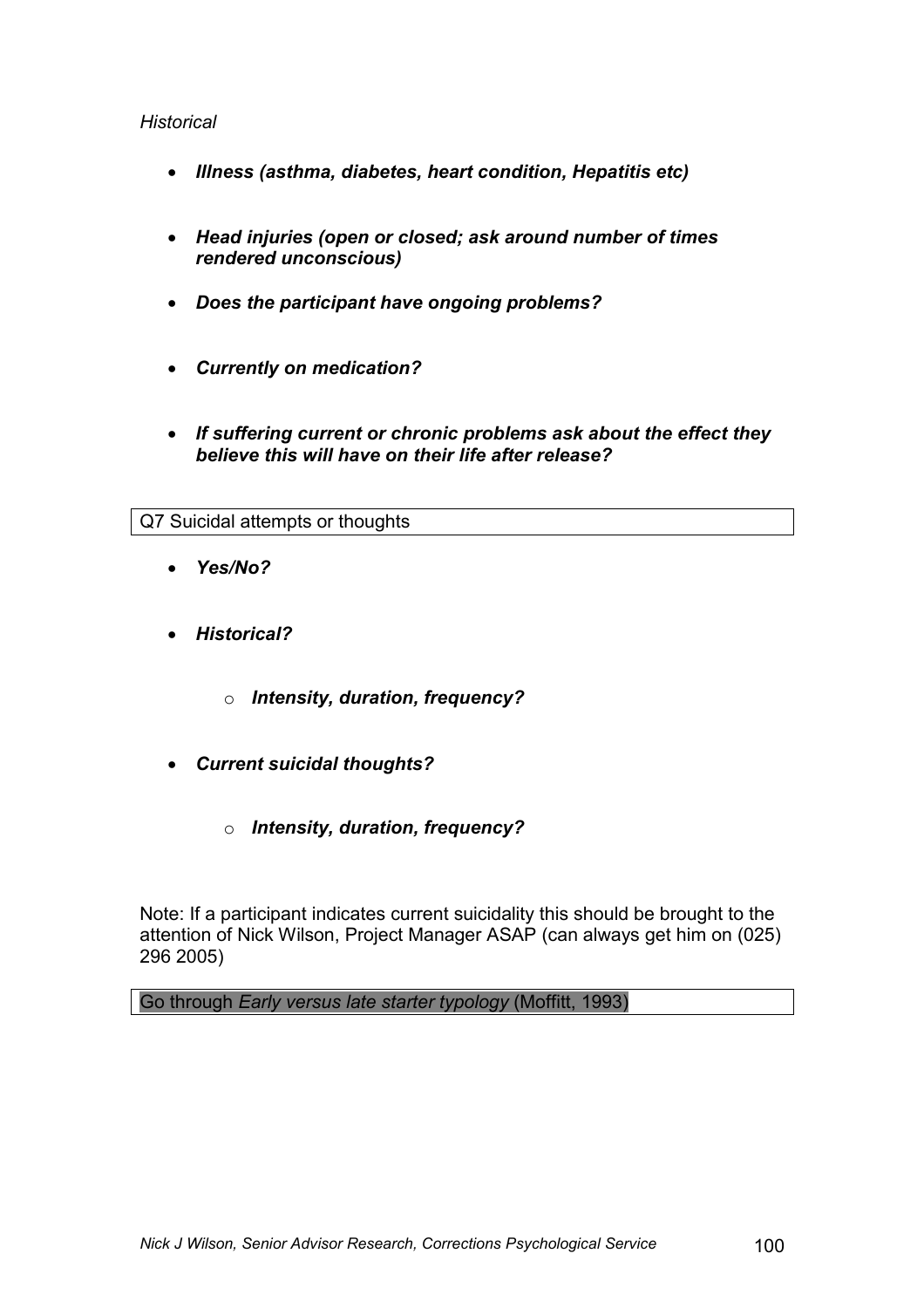# **Q8 Criminal history?**

**(Note data on specfic offences and sentecnes is available from computer file info do not seek details from interview). However, ask the following general questions:** 

*What age did you first start getting into trouble with the Police?"* 

**(picked up by the Police)** 

- *How many Family Group Conferences have you attended?*
- *Did you go to Youth Court?*
- *Was there offending you did not get caught for as a child/youth such as shoplifting, wilful damage etc*

*What comments would you make about your history of offending?"*  **(May need to cue with, any comment on when you started, or the number of offences, or any escalation, or going to prison, or that you were treated unfairly etc)** 

*Are there difficulties with Prison rules ?"* 

- *Have any misconducts reported?*
	- o *Can you give an estimate of how many?*
- *If there are misconduct reports are they continuing or have they declined?*
- *What do you think about the rules you have to follow?*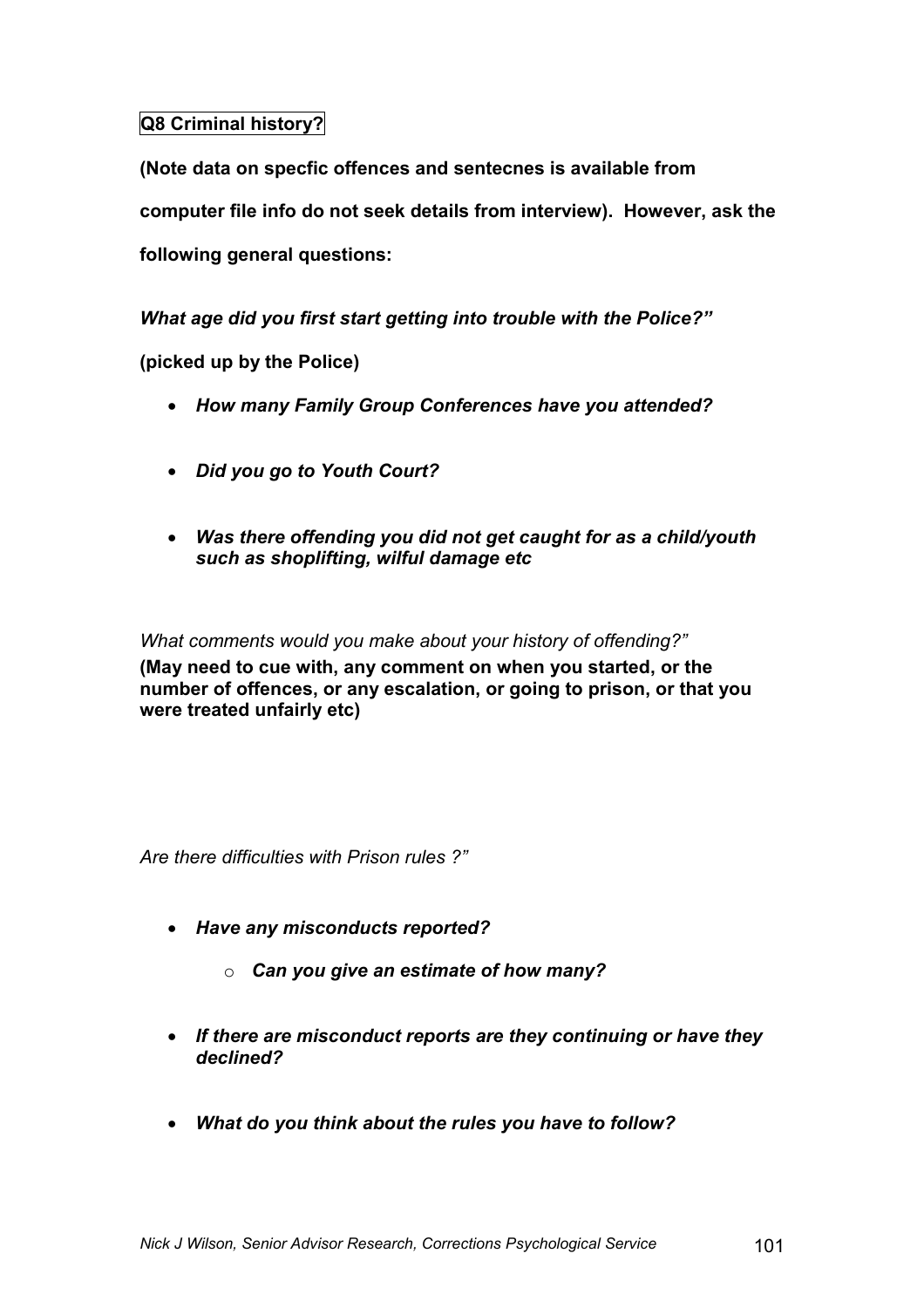• *What should be changed?* 

*What was your security level prior to your last release (if the inmate has served a sentence of imprisonment before)?* 

### *Get below from file/computer information*

- Total prior offences
- Total violent prior offences
- Total number of prior sentences of imprisonment including current sentence (includes suspended sentences)
- Age when first in trouble with the law (first conviction)
- Current Offence(s)
- Current sentence length (cumulative)
- Number of institutional misconduct's during last period imprisonment (if available)

Interpersonal functioning: Administer *Millon Clinical Multiaxial Inventory-Version III* (MCMI-III)

#### **Problem Solving**

Q9 How do you generally cope with problems?

look for positive structured approach v/s negative [avoidant] or reactive, impulsive approach). **Cue questions around did they ask others opinion (who?), did they look at a number of options to solve a problem, did they think about the consequences of using an option.** 

• *Do they think they are good at problem solving?*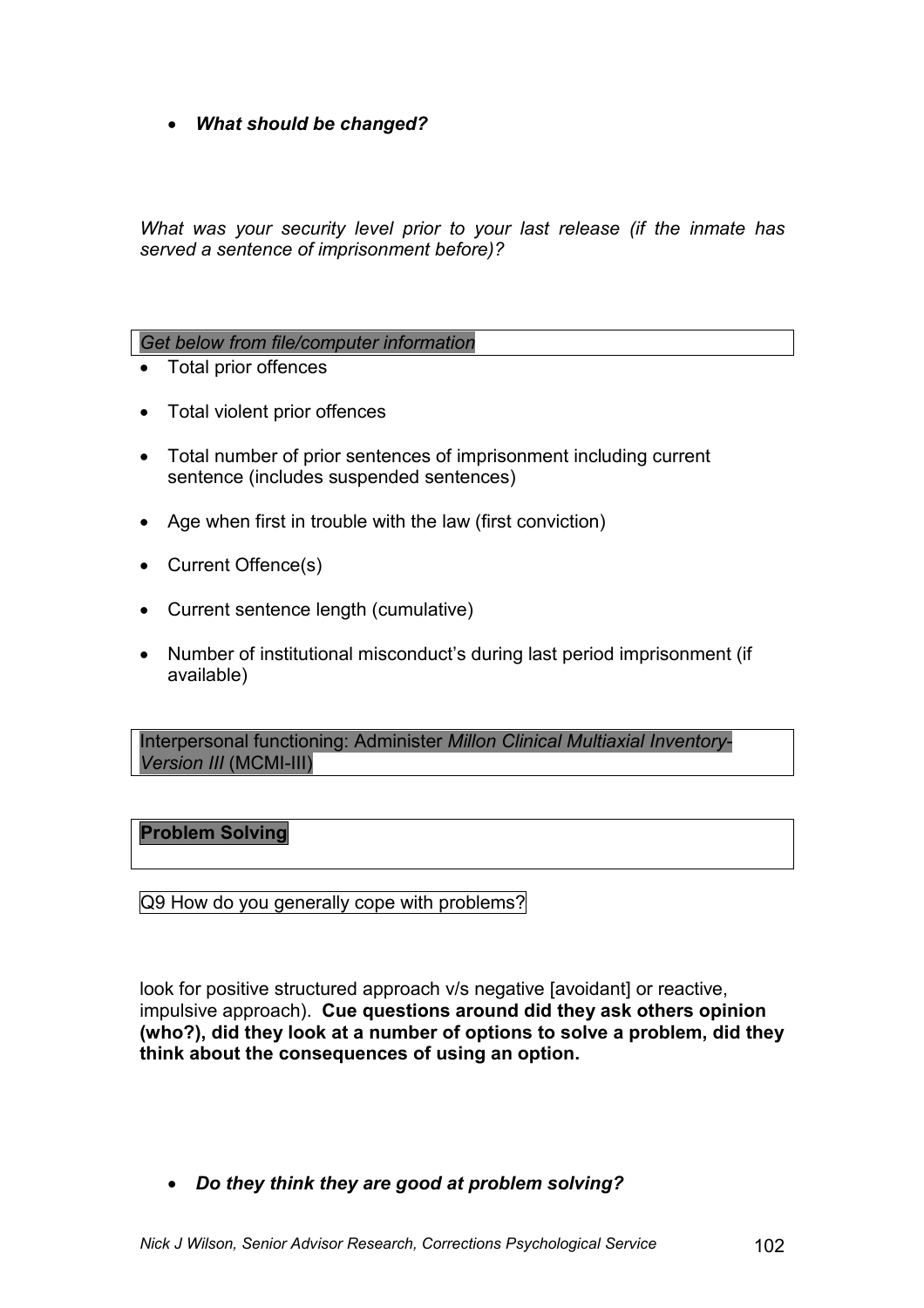• *Ask for an example of a problem they solved recently (if they have difficulty with this ask for one prior to imprisonment). May need to cue with example such as a bill that needed to be paid that they did not have money for* 

# **Cultural factors**

Q10 "*Many men find that cultural and spiritual factors help them to keep out of trouble, change their lives, have these affected you*?"

• *How did a cultural or spiritual factor help you or change your life*

Further questions if necessary to answer the areas listed below.

- *Knowledge of cultural identity (can they identify their Iwi or Hapu)* 
	- o *Protocols or Kawa (are they confident on the Marae)*
	- o *Language?* 
		- *Fluent?*
- *Iwi/Hapu/Whanau support where they live*
- *Received treatment/therapy from traditional healer* 
	- *If yes has it helped?*
	- *In what ways*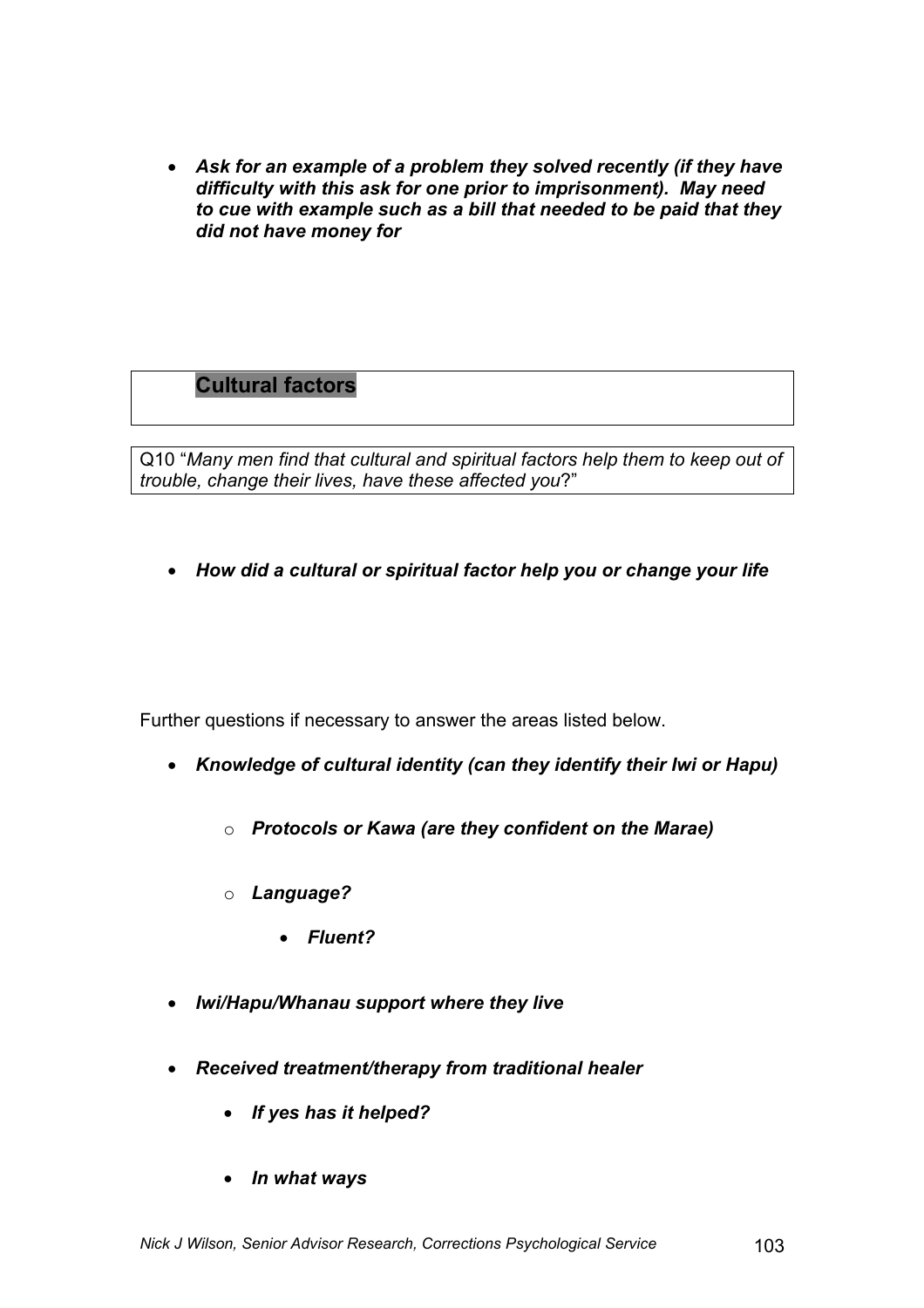- *Had spiritual experience?* 
	- o *If yes, what changes has this brought about for them?*

NB: This section will only be applied if the participant agrees to the researcher asking these questions. Need to inform participant that a Maori Research Assistant can be used if requested for questions about culture or if researcher feels unable to gather data due to ignorance!

Q11 Motivation to change

Apply URICA questionnaire

Treatment History

Q12 Criminogenic treatment history? (focus the participant on programmes aimed at offending, i.e., Alcohol and Drug, Violence/anger, Sex offending, Straight Thinking etc, if in doubt put it down)

- *Previous programme attendance?*
- *If yes, list the programmes they can recall*
- *Was there any programme you failed to complete?*
- *Why was that (note could be because they were moved, asked to leave, were asked by programme to leave, got ill etc)?*
- *How do you feel about the way your participation ended?*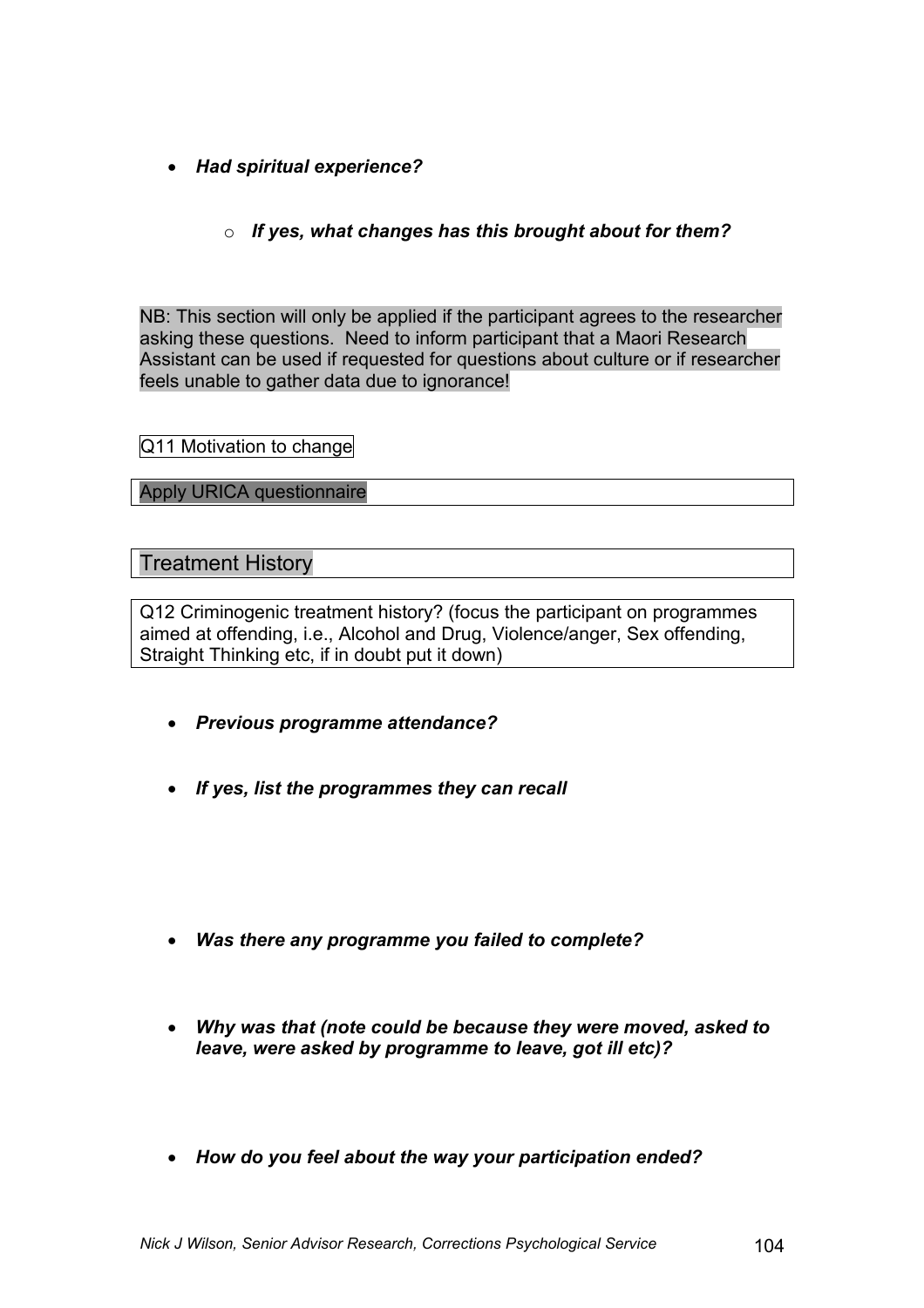- o *Were they angry, sad, disappointed (if angry towards who, themselves or the programme)?*
- o *Any hostility towards the programme or treatment in general?*
- o *Did they make any changes as a result of not completing the programme?*
- *If the subject indicates difficulties in treatment programme ask what should have been changed?*
- *What did they think about the course/programme facilitator(s)?*

*What did they think about the course content?* 

• *If the subject identifies as Maori would the inclusion of Tikanga process into treatment (e.g., language, protocols, Maori facilitators) have improved their experience/success in treatment?* 

## General Questions

Q13 What do you think you need to change to stop further offending (if they do want to stop, if they want to continue why?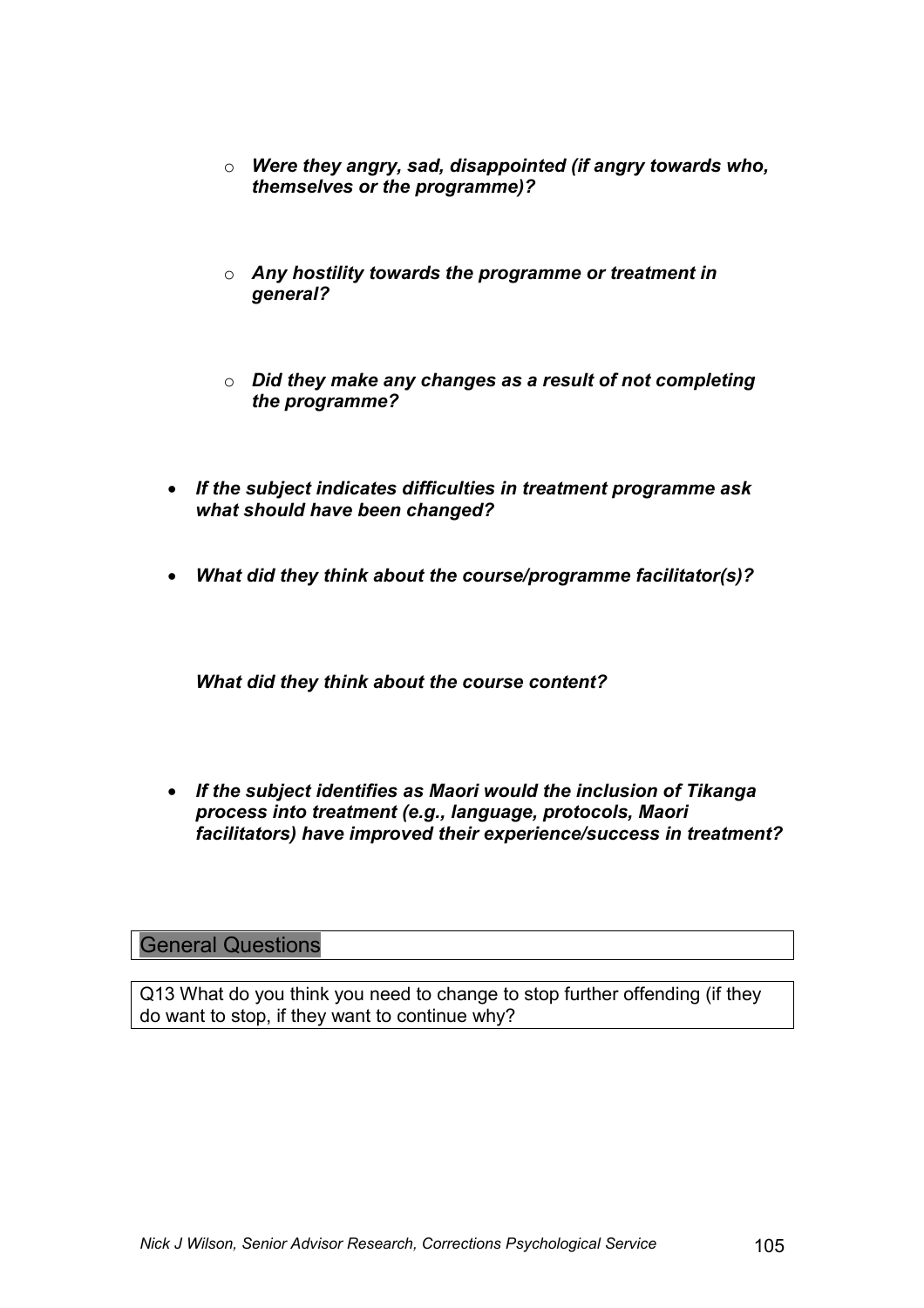Q14 What assistance do you think you will need if any from Corrections (includes Psychological Service) in preventing future offending?

Q15 Is there anything else you want to comment on that you believe this study is missing (encourage them in this)?

## Project Follow-up

**We would like to thank you for taking part in the project and for providing valuable information. It is hoped to follow-up participants in this project at a later stage to see what changes for you after one year and then after two years. This will enable us to develop more than a 'snap-shot' of the high risk/needs group allowing natural changes and experiences over time to be assessed.** 

**Therefore, we would like you to provide consent for Nick Wilson, Project Manager to contact you in approximately a year for a short follow-up interview around any changes and experiences you have had.** 

**This consent is only about being contacted and does not mean you have to participate in a further interview.** 

#### **Followup Consent Form**

 $\mathcal{L}$ 

Signing this form provides permission for Nick Wilson, Senior Advisor Research Corrections Psychological Service to contact me to discuss my participation in a follow-up interview in approximately a year. I understand that I may decide not to go ahead with such an interview and there will be no questioning of my actions.

 $\mathcal{L}_\mathcal{L} = \mathcal{L}_\mathcal{L} = \mathcal{L}_\mathcal{L} = \mathcal{L}_\mathcal{L} = \mathcal{L}_\mathcal{L} = \mathcal{L}_\mathcal{L} = \mathcal{L}_\mathcal{L} = \mathcal{L}_\mathcal{L} = \mathcal{L}_\mathcal{L} = \mathcal{L}_\mathcal{L} = \mathcal{L}_\mathcal{L} = \mathcal{L}_\mathcal{L} = \mathcal{L}_\mathcal{L} = \mathcal{L}_\mathcal{L} = \mathcal{L}_\mathcal{L} = \mathcal{L}_\mathcal{L} = \mathcal{L}_\mathcal{L}$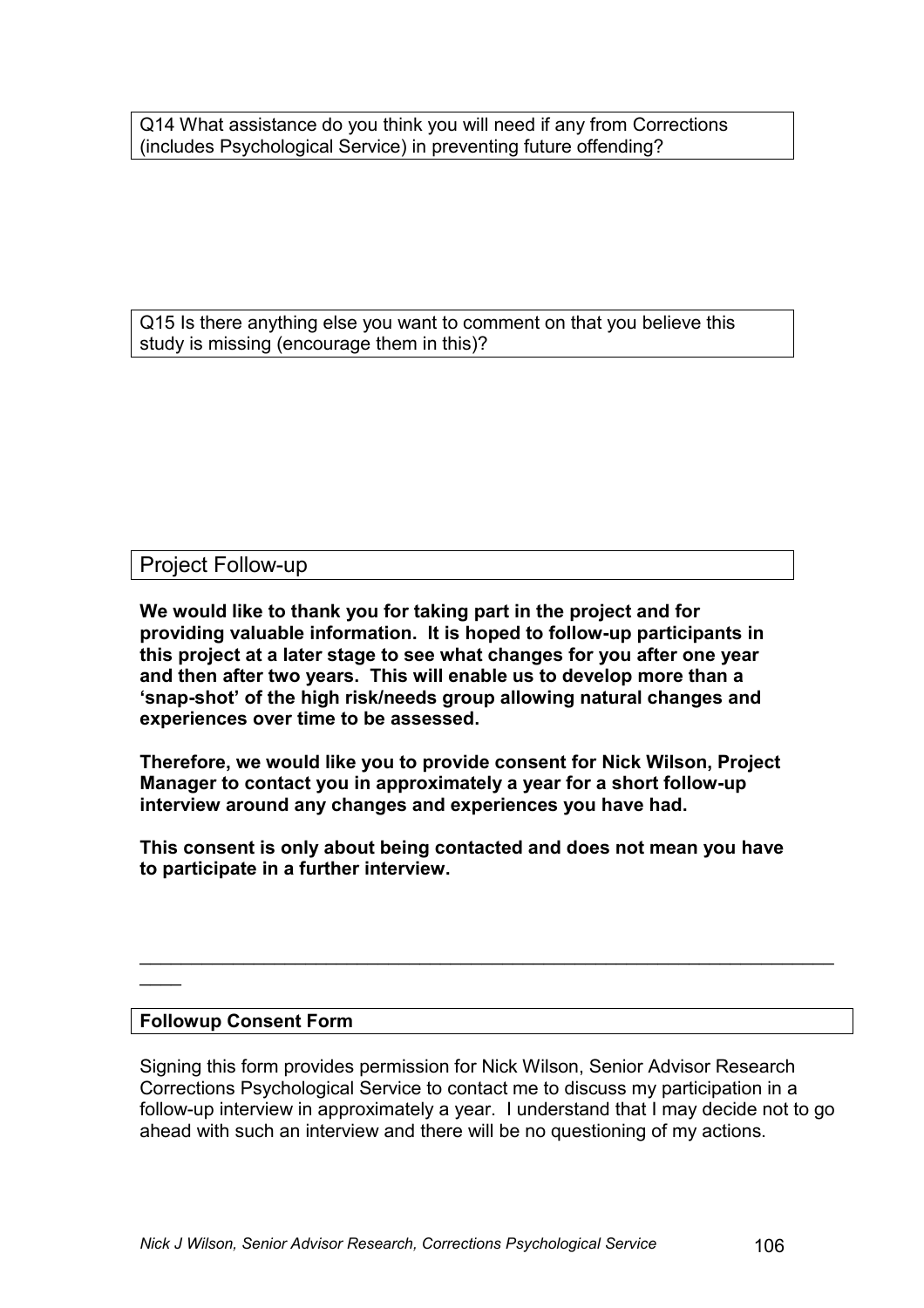*I \_\_\_\_\_\_\_\_\_\_\_\_\_\_\_\_\_\_\_\_\_\_\_\_\_\_\_\_\_\_\_\_ have read (or have had read to me) and understand the above and agree to allow myself to be contacted regarding a followup interview in approximately a year as part of the high risk/needs project.* 

| Participants signature: | Date: |
|-------------------------|-------|
|                         |       |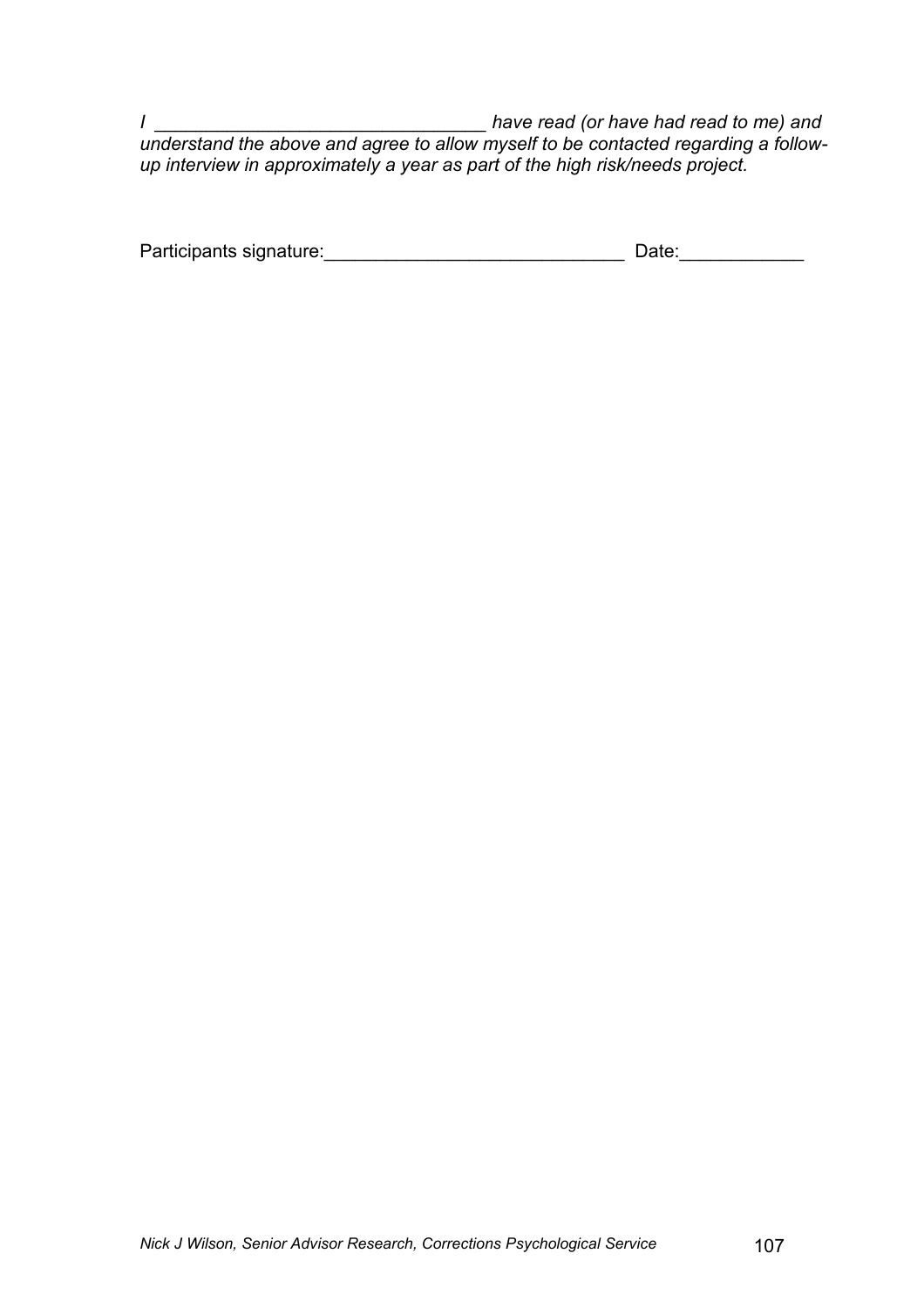## **Appendix D: Study measures and psychometric instruments**

### **Risk of re-Conviction X Risk of re-Imprisonment model (RoC\*RoI)**

### **Risk of re-Conviction X Risk of re-Imprisonment model. (RoC\*RoI)**

(Bakker, O'Malley, & Riley, 1998). The RoC\*RoI measure was developed for the New Zealand Department of Corrections to assist in the accurate prediction of an offender's risk of conviction and likelihood of reimprisonment. The measure is based on static predictors (factors unchangeable by individual effort) from criminal history information.In developing the measure Bakker, O'Malley, and Riley (1999) used the following predictor variables:

#### *Personal characteristics*

- Gender;
- Age (continuous)
- Age at first offence
- Frequency of convictions
- Number of court appearances and convictions (running total)

#### *Jail and time at large*

- Total estimated time (yrs) spent in prison;
- Number of previous imprisonment sentences:
- Indicator that punishment for most recent crime was imprisonment;
- Maximum sentence length handed down to offender in past (yrs);
- Time at large (length of offender's most recent time at large);

#### *Seriousness of offending*

- Sum of seriousness ratings for all crimes (seriousness defined by average length of sentence in days a person receives if convicted of a crime);
- Weighted past seriousness measure (places greater weight on seriousness of most recent offence);
- Maximum serious measures for the past time period;
- Mean seriousness measures for the past time period;

### *Offence type*

- Offence category (10 possible) (e.g., violent, disorderly conduct, sex);
- Number of convictions in crime category.

The complete criminal histories of more than 133,000 offenders (those convicted of an imprison able offence in 1983, 1988, and 1989) were used to develop RoC\*RoI. Available information on these offenders included their complete criminal history prior to 1983, 1988, and 1989, and for any further offending over the next five years. Logistic regression was used by Bakker et al. (1999) to determine the relationship between the predictor variables and future offending, with the size of the sample allowing random allocation to either the development or validation samples. The key strength of RoC\*RoI is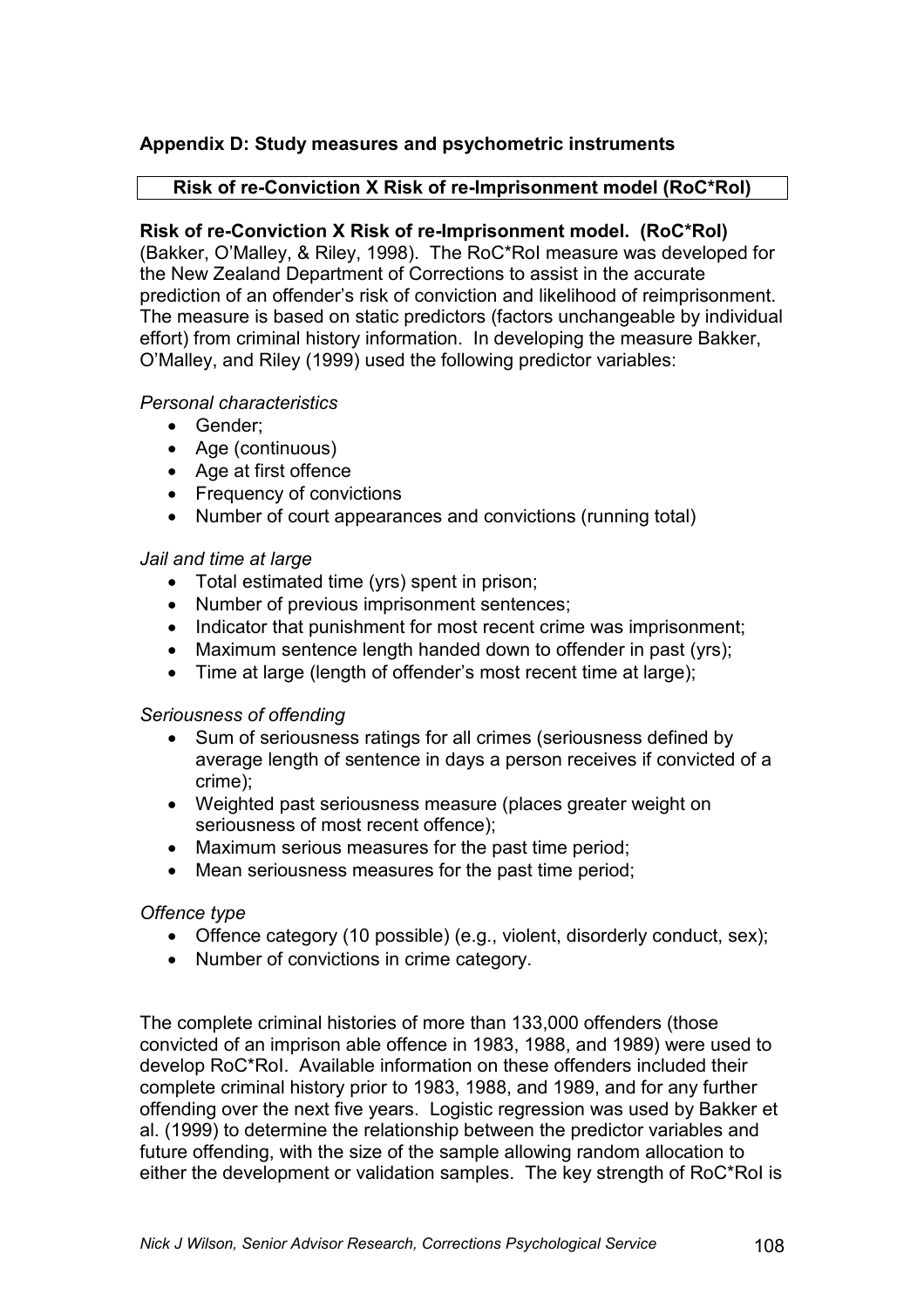that it can effectively manage an enormous amount of factual information about an offender. Each piece of datum is weighed up and balanced against other pieces of factual information in an objective way to produce a statistical probability of reoffending (score range is 0.0 to 1.0, representing 0 risk to 100% risk of serious recidivism). As this is computer generated human error in calculating the score is eliminated.

The RoC\*RoI actuarial measure is in fact a combination of two risk models. RoC equals Risk of re-Conviction, while RoI equals the Risk of re-Imprisonment. These two risk models derive from exploiting the mathematical relationship between basic social and demographic variables, criminal history variables and future offending. The RoC\*RoI measure, therefore, is an expression of the likelihood that a person will be *both* reconvicted in the future *and* be sentenced to a term of imprisonment for that offence. As a combined measure, it is quite possible that any individual may have a very high chance of re-offending (say 90%), but a very low chance of also being sent to prison for that offence (say 10%). In such a circumstance, the actual chance of someone being both reconvicted for an offence, and being sent to prison for that offence would be only 9 percent. Conversely, it is possible for a person to have a very low chance of reoffending, but a very high chance of receiving a prison term if they do. Again, the combined value expressed by the RoC\*RoI measure would result in a low probability of being reconvicted and sent to prison. The Corrections Department has adopted RoC\*RoI as its primary recidivism measure, rather than just risk of conviction alone, because this gives some indication of serious re-offending. A number of confusing results have been reported with the use of RoC\*RoI with child sex offenders and youth offenders. Many child sex offenders have very low RoC\*RoI scores. This reflects the fact that often this is a specialist form of offending, which occurs at a very low frequency with long gaps between offences. Sexual offending against children may also go undetected for long periods due to the nature of the offences and their effects on victims. The RoC\*RoI model was developed as a measure designed to predict future general criminal offending. Sex offending against children is not necessarily highly correlated with other forms of criminal behaviour.

As has already been noted, the RoC\*RoI measure relies upon previous recorded offences in developing estimates of future risk. There are cases of very young offenders who come into the criminal justice system, who show no official record of offending in the adults courts, but who may have extensive offending histories which have previously been dealt with in the juvenile court. In these cases, the RoC\*RoI measure can only be calculated on the criminal history data that are available, and this does not include their often extensive Youth Court criminal histories.

The Roc\*RoI model has been found to be very accurate. Bakker et al. (1999) report that comparing the predicted outcome to an optimal fitted model (45 degree "ideal" trend line) produced plotted data that were mathematically close to the ideal outcome line. The model did have some slight instability in which the data path moved under the 45-degree trend line at the upper end of the graph, with this believed to be due to small numbers in the validation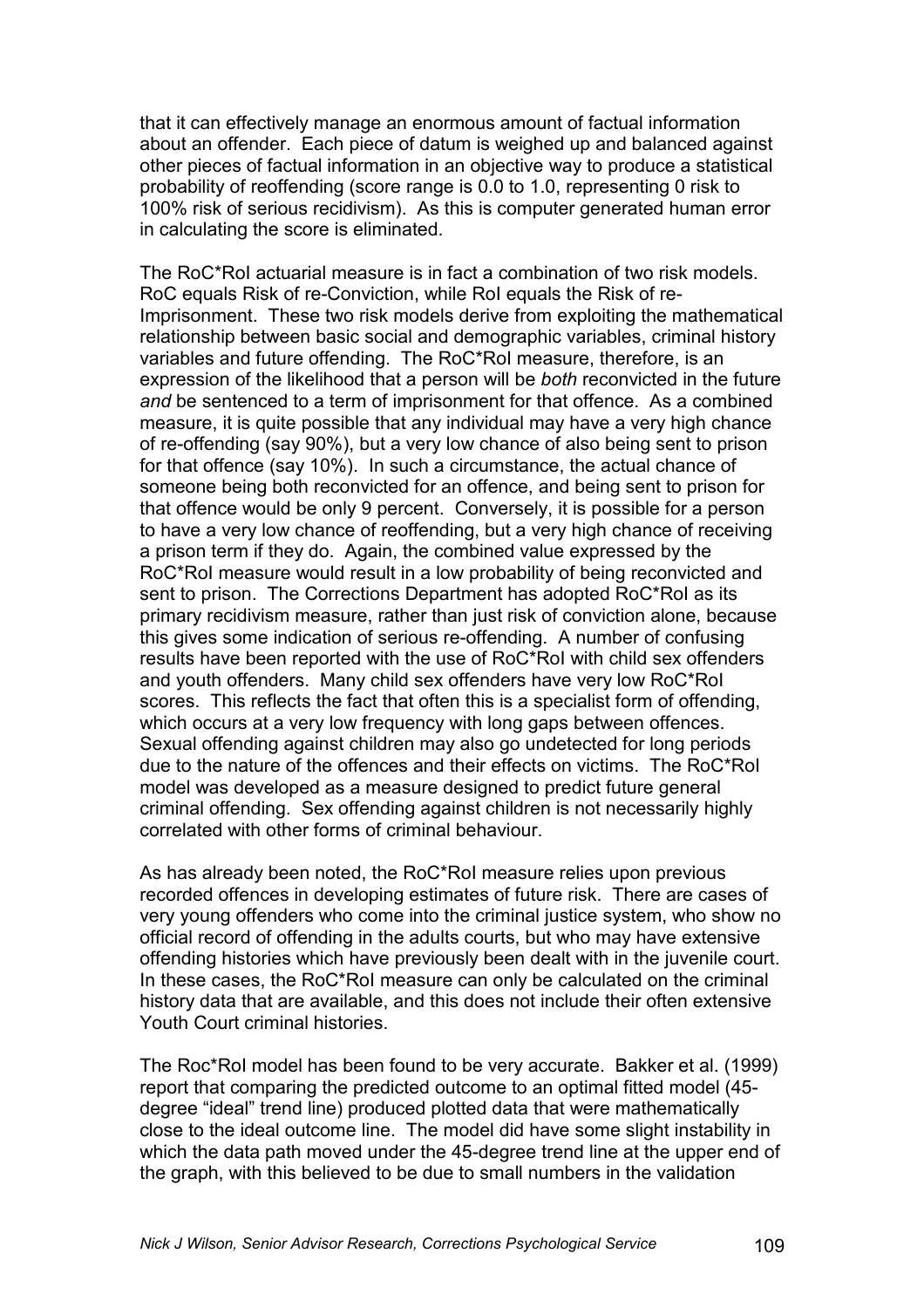sample with very high scores (.80 and over). Further analysis on the overall predictive accuracy of the RoC\*RoI measure was carried out using Receiver Operating Characteristic (ROC) analysis with an Area Under of the Curve (AUC) of .76 found. This is interpreted as the instrument being able to discriminate 76% of the area under the curve plotted from the true false positive rate against the false positive rate for serious reoffending (*SE* = .0072) (Bakker et al., 1998).

ROC analysis is based on Signal Detection Theory (Swets, 1996). Blackwell in the 1950s used Thurstone's (1920s) theory involving two overlapping (bellshaped) distributions to perform a "yes-no" detection task (cited in Swets, 1996). It is the relationship between the detection of the threshold (sensitivity) and non-detection (specificity) in which the rate of detection versus no detection is greater than 50/50. In statistical theory, the two overlapping distributions are a null and alternative hypothesis. ROC analysis shows for a given score the discriminative acuity how the true-positive rates (sensitivity) varies with the false-positive error (specificity or false positive fraction which is subtracted from 1.0 for a series of possible score cut-off scores). Discrimination between the two distributions is reflected in a numeric value indicating the area under the curve. The AUC being defined as a measure of the locus of an ROC curve on its graph. The AUC figure measures dozens of empirical ROC's that are fitted well by a linear function, with varying slope (changes in score detection), thus allowing the use of several decision criteria simultaneously instead of the adoption of single cut-off scores. Area Under the Curve varies between 0.5 and 1.0 with 1 reflecting perfect discrimination or no false positive error, and .50 indicating chance discrimination. An *AUC* = .80 is an overall figure of an instruments ability to discriminate 80% of the area under a curve plotted from the sensitivity against the specificity for an identified behaviour.

The use of ROC analysis in the area of risk assessment has become the method of choice over the last ten years (Mossman, 1994; Rice, 1997; Quinsey et al, 1998). This has been because of ROC not being as dependant on the base rate of interest, in this case violent recidivism, as are correlationbased methods and indexes derived from 2 X 2 contingency tables (such as with false positive and false negative tables based on a single cut-off). Behaviours with base rates of under 50% reduce the size of correlations and the base rate for violence is usually lower than 50%. Another advantage is that ROC's allow the comparison of various predictive measures with a single optimal threshold (AUC) produced to allow the relative accuracy of a measure to be compared.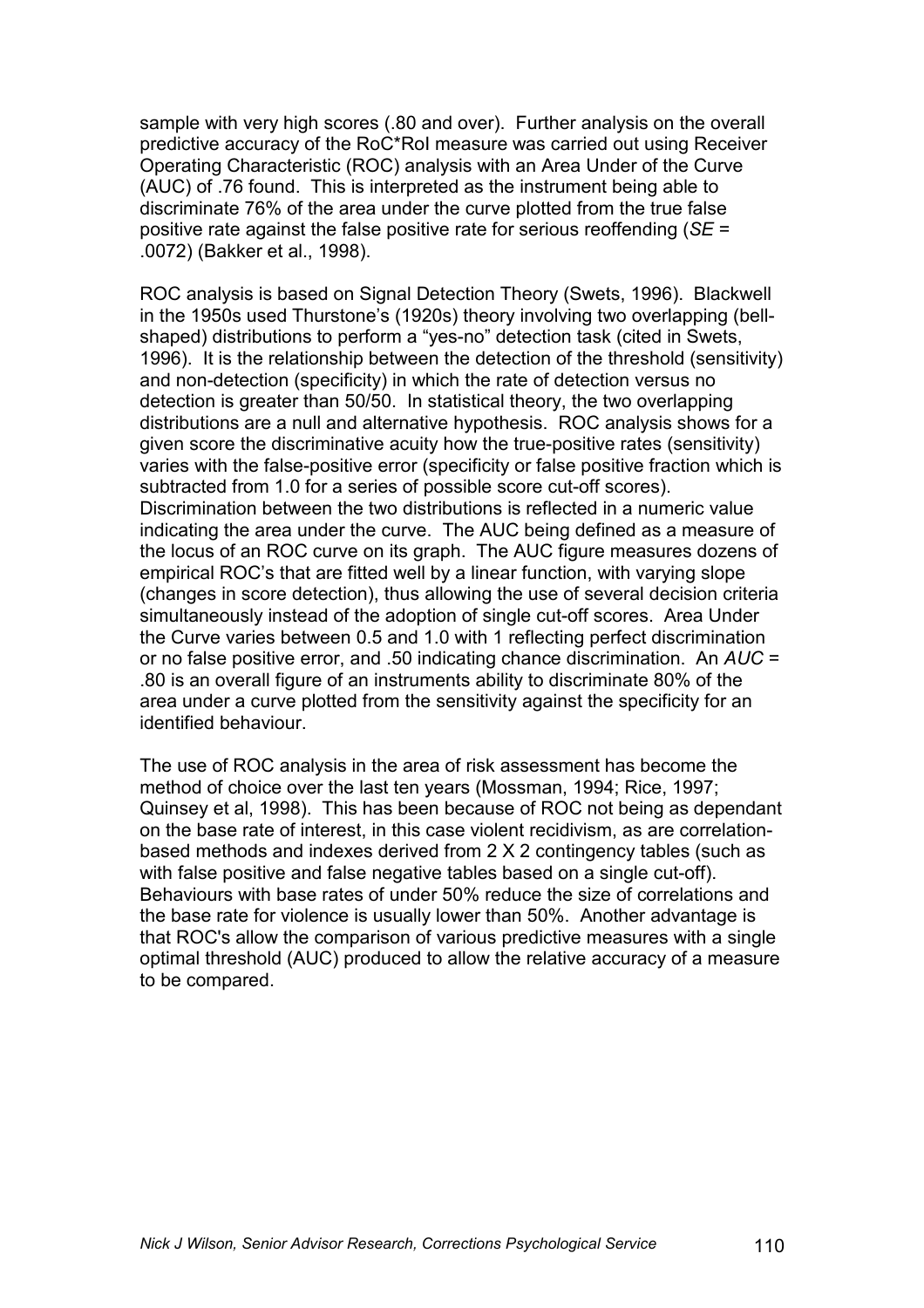# **URICA**

Name: Date:

This questionnaire is to help us improve services. Each statement describes how a person might feel when approaching problems in their lives or when starting programmes. Please indicate the extent to which you tend to agree or disagree with each statement. In each case, make your choice in terms of how you feel right now, not what you have felt in the past or would like to feel. "Here" refers to being in prison. There are FIVE possible responses to each of the items in the questionnaire:

| strongly |     | disagree<br>strongly      | undecided                                                                                                                                | agree |                                                                                 |
|----------|-----|---------------------------|------------------------------------------------------------------------------------------------------------------------------------------|-------|---------------------------------------------------------------------------------|
| disagree | 1.  |                           |                                                                                                                                          |       | agree<br>As far as I'm concerned, I don't have any problems that need changing. |
|          | 2.  |                           | I think I might be ready for some self-improvement.                                                                                      |       |                                                                                 |
|          | 3.  |                           |                                                                                                                                          |       | I am doing something about the problems that had been bothering me.             |
|          | 4.  |                           | It might be worthwhile to work on my problems.                                                                                           |       |                                                                                 |
|          | 5.  |                           |                                                                                                                                          |       | I'm not the problem one. It doesn't make much sense for me to be here.          |
|          | 6.  |                           | It worries me that I might slip back on a problem I have already<br>changed, so I am keen to seek help.                                  |       |                                                                                 |
|          | 7.  |                           | I am finally doing some work on my problems.                                                                                             |       |                                                                                 |
|          | 8.  |                           |                                                                                                                                          |       | I've been thinking that I might want to change something about myself.          |
|          | 9.  |                           | keep up the effort on my own.                                                                                                            |       | I have been successful in working on my problems but I'm not sure I can         |
|          | 10. |                           | At times my problems cause difficulties, but I'm working on them.                                                                        |       |                                                                                 |
|          | 11. | don't have to do with me. |                                                                                                                                          |       | Being here is pretty much a waste of time for me, because the problems          |
|          | 12. |                           | I'm hoping this place will help me to better understand myself.                                                                          |       |                                                                                 |
|          | 13. |                           | I guess I have faults, but there's nothing that I really need to change.                                                                 |       |                                                                                 |
|          | 14. |                           | I am really working hard to change.                                                                                                      |       |                                                                                 |
|          | 15. |                           | I have problems and I really think I should work at them.                                                                                |       |                                                                                 |
|          | 16. |                           | I'm not following through with what I had already changed as well as I<br>had hoped, and I'm trying to prevent a relapse of the problem. |       |                                                                                 |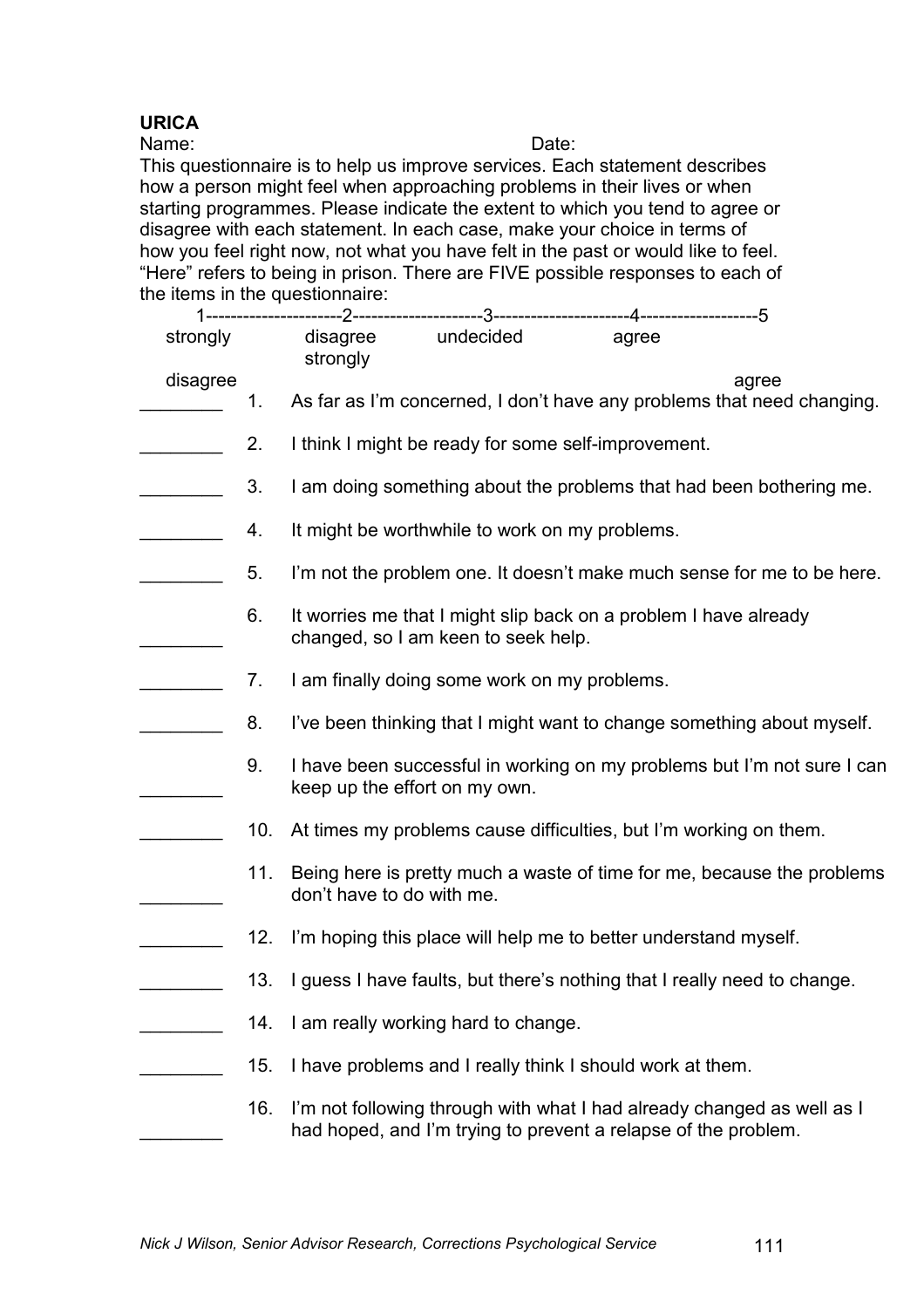| strongly<br>disagree |     | disagree                | undecided                                                              | agree | strongly<br>agree                                                            |
|----------------------|-----|-------------------------|------------------------------------------------------------------------|-------|------------------------------------------------------------------------------|
|                      | 17. | working on my problems. | Even though I'm not always successful in changing, I am at least       |       |                                                                              |
|                      | 18. |                         | sometimes I still find myself struggling with them.                    |       | I thought once I had resolved my problems I would be free of them, but       |
|                      | 19. |                         | I wish I had more ideas on how to solve my problems.                   |       |                                                                              |
|                      | 20. |                         | I have started working on my problems but I would like help.           |       |                                                                              |
|                      | 21. |                         | Maybe this place will be able to help me.                              |       |                                                                              |
|                      | 22. | already made.           | I may need a boost right now to help me maintain the changes I've      |       |                                                                              |
|                      | 23. |                         | I may be part of the problem, but I don't really think I am.           |       |                                                                              |
|                      | 24. |                         | I hope that someone here will have some good advice for me.            |       |                                                                              |
|                      | 25. |                         |                                                                        |       | Anyone can talk about changing; I'm actually doing something about it.       |
|                      | 26. | about their problems?   | All this talk about psychology is boring. Why can't people just forget |       |                                                                              |
|                      | 27. | of my problems.         |                                                                        |       | While I'm here I'm going to try and prevent myself from having a relapse     |
|                      | 28. |                         | of the problems I thought I had resolved.                              |       | It is frustrating, but I feel I might be, or have recently, had a recurrence |
|                      | 29. | them?                   |                                                                        |       | I have worries but so does the next guy. Why spend time thinking about       |
|                      | 30. |                         | I am actively working on my problems.                                  |       |                                                                              |
|                      | 31. |                         | I would rather cope with my faults than try to change them.            |       |                                                                              |
|                      | 32. |                         | they come back to haunt me.                                            |       | After all I had done to try to change my problems, every now and again       |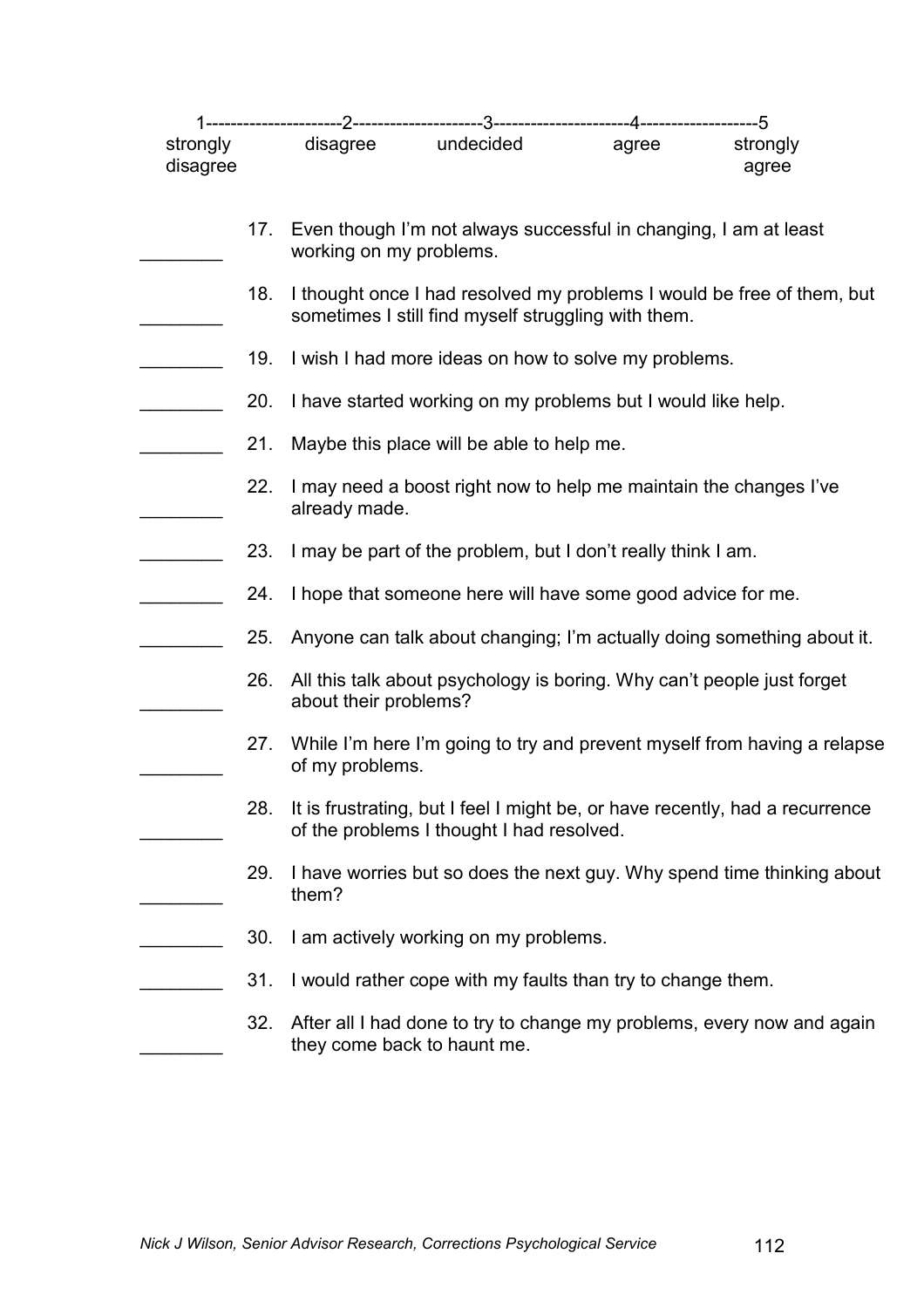## Millon Clinical Multiaxial Inventory-III

## **For copyright reasons the Millon Clinical Multiaxial Inventory-III (MCMI-III) cannot be reproduced here. However, a summary of the instrument is provided below**

The MCMI-III (Millon, et al., 1997) is an evolving assessment tool designed to be refined and informed by the developments in theoretical logic, research data and professional nosology. In terms of other personality measures it is distinguished by its relative brevity (175 items), its theoretical anchoring (evolutionary personality theory), multiaxial format (Axis I and Axis II), use of base rate rather than standard scores, and interpretative depth (diagnosis, clinical dynamics). The items are grouped into a number of scales based on a multiaxial format: These are listed below:

## **Clinical Personality Patterns (Axis 1**

- 1 Schizoid
- 2A Avoidant
- 2B Depressive
- 3 Dependant
- 4 Histrionic
- 5 Narcissistic
- 6A Antisocial
- 6B Sadistic (Aggressive)
- 7 Compulsive
- 8A Negativistic (Passive-Aggressive)
- 8B Masochistic (Self-Defeating)

## **Severe Personality Pathology**

- S Schizotypal
- C Borderline
- P Paranoid

## **Clinical Syndromes**

- A Anxiety
- H Somatoform
- N Bipolar: Manic
- D Dysthymia
- B Alcohol Dependence
- T Drug Dependence
- R Post-Traumatic Stress Disorder

## **Severe Clinical Syndromes**

SS Thought Disorder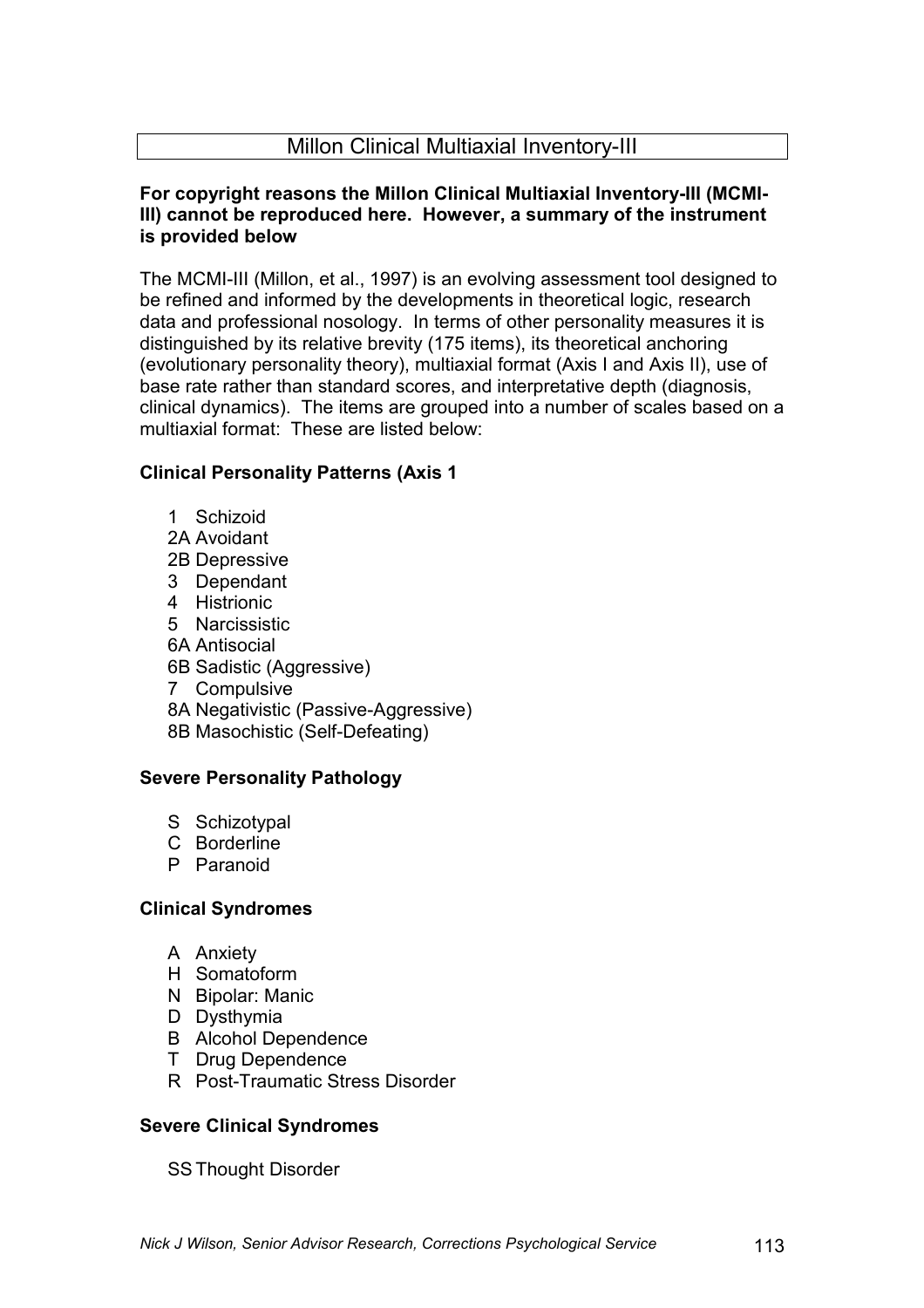CC Major Depression PP Delusional Disorder

#### **Modifying Indices**

- X Disclosure
- Y Desirability'
- Z Debasement
- V Validity

The items are of a standard format with the participant asked to rate themselves as true or false on whether the item applies to them. Raw scores are calculated then transformed into Base Rate scores (BR) with male and female BR scores available. Adjustments to BR scores are then made for the following aspects: Disclosure too high or low; Presence of Anxiety/Depression; person is an inpatient; elevation on scales reflecting denial or complaint. In addition a validity scale (three items) is scored with a score of 20 or more rendering the profile invalid. Two BR generated cut off scores are used in interpretation, 75-84 indicating the presence of a syndrome or trait, and 85 and above prominence.

## *Specimen items*

Item 1: Lately, my strength seems to be draining out of me, even in the morning. (*Scale CC Major Depression*)

Item 27. When I have a choice, I prefer to do things alone. *(Scale 1 Schizoid)* 

Item 113. I've gotten into trouble with the law a couple of time. *(Scale 6A Antisocial)*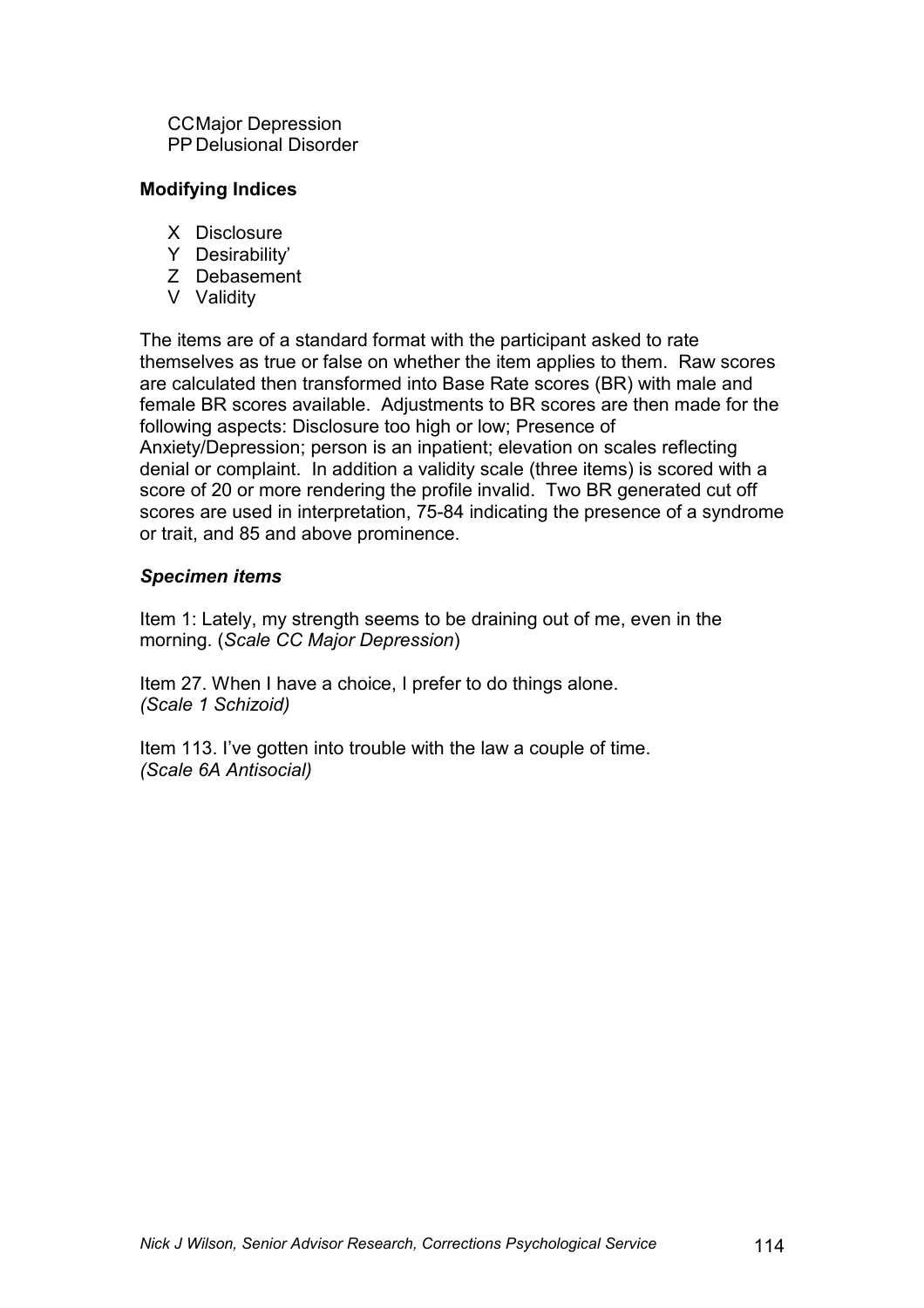#### **Early versus late starter typology items (Moffitt, 1993)**

| <b>Participant Name:</b><br><b>Date:</b> |  |
|------------------------------------------|--|
|------------------------------------------|--|

*[Score from interview and file information. However, most of the section will be rated primarily from the interview. If the offender's version and the official version conflict, try to reconcile differences. If differences cannot be reconciled use the more incriminating version]* 

1. Is there evidence of behavioral problems before age 12?

[Behavioral problems include initiating physical fighting, repeated lying, bullying, cruelty to animals or people, forcing sexual activity, running away, stealing, fire setting, skipping school, vandalism and other behaviors that would be classified as criminal. This definition was adopted from item 4 of the CAT & the antisocial scale from the Rutter Child Scales]

- 1. yes  $0.$  no
- 
- 9. not known

2. Is there evidence of criminal activity before age 12?

#### *[includes crimes for which the offender was never caught]*

- 1. yes
- $0$  no.
- 9. not known
- 3. Is there evidence of criminal versatility before age 12?

*[ includes crimes for which the offender was never caught. Versatility is defined as having committed four or more different types of crimes. Use PCL-R guidelines for offense groupings]* 

- 1. yes
- $0.$  no.
- 9. not known

4. Duration of behavioral problems/criminal involvement lasted at least 6 months *[under age 12]*

 1. yes  $0$  no. 9. not known

5. Behavioral problems evident in two or more different environments (e.g. home&school) *[under age 12]* 

- 
- 1. yes 0. no, only one environment, specify:
- 9. not known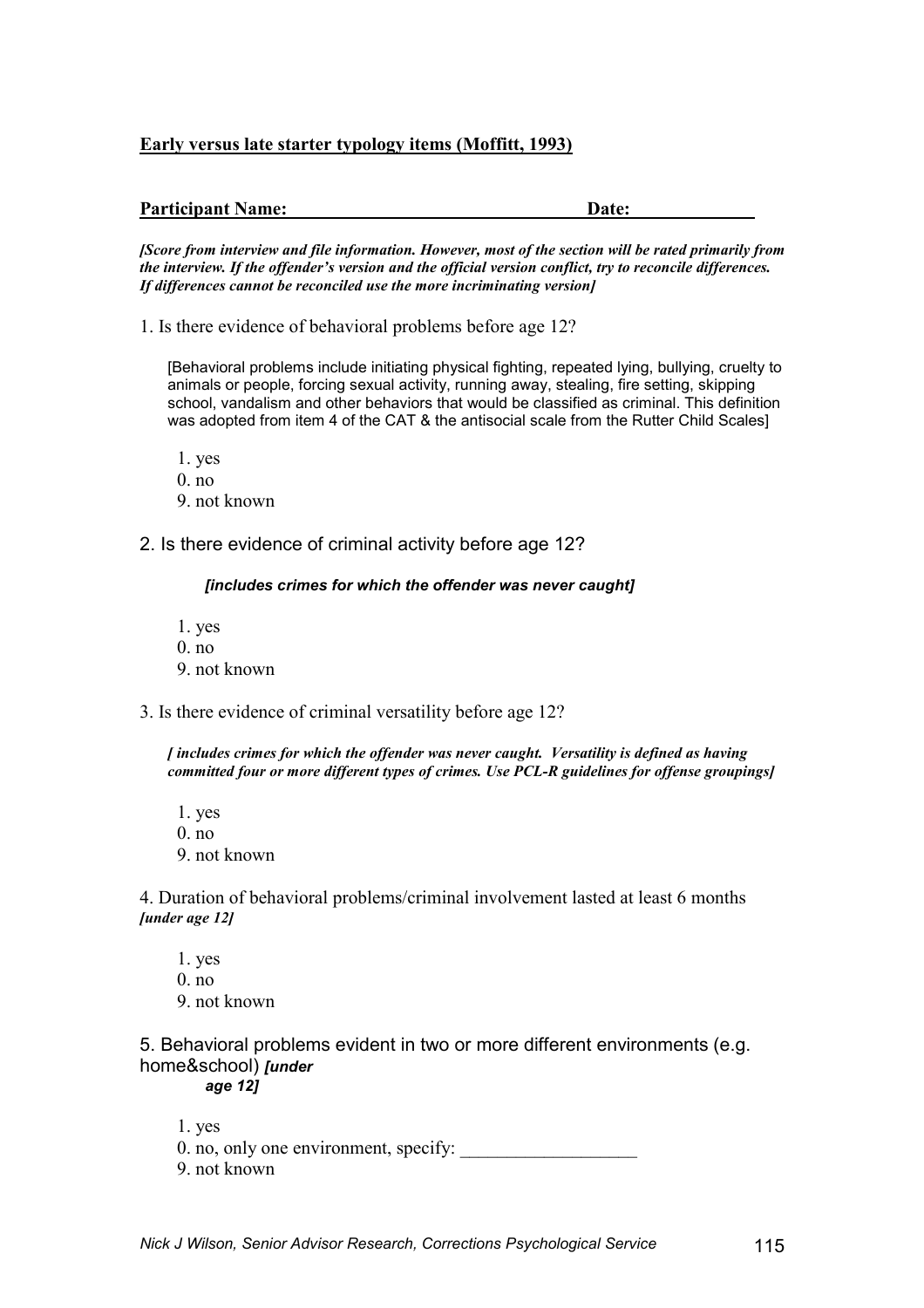#### 6. Severity of behavioral problems *[under age 12]*

 1. not severe (parents did not seek outside intervention; misconduct at school was dealt with through detention, never suspension or expulsion)

 2. moderately severe (some intervention was sought either by school or home but not both)

- 3. extremely severe (required intervention by police, CAS or other outside agency [group home, closed custody facility], parents sought professional help, or offender was expelled)
- 7. Is there evidence of behavioral problems between ages 13 and 17?

[Behavioral problems include initiating physical fighting, repeated lying, bullying, cruelty to animals or people, forcing sexual activity, running away, stealing, fire setting, skipping school, vandalism and other behaviors that would be classified as criminal. This definition was adopted from item 4 of the CAT & the antisocial scale from the Rutter Child Scales]

- 1. yes  $0.$  no.
- 9. not known

8. Is there evidence of criminal activity between ages 13 and 17?

#### *[includes crimes for which the offender was never caught]*

- 1. yes
- $0.$  no.
- 9. not known
- 9. Is there evidence of criminal versatility between ages 13 and 17?

*[ includes crimes for which the offender was never caught. Versatility is defined as having committed four or more different types of crimes. Use PCL-R guidelines for offense groupings]* 

 1. yes 0. no 9. not known

10. Duration of behavioral problems/criminal involvement lasted at least 6 months *[ages 13-17]*

 1. yes 0. no 9. not known

11. Behavioral problems evident in two or more different environments (e.g. home&school) *[ages 13-17]* 

 1. yes 0. no, only one environment, specify: 9. not known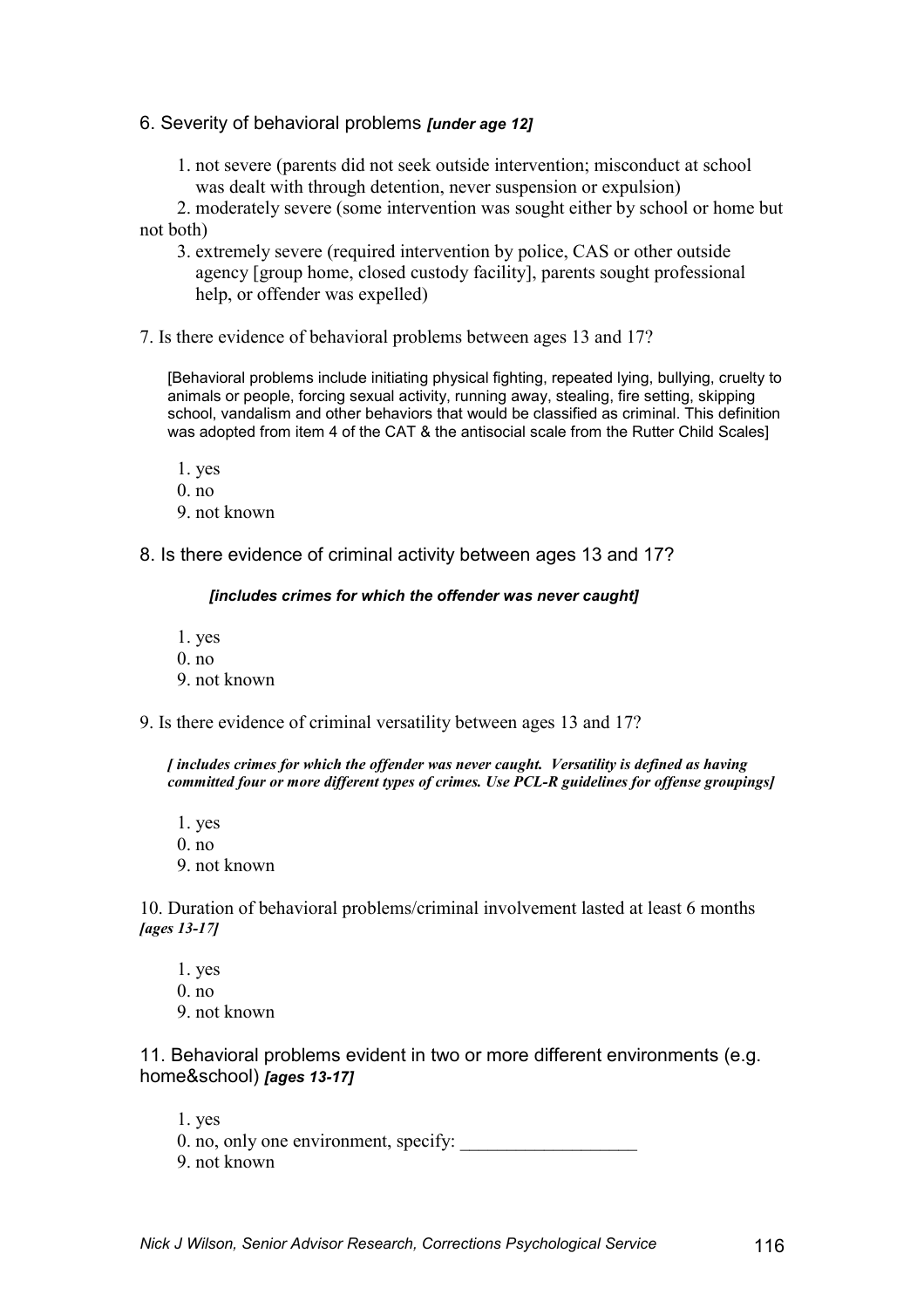### 12. Severity of behavioral problems *[ages 13-17]*

 1. not severe (parents did not seek outside intervention; misconduct at school was dealt with through detention, never suspension or expulsion)

 2. moderately severe (some intervention was sought either by school or home but not both)

 3. extremely severe (required intervention by police, CAS or other outside agency [group home, closed custody facility], parents sought professional help, or offender was expelled)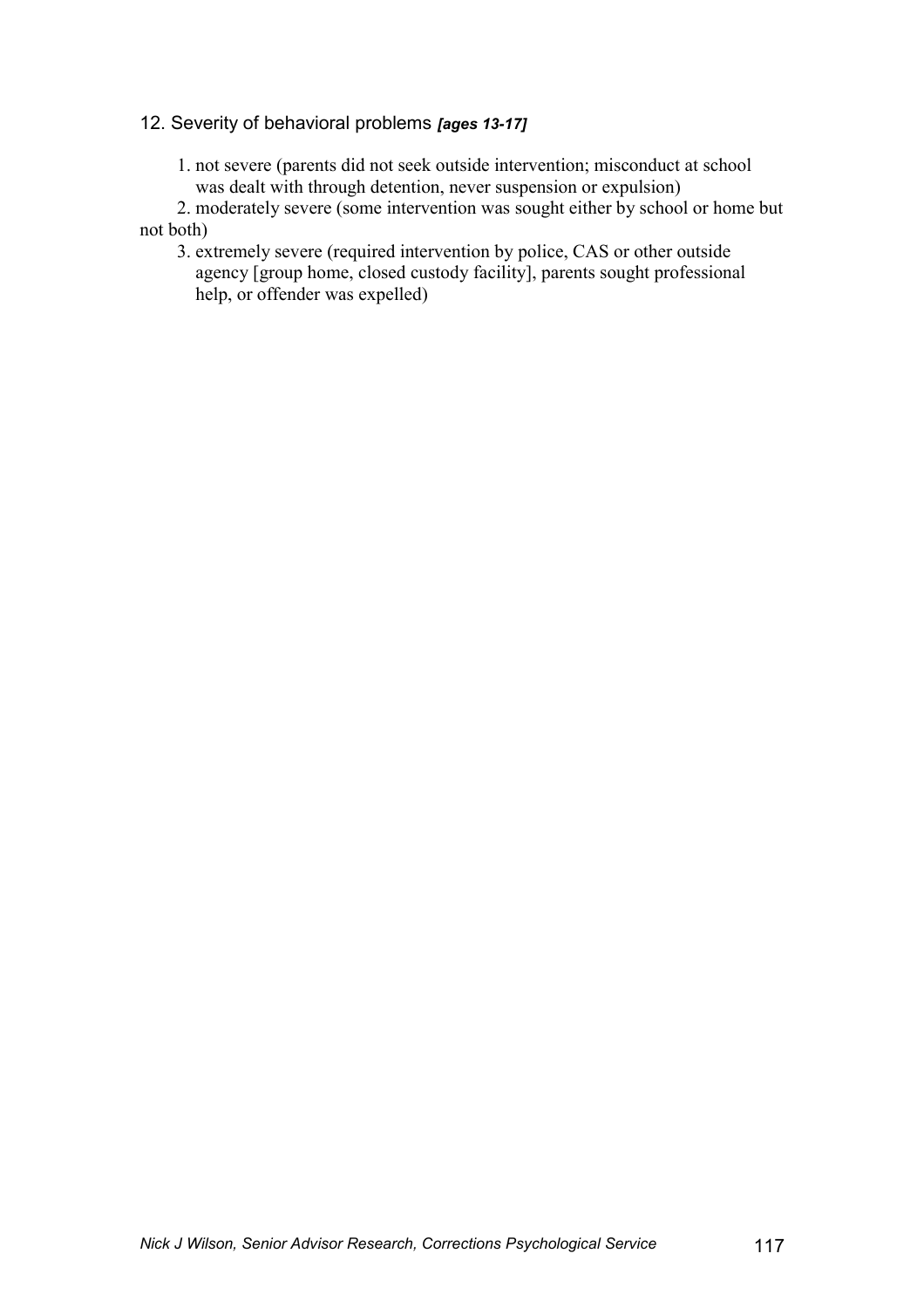# **Interpersonal Measure of Psychopathy**

|                                                                                                                                                                                                                                                                                                                    |                                       | D.S. Kosson                                                                                                      |                                                                                                                                                                  |
|--------------------------------------------------------------------------------------------------------------------------------------------------------------------------------------------------------------------------------------------------------------------------------------------------------------------|---------------------------------------|------------------------------------------------------------------------------------------------------------------|------------------------------------------------------------------------------------------------------------------------------------------------------------------|
|                                                                                                                                                                                                                                                                                                                    |                                       | Version 2.0                                                                                                      |                                                                                                                                                                  |
| Subject#: Date: Rater: Rater: Interviewer<br><b>Observer</b>                                                                                                                                                                                                                                                       |                                       |                                                                                                                  | Score:                                                                                                                                                           |
| General Instructions: Please rate each item by circling the extent to which<br>each behavior or trait describes your interaction with the subject. A few<br>possible examples of most items are also listed. Please check any of the<br>an individual even if none of the examples are relevant to the individual. |                                       |                                                                                                                  | examples that apply and feel free to note other manifestations of these traits<br>in the blank space. Please note that a characteristic will frequently describe |
| 1) Interrupts<br>not at all----------somewhat----------------very well-----------perfectly<br>(check all that apply)<br>interrupted interview<br>interrupted interviewer                                                                                                                                           |                                       |                                                                                                                  | describes this subject                                                                                                                                           |
| 2) Refuses to tolerate interruption<br>not at all----------somewhat---------------very well-----------perfectly<br>(check all that apply)<br>continued speaking<br>increased rate or volume of speech                                                                                                              |                                       |                                                                                                                  | describes this subject                                                                                                                                           |
| 3) Ignores professional boundaries<br>not at all----------somewhat----------------very well-----------perfectly<br>(check all that apply)                                                                                                                                                                          |                                       | called interviewer by first name without permission<br>asked for something interviewer had in his/her possession | describes this subject                                                                                                                                           |
| 4) Ignores personal boundaries<br>not at all----------somewhat---------------very well-----------perfectly<br>(check all that apply)<br>leaned very far forward                                                                                                                                                    | touched or tried to touch interviewer | stared at part of interviewer's body (other than face)                                                           | describes this subject                                                                                                                                           |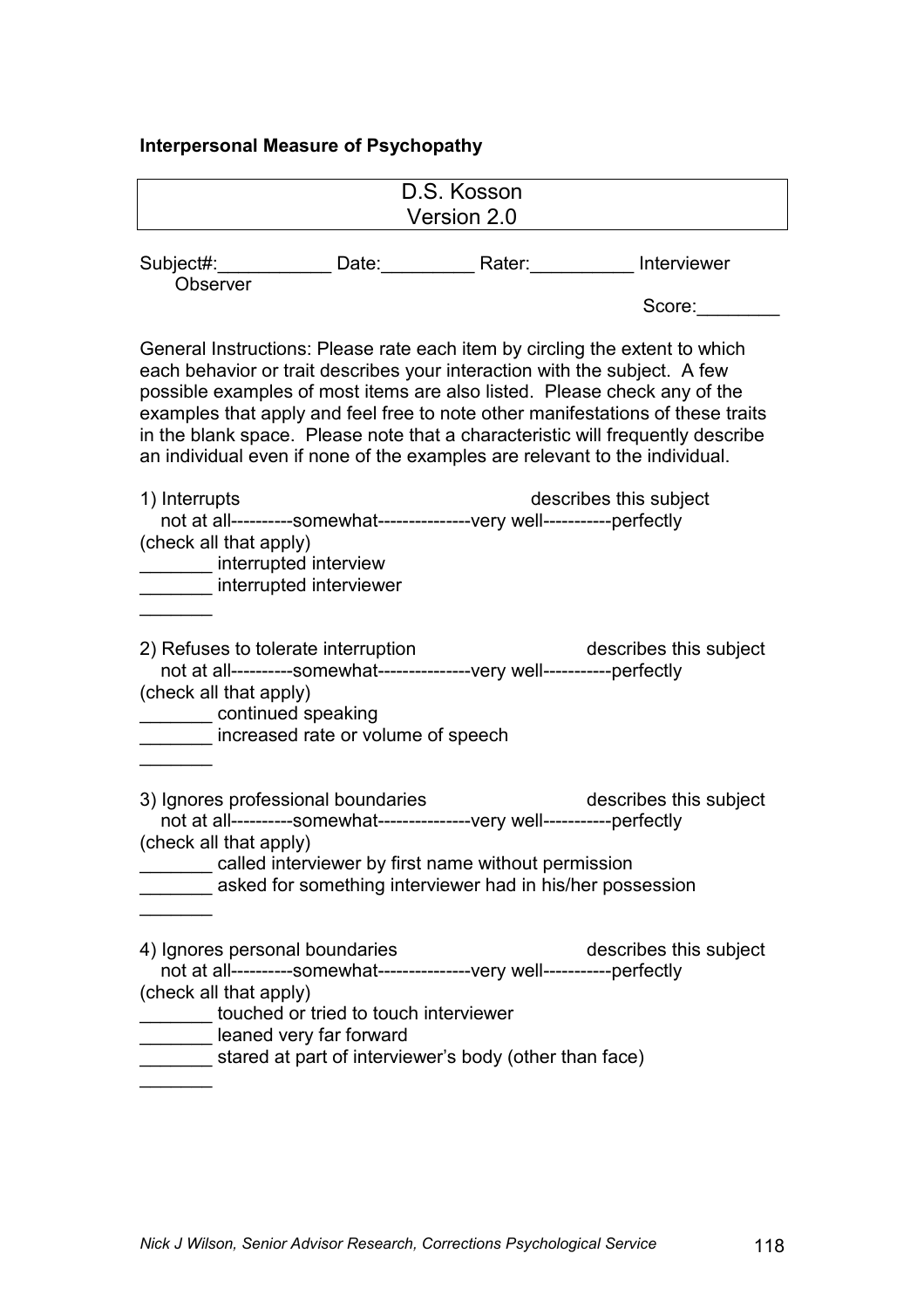| 5) Tests Interviewer                                                                                  | describes this subject                                           |
|-------------------------------------------------------------------------------------------------------|------------------------------------------------------------------|
| not at all----------somewhat----------------very well-----------perfectly                             |                                                                  |
| (check all that apply)                                                                                |                                                                  |
| asked about interviewer's credentials                                                                 |                                                                  |
| asked general psychology or other questions unrelated to current                                      |                                                                  |
| protocol                                                                                              |                                                                  |
| asked to see identification                                                                           |                                                                  |
|                                                                                                       |                                                                  |
|                                                                                                       |                                                                  |
| 6) Makes personal comments                                                                            | describes this subject                                           |
| not at all----------somewhat---------------very well-----------perfectly<br>(check all that apply)    |                                                                  |
| insulted the interviewer                                                                              |                                                                  |
| commented on interviewer's dress or manner                                                            |                                                                  |
| praised the interviewer                                                                               |                                                                  |
|                                                                                                       |                                                                  |
|                                                                                                       |                                                                  |
| 7) Makes request of interviewer                                                                       | describes this subject                                           |
| not at all----------somewhat---------------very well-----------perfectly                              |                                                                  |
| (check all that apply)                                                                                |                                                                  |
| requested something small/tangible (e.g., cup of coffee, pen etc)                                     |                                                                  |
|                                                                                                       | requested something large (e.g., letter, recommendation, copy of |
| file)                                                                                                 |                                                                  |
|                                                                                                       |                                                                  |
|                                                                                                       |                                                                  |
| 8) Tends to be tangential<br>not at all----------somewhat---------------very well-----------perfectly | describes this subject                                           |
| (check all that apply)                                                                                |                                                                  |
| provided very lengthy answers                                                                         |                                                                  |
| changed answer in middle of explanation                                                               |                                                                  |
| difficulty staying with the question asked                                                            |                                                                  |
|                                                                                                       |                                                                  |
|                                                                                                       |                                                                  |
| 9) Fills dead space                                                                                   | describes this subject                                           |
| not at all----------somewhat----------------very well-----------perfectly                             |                                                                  |
| (check all that apply)                                                                                |                                                                  |
|                                                                                                       |                                                                  |
|                                                                                                       |                                                                  |
| 10) Unusual calmness or ease                                                                          | describes this subject                                           |
| not at all----------somewhat----------------very well-----------perfectly<br>(check all that apply)   |                                                                  |
| subject put his feet up                                                                               |                                                                  |
| subject stretched often                                                                               |                                                                  |
| subject moved around the room                                                                         |                                                                  |
|                                                                                                       |                                                                  |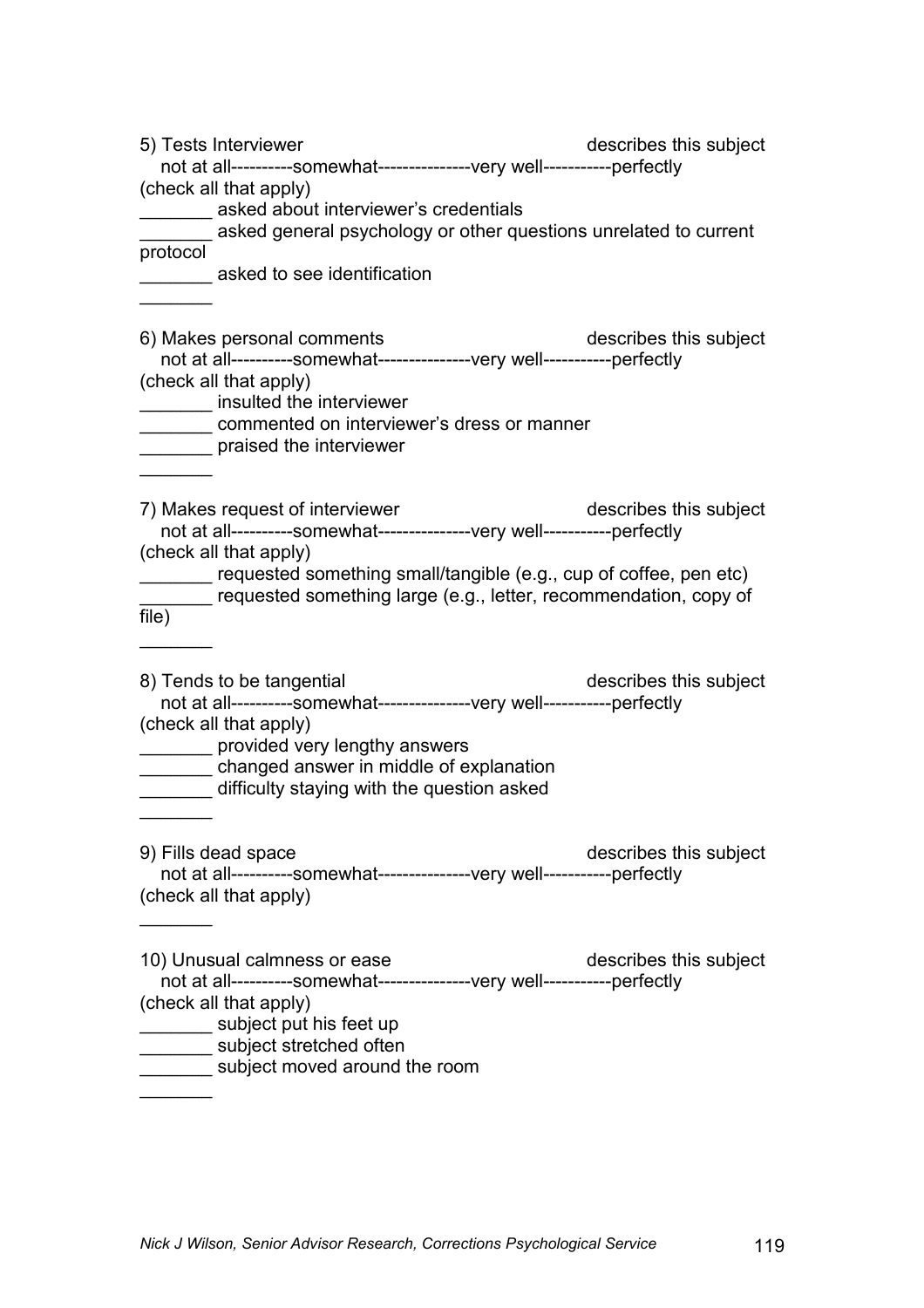11) Frustration with argument avoidance describes this subject not at all----------somewhat---------------very well-----------perfectly (check all that apply) **wightnally 19 and 10 Fernally tried to begin an argument with interviewer** became angry or frustrated when interviewer agreed with him  $\frac{1}{2}$ 12) Perseveration **describes this subject**  not at all----------somewhat---------------very well-----------perfectly (check all that apply) \_\_\_\_\_\_\_ subject returned often to one event subject returned often to one theme (e.g., winning, intelligence, the system, alcohol)  $\frac{1}{2}$ 13) Ethical superiority describes this subject not at all----------somewhat---------------very well-----------perfectly (check all that apply) \_\_\_\_\_\_\_ expressed overt desire to help others made reference(s) to own truthfulness \_\_\_\_\_\_\_ indicated that others are not as "good" as he was  $\frac{1}{2}$ 14) Expressed narcissism describes this subject not at all----------somewhat---------------very well-----------perfectly (check all that apply) \_\_\_\_\_\_\_\_\_\_\_ superiority \_\_\_\_\_\_\_ grandiosity \_\_\_\_\_\_\_ uniqueness  $\frac{1}{2}$ 15) Incorporation of interviewer into personal stories describes this subject not at all----------somewhat---------------very well-----------perfectly (check all that apply) **\_\_\_\_\_\_\_** personal stories in which the interviewer is a peer/friend/intimate \_\_\_\_\_\_\_ personal stories in which interviewer is in one-down position (e.g., victim, employee, customer)  $\frac{1}{2}$ 16) Seeking of alliance the control of the describes this subject not at all----------somewhat---------------very well-----------perfectly (check all that apply) \_\_\_\_\_\_\_ excessive smiling **werbal expression of commonality** sought interviewer's agreement on his views  $\frac{1}{2}$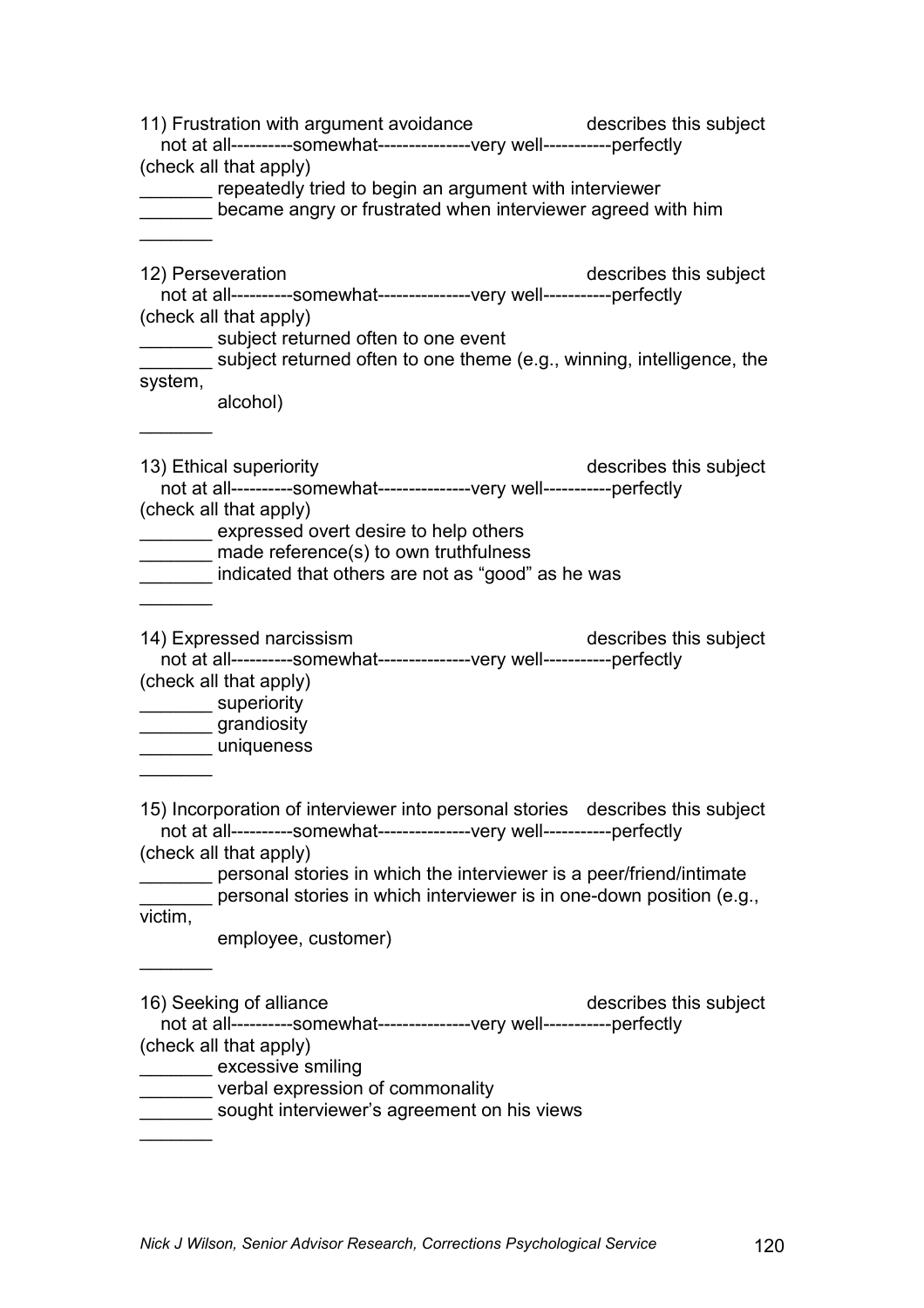| 17) Showmanship<br>not at all----------somewhat---------------very well-----------perfectly<br>(check all that apply)<br>_________ subject displayed large gestures<br>subject used voice inflection to emphasize points<br>subject used dramatic language                                             | describes this subject |
|--------------------------------------------------------------------------------------------------------------------------------------------------------------------------------------------------------------------------------------------------------------------------------------------------------|------------------------|
| 18) Angry<br>not at all----------somewhat---------------very well-----------perfectly<br>(check all that apply)<br>_________ angry facial expression(s)<br>angry tone of voice<br>clenched fists                                                                                                       | describes this subject |
| 19) Impulsive answers<br>not at all----------somewhat---------------very well-----------perfectly<br>(check all that apply)<br>subject changed answers after stating them<br>subject answered quickly but did not change answers                                                                       | describes this subject |
| 20) Expressed toughness<br>not at all----------somewhat---------------very well-----------perfectly<br>(check all that apply)<br>subject referred to himself as tough or dangerous<br>_________ subject threatened interviewer<br>subject referred to himself as brave                                 | describes this subject |
| 21) Intense eye contact<br>not at all----------somewhat---------------very well-----------perfectly<br>(check all that apply)<br>subject engaged in almost constant eye contact<br>subject looked to observer when interviewer looked away<br>subject made more eye contact when listening than normal | describes this subject |

Original scale developed by Kosson, Kirkhart, & Steuerwald (1993).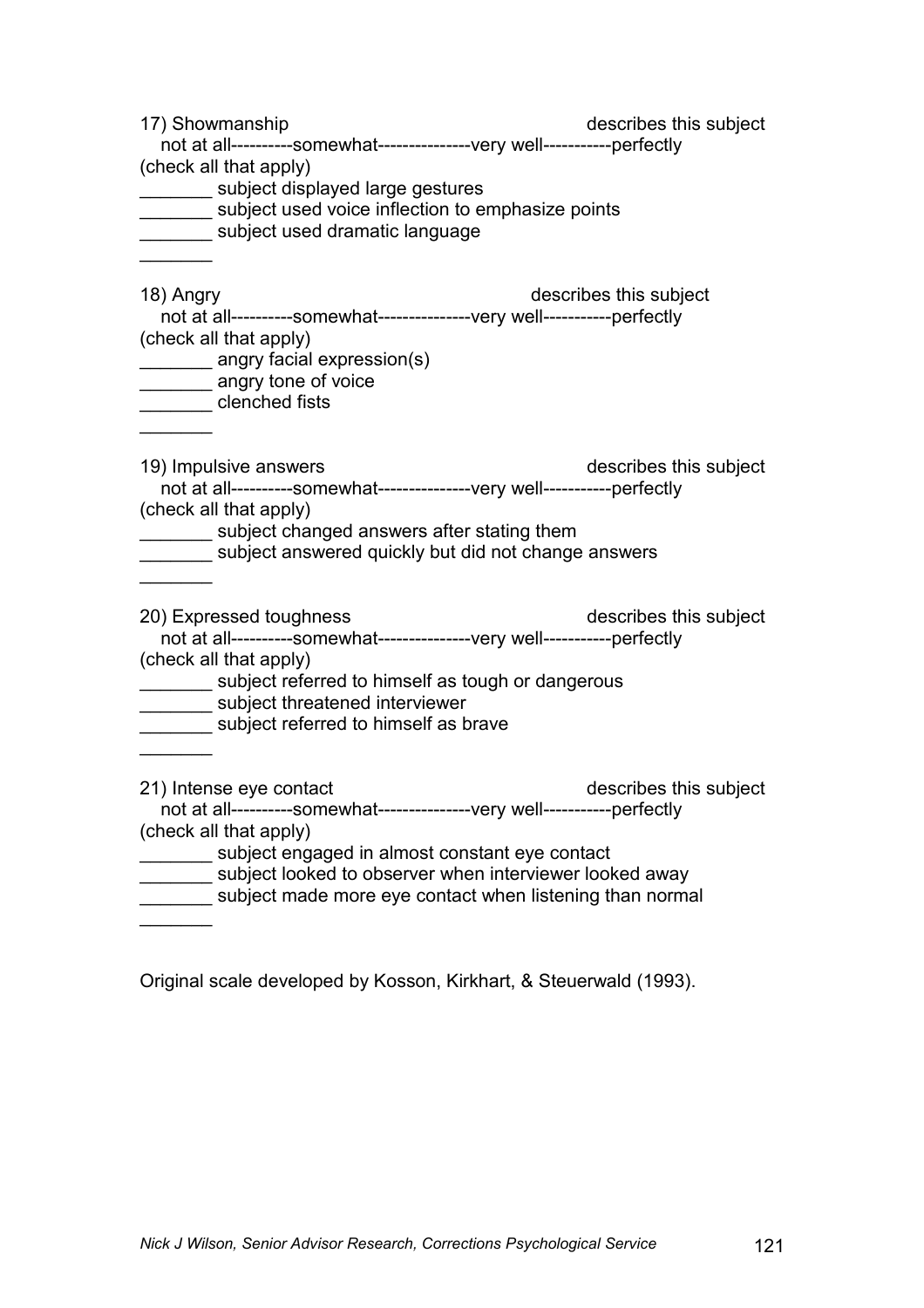## **Appendix E**

# **"Finding out more about risk and rehabilitative factors for offenders"**

# **Participants Information and Permission Form**

Researcher contact details: **Nick Wilson** 

 **Senior Advisor Research Corrections, Psychological Service P O Box 19 003 Hamilton Phone (07) 834 7086** 

The Corrections Department has started a research project to gain more information about offenders who have been assessed as having high risk/rehabilitative needs. This is viewed as very important because in general offenders who have long criminal histories or serious offences are regarded as at high risk of reimprisonment within five years of release into the community. While it is possible to collect information from official records these do not tell the whole story and it is important that people such as yourself are interviewed to gain from your experience and beliefs.

Participation will be entirely voluntary and all information that you provide will be treated as confidential.

The information we get from your interview will be used to provide information to the Corrections Department of New Zealand about what helps to reduce the risk of reoffending for offenders with high risk/needs. The research study has been approved by the Public Prison Service and Waikato Bay of Plenty Regional Prison. Contact about this research can be made with the Project Manager, Nick Wilson, Senior Advisor Research or with your Unit Manager who is fully informed about the project.

It is expected that the interview will take approximately 1.5 to 2 hours of your time. Two research assistants from the project will ask you questions and give you short questionnaires to complete about the following areas: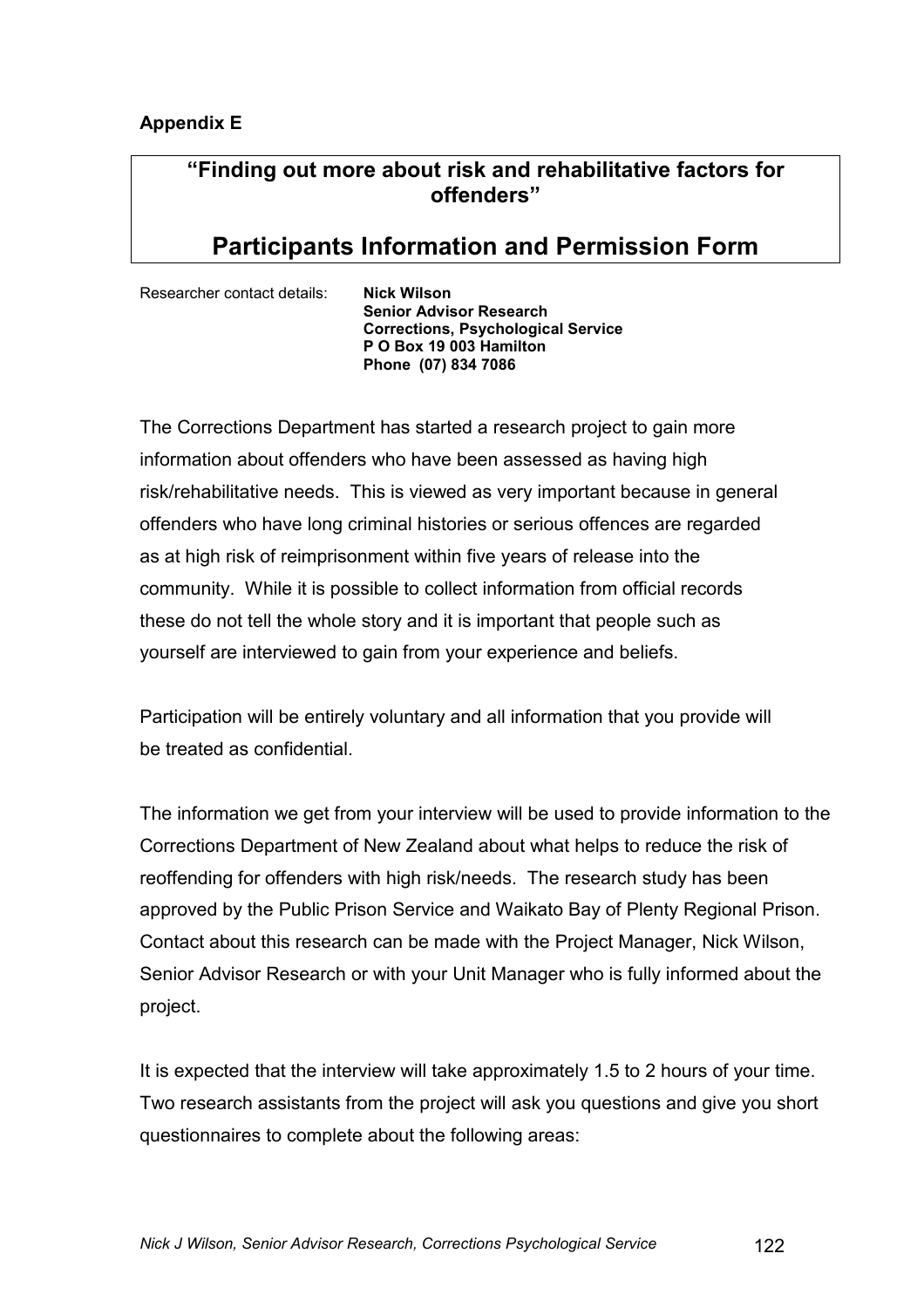- Background information on school behaviour, growing up;
- How you cope with problems;
- How you relate to others;
- Emotions (self report on your mood, any anxiety, down moods, stress, alcohol and drug use);
- Thoughts about previous or current treatment programmes;
- What you believe needs to occur to reduce reoffending.

Your name will not be used to record the information you provide. Instead only a number will identify any information you give during interview or on questionnaires. All personal information that you give will not be told to anyone so nobody can know that what you wrote or said came from you. No information that would identify you will be published or made available to Corrections Department staff, or anyone else. There is no (deception) tricks involved in this study. A brief summary of information from these interviews will be made available for your information when the project is completed.

There is one situation when information about you may be reported and that is if you reported that you intended to harm yourself or someone else. In that case we may have to pass that information on to make sure no one is hurt.

Doing this interview is strictly voluntary (that is you only do it if you want to) and will have no effect, good or bad, on any aspect of your interactions with the Department of Corrections.

**You are free to withdraw from the interview at any time without penalty of any kind!**

**Next Step: Any questions? Do you wish to continue? Remember you are free to withdraw during the interview at any time without penalty of any kind**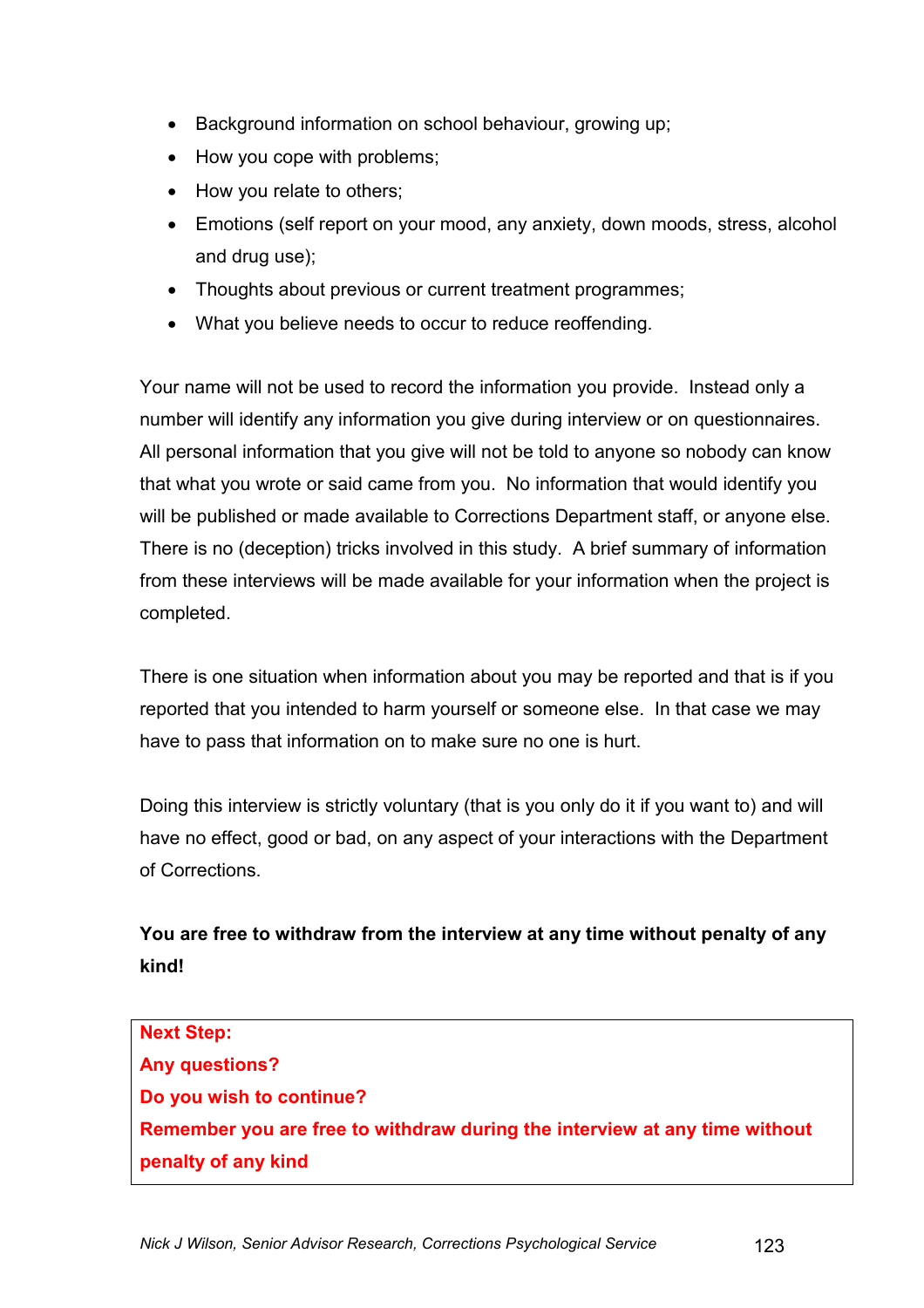## **Consent**

Signing this form **before the start of the interview** provides permission for Research Assistant's working for Nick Wilson, Senior Advisor Research, Corrections Psychological Service to conduct an interview discussing my views on rehabilitation and gathering information to assist others viewed as having high risk/needs. I understand that I may decide not to go ahead with the interview and there will be no questioning of my actions.

*I \_\_\_\_\_\_\_\_\_\_\_\_\_\_\_\_\_\_\_\_\_\_\_\_\_\_\_\_\_\_\_\_ have read (or have had read to me) and understand the above and agree to take part in this study.* 

| Participants' signature: | Date: |
|--------------------------|-------|
|                          |       |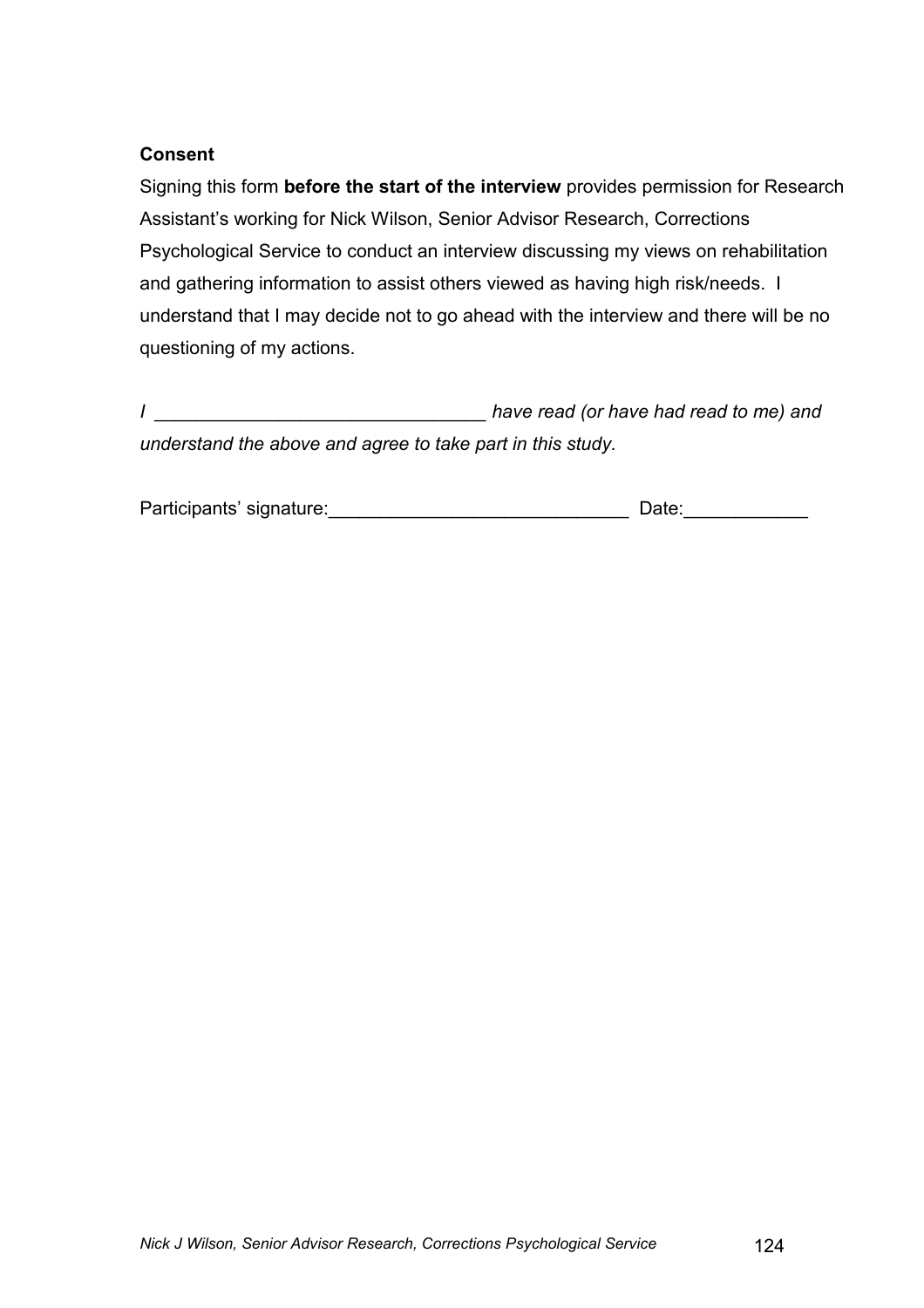## **Appendix F: Answers by those who identified as Maori to question "Would/did the inclusion of Tikanga process into treatment improve**  *their experience/success in treatment?"*

| <b>Class</b><br>Code |                | High Risk Study: Answers by those who identified as Maori to question                                                                                                             |
|----------------------|----------------|-----------------------------------------------------------------------------------------------------------------------------------------------------------------------------------|
|                      |                | "Would/did the inclusion of Tikanga process into treatment improve<br>their experience/success in treatment?"                                                                     |
|                      | 1              | Yes, all of programmes should have it but that is because he is learning about Maori in Te Ao.<br>If weren't Maori then some people wouldn't understand it                        |
|                      | $\mathbf 2$    | yes, but not sure how as individual choice                                                                                                                                        |
|                      | 3              | I don't know, they had turns doing karakia, either Maori or English at the beginning of each lesson                                                                               |
|                      | 4              | No                                                                                                                                                                                |
|                      | 5              | yes, incentive to change thru korero, works on background of offending                                                                                                            |
|                      | 6              | No, not really because it is not a Tikanga course (i.e. only include Tikanga if course<br>involves some facet of Tikanga). Could have karakia if students wanted it               |
|                      | $\overline{7}$ | one on one sessions, rather than group discussions                                                                                                                                |
|                      | 8              | Matua whangai should have been longer. Need to address his problems. Need encouragement to<br>share, was shy about addressing his problems with the group.                        |
|                      | 9              | There was a karakia at the beginning and end, helped the students in the class come together.<br>Does think that this improved the course                                         |
|                      | 10             | not stated                                                                                                                                                                        |
|                      | 11             | yeah, I suppose it would. Some one that more understands what he is going through                                                                                                 |
|                      | 12             | no, then yes, may share experiences                                                                                                                                               |
|                      | 13             | can't say because he has never done it                                                                                                                                            |
|                      | 14             | No                                                                                                                                                                                |
|                      | 15             | No                                                                                                                                                                                |
|                      | 16             | yes and would be good to include Whanau                                                                                                                                           |
|                      | 17             | No                                                                                                                                                                                |
|                      | 18             | yes for him, but only good if you can understand Maori                                                                                                                            |
|                      | 19             | n/a                                                                                                                                                                               |
|                      | 20             | not stated                                                                                                                                                                        |
|                      | 21             | No, karakias and all that is good but not if facilitator speaks Maori. Having karakias etc does<br>improve it. Doesn't matter if Maori or Pakeha facilitator as long as can teach |
|                      | 22             | not really, identifies as Samoan                                                                                                                                                  |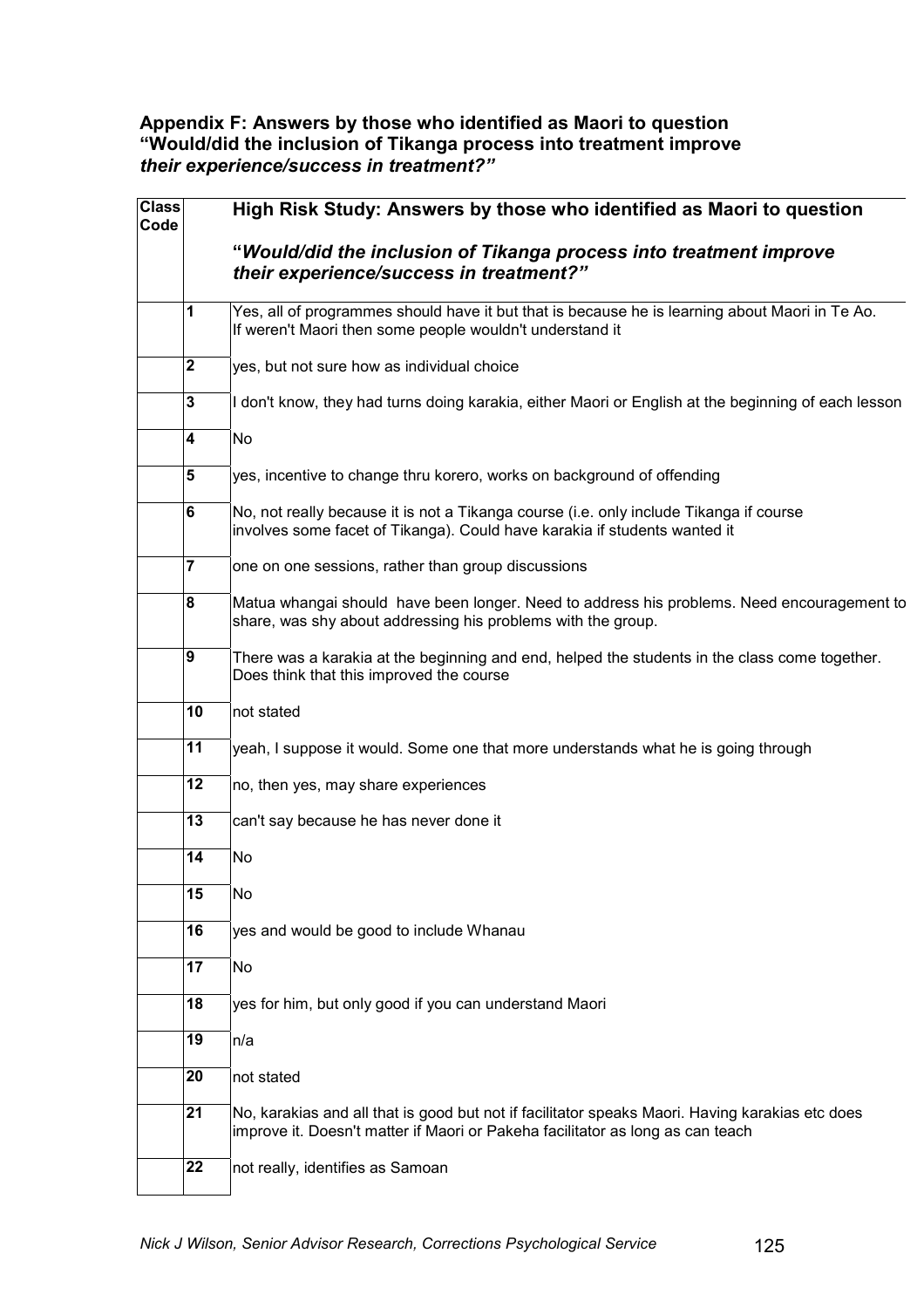| 23 | No                                                                                                                                       |
|----|------------------------------------------------------------------------------------------------------------------------------------------|
| 24 | no, hard enough trying to learn                                                                                                          |
| 25 | n/a                                                                                                                                      |
| 26 | No, don't like Maori teaching him because they are phoney                                                                                |
| 27 | Not sure                                                                                                                                 |
| 28 | Does not identify as Maori                                                                                                               |
| 29 | Yes                                                                                                                                      |
| 30 | yes, would also like to see full Maori justice/Marae justice                                                                             |
| 31 | no-another choice                                                                                                                        |
| 32 | yes thinks Tikanga would improve programmes but has not actually done any courses,<br>says "have to sign up, they are too full"          |
| 33 | Cultural focus in Equip but not there long enough to judge                                                                               |
| 34 | S/T good how it was                                                                                                                      |
| 35 | ok, but it was the facilitators that made the difference                                                                                 |
| 36 | Wouldn't know, may of enjoyed it more, nit sure if it would have changed behaviour                                                       |
| 37 | Don't really understand what was going on, could relate to it a lot. (discrepancy in reporting?)<br>For some people yes, but not for him |
| 38 | yes, would have helped a little                                                                                                          |
| 39 | Would have helped if Maori kaumatua had been present-they tried but not successful                                                       |
| 40 | Was good, they were already doing it                                                                                                     |
| 41 | Could do. Because it is something different                                                                                              |
| 42 | Anything is good but it is up to individual if a course works, that's more important than Maori<br>processes                             |
| 43 | not stated                                                                                                                               |
| 44 | doesn't matter either                                                                                                                    |
| 45 | n/a                                                                                                                                      |
| 46 | probably, made me listen more!                                                                                                           |
| 47 | would have helped having Maori focus                                                                                                     |
| 48 | Yes, the one at Odyssey house they need more of. Would like to see more Maori influence<br>everywhere                                    |
| 49 | Don't want to comment. Racial thing, doesn't matter who the tutor is. Course OK as it is                                                 |
| 50 | yes, other courses had none. Would have been into them if there had been.                                                                |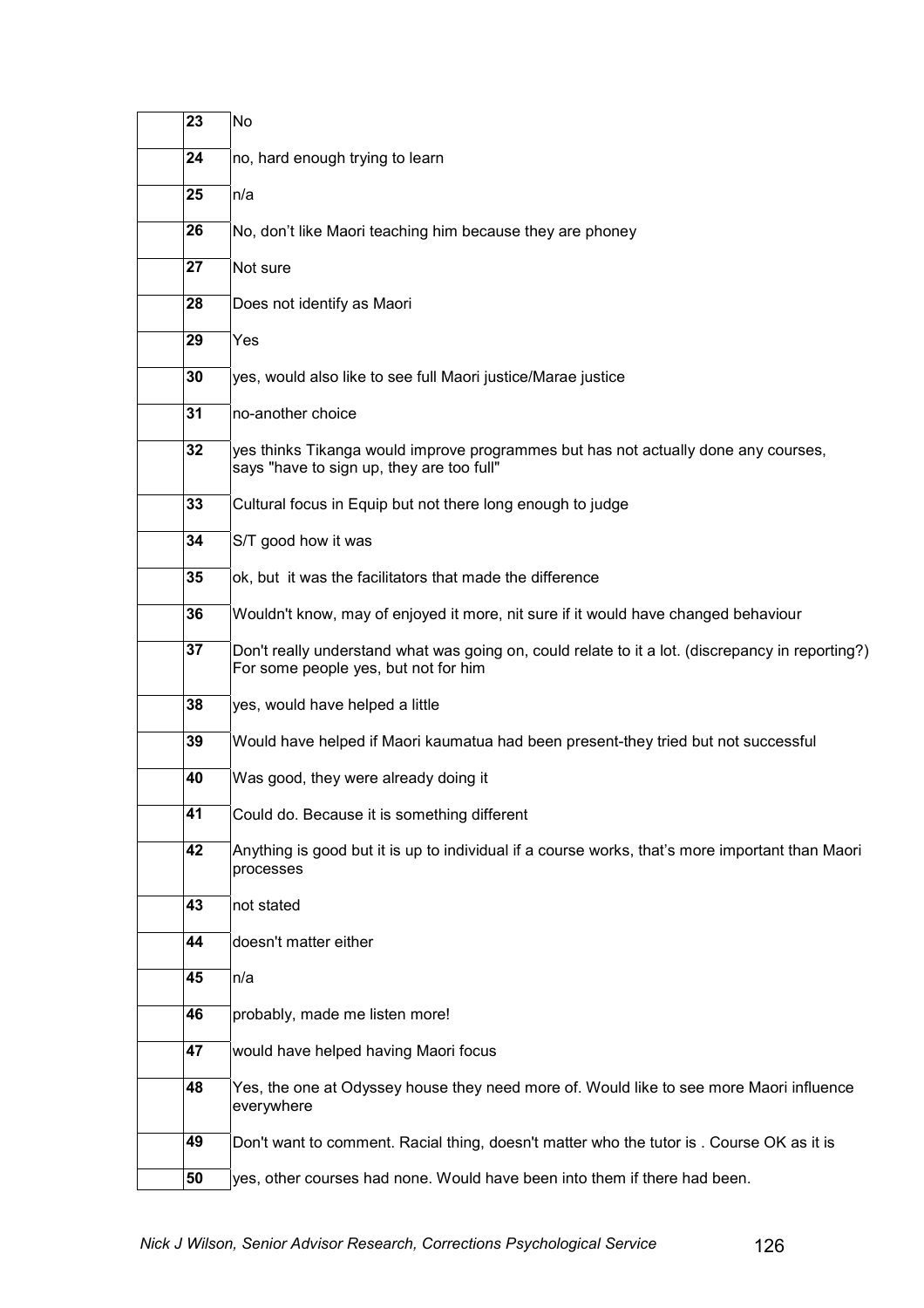| 51 | No, it would just make it harder on us (people who don't know Maori), but it might be good for<br>people who do know Maori              |
|----|-----------------------------------------------------------------------------------------------------------------------------------------|
| 52 | no                                                                                                                                      |
| 53 | wouldn't help                                                                                                                           |
| 54 | facilitator were Maori, did the protocols                                                                                               |
| 55 | Yes, If we knew Maori law we would want that, because he is Maori it would make it better                                               |
| 56 | yes, but didn't need to, it was alright course as it was (ST)                                                                           |
| 57 | no                                                                                                                                      |
| 58 | yes                                                                                                                                     |
| 59 | yes and no, but more yes                                                                                                                |
| 60 | not sure, probably still the same if it didn't include it (the course did include it)                                                   |
| 61 | Could do, think it would make it more effective                                                                                         |
| 62 | No, never mind about Maori's, its under the bridge, today need to speak English                                                         |
| 63 | they included some tikanga processes, didn't mind but don't think it improves the course                                                |
| 64 | improved them in some ways, made it more understandable                                                                                 |
| 65 | It was all about Tikanga                                                                                                                |
| 66 | n/a                                                                                                                                     |
| 67 | For some people it would but not for him personally                                                                                     |
| 68 | Don't know. Doesn't really get into Maori culture                                                                                       |
| 69 | no                                                                                                                                      |
| 70 | They have always had karakia in them. In general yes, it needs more Maori so that they can relate                                       |
| 71 | Its alright to have it there, but not everyone is into it. Just for the Maoris                                                          |
| 72 | yes, would relate to him better, maybe make a difference to behaviour. "Just English words<br>turned into Maori words" I.e. same course |
| 73 | Yes, do need more of it, but it still comes down to the individual                                                                      |
| 74 | No, not really                                                                                                                          |
| 75 | yes, Courses didn't have it, would probably make it better                                                                              |
| 76 | not really, talked about time in Maori program, good stuff but living in different times now                                            |
| 77 | Yes, because you need to deal with the cultural snags that come up                                                                      |
| 78 | This place (Te Ao Marama) they do it all the time, Youth unit could do with more,<br>don't take culture seriously there                 |
| 79 | Might have added a bit of variety, couldn't do any harm but it wouldn't have made it better                                             |
|    |                                                                                                                                         |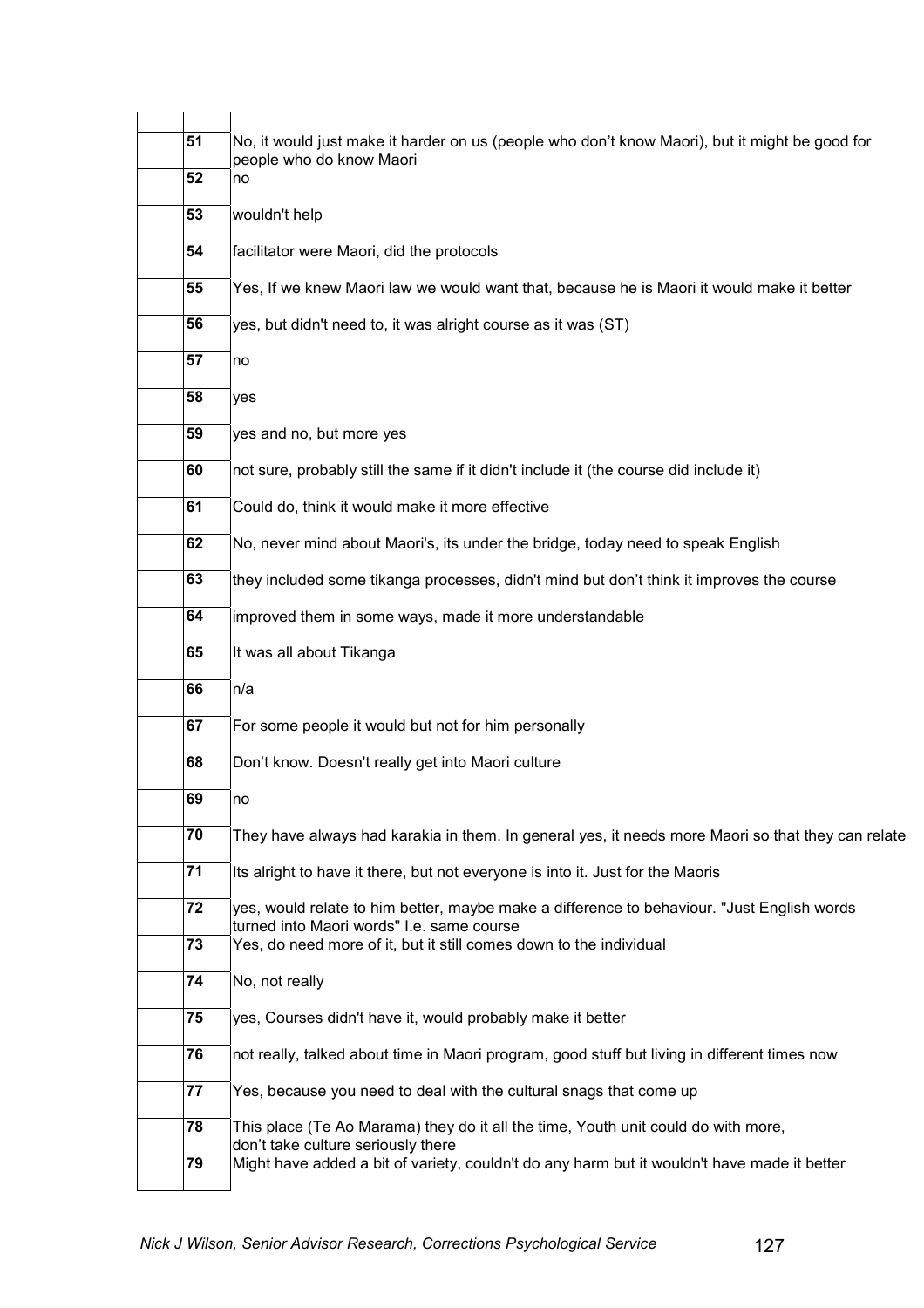| 80  | yes, for Maori people and non-Maori                                                                                                                                   |
|-----|-----------------------------------------------------------------------------------------------------------------------------------------------------------------------|
| 81  | yes                                                                                                                                                                   |
| 82  | no, you live it, might help some people                                                                                                                               |
| 83  | no                                                                                                                                                                    |
| 84  | Hard to say, not really for me                                                                                                                                        |
| 85  | No, it is a whole different thing altogether. Doesn't matter who is teaching, Maori or<br>pakeha, as long as they can understand                                      |
| 86  | Yes, may be good to have more of it                                                                                                                                   |
| 87  | yeah alright                                                                                                                                                          |
| 88  | Yes, pointless putting it in unless people know what it means                                                                                                         |
| 89  | No, because have seen what it has done through the polytech, not very good feedback<br>(offender has worked as a teacher at Wairiki Polytech). Will help some of them |
| 90  | yes                                                                                                                                                                   |
| 91  | Inclusion of some aspects made me feel more relaxed                                                                                                                   |
| 92  | Inclusion did help me and could help others                                                                                                                           |
| 93  | Yes, karakia etc good to do and feed at end. AVP has Tikanga Maori and it's alright                                                                                   |
| 94  | No, what straight thinking covers is same as if it were in Maori                                                                                                      |
| 95  | Yes, like the idea about choice                                                                                                                                       |
| 96  | yes, would give it bit more knowledge                                                                                                                                 |
| 97  | yes, Tikanga may get me thinking in a straight way                                                                                                                    |
| 98  | yes, but only he can help is himself                                                                                                                                  |
| 99  | no. when asked why sais "because it's all good"                                                                                                                       |
| 100 | No it would be the same                                                                                                                                               |
| 101 | Wouldn't have made a difference, it is as good as it gets                                                                                                             |
| 102 | no, would be good though                                                                                                                                              |
| 103 | no                                                                                                                                                                    |
| 104 | Yes, he would like to see that. Assistance spiritually when going through rough<br>patches and assistance/explanation from a cultural perspective                     |
| 105 | no, only if they had elders there                                                                                                                                     |
| 106 | Mostly Maori based courses - don't care what happened in the past.<br>Too much focus on Maori, e.g. karakia x16 a day                                                 |
| 107 | yes, very worthwhile, means you start with a clean slate                                                                                                              |
| 108 | enrolled in S/T in April, would like to see Tikanga as part of treatments                                                                                             |
| 109 | yes, suppose it would be better because learning stuff about heritage and culture                                                                                     |
|     |                                                                                                                                                                       |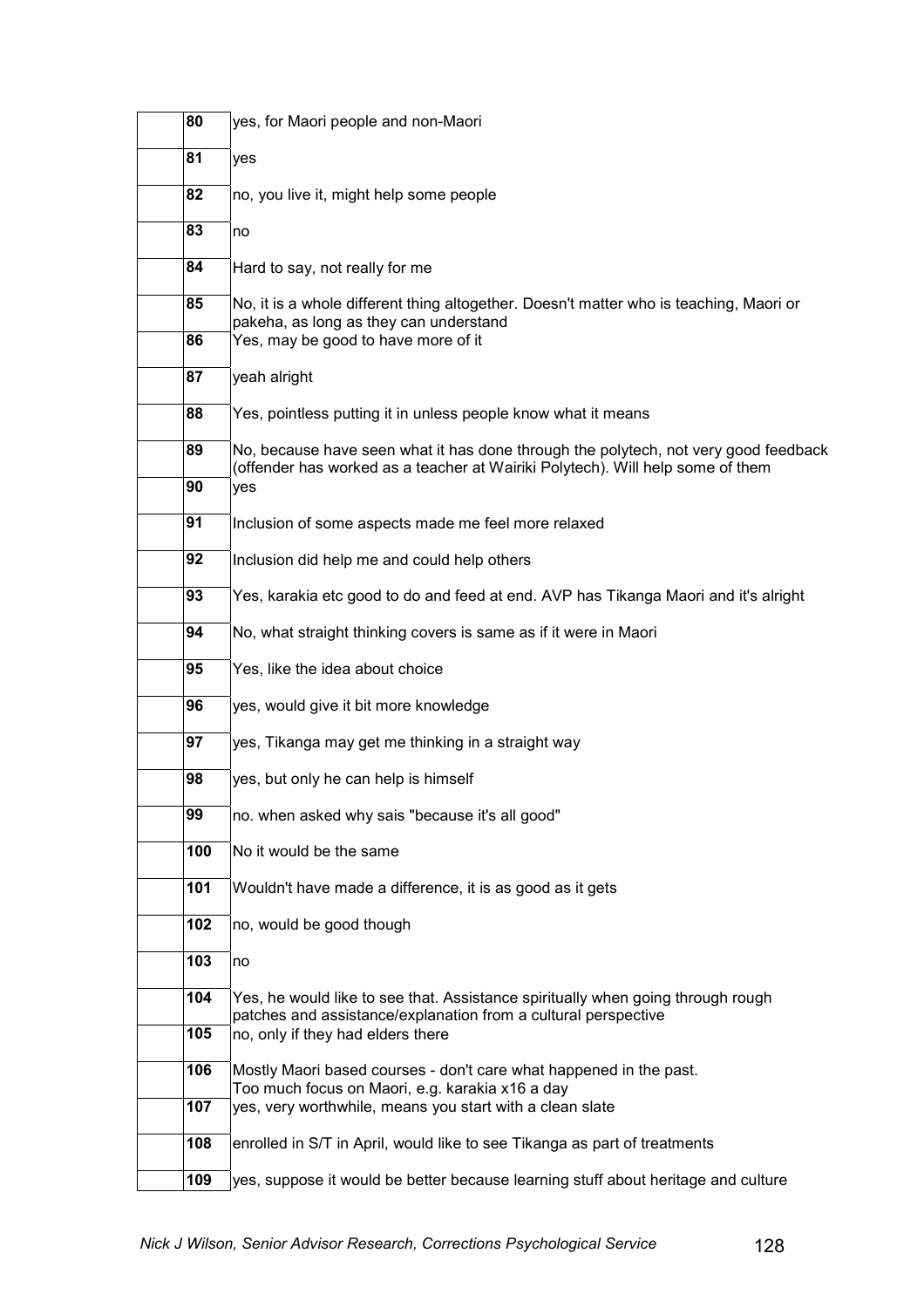| 110 | no, probably not                                                                                                                                                                     |
|-----|--------------------------------------------------------------------------------------------------------------------------------------------------------------------------------------|
| 111 | no, not really                                                                                                                                                                       |
| 112 | They included some tikanga processes, if had more don't think it would improve it<br>because most of the class was pakeha. Don't know if it would improve the treatment if all Maori |
| 113 | no difference                                                                                                                                                                        |
| 114 | yes, good for Maori/Pacific islanders. Would like to take up a course in P/I language<br>but they don't offer that                                                                   |
| 115 | No, probably because too many Maoris would use it to their advantage                                                                                                                 |
| 116 | Yes, it would improve it. Help people feel more at ease, "break the ice" and get to<br>know people better (whakapapa)                                                                |
| 117 | Do not think this would help                                                                                                                                                         |
| 118 | no                                                                                                                                                                                   |
| 119 | no, not really                                                                                                                                                                       |
| 120 | would not have changed things for me                                                                                                                                                 |
| 121 | Yes, "because I like doing Maori stuff"                                                                                                                                              |
| 122 | yes                                                                                                                                                                                  |
| 123 | yes, I reckon it would                                                                                                                                                               |
| 124 | Inclusion was positive in Maori focus unit - trying to maintain gains with shift to<br>next unit-respect like in the Marae. Coming here (Totara) like stepping stone to release      |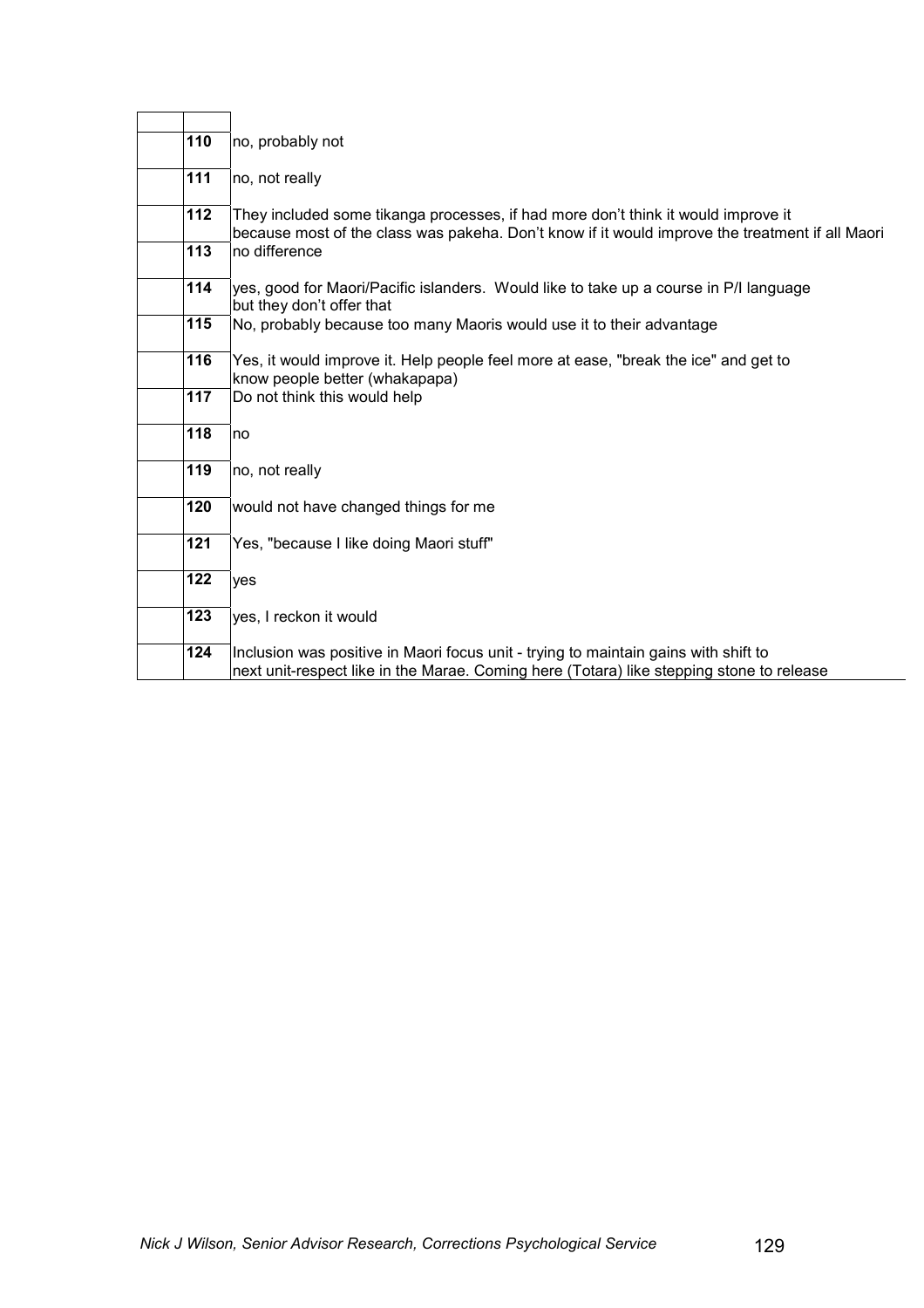## **Classification guidelines for High Risk study answers by Maori to question on inclusion of Tikanga in treatment.**

The aim of the exercise is to classify the replies where possible into categories to allow descriptive information to be developed with typical responses from these categories used in the report to illustrate this data.

**Note**: These are guidelines only, in there are answers that you feel should be covered by a new category please note this and feedback to researcher

| <b>Class/Code</b> | Category                                                                 | <b>Detailed Description</b>                                                                                                                                                                                                                                       |
|-------------------|--------------------------------------------------------------------------|-------------------------------------------------------------------------------------------------------------------------------------------------------------------------------------------------------------------------------------------------------------------|
| A                 | Positive for Tikanga<br>but with limitations                             | Responses are positive in terms of<br>inclusion of Tikanga process but also                                                                                                                                                                                       |
|                   |                                                                          | talk of limitations i.e., "not sure how<br>as individual choice" or if people<br>didn't know Maori they wouldn't<br>understand it"                                                                                                                                |
| в                 | Positive for Tikanga,<br>no limitations                                  | Responses are positive in terms of<br>inclusion of Tikanga process no<br>limitations, this can be strong or slight<br>support i.e., "yes" or "yes and would<br>be good to include whanau" or "yes,<br>would also like to see full Maori<br>Justice/Marae Justice" |
| C                 | Negative to inclusion<br>of Tikanga in<br>Treatment                      | Responses are negative about<br>including Tikanga in treatment could<br>be strongly negative or slightly i.e.,<br>"No" or no, hard enough trying to<br>learn" or "no not really"                                                                                  |
| D                 | Not sure/ambivalent                                                      | Responses are not possible to<br>classify as either supportive or<br>against i.e., "n/a" or "not sure" or<br>"cultural focus in Equip but not there<br>long enough to judge" or "could do,<br>think it would make it more effective"                              |
| E.                | Other-for responses<br>not able to be<br>included in other<br>categories | All responses that the rater was not<br>able to classify with the codes A-D                                                                                                                                                                                       |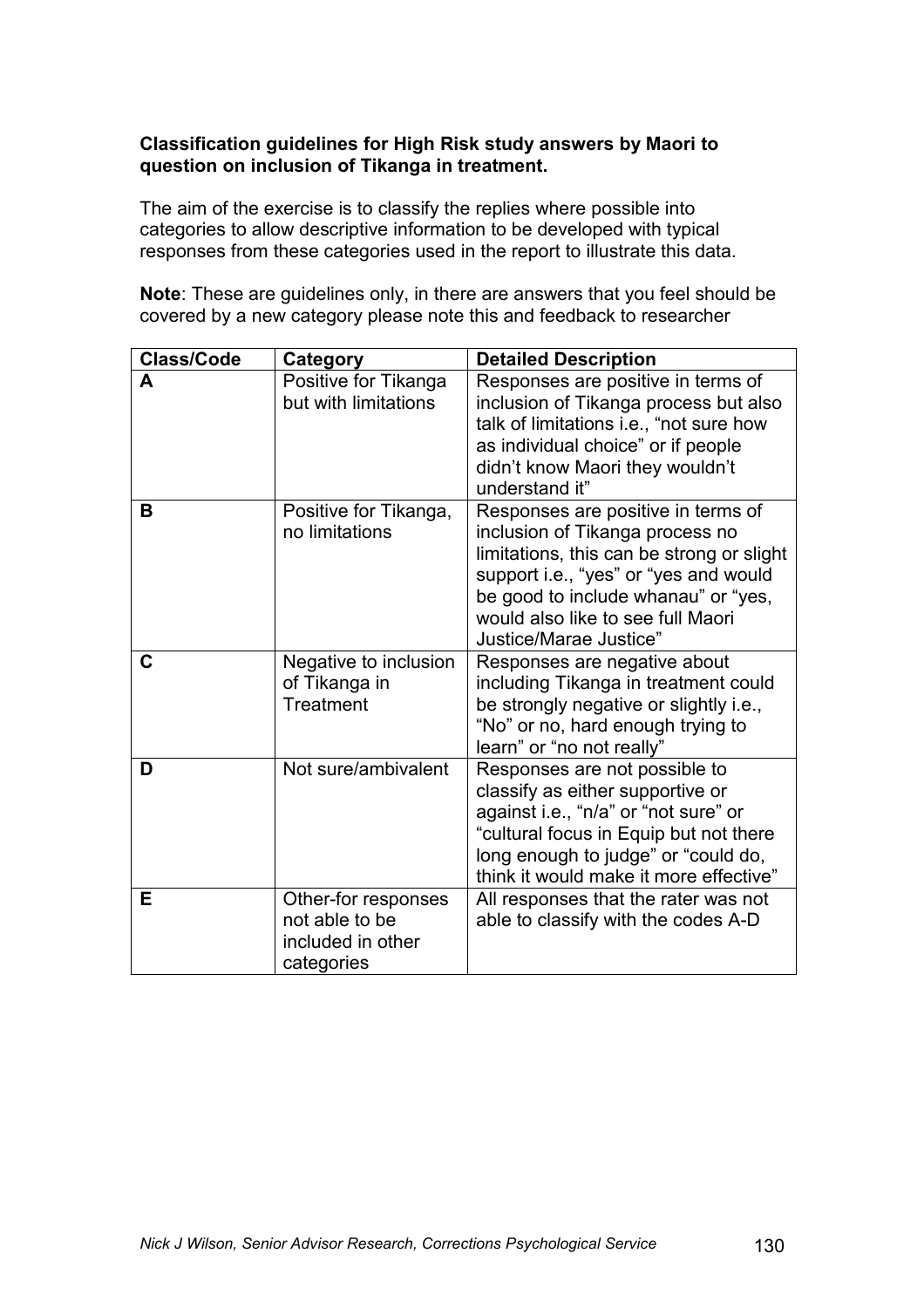## **Appendix G:**

## **Pearson product moment correlations for all study variables and MCMI-III severe personality pathology scales, PPD, BPD, and SPD**

Correlations (maindat.sta) Marked correlations are significant at  $p < .05000$ N=132 (Casewise deletion of missing data)

|                                | <b>Paranoid PD</b> | <b>Borderline PD</b> | <b>Schizotypal PD</b> |
|--------------------------------|--------------------|----------------------|-----------------------|
| <b>Current Age</b>             | 0.13               | 0.08                 | 0.23                  |
| Level education                | $-0.04$            | $-0.07$              | $-0.07$               |
| Diff primary school            | 0.09               | 0.02                 | 0.02                  |
| Diff sec/interm school         | $-0.14$            | 0.00                 | $-0.13$               |
| Truancy                        | $-0.15$            | 0.02                 | 0.03                  |
| Suspend-Expelled               | $-0.16$            | $-0.01$              | $-0.13$               |
| Criminal family                | 0.06               | $-0.09$              | 0.05                  |
| Age first Police contact       | $-0.02$            | $-0.04$              | $-0.10$               |
| <b>Family Group Conference</b> | $-0.02$            | 0.13                 | 0.11                  |
| Longest time resident          | 0.04               | $-0.03$              | 0.09                  |
| Longest time employment        | 0.09               | $-0.12$              | 0.10                  |
| Longest intimate relation      | 0.09               | 0.03                 | 0.11                  |
| <b>Criminal friends</b>        | 0.08               | $-0.03$              | $-0.10$               |
| Gang member                    | 0.02               | 0.02                 | 0.10                  |
| RoC*Rol score                  | 0.10               | 0.03                 | 0.07                  |
| Index Sentence length          | $-0.07$            | $-0.05$              | $-0.15$               |
| No. periods imprisonment       | 0.16               | 0.14                 | 0.22                  |
| <b>Number convictions</b>      | 0.05               | 0.03                 | 0.09                  |
| Violence convictions           | 0.15               | 0.10                 | 0.09                  |
| Age at first conviction        | $-0.05$            | $-0.05$              | $-0.11$               |
| Theft                          | $-0.06$            | 0.11                 | 0.11                  |
| Robbery                        | 0.04               | 0.14                 | $-0.04$               |
| <b>Drugs</b>                   | 0.01               | $-0.04$              | $-0.13$               |
| Assault                        | 0.02               | 0.00                 | 0.09                  |
| <b>Serious Assault</b>         | 0.10               | 0.00                 | 0.20                  |
| Murder                         | 0.04               | $-0.03$              | 0.05                  |
| Possession wpn                 | 0.15               | 0.22                 | 0.06                  |
| Adult sex offence              | $-0.02$            | $-0.16$              | 0.05                  |
| Child sex offence              | 0.08               | $-0.01$              | $-0.03$               |
| Driving                        | 0.24               | $-0.03$              | 0.18                  |
| Fraud                          | $-0.02$            | 0.03                 | 0.05                  |
| Escape/breach                  | 0.11               | 0.03                 | 0.13                  |
| Kidnap                         | 0.12               | 0.03                 | $-0.11$               |
| Arson                          | $-0.08$            | 0.04                 | $-0.12$               |
| Obstruct                       | $-0.01$            | 0.04                 | 0.12                  |
| No offence categories          | 0.16               | 0.07                 | 0.11                  |
| Moffitt Total scr              | 0.09               | 0.15                 | 0.13                  |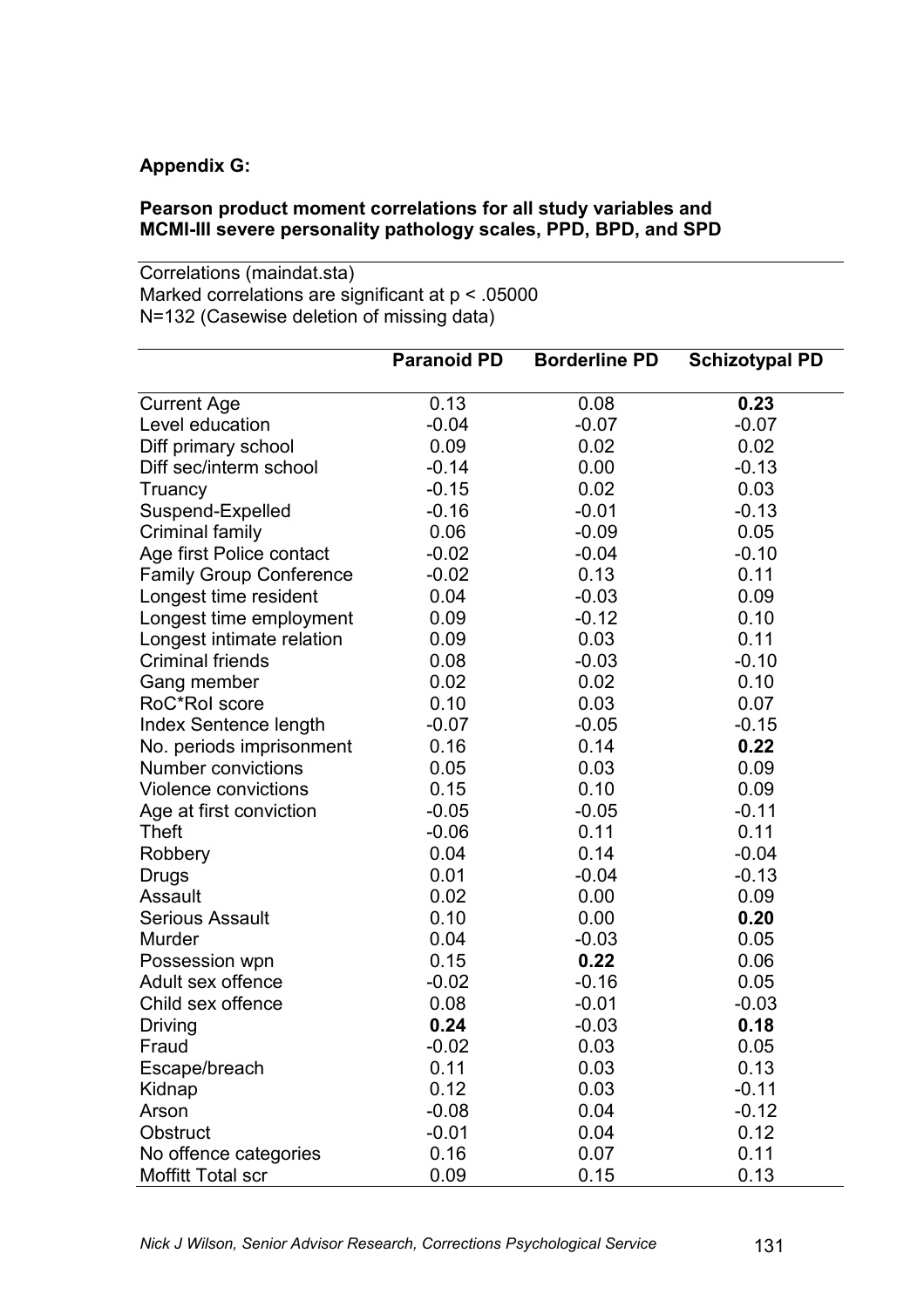| Moffitt <13                      | 0.06    | 0.13    | 0.14    |
|----------------------------------|---------|---------|---------|
| Moffitt $<$ 16                   | 0.10    | 0.14    | 0.04    |
| $IM-P$                           | 0.14    | 0.09    | 0.22    |
| Urica total                      | 0.22    | 0.10    | 0.17    |
| Precontemplation                 | 0.16    | 0.08    | 0.15    |
| Contemplation                    | 0.09    | 0.01    | 0.14    |
| Action                           | 0.08    | $-0.05$ | $-0.05$ |
| Maintenance                      | 0.20    | 0.20    | 0.15    |
| <b>MCMI-III Y</b>                | $-0.18$ | $-0.49$ | $-0.47$ |
| MCMI-Z                           | 0.41    | 0.66    | 0.66    |
| Schizoid                         | 0.32    | 0.39    | 0.50    |
| Avoidant                         | 0.42    | 0.27    | 0.65    |
| Depressive                       | 0.35    | 0.52    | 0.56    |
| Dependant                        | 0.33    | 0.45    | 0.43    |
| <b>Histrionic</b>                | $-0.28$ | $-0.46$ | $-0.50$ |
| <b>Narcissic</b>                 | 0.14    | $-0.29$ | $-0.08$ |
| Antisocial                       | 0.29    | 0.38    | 0.17    |
| Sadistic                         | 0.42    | 0.42    | 0.25    |
| Compulsive                       | $-0.23$ | $-0.49$ | $-0.32$ |
| Passive-Aggressive               | 0.61    | 0.71    | 0.46    |
| Self-Defeating                   | 0.39    | 0.53    | 0.52    |
| Anxiety                          | 0.43    | 0.50    | 0.56    |
| Somatoform                       | 0.33    | 0.30    | 0.59    |
| <b>Bipolar</b>                   | 0.34    | 0.53    | 0.32    |
| Dysthmia                         | 0.26    | 0.56    | 0.58    |
| Alcohol abuse                    | 0.33    | 0.47    | 0.30    |
| Drug abuse                       | 0.20    | 0.43    | 0.18    |
| <b>PTSD</b>                      | 0.37    | 0.59    | 0.61    |
| <b>Thought Disorder</b>          | 0.40    | 0.60    | 0.62    |
| <b>Major Depressive Disorder</b> | 0.24    | 0.42    | 0.60    |
| <b>Delusional Disorder</b>       | 0.57    | 0.18    | 0.29    |
| Repeated treatment               | 0.02    | 0.16    | 0.09    |
| <b>Treatment failure</b>         | 0.01    | 0.17    | 0.09    |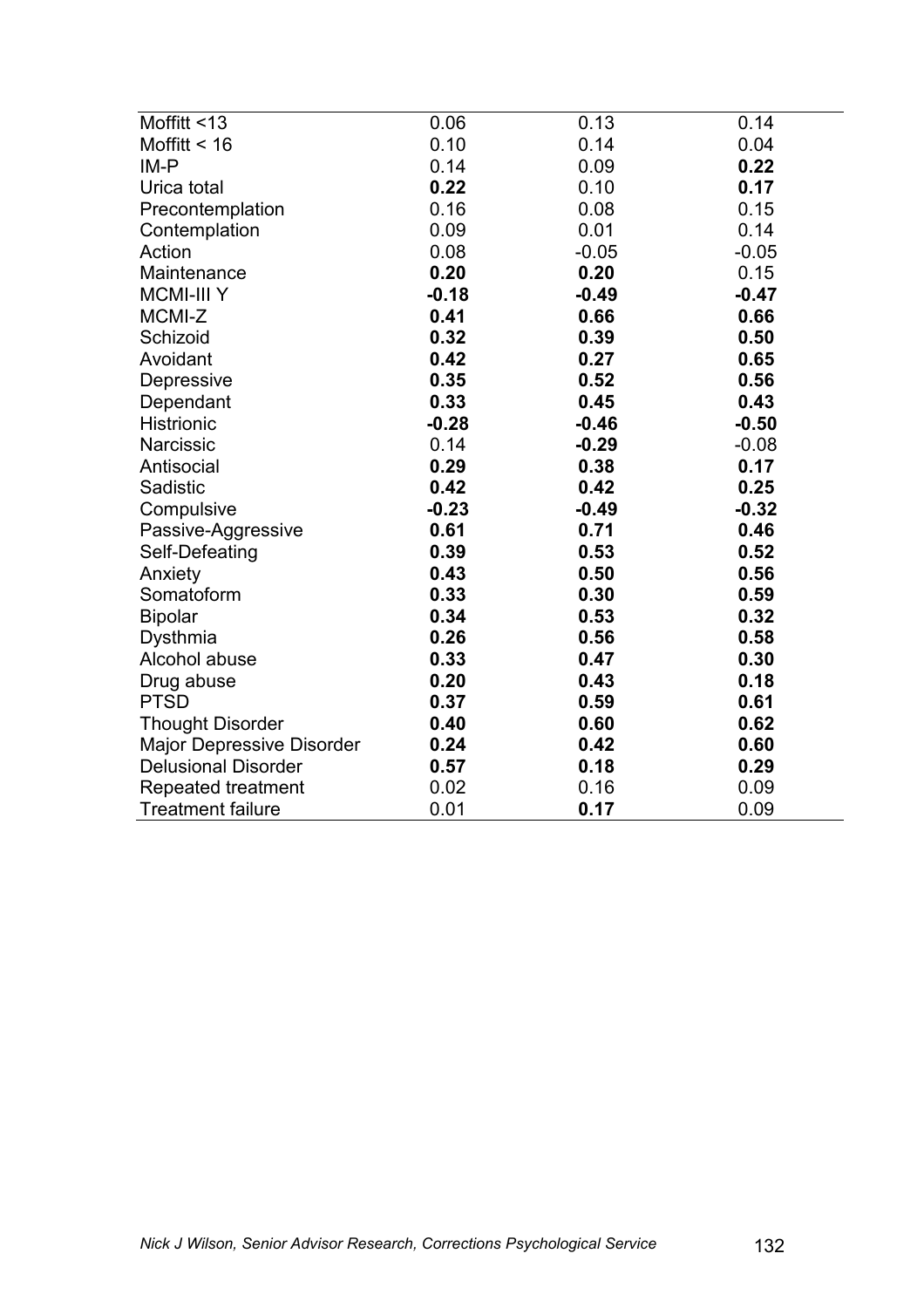## **Appendix G: Between group t test for personality pathology and nonpathology groups**

| Grouping: PGRP (maindat.sta) |           |         |          |         |       |         |         |          |          |
|------------------------------|-----------|---------|----------|---------|-------|---------|---------|----------|----------|
| Group 1: G_1:1               |           |         |          |         |       |         |         |          |          |
| Group 2: G 2:2               |           |         |          |         |       |         |         |          |          |
|                              | Mean      | Mean    |          |         |       | Valid N | Valid N | Std.Dev. | Std.Dev. |
|                              | $G_{1:1}$ | G 2:2   | t-value  | df      | p     | $G$ 1:1 | G 2:2   | $G_1:1$  | $G$ 2:2  |
| <b>POSSWPN</b>               | 0.411     | 0.596   | $-2.175$ | 145.000 | 0.031 | 95.000  | 52.000  | 0.495    | 0.49     |
| <b>URICATOT</b>              | 107.189   | 113.745 | $-2.954$ | 144.000 | 0.004 | 95.000  | 51.000  | 12.136   | 13.91    |
| <b>CONTEMP</b>               | 3.832     | 3.914   | $-0.811$ | 144.000 | 0.419 | 95.000  | 51.000  | 0.610    | 0.54     |
| <b>MAINT</b>                 | 3.422     | 3.650   | $-2.013$ | 144.000 | 0.046 | 95.000  | 51.000  | 0.635    | 0.67     |
| MCMI X                       | 69.105    | 80.962  | $-4.377$ | 145.000 | 0.000 | 95.000  | 52.000  | 17.108   | 12.71    |
| Ζ                            | 54.053    | 65.250  | $-3.604$ | 145.000 | 0.000 | 95.000  | 52.000  | 19.680   | 14.43    |
| <b>AVOIDANT</b>              | 55.779    | 69.115  | $-3.451$ | 145.000 | 0.001 | 95.000  | 52.000  | 25.564   | 14.90    |
| <b>DEPRESSI</b>              | 60.200    | 71.673  | $-2.591$ | 145.000 | 0.011 | 95.000  | 52.000  | 27.802   | 21.17    |
| <b>SADISTIC</b>              | 63.063    | 68.365  | $-2.140$ | 145.000 | 0.034 | 95.000  | 52.000  | 15.827   | 11.18    |
| PASS AGG                     | 62.779    | 77.615  | $-4.446$ | 145.000 | 0.000 | 95.000  | 52.000  | 22.400   | 11.78    |
| <b>SCHIZOTY</b>              | 55.568    | 72.577  | $-4.850$ | 145.000 | 0.000 | 95.000  | 52.000  | 24.267   | 9.46     |
| <b>ANXIETY</b>               | 58.726    | 73.058  | $-2.648$ | 145.000 | 0.009 | 95.000  | 52.000  | 33.225   | 27.63    |
| SOMATOFO                     | 42.337    | 53.962  | $-2.832$ | 145.000 | 0.005 | 95.000  | 52.000  | 26.448   | 17.90    |
| <b>BIPOLAR</b>               | 59.811    | 67.788  | $-2.726$ | 145.000 | 0.007 | 95.000  | 52.000  | 19.080   | 12.13    |
| <b>DYSTHMIA</b>              | 51.747    | 61.404  | $-2.239$ | 145.000 | 0.027 | 95.000  | 52.000  | 26.731   | 21.45    |
| <b>PTSD</b>                  | 47.989    | 61.231  | $-3.306$ | 145.000 | 0.001 | 95.000  | 52.000  | 24.932   | 19.66    |
| <b>THOUGHTD</b>              | 51.189    | 63.365  | $-3.216$ | 145.000 | 0.002 | 95.000  | 52.000  | 24.562   | 16.05    |
| <b>MAJORDEP</b>              | 38.126    | 47.788  | $-2.224$ | 145.000 | 0.028 | 95.000  | 52.000  | 26.315   | 22.93    |
| <b>DELUSION</b>              | 54.242    | 70.981  | $-5.303$ | 145.000 | 0.000 | 95.000  | 52.000  | 21.388   | 10.42    |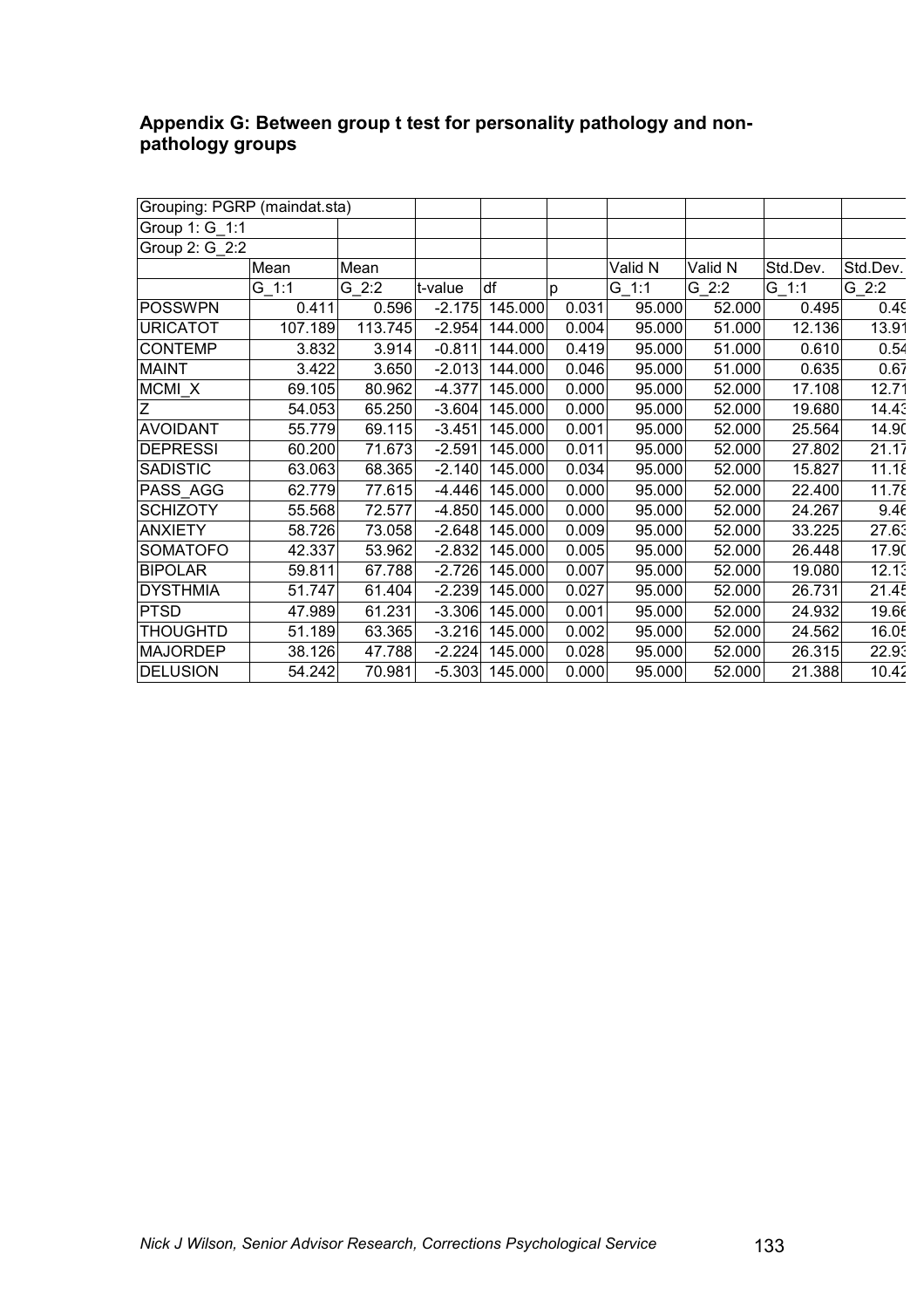| Grouping: SGRP (maindat.sta) |        |                     |          |                      |       |         |         |                     |          |
|------------------------------|--------|---------------------|----------|----------------------|-------|---------|---------|---------------------|----------|
| Group 1: G 1:1               |        |                     |          |                      |       |         |         |                     |          |
| Group 2: G_2:2               |        |                     |          |                      |       |         |         |                     |          |
|                              | Mean   | Mean                |          |                      |       | Valid N | Valid N | Std.Dev.            | Std.Dev. |
|                              | G 1:1  | $G_2:2$             | t-value  | df                   | p     | $G_1:1$ | $G_2:2$ | G 1:1               | $G_2:2$  |
| <b>TRUANCY</b>               | 0.659  | 1.083               | $-2.322$ | 145.000 0.022        |       | 123.000 | 24.000  | 0.476               | 1.74     |
| <b>NUMIMP</b>                | 6.439  | 9.125               | $-2.550$ | 145.000 0.012        |       | 123.000 | 24.000  | 3.899               | 7.73     |
| MOFFQ5                       | 0.780  | 5.042               | $-2.342$ | 145.000              | 0.021 | 123.000 | 24.000  | 0.488               | 20.44    |
| MOFFQ9                       | 0.721  | 5.083               | $-2.389$ | 144.000              | 0.018 | 122.000 | 24.000  | 0.450               | 20.43    |
| MCMI_X                       | 71.049 | 84.833              | $-3.885$ | 145.000              | 0.000 | 123.000 | 24.000  | 16.559              | 11.82    |
| Y                            | 68.228 | 48.167              | 5.179    | 145.000              | 0.000 | 123.000 | 24.000  | 17.234              | 18.00    |
| $\overline{Z}$               | 55.081 | 73.042              | $-4.581$ | 145.000              | 0.000 | 123.000 | 24.000  | 18.705              | 9.49     |
| <b>SCHIZOID</b>              | 64.553 | 77.667              | $-3.308$ | $\overline{145.000}$ | 0.001 | 123.000 | 24.000  | 18.648              | 12.02    |
| <b>AVOIDANT</b>              | 57.431 | 76.208              | $-3.785$ | 145.000              | 0.000 | 123.000 | 24.000  | 23.544              | 13.24    |
| <b>DEPRESSI</b>              | 61.073 | 80.583              | $-3.465$ | 145.000              | 0.001 | 123.000 | 24.000  | 26.669              | 15.52    |
| <b>DEPENDAN</b>              | 55.081 | 69.792              | $-2.701$ | 145.000              | 0.008 | 123.000 | 24.000  | 24.799              | 22.19    |
| <b>HISTRION</b>              | 43.967 | 35.000              | 2.417    | 145.000              | 0.017 | 123.000 | 24.000  | 15.523              | 21.55    |
| <b>NARCISSI</b>              | 65.642 | 53.375              | 3.172    | 145.000              | 0.002 | 123.000 | 24.000  | 17.075              | 18.63    |
| <b>ANTISOCI</b>              | 75.041 | 77.792              | $-0.863$ | 145.000              | 0.390 | 123.000 | 24.000  | 15.124              | 8.58     |
| <b>SADISTIC</b>              | 63.927 | 70.125              | $-1.928$ | 145.000              | 0.056 | 123.000 | 24.000  | 14.476              | 14.04    |
| <b>COMPULSI</b>              | 41.024 | 32.208              | 3.092    | 145.000              | 0.002 | 123.000 | 24.000  | 12.346              | 14.85    |
| PASS AGG                     | 66.171 | 77.542              | $-2.525$ | 145.000              | 0.013 | 123.000 | 24.000  | 21.078              | 14.51    |
| <b>SELF DEF</b>              | 58.089 | 75.208              | $-3.269$ | 145.000              | 0.001 | 123.000 | 24.000  | 25.264              | 9.32     |
| <b>SCHIZOTY</b>              | 57.358 | 83.250              | $-5.894$ | 145.000              | 0.000 | 123.000 | 24.000  | 21.209              | 7.53     |
| <b>BORDERLI</b>              | 59.545 | 73.958              | $-3.333$ | 145.000              | 0.001 | 123.000 | 24.000  | 20.248              | 13.88    |
| <b>BGRP</b>                  | 1.228  | 1.500               | $-2.796$ | 145.000              | 0.006 | 123.000 | 24.000  | 0.421               | 0.51     |
| <b>PGRP</b>                  | 1.285  | 1.708               | $-4.175$ | 145.000              | 0.000 | 123.000 | 24.000  | 0.453               | 0.46     |
| <b>PARANOID</b>              | 66.374 | 85.417              | $-4.611$ | 145.000              | 0.000 | 123.000 | 24.000  | 19.087              | 15.06    |
| <b>ANXIETY</b>               | 60.366 | 81.375              | $-3.022$ | 145.000              | 0.003 | 123.000 | 24.000  | 32.950              | 19.00    |
| <b>SOMATOFO</b>              | 44.008 | 58.958              | $-2.814$ | 145.000              | 0.006 | 123.000 | 24.000  | 25.120              | 15.00    |
| <b>BIPOLAR</b>               | 60.756 | $\overline{72.250}$ | $-3.055$ | 145.000              | 0.003 | 123.000 | 24.000  | 17.164              | 15.14    |
| <b>DYSTHMIA</b>              | 52.163 | 70.542              | $-3.362$ | 145.000              | 0.001 | 123.000 | 24.000  | 26.245              | 11.36    |
| <b>ALCOHOL</b>               | 75.813 | 79.125              | $-1.075$ | 145.000              | 0.284 | 123.000 | 24.000  | 14.024              | 12.57    |
| <b>DRUG</b>                  | 72.325 | 80.000              | $-1.972$ | 145.000              | 0.050 | 123.000 | 24.000  | 18.250              | 12.27    |
| <b>PTSD</b>                  | 49.325 | 69.833              | $-4.025$ | 145.000              | 0.000 | 123.000 | 24.000  | $\overline{24.074}$ | 14.58    |
| <b>THOUGHTD</b>              | 52.667 | 70.000              | $-3.566$ | 145.000              | 0.000 | 123.000 | 24.000  | 22.317              | 18.69    |
| <b>MAJORDEP</b>              | 38.854 | 55.333              | $-2.971$ | 145.000              | 0.003 | 123.000 | 24.000  | 25.191              | 23.02    |
| <b>DELUSION</b>              | 58.724 | 67.542              | $-2.004$ | 145.000              | 0.047 | 123.000 | 24.000  | 19.877              | 18.88    |